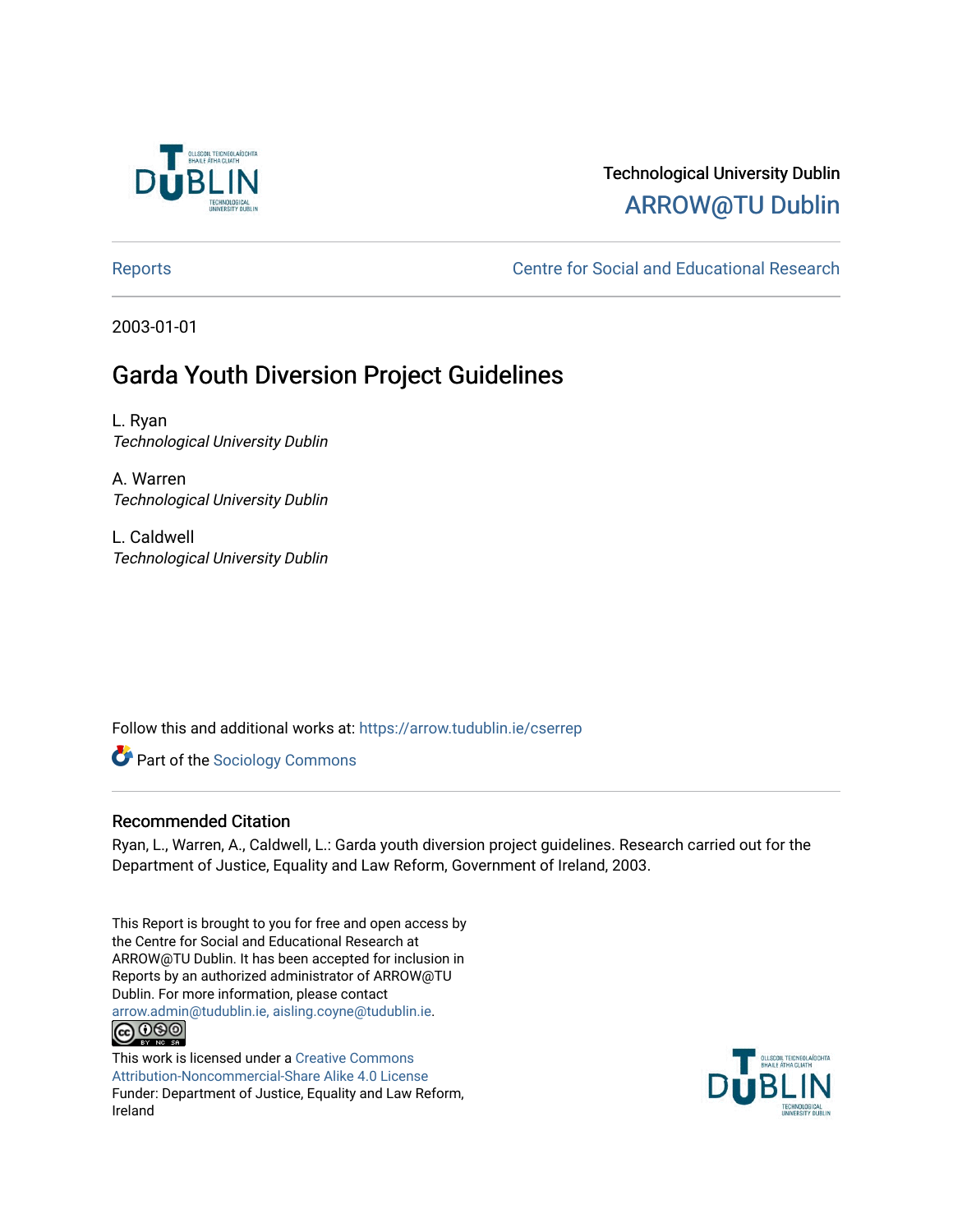# **GARDA YOUTH DIVERSION PROJECT GUIDELINES**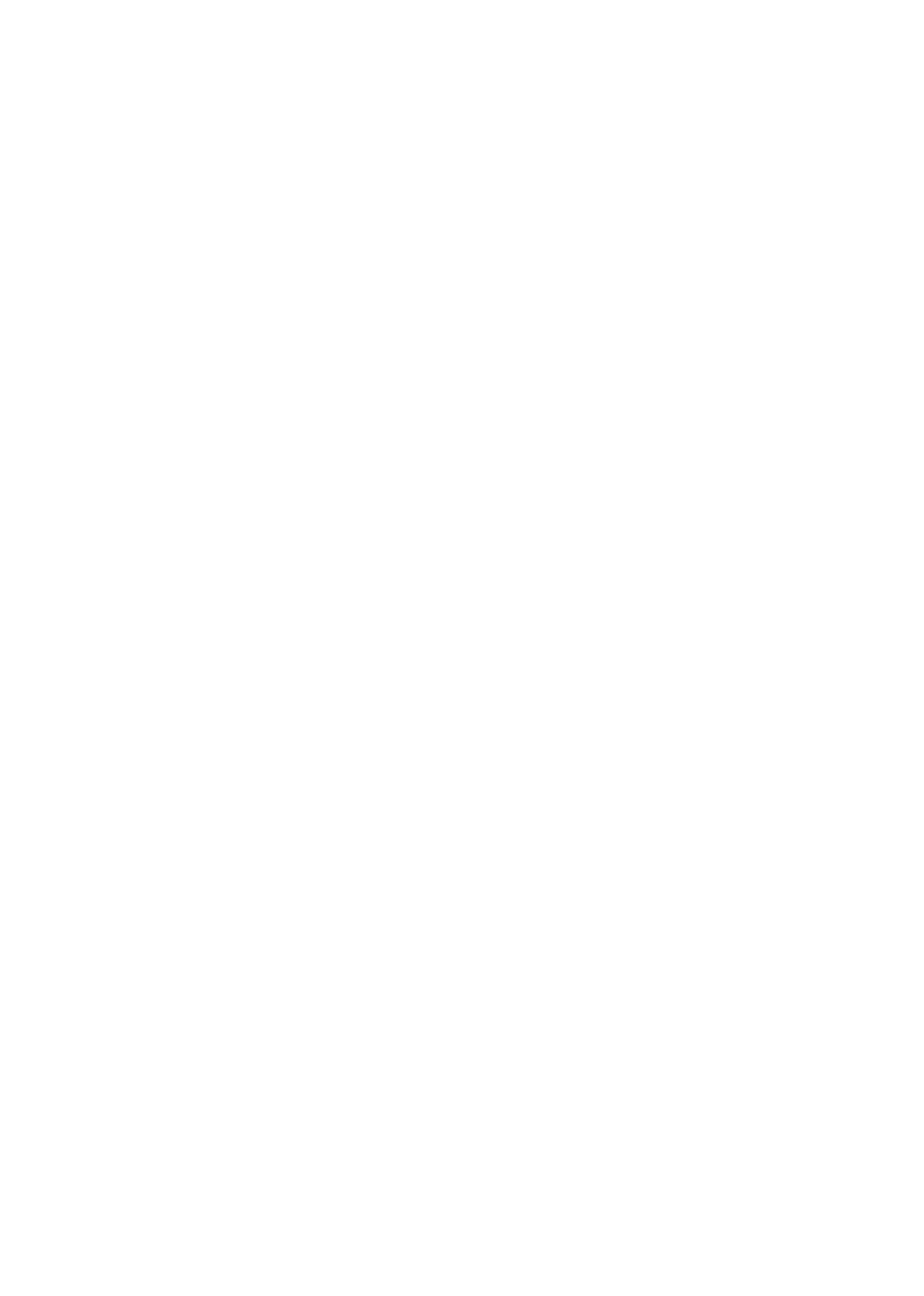# **Contents Page**

# **Acknowledgements**

| <b>Introduction to the Guidelines</b> | $\mathbf{1}$                          |    |
|---------------------------------------|---------------------------------------|----|
| Section one:                          | Establishment Guidelines Introduction | 9  |
|                                       | Summary of establishment guidelines   | 10 |
|                                       | <b>Establishment Guidelines:</b>      |    |
|                                       | Guideline 1                           | 12 |
|                                       | Guideline 2                           | 13 |
|                                       | Guideline 3                           | 17 |
|                                       | Guideline 4                           | 19 |
|                                       | Guideline 5                           | 22 |
|                                       | Guideline 6                           | 23 |
|                                       | Guideline 7                           | 25 |
|                                       | Guideline 8                           | 28 |
|                                       | Guideline 9                           | 30 |
|                                       | Guideline 10                          | 31 |
|                                       | Guideline 11                          |    |
| Section two:                          | Operation Guidelines Introduction     | 32 |
|                                       | Summary of operation guidelines       | 34 |
|                                       | <b>Operation Guidelines:</b>          |    |
|                                       | Guideline 1                           | 36 |
|                                       | Guideline 2                           | 37 |
|                                       | Guideline 3                           | 38 |
|                                       | Guideline 4                           | 39 |
|                                       | Guideline 5                           | 40 |
|                                       | Guideline 6                           | 41 |
|                                       | Guideline 7                           | 42 |
|                                       | Guideline 8                           | 44 |
|                                       | Guideline 9                           | 46 |
|                                       | Guideline 10                          | 47 |
|                                       | Guideline 11                          | 49 |
|                                       | Guideline 12                          | 50 |
|                                       | Guideline 13                          | 51 |
|                                       | Guideline 14                          | 52 |
|                                       |                                       |    |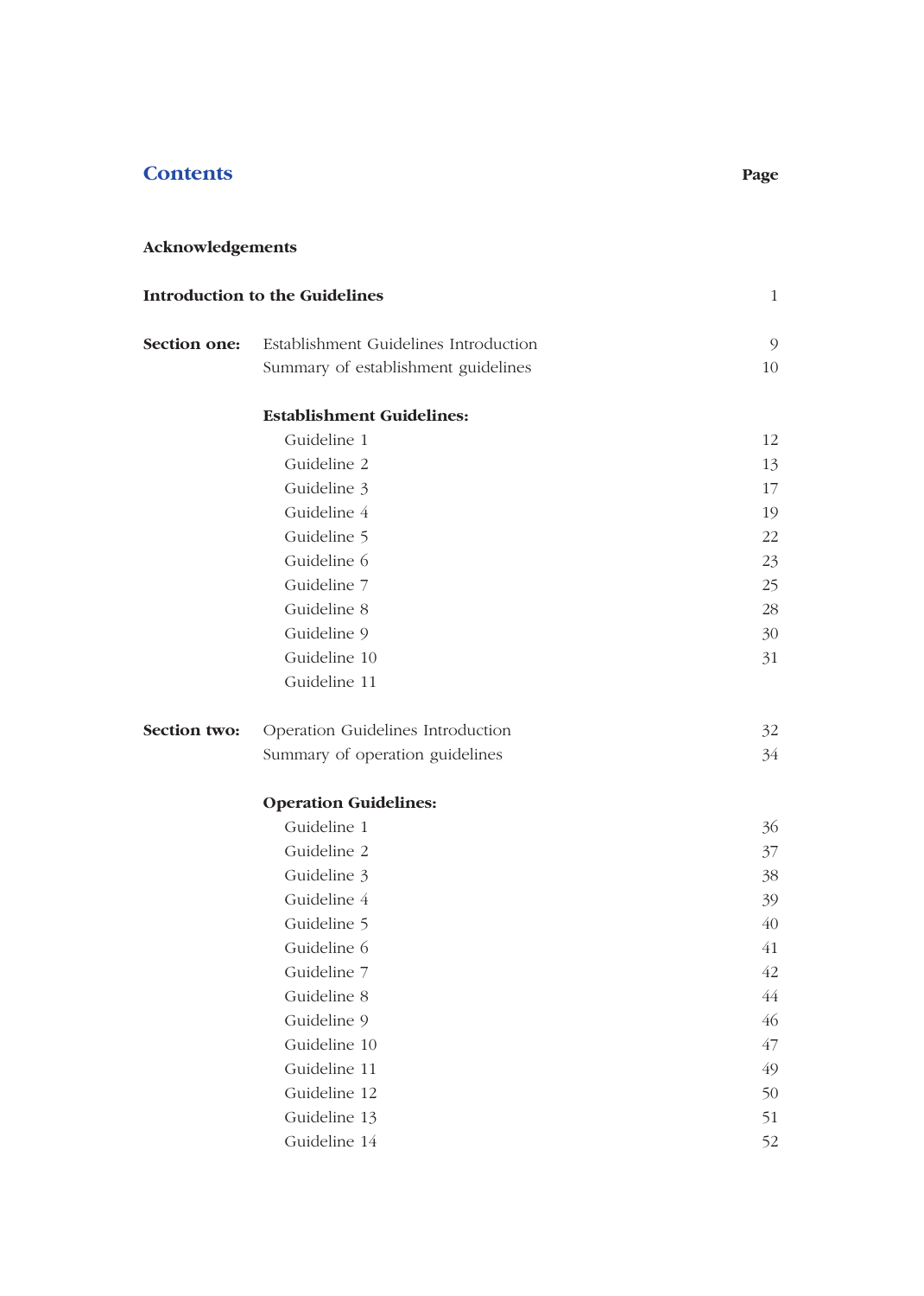|                                          | <b>Section three:</b> Administration Guidelines Introduction | 54 |
|------------------------------------------|--------------------------------------------------------------|----|
|                                          | Summary of administration guidelines                         | 55 |
|                                          | <b>Administration Guidelines:</b>                            |    |
|                                          | Guideline 1                                                  | 57 |
|                                          | Guideline 2                                                  | 58 |
|                                          | Guideline 3                                                  | 59 |
|                                          | Guideline 4                                                  | 60 |
|                                          | Guideline 5                                                  | 61 |
|                                          | Guideline 6                                                  | 63 |
|                                          | Guideline 7                                                  | 64 |
|                                          | Guideline 8                                                  | 65 |
|                                          | Guideline 9                                                  | 66 |
|                                          | Guideline 10                                                 | 67 |
| Section four:                            | Monitoring Guidelines Introduction                           | 68 |
|                                          | Summary of monitoring guidelines                             | 72 |
|                                          | <b>Monitoring Guidelines:</b>                                |    |
|                                          | Guideline 1                                                  | 73 |
|                                          | Guideline 2                                                  | 74 |
|                                          | Guideline 3                                                  | 75 |
|                                          | Guideline 4                                                  | 76 |
|                                          | Guideline 5                                                  | 77 |
|                                          | Guideline 6                                                  | 79 |
|                                          | Guideline 7                                                  | 80 |
| <b>APPENDICES</b>                        |                                                              |    |
| Appendix A: Annual Report                | 81                                                           |    |
| Appendix B: Quarterly Treasurer's Report |                                                              | 89 |
|                                          | Appendix C: Six-monthly Report                               | 92 |
|                                          | Appendix D: Referral Assessment Report                       | 95 |
| Appendix E: Agreed Recommendations       | 97                                                           |    |
| Appendix F: Glossary                     |                                                              |    |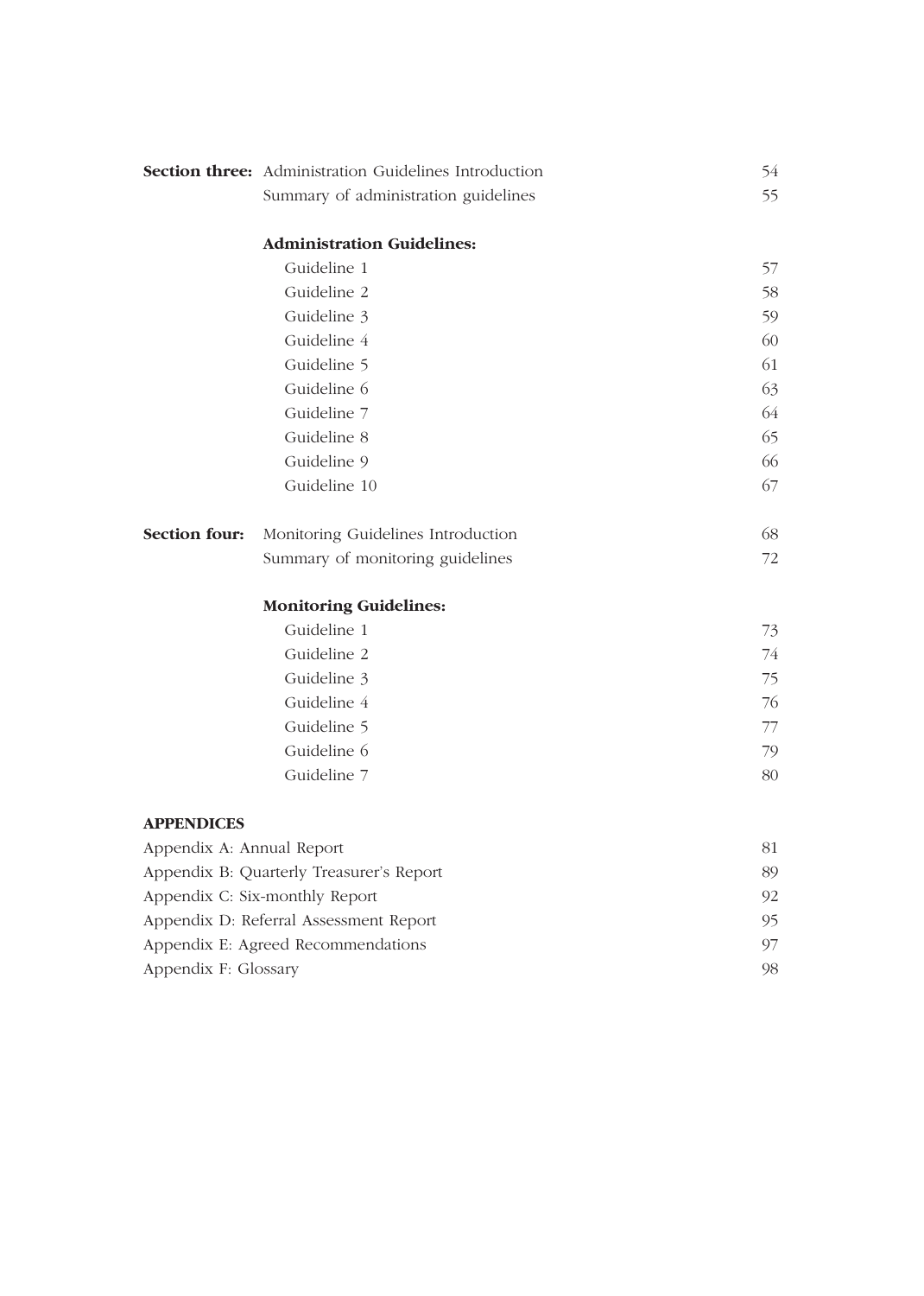# **Acknowledgements**

The Garda Youth Diversion Project Guidelines were commissioned by the Department of Justice, Equality and Law Reform. They are the result of reviewing current youth crime prevention literature and practice in England, Scotland and Canada and extensive consultation with key personnel attached to the projects.

The authors of the guidelines would like to acknowledge the invaluable support of the Advisory Committee, Mr. David Walker, (Department of Justice, Equality and Law Reform), Dr. Peter Young, (Institute of Criminology, University College Dublin), Supt. Mick Feehan, Inspector Paul Moran, Sgt. Naomi de Rís, Sgt. Noreen McBrien, (Garda Community Relations Section), Mr. David Treacy, (City of Dublin Youth Service Board), Mr. Andrew O'Byrne, (Corpus Christi Youth Development Project), Ms. Deirdre Ní Chonghaile, (ABLE Project), Ms. Anne Waters, (TEAM Project) and Dr. Kevin Lalor (Dublin Institute of Technology).

We would also like to acknowledge the generous hospitality of our colleagues who facilitated study visits in Canada, in England and in Scotland. In Canada, the Ottawa Police Youth Centre: the Police Youth Project, the National Crime Prevention Centre, the Royal Canadian Mounted Police, the Solicitor General's Office Ottawa, and the Youth Services Bureau Ottawa. In England and Scotland, the Youth Justice Board, the Dalston Youth Project, the Edinburgh Intensive Probation project (EIPP) and the Court and Hearing Interface project (CHIP), Edinburgh the Criminal Justice Social Work Development Centre for Scotland, Edinburgh University and the Youth Services Bureau in England and Scotland.

Finally we would like to thank all those who participated in the consultation process and took the time to complete questionnaires, attend seminars and comment on the draft document, ensuring that the guidelines reflect the needs of all the Garda Youth Diversion Projects and that they will enhance the work and support those working with young people.

*Dr. Lorna Ryan, Manager, Centre for Social and Educational Research, DIT. Ms. Audrey Warren, Researcher, Centre for Social and Educational Research, DIT. Ms. Louise Cadwell, Researcher, Centre for Social and Educational Research, DIT. Mr. Matt Bowden, Independent Research Consultant.*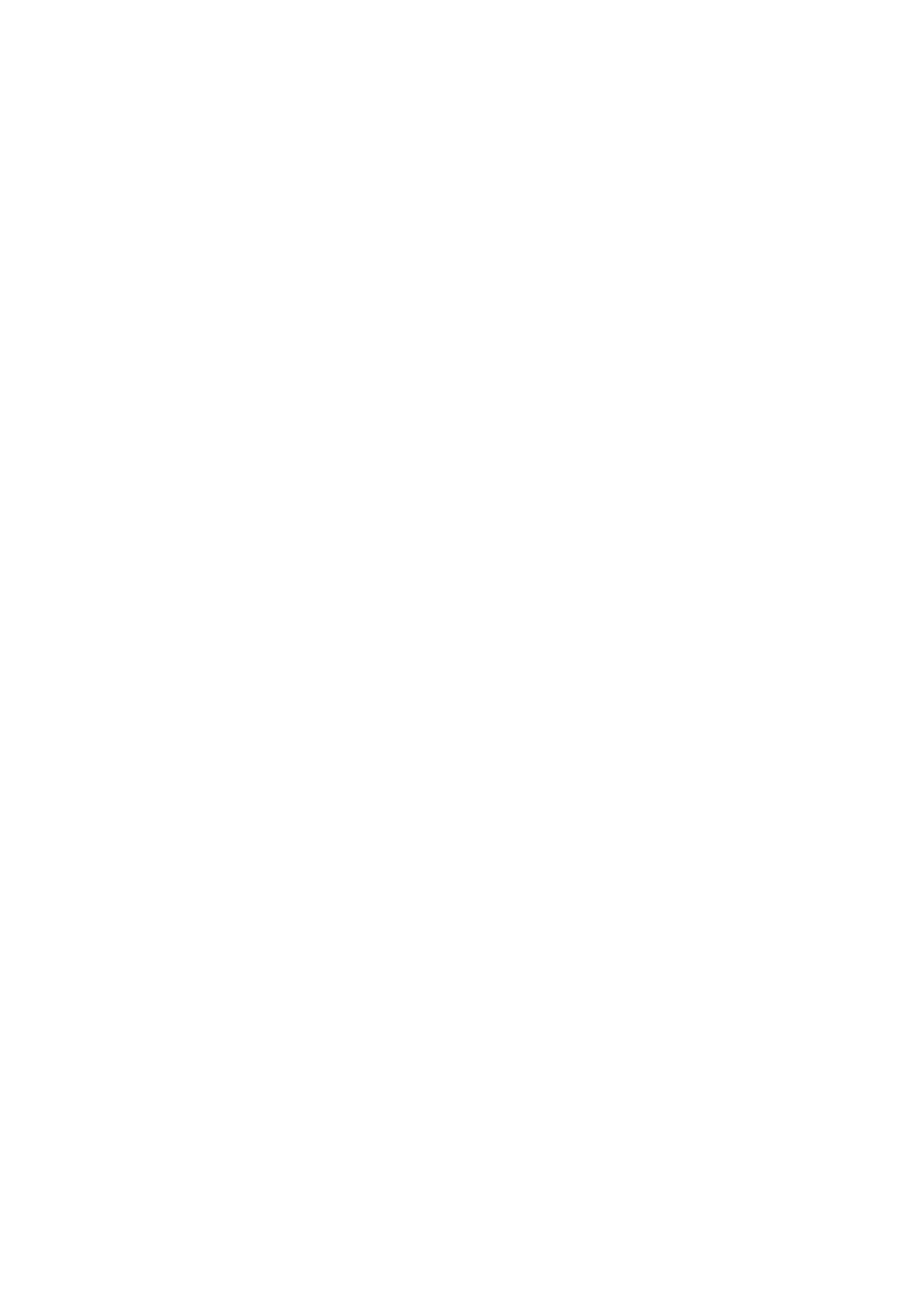# **Introduction**

Garda Youth Diversion Projects<sup>1</sup> are community based, multi-agency crime prevention initiatives which seek to divert young people from becoming involved (or further involved) in anti-social and/or criminal behaviour by providing suitable activities to facilitate personal development and promote civic responsibility. The Garda Youth Diversion Projects are funded by the Department of Justice, Equality and Law Reform and administered through Garda Community Relations Section.

### **Background**

The first two Garda Youth Diversion Projects (previously known as Garda Special Projects) were established in 1991, and by 2001, the number of Garda Youth Diversion Projects had reached sixty-four. Many of these projects were established in recent years facilitated by the allocation of funding under the National Development Plan 2000-2006 and reflect the Department of Justice, Equality and Law Reform's policy of significantly expanding the availability of this form of intervention.

The evaluation report on the Garda Youth Diversion Projects (Bowden and Higgins, 2000) suggested that a set of guidelines were required in order to develop a planned and strategic approach and recommended that the guidelines should set out:

- the nature of youth crime prevention and diversion projects;
- the implementation structures required to deliver programmes at local level;
- the roles of the various stakeholders involved; and,
- the range of actions and measures that are appropriate to fund as good youth crime prevention work (Bowden and Higgins, 2000, p. 164-165).

In 2000 An Garda Síochána issued the 'Garda Policy Directive on Special Projects' to their members that offered guidance on, amongst other things, the role of An Garda Síochána, Garda involvement at local and organisational level, the management structure of projects and financial procedures. However, the rapid expansion of the Garda Youth Diversion Projects created quality assurance challenges in relation to the operation and management outcomes of the projects and in 2001 the Department of Justice, Equality and Law Reform commissioned the Centre for Social and Educational Research to prepare comprehensive guidelines for the establishment, operation, management and administration of the projects.

The Guidelines were prepared by the Centre for Social and Educational Research (CSER) at the Dublin Institute of Technology (DIT) in conjunction with a cross-sectoral Advisory Group made up of representatives from the Garda Youth Diversion Projects, the

<sup>1</sup> The collective term for the projects is Garda Youth Diversion Projects (previously Garda Special Projects). This term will be reviewed by the National Advisory Committee once this has been established.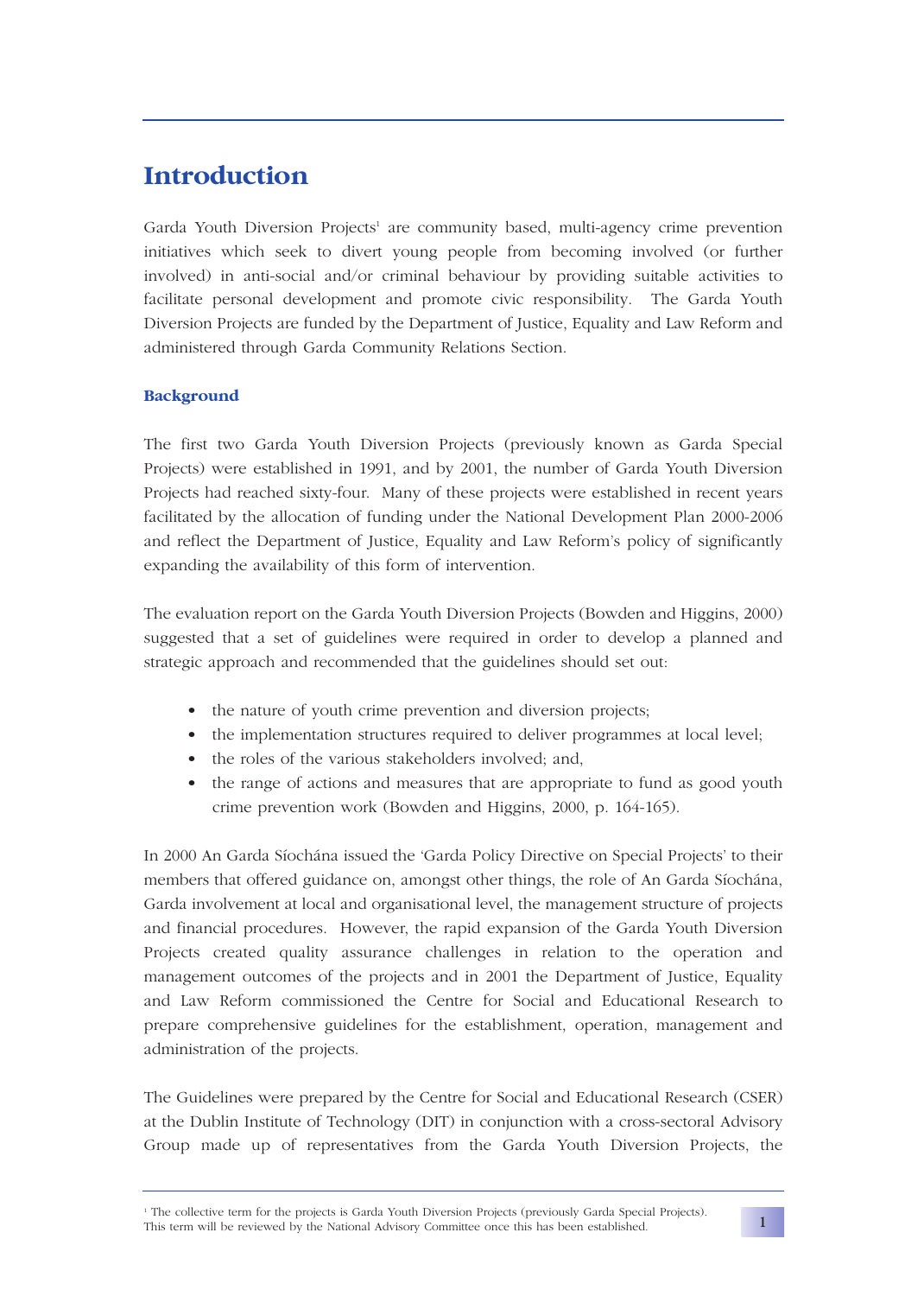Department of Justice, Equality and Law Reform, An Garda Síochána, Dublin Institute of Technology, the Institute of Criminology, U.C.D. and an independent consultant.

### **Members of the Advisory Group**

- Mr. David Walker, Department of Justice, Equality and Law Reform, Crime Division
- Dr. Peter Young, Director, Institute of Criminology, University College Dublin
- Inspector Mick Feehan, Garda Community Relations Section
- Sgt. Naomi de Rís, Garda Community Relations Section
- Mr. David Treacy, Director, City of Dublin Youth Service Board
- Mr. Andrew O'Byrne, Co-ordinator Corpus Christi Youth Development, Limerick
- Ms. Deirdre Ní Chonghaile, Co-ordinator ABLE Project, Ballyfermot, Dublin.
- Ms. Anne Waters, TEAM Project, Dundalk
- Dr. Kevin Lalor, Dublin Institute of Technology
- Dr. Lorna Ryan, Manager, Centre for Social and Educational Research, DIT
- Ms. Audrey Warren, Researcher, Centre for Social and Educational Research, DIT2
- Ms. Louise Cadwell, Researcher, Centre for Social and Educational Research, DIT3
- Mr. Matt Bowden, Independent Research Consultant

### **Purpose and Scope of the Guidelines**

The purpose of the guidelines is to act as a benchmark against which applications for new projects are to be assessed and against which existing projects are to be evaluated on an ongoing basis. They should be viewed as an aid to new and existing Garda Youth Diversion Projects on the establishment, operation, administration, and monitoring of their projects and include guidance on the following:

- establishment of projects: the criteria for establishment of projects including the purpose and extent of consultation required prior to setting up a Garda Youth Diversion Project and the type of implementation structure required once set up;
- the ongoing operation of projects including procedures identification/referral of project participants, and the quality assurance statements and actions required in relation to safety, protection and welfare;
- mechanisms to compare anticipated services against services delivered by the project;
- management structures, administration procedures, financial control and accountability mechanisms required to be put in place within Garda Youth Diversion Projects; and
- monitoring and evaluation structures. The procedures and mechanisms for monitoring and evaluating projects on an ongoing basis.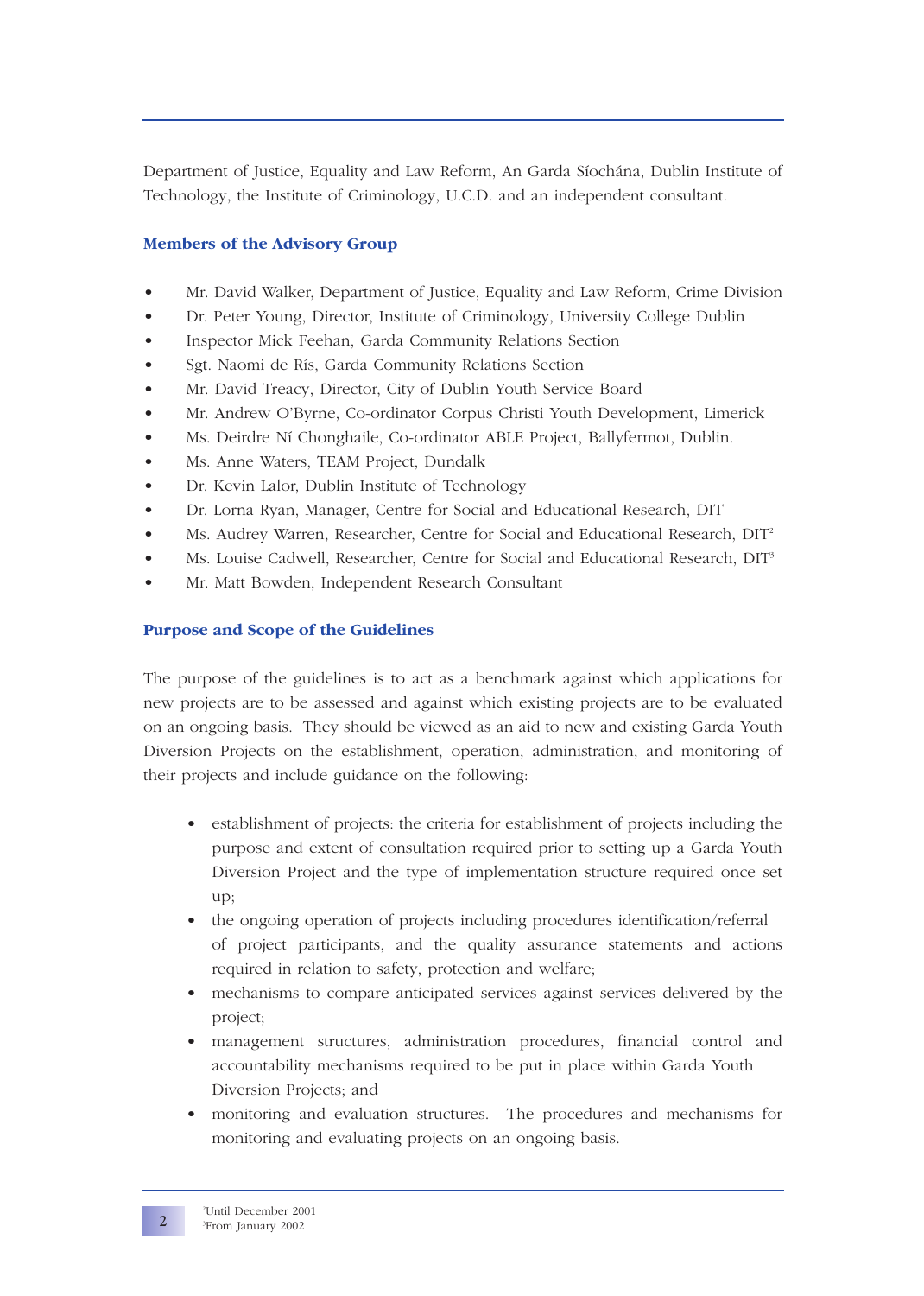Thus, the Guidelines are laid out in four sections: Section 1 Establishment Guidelines; Section 2 Operation Guidelines; Section 3 Administration Guidelines; Section 4 Monitoring Guidelines.

### **Overview of the Research and Consultation Process**

The guidelines were developed through researching crime prevention and policy literature and through a process of consultation with representatives from the Garda Youth Diversion Projects and from similar initiatives in Canada, England and Scotland. The process involved the following:

- 1. A cross-sectoral Advisory Group was set up by the Department of Justice, Equality and Law Reform;
- 2. Three background policy papers were prepared and disseminated to members of the Advisory Group as follows:
	- A review of crime prevention and diversion literature and an outline of definitional and conceptual issues,
	- An overview of the policy and legislative framework for youth crime prevention and diversion work in the jurisdiction, and
	- A review of core aspects of management, implementation, practice and monitoring of youth crime prevention initiatives;
- 3. Two study visits were undertaken by members of the Advisory Group and the researchers to examine responses in three other jurisdictions – Canada, England and Scotland;
- 4. A submission was made by Project Co-ordinators and was reviewed and considered by the research team;
- 5. A series of regional consultative seminars was undertaken at venues in Athlone, Dublin, Cork and Limerick involving regional management stakeholders, Gardaí, Project Co-ordinators and community personnel;
- 6. A specific consultation session was held at a conference for Project Treasurers at the Garda College, Templemore;
- 7. A specific consultation meeting was held with employing agencies, convened by the City of Dublin Youth Service Board and attended by representatives of six youth service providers;
- 8. A process of documentation and analysis of the views of various stakeholders was undertaken by way of questionnaires issued to accompany the seminars and meetings; and
- 9. The Advisory Group reviewed the three background policy papers together with reports on the issues raised in the consultative process<sup>4</sup>. All issues raised were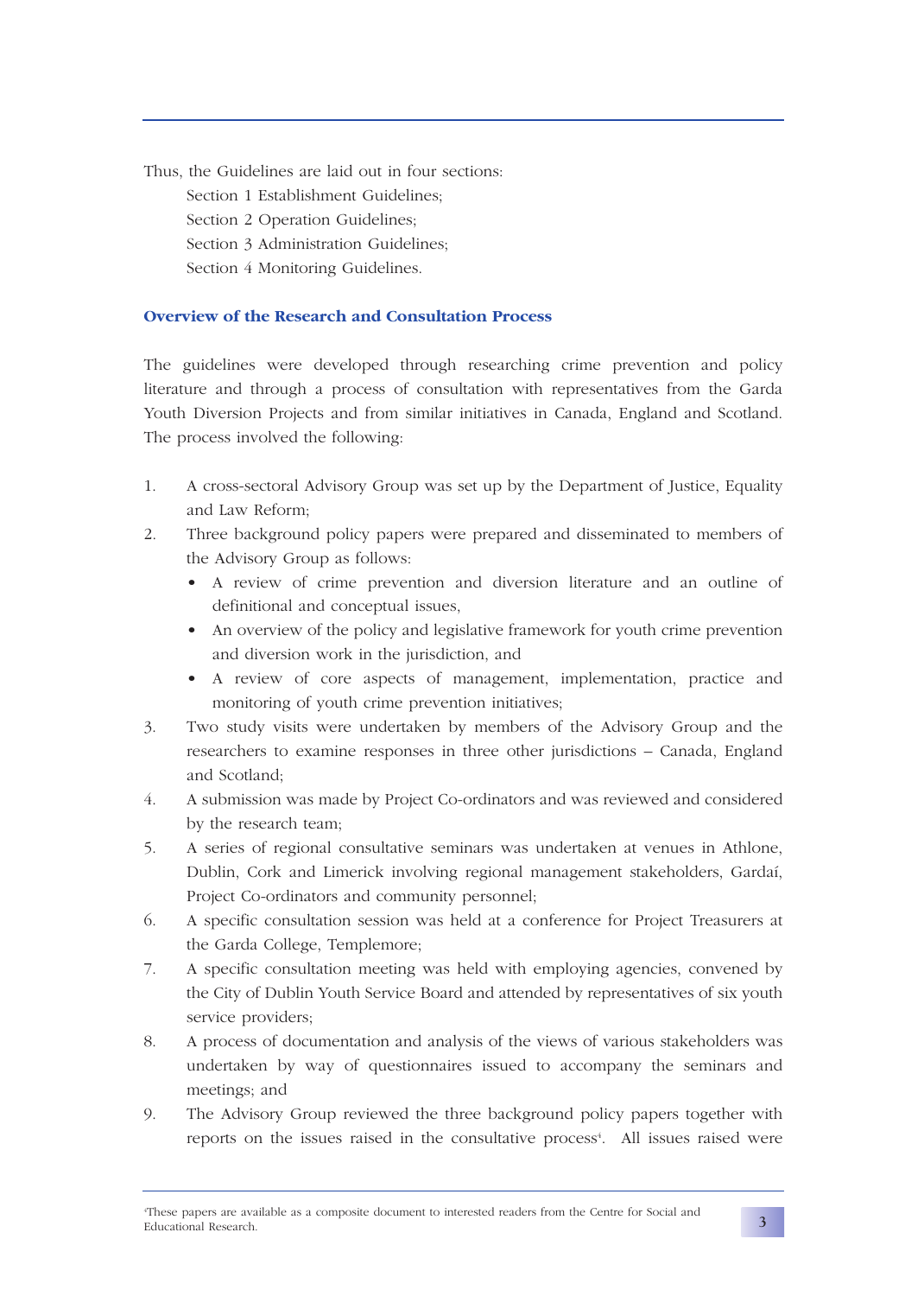discussed and where possible have been reflected in the final document. Each guideline was discussed thoroughly by the Advisory Group and amendments were made to achieve agreement where possible.

### **The Purpose and Scope of Garda Youth Diversion Projects**

Taken together the Guidelines spell out in clear terms the purpose and scope of the work the Projects will be involved in. It is intended that the Guidelines should be viewed as a resource that will add value to the work of Projects in local communities and will clarify the role of the various stakeholders involved.

A number of key points that need to be borne in mind in relation to the operation of the Garda Youth Diversion Projects are:

- Youth justice work is based on an understanding that young people under 18 years of age have rights under the United Nations Convention on the Rights of the Child and as citizens of the State and that no actions undertaken as crime prevention will undermine or compromise those rights;
- The Children Act, 2001 raises the age of criminal responsibility to 12 years in that it is held that a child less than this age is not capable of committing a crime. Thus the age of optimum participation in youth-crime-prevention projects is 12 to 17 years as this will be consistent with the Garda Juvenile Diversion Programme and with the age of criminal responsibility as laid down by the Children Act once the Act comes into force;
- Youth justice work is different to youth work in general because of the focus of the former on helping young people to deal with the issues surrounding their offending and the need for behavioural change. In this context there is a requirement to ensure that the majority of those targeted are actual offenders and that the best possible way of achieving this is through a referral process involving the Garda Juvenile Liaison Officer (JLO);
- The purpose of youth crime prevention work is to engage young people who have offended in a process of learning and development that will enable them to examine their own offending and to make positive lifestyle choices that will protect them from involvement in criminal, harmful or socially unacceptable behaviours. To implement this, the work involves linking young people with non-offending peer groups and the forming of stable and trusting relationships with adults in the community. The intended impact of this process is that those who are engaged in this process develop into responsible and valued citizens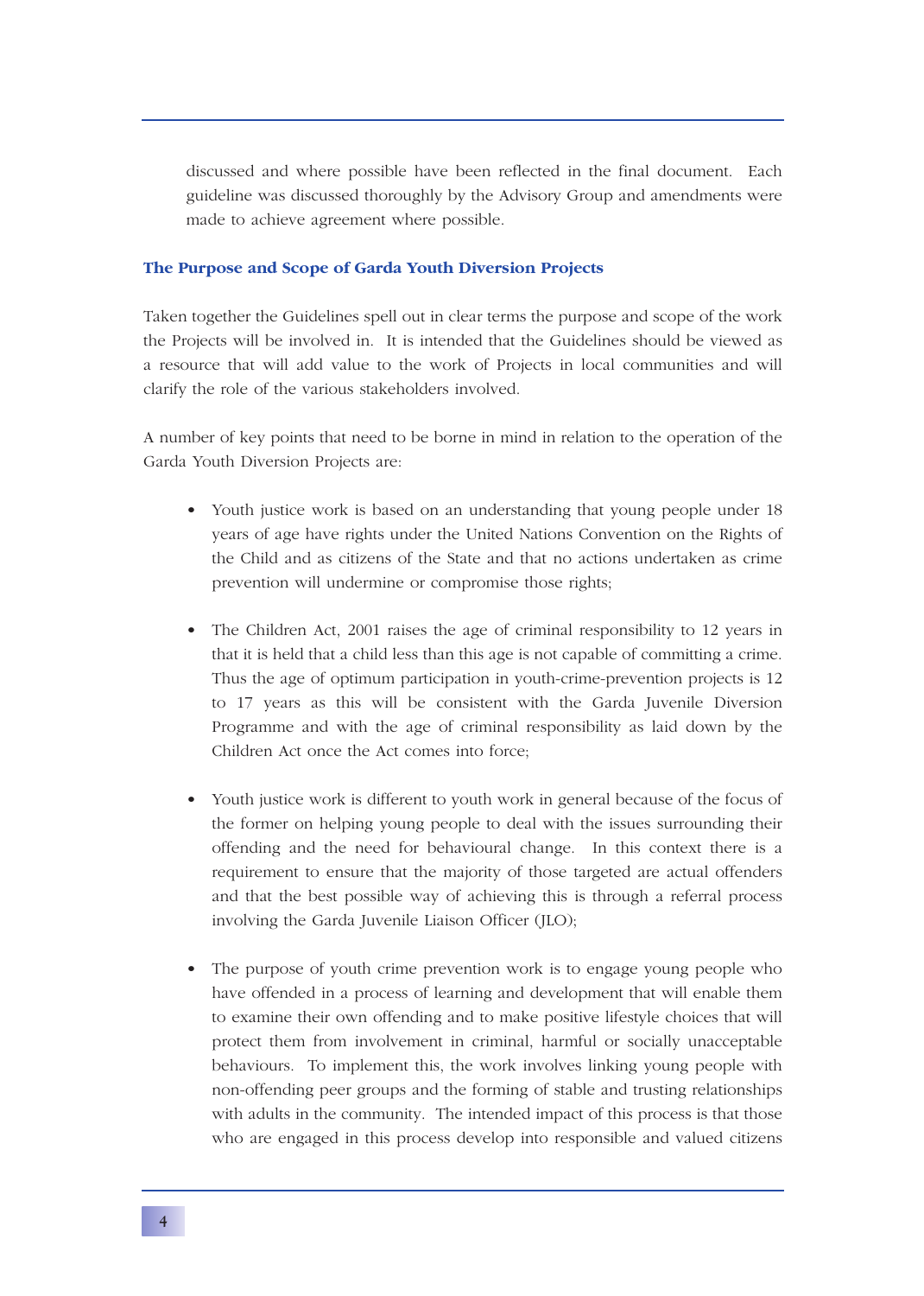and the intended outcome is that young people engaged do not offend and do not progress into the criminal justice system;

- Good youth crime prevention practice, according to the broad literature, must be evidence based. That is, it should draw on a range of practices, resources and techniques that have a demonstrable and measurable result in preventing either the onset of offending or re-offending. It has been pointed out that those programmes that are most effective are:
	- focused on the issues, needs and circumstances surrounding the offending behaviour;
	- structured and focused in terms of their content and the way they are managed and delivered;
	- community based and linked with other community programmes; and
	- providing offenders with better insight into the causes and purposes of their offending as well as the skills and reason to examine the consequences of actions for themselves and their victims.<sup>5</sup>

Programmes that have been least effective are those that are:

- based on confrontation, negative reinforcement or 'short sharp shock' approaches;
- area wide strategies of prevention such as broadly based neighbourhood programmes;
- diversion out of the system that does not involve some form of focused intervention; and
- unfocused casework, counselling or groupwork.<sup>6</sup>

### **How the guidelines should be used**

As mentioned above, the guidelines should be used as a comprehensive aid to new and existing Garda Youth Diversion Projects on how a Garda Youth Diversion Project should be established, operated, administered and monitored at local level. However, it should be borne in mind that there are both limitations to these guidelines and issues that have been omitted pending further discussion at national level. It should be noted at this point that these guidelines will be flexible to a certain extent and that they should be viewed as something to work towards. In addition there will be a period of time given to projects to implement the Garda Youth Diversion Project guidelines, in that the implementation process should not adversely affect the present participants of the Garda Youth Diversion Projects. Groups in operation should be able to come to a 'natural' end and projects undertaken by project groups should be completed.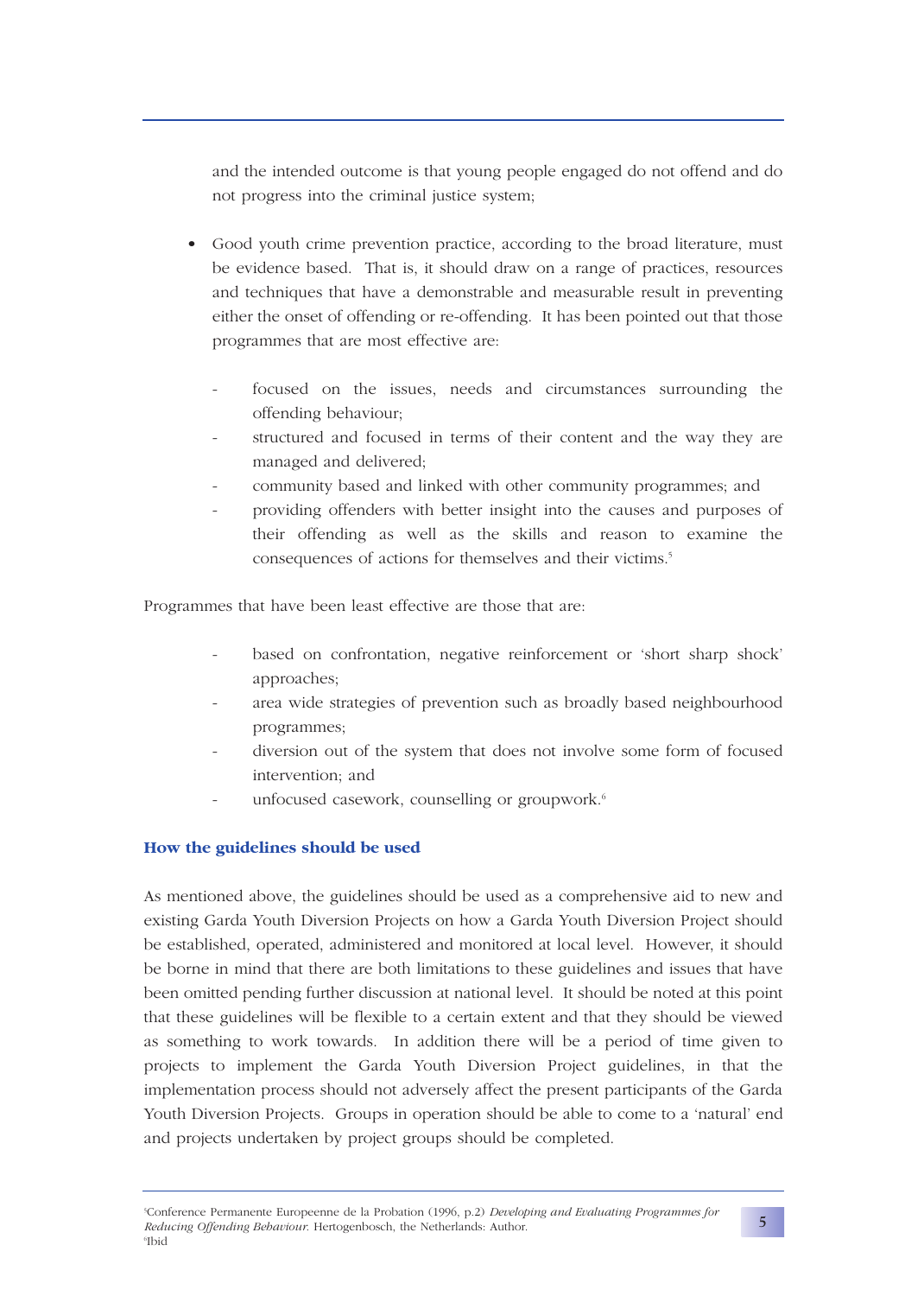### **Summary of the guidelines recommendations and limitations**

Previously, many involved in the Garda Youth Diversion Projects were unclear as to how the application process worked. The eleven establishment guidelines give a clear structure to this process from the initial expression of interest to the final submission of the proposal. The first three guidelines essentially map out this process and introduce the idea of having a 'pre-establishment phase'.

Guidance is also outlined for the particular stages of the pre-establishment phase, the committees that each project will have or will set up prior to receiving funding and the final funding proposal that will be submitted to the Chief Superintendent of Garda Community Relations Section.

It is important to note at this point that there are many projects already in place at the time of writing the Comprehensive Guidelines. Many of these projects may not enjoy the advantages of having gathered the information in the early stages recommended by the guidelines. This data may be suitable to act as baseline data for comparison when projects are evaluating their impact in the catchment area. Projects may wish to consider carrying out such audits even though it was not necessary for their initial funding application. Projects may also consider gathering statistical information now necessary for the initial application form for the same purpose.

Similarly all existing projects should ensure that there is a co-ordinator's job description and a memorandum of understanding between the local stakeholders<sup>7</sup> included in the project documentation. In addition all projects will be required to operate a referral assessment committee.

The guidelines do not refer to the required qualifications for the job of project co-ordinator. The primary project target group will be young offenders, this may require that staff are specialised and/or experienced. This issue should be discussed at national level and agreement should be reached on the level, subject matter of qualifications and experience required for the job of project co-ordinator.

While the Establishment Section aims to offer clear guidance to those seeking funding and those considering the funding applications for a Garda Youth Diversion Project, statistical data should be considered within the context of the locality. It will be up to the Chief Superintendent of Garda Community Relations Section to take local circumstances into consideration when prioritising applications for entry into the pre-establishment phase.

There are also limitations with the consultation process of the pre-establishment phase.

**6**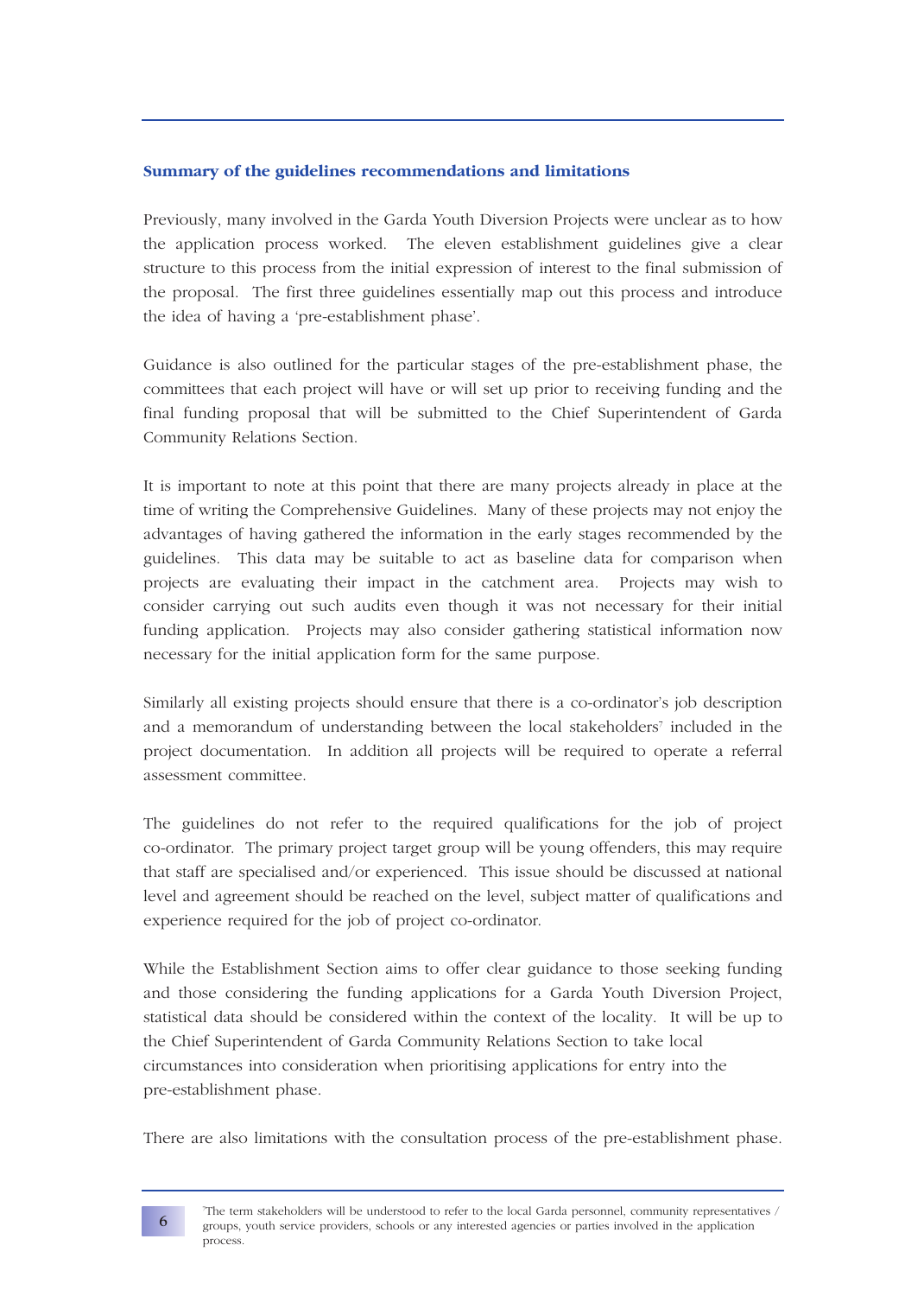While guidance is offered on how consultation might be carried out, there is no guarantee that this consultation will be representative or comprehensive. It will be up to the Chief Superintendent of Garda Community Relations Section to consider the process undertaken by each applicant when reviewing funding proposals.

The operation section of the guidelines offers guidance on operational issues such as induction periods, staffing, targeting young people and so on. However there were a number of issues raised in the course of the consultation that are not covered by the guidelines but may require further discussion at national level. One such issue is the role of the projects in legal proceedings, for example, participants being referred through courts or project workers' involvement at court proceedings.

There are also issues that the guidelines were not able to address. Although criteria for participation are listed, the guidelines do not specify 'at risk' indicators. While there has been some international consideration of this topic, there is not yet agreement on what constitutes 'at risk'. Additionally the same action may not be appropriate for two different young people as each young person comes with an individual set of circumstances and their own unique story. For this reason, it was decided that the most effective means of considering and monitoring participation on the project would be a local committee. The establishment of a separate 'referral assessment committee' allows for the focused consideration of referrals and the progress of participants in a confidential process that is respectful of the project participants.

The Guidelines also *do not* deal with the specifics of employee/employer relations, issues pertaining to staff remuneration, conditions of employment and/or career structures. While these issues were raised during the consultation process, it was not within the terms of reference of the CSER for this research project.

While the exact activities undertaken by projects should be decided at local level, the implementation of the project plan should be in line with the comprehensive guidelines and good practice principles. It is important to note that the core principles listed are not exhaustive and may be extended after national consultation. Project committees may also wish to include two review days per year, during which the project committee reviews the project progress and amends the proposed annual plan.

Operation guideline ten raises the issue of training which in turn raises the idea of a national training programme available to project staff. Time should also be allocated for project workers to avail of networking opportunities, possibly through regional structures and attendance at seminars. It may be possible to organise a national training programme for co-ordinators through a national advisory committee. However, discussion on this should happen at national level.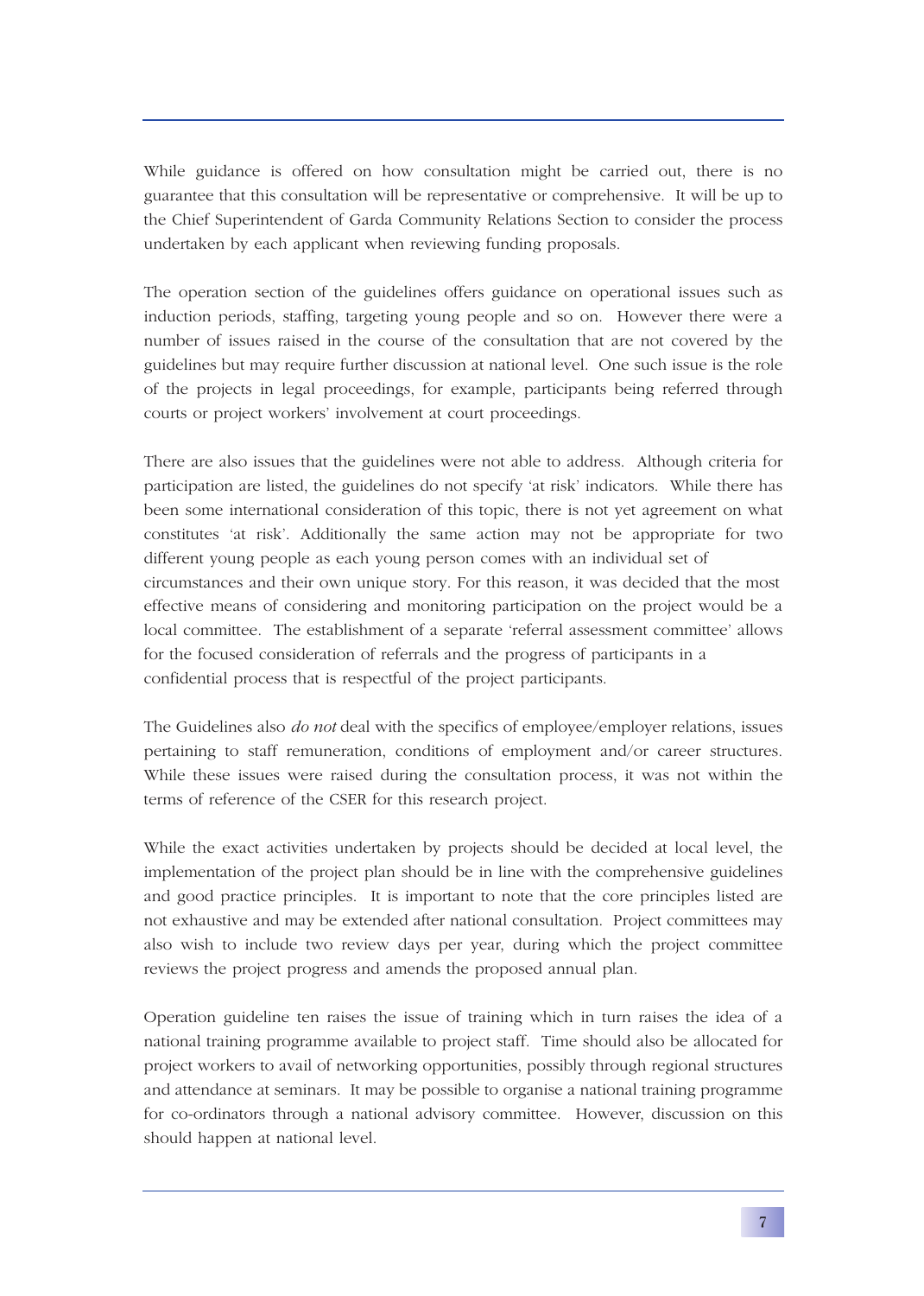As is also discussed in the Administration introduction, the role of Garda Community Relations Section should be one that is administrative, developmental and supportive. This in turn should be supported by a National Advisory Committee that will inform on conference content and national policies.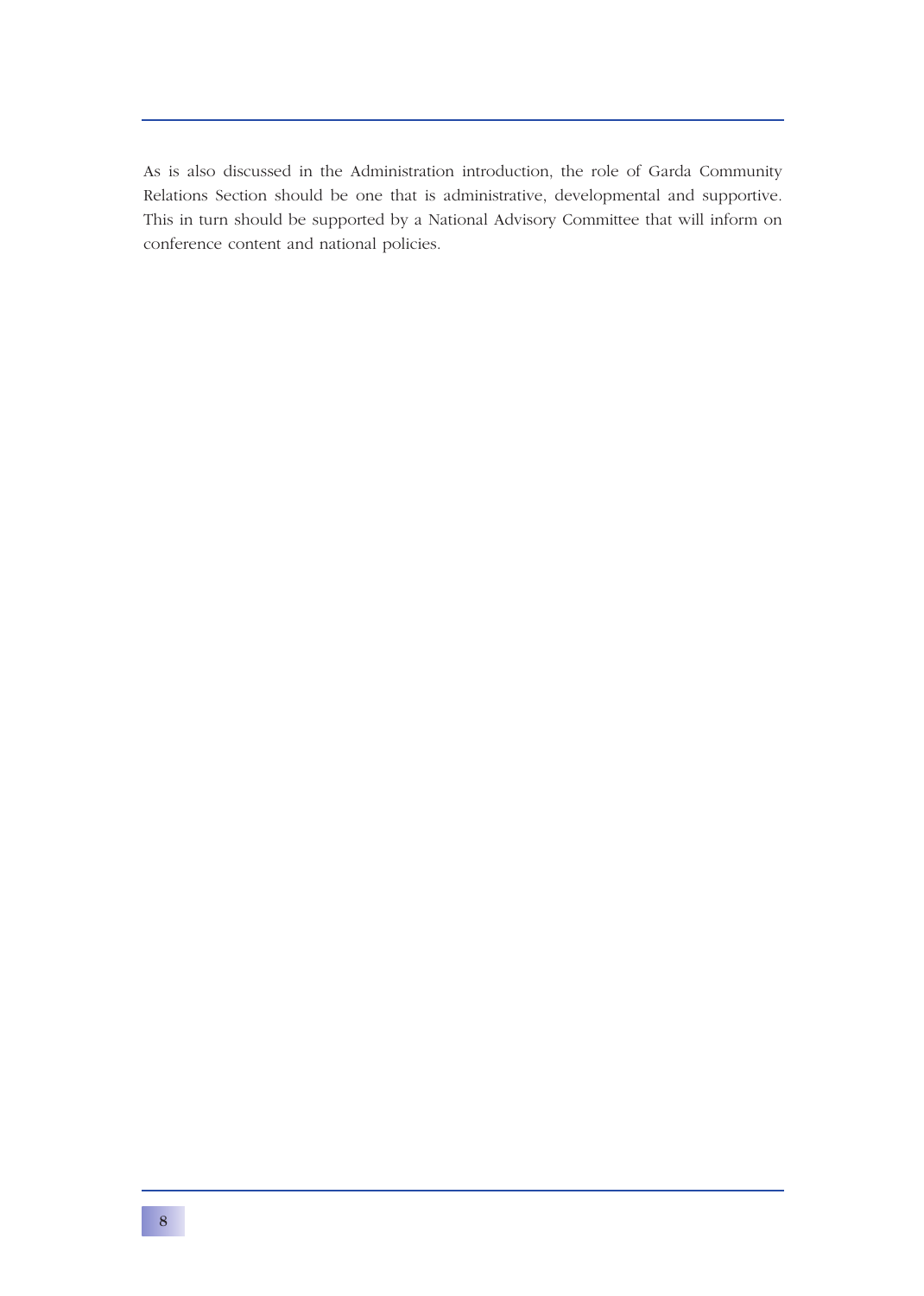# **Section one:**

# **Establishment of Garda Youth Diversion Projects**

### **Introduction**

This section provides guidelines on the Establishment of Garda Youth Diversion Projects. It outlines the process through which funding can be accessed to set up a Garda Youth Diversion Project in a designated catchment area.

The eleven establishment guidelines give a clear structure to the application process from the initial expression of interest to the final submission of the proposal. The first three guidelines essentially map out this process and introduce the idea of having a 'pre-establishment phase'. The proposed system involves a two-phase application process and aims to make access to funding accountable and transparent. In addition this system prompts interested parties to critically consider whether or not the establishment of a Garda Youth Diversion Project is the right course of action for their particular situation and provides for consulting with relevant parties prior to a funding application in order to avoid duplication of provision.

Guidelines four to eight offer guidance on particular stages of the pre-establishment phase, consultation, memorandum of understanding, legal structure, co-ordinator's job description and catchment area. Guidelines nine and ten outline the committees that each project must have prior to receiving funding. Finally, guideline eleven summarises the final funding proposal that will be submitted to the Chief Superintendent of Garda Community Relations Section (GCRS).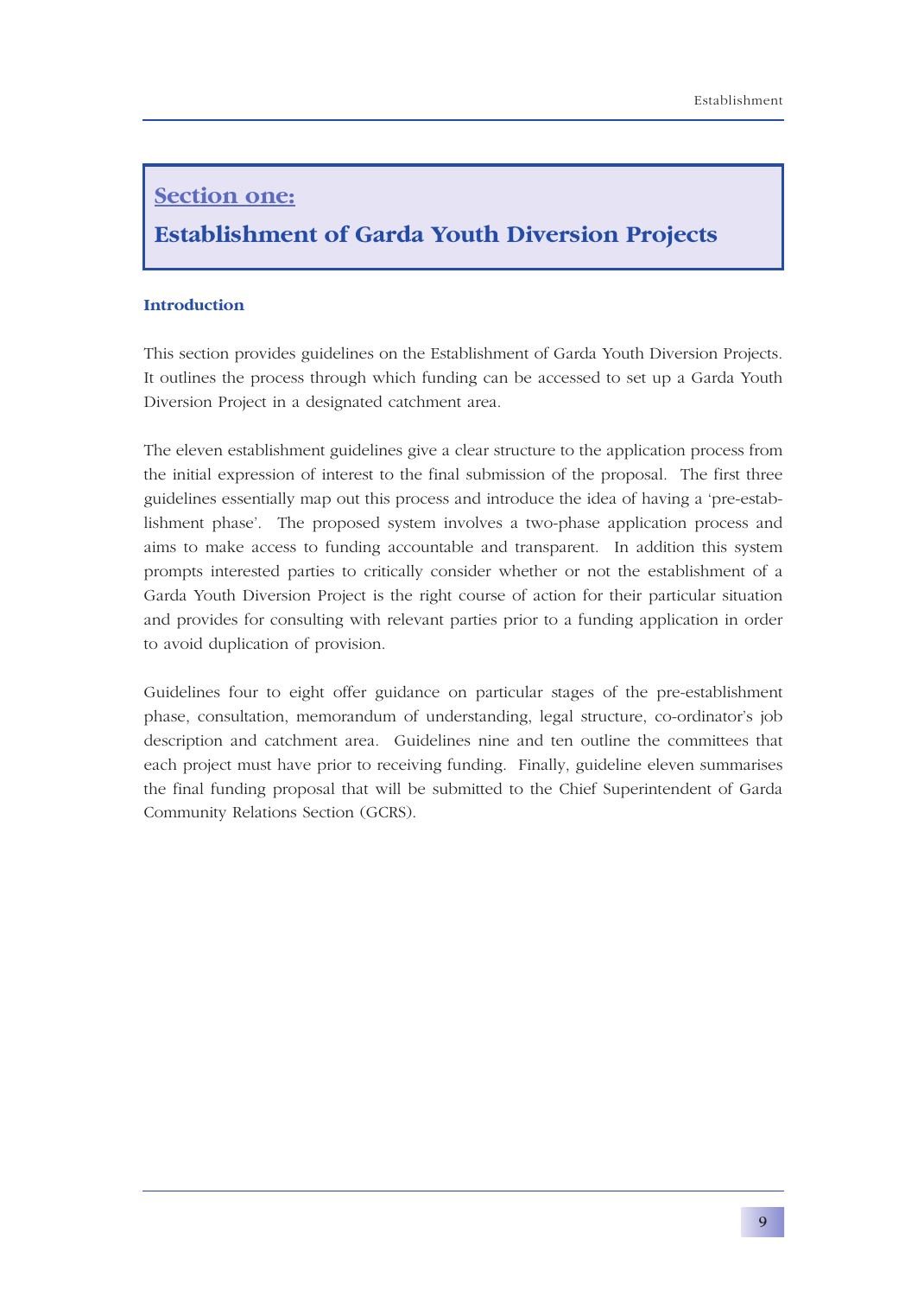## **Summary of the Establishment Guidelines**

| <b>GUIDELINE 1</b>                                                       | The first stage in the application process will be an                                                                                                                                                                                                                                                                                                                                                       |
|--------------------------------------------------------------------------|-------------------------------------------------------------------------------------------------------------------------------------------------------------------------------------------------------------------------------------------------------------------------------------------------------------------------------------------------------------------------------------------------------------|
| <b>Expression of interest</b>                                            | expression of interest.                                                                                                                                                                                                                                                                                                                                                                                     |
|                                                                          |                                                                                                                                                                                                                                                                                                                                                                                                             |
| <b>GUIDELINE 2</b>                                                       | Applicants for funding of a Garda Youth                                                                                                                                                                                                                                                                                                                                                                     |
| <b>Initial application</b>                                               | Project will complete a standard application form<br>obtained from<br>and returned to<br>the<br>Chief<br>Superintendent of Garda Community Relations<br>Section by the end of September in any given year.<br>Garda Community Relations Section will then use a<br>set of criteria to shortlist applications to be<br>forwarded to the Department of Justice, Equality and<br>Law Reform for consideration. |
| <b>GUIDELINE 3</b>                                                       | There will be a pre-establishment phase funded for                                                                                                                                                                                                                                                                                                                                                          |
| Pre-establishment phase:                                                 | each project selected. When applicants have<br>completed this phase they will submit a proposal to<br>Garda Community Relations Section for funding a<br>Garda Youth Diversion Project for a specific<br>catchment area to be forwarded to the Department of<br>Justice, Equality and Law Reform.                                                                                                           |
| <b>GUIDELINE 4</b>                                                       | All applicants will be required to conduct and report                                                                                                                                                                                                                                                                                                                                                       |
| Pre-establishment phase:<br><b>Consultation</b>                          | on the consultation process carried out with key<br>stakeholders, community groups and local agencies<br>during the pre-establishment phase.                                                                                                                                                                                                                                                                |
| <b>GUIDELINE 5</b>                                                       | A memorandum of understanding will be drawn up                                                                                                                                                                                                                                                                                                                                                              |
| Pre-establishment phase:<br><b>Memorandum of</b><br><b>Understanding</b> | outlining the roles and responsibilities each<br>stakeholder has in relation to the establishment,<br>operation, administration and monitoring of the<br>project.                                                                                                                                                                                                                                           |
| <b>GUIDELINE 6</b>                                                       | The employer of the project co-ordinator and the                                                                                                                                                                                                                                                                                                                                                            |
| Pre-establishment phase:<br>employer and legal structure                 | legal structure of the project will be identified at the<br>pre-establishment stage of the application process.                                                                                                                                                                                                                                                                                             |
| <b>GUIDELINE 7</b>                                                       | The job description of the project co-ordinator will be                                                                                                                                                                                                                                                                                                                                                     |
| Pre-establishment phase:<br>co-ordinator's job description               | outlined at the pre-establishment phase of the<br>application process.                                                                                                                                                                                                                                                                                                                                      |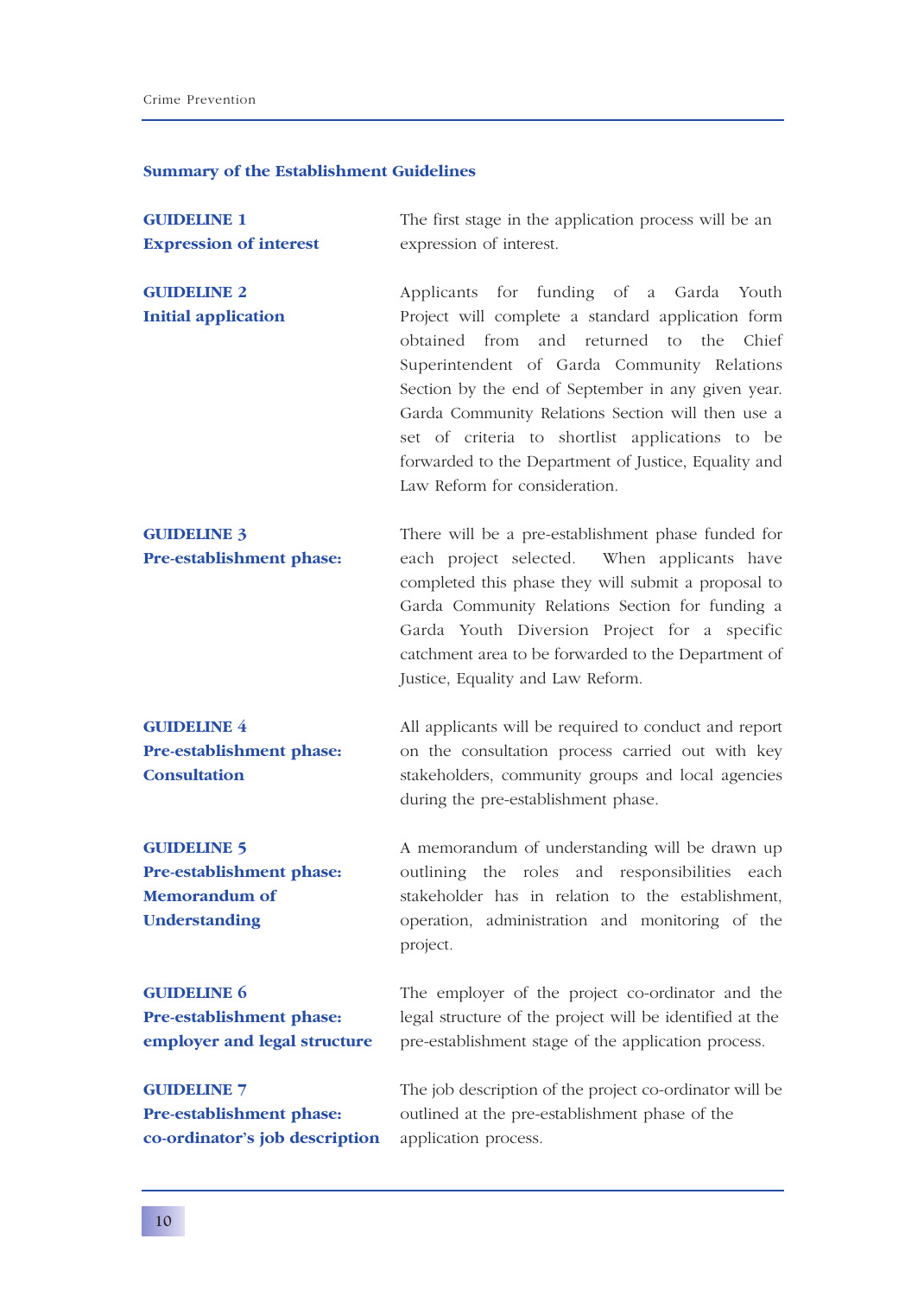| <b>GUIDELINE 8</b>          | The catchment area that the project will operate    |
|-----------------------------|-----------------------------------------------------|
| Pre-establishment phase:    | within will be identified at the pre-establishment  |
| catchment area              | phase of the application process.                   |
| <b>GUIDELINE 9</b>          | Each project will have a Project Committee          |
| <b>Project Structure:</b>   | responsible for advising, approving, monitoring and |
| <b>Project Committee</b>    | evaluating the project strategy.                    |
| <b>GUIDELINE 10</b>         | Each project will set up a Referral Assessment      |
| <b>Project Structure:</b>   | Committee.                                          |
| <b>Referral Assessment</b>  |                                                     |
| <b>Committee</b>            |                                                     |
| <b>GUIDELINE 11</b>         | A standard template will be used for the funding    |
| <b>Proposal for funding</b> | proposal at the end of the pre-establishment phase. |
|                             |                                                     |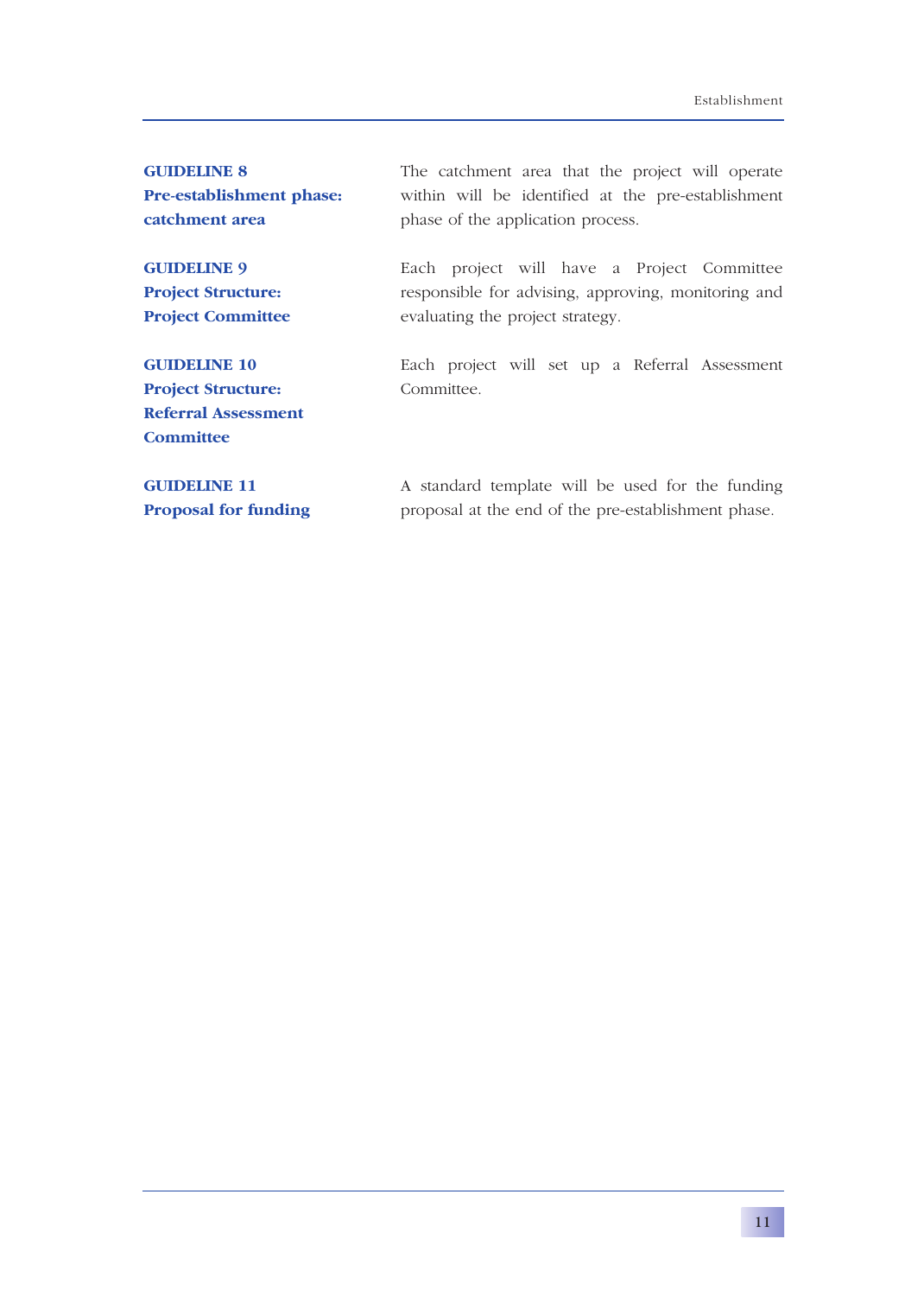### **Expression of interest**

*The first stage in the application process will be an expression of interest.*

Interested parties can apply to Garda Community Relations Section for a copy of the guidelines and an application form. This expression of interest can come from any group or individual. At this stage groups or individuals may have heard of Garda Youth Diversion Projects and may wish to know more about them but they may not have contacted any other organisations in their area.

### **Background**

Requests for funding have traditionally come from the Gardaí. Groups or individuals who as yet have no formal links with the Gardaí, however, may have heard of the Garda Youth Diversion Projects and wish to pursue the possibility of establishing a project in their area. This will give groups an opportunity to find out more about the Garda Youth Diversion Projects. If they then wish to pursue funding they will have to make contact with their local Garda Station in order to complete the application process.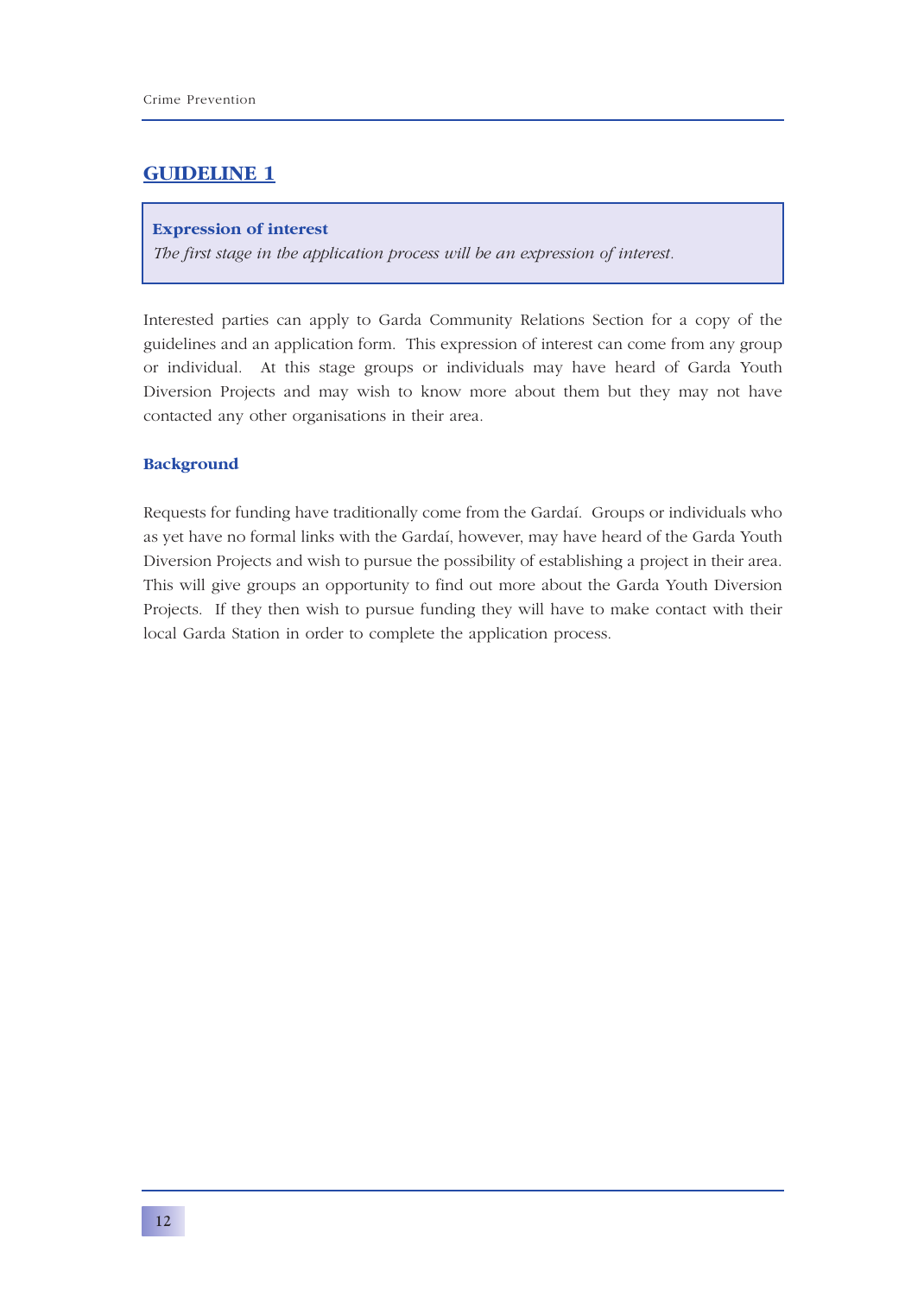### **Initial application**

*Applicants for funding of a Garda Youth Diversion Project will complete a standard application form obtained from and returned to the Chief Superintendent of Garda Community Relations Section by the end of September in any given year. Garda Community Relations Section will then use a set of criteria to shortlist applications to be forwarded to the Department of Justice, Equality and Law Reform for consideration.*

### **The application process**

To apply to the Department of Justice, Equality and Law Reform to fund a Garda Youth Diversion Project, groups/individuals must go through a two-phase process, the first of which is to complete a standard application form obtained from Garda Community Relations Section. Applicants will then be short listed pending consideration for the pre-establishment phase.

### **Completing the application form**

Interested parties (outside agencies, community members etc.) should complete the standard application form in conjunction with members of the local Garda Station (similarly local Gardaí should complete the standard application form in conjunction with interested parties).

### **Transmission Route of application form**

- 1. The application form will be submitted through the local Superintendent to the Chief Superintendent of Garda Community Relations Section, by the end of September, for short listing and prioritisation; and
- 2. Those applications short-listed will be forwarded in order of priority, by the Chief Superintendent of Garda Community Relations Section to the Department of Justice, Equality and Law Reform for consideration.

### **Short-listing**

The shortlist will be compiled by the Chief Superintendent of Garda Community Relations Section and will be based on a standard set of criteria and forwarded to the Department of Justice, Equality and Law Reform. The Department of Justice, Equality and Law Reform will then consider these applicants for entry to the pre-establishment phase.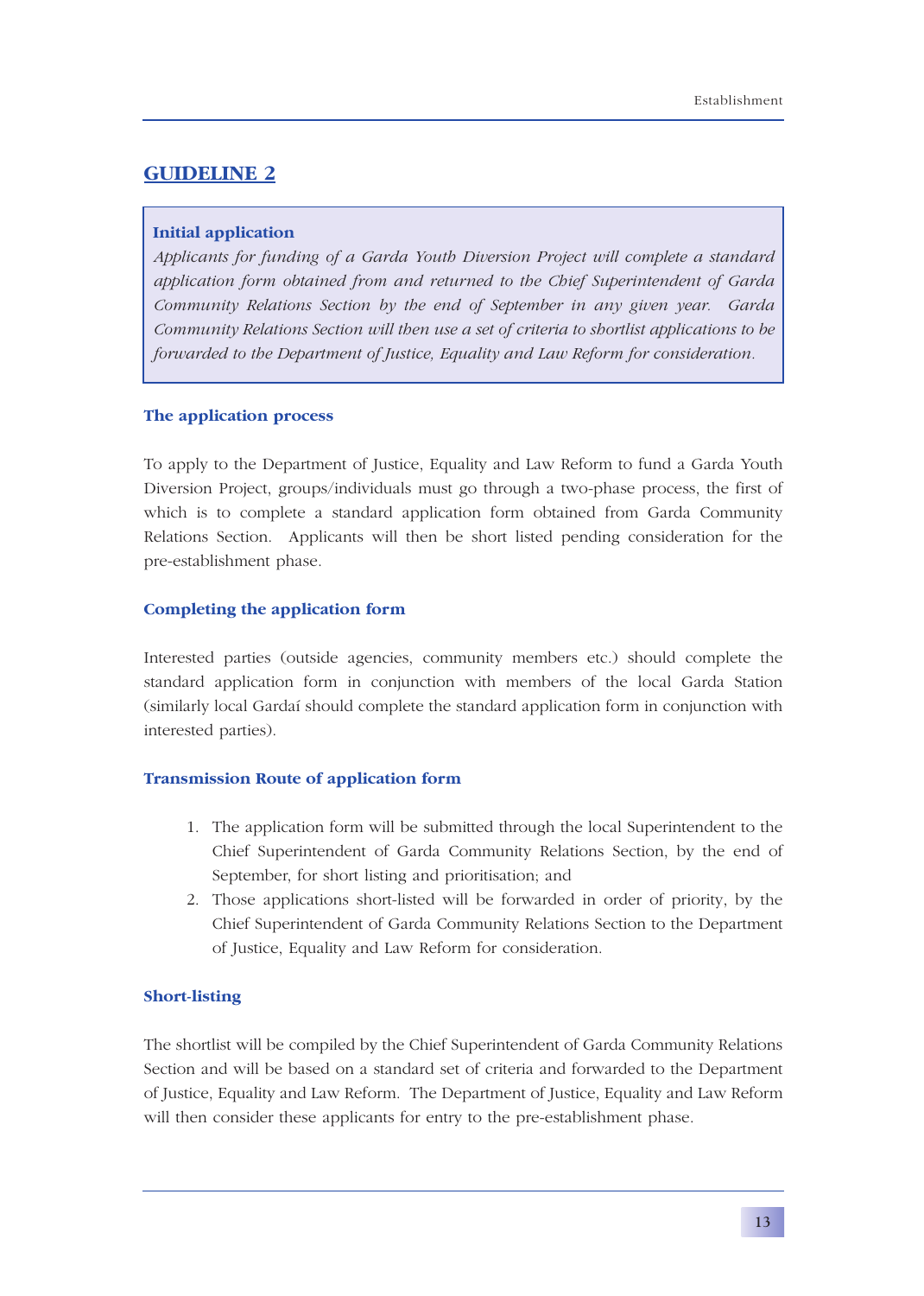### **Prioritisation criteria**

The Chief Superintendent will prioritise the funding applications based on the information received. Priority will be given to those areas demonstrating increases in the intensity of 'youth crime' or increases in the serious nature of the crimes of young people on the area's Garda Juvenile Diversion Programme over the previous five years.

The following information will be taken into account when short-listing and prioritising applicants for entering the pre-establishment phase:

### **Primary indicators**

- Local area crime statistics for the previous five years;
- Numbers on the area's Garda Juvenile Diversion Programme (GJDP) and the rate of increase over the previous five years;
- The number of young people on the area's GJDP as a percentage of the youth population in relevant age cohorts;
- The nature/type of offences of young people cautioned under the area's GJDP over the previous five years, including (where possible) a breakdown of drug/ alcohol related offences;
- The nature of problems/issues referred to the Probation and Welfare Service and GJDP; and
- Youth demographics and early school leavers statistics if available.

### **Secondary indicators**

- Local area statistics;
- Statistics on youth homelessness and drug/alcohol use by young people if available;
- Educational profile of the area including a description of school provision and identification of educational related issues such as early school leavers (ESL), truancy and attainment;
- Social exclusion and housing issues in the area; and
- Statements from local agencies on youth crime in the area and summary of perceived needs of the catchment area.

### **Background**

According to previous practice in the projects the District Officer submits the application for the funding of a project to the Chief Superintendent Garda Community Relations Section who then forwards it to the Department of Justice, Equality and Law Reform.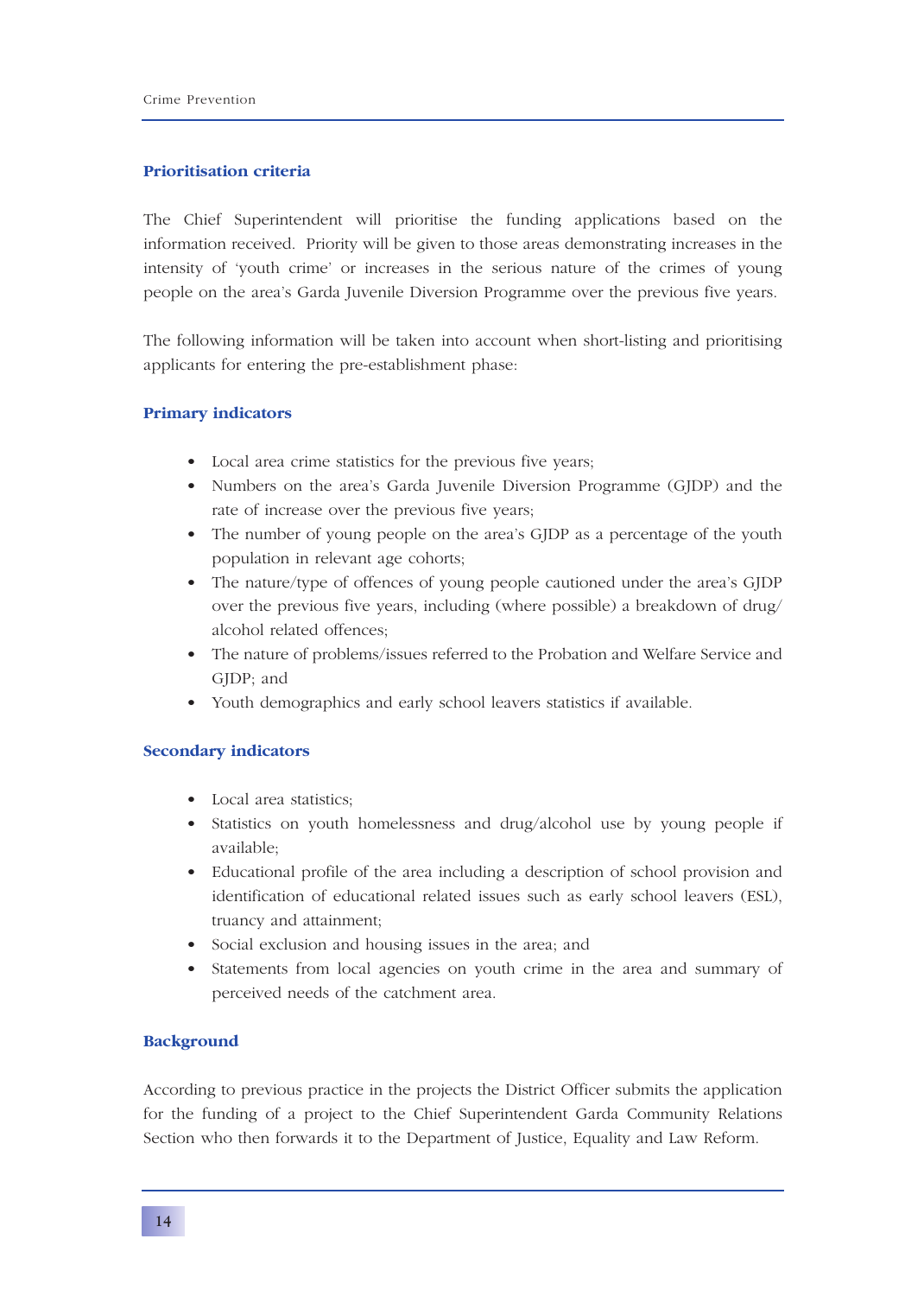Although all applications for funding go through the local Garda Superintendent, the current process of submitting a proposal document results in varying information being submitted for consideration for funding. It also requires the applicants to have a degree of skill in writing proposals, which may not always be the case. This alternative process, which introduces a standard application form, ensures that all applications are considered on the basis of the same information.

In addition, not every applicant will be suitable to enter a project pre-establishment phase. The initial application process will allow the Chief Superintendent to prioritise the applications on the basis of standard criteria.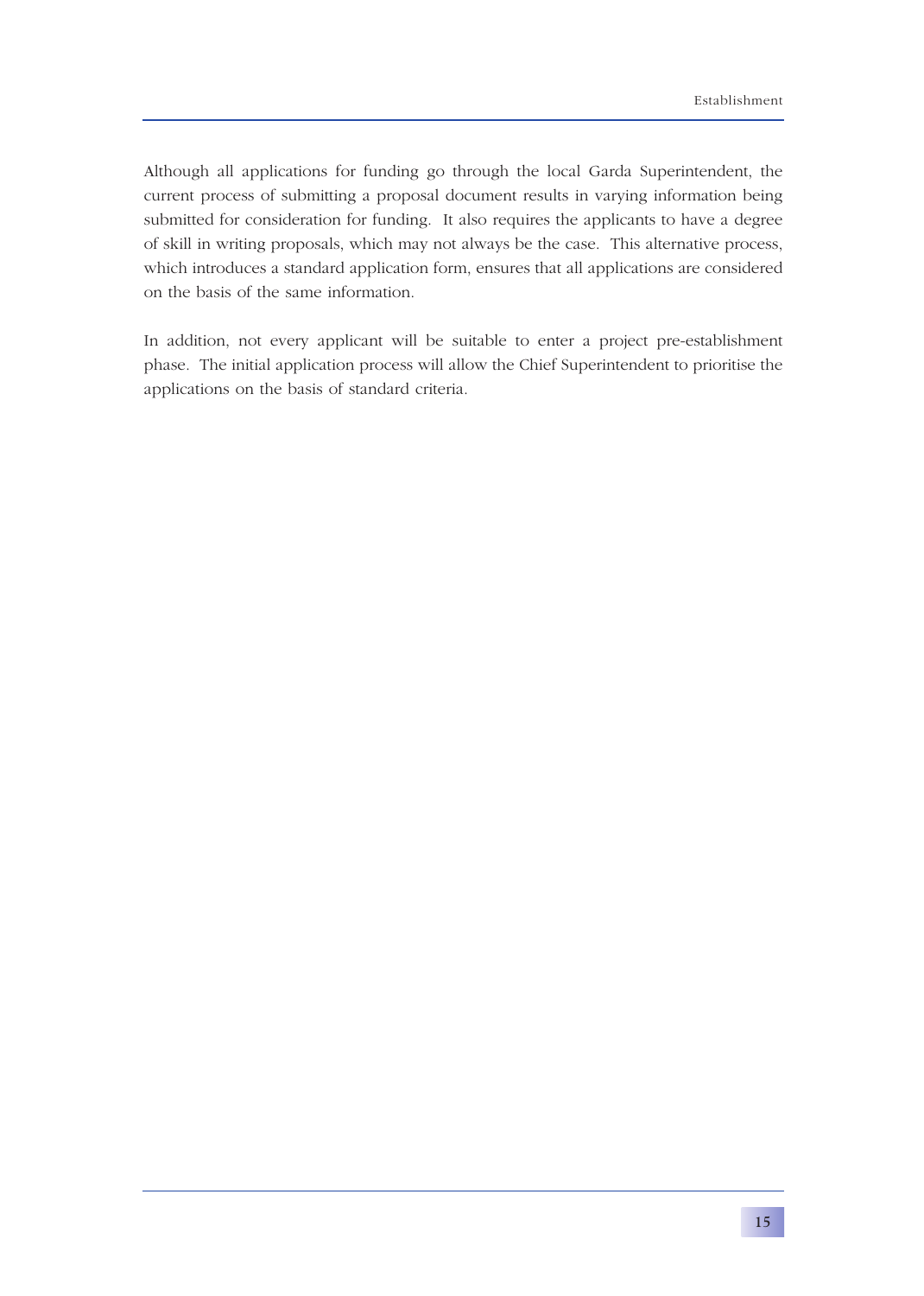| <b>SECTION ONE</b><br><b>Agency profile</b>                                                             |              |   |                      |       |                        |                           |           |           |           |   |
|---------------------------------------------------------------------------------------------------------|--------------|---|----------------------|-------|------------------------|---------------------------|-----------|-----------|-----------|---|
| Agency name                                                                                             |              |   | <b>Brief Profile</b> |       |                        |                           |           |           |           |   |
|                                                                                                         |              |   |                      |       |                        |                           |           |           |           |   |
| <b>SECTION TWO</b>                                                                                      |              |   |                      |       |                        | <b>Primary indicators</b> |           |           |           |   |
| A - Statistics                                                                                          |              |   |                      |       |                        |                           |           |           |           |   |
| Local area crime statistics                                                                             |              |   |                      |       | $Y-1$                  | $Y-2$                     | $Y-3$     | $Y-4$     | $Y-5$     |   |
| <b>GJDP</b> Statistics                                                                                  |              |   |                      |       | $Y-1$                  | $Y-2$                     | $Y-3$     | $Y-4$     | $Y-5$     |   |
| Youth demographics and early school<br>leavers statistics (if available)                                |              |   |                      |       |                        |                           |           |           |           |   |
| <b>B</b> - Analysis of statistics                                                                       |              |   |                      |       |                        |                           |           |           |           |   |
| Total number of young people cautioned<br>as % of the total youth population.                           |              |   | $Y-1$                | $Y-2$ | $Y-3$                  | $Y-4$                     | $Y-5$     |           |           |   |
| Breakdown of GJDP statistics by offence/gender                                                          |              |   |                      |       |                        |                           |           |           |           |   |
| Years                                                                                                   | Total Y-1    |   | Total Y-2            |       | Total Y-3<br>Total Y-4 |                           |           | Total Y-5 |           |   |
| Offence                                                                                                 | $\mathbf{M}$ | F | $\mathbf{M}$         | F     | M                      | F                         | M         | F         | M         | F |
| Breakdown of GJDP Statistics by offences that were related to drug/alcohol use                          |              |   |                      |       |                        |                           |           |           |           |   |
|                                                                                                         | Total Y-1    |   | Total Y-2            |       | Total Y-3              |                           | Total Y-4 |           | Total Y-5 |   |
| Offence                                                                                                 | $\mathbf{M}$ | F | M                    | F     | $\mathbf{M}$           | F                         | M         | F         | M         | F |
|                                                                                                         |              |   |                      |       |                        |                           |           |           |           |   |
| <b>Secondary indicators</b><br><b>SECTION THREE</b>                                                     |              |   |                      |       |                        |                           |           |           |           |   |
| Local area statistics.<br>List of problems/issues referred to the Probation and Welfare Service and the |              |   |                      |       |                        |                           |           |           |           |   |

### **Template For The Application Form1**

- List of problems/issues referred to the Probation and Welfare Service and the **GJDP**
- Statistics on youth homelessness and drug/alcohol use by young people (if available).
- Breakdown of schools servicing the locality.
- Social exclusion and housing issues.
- Attach statements from local agencies/community groups (no more than one page from each agency) on youth crime in the area and summary of perceived needs of the catchment area (no more than one page)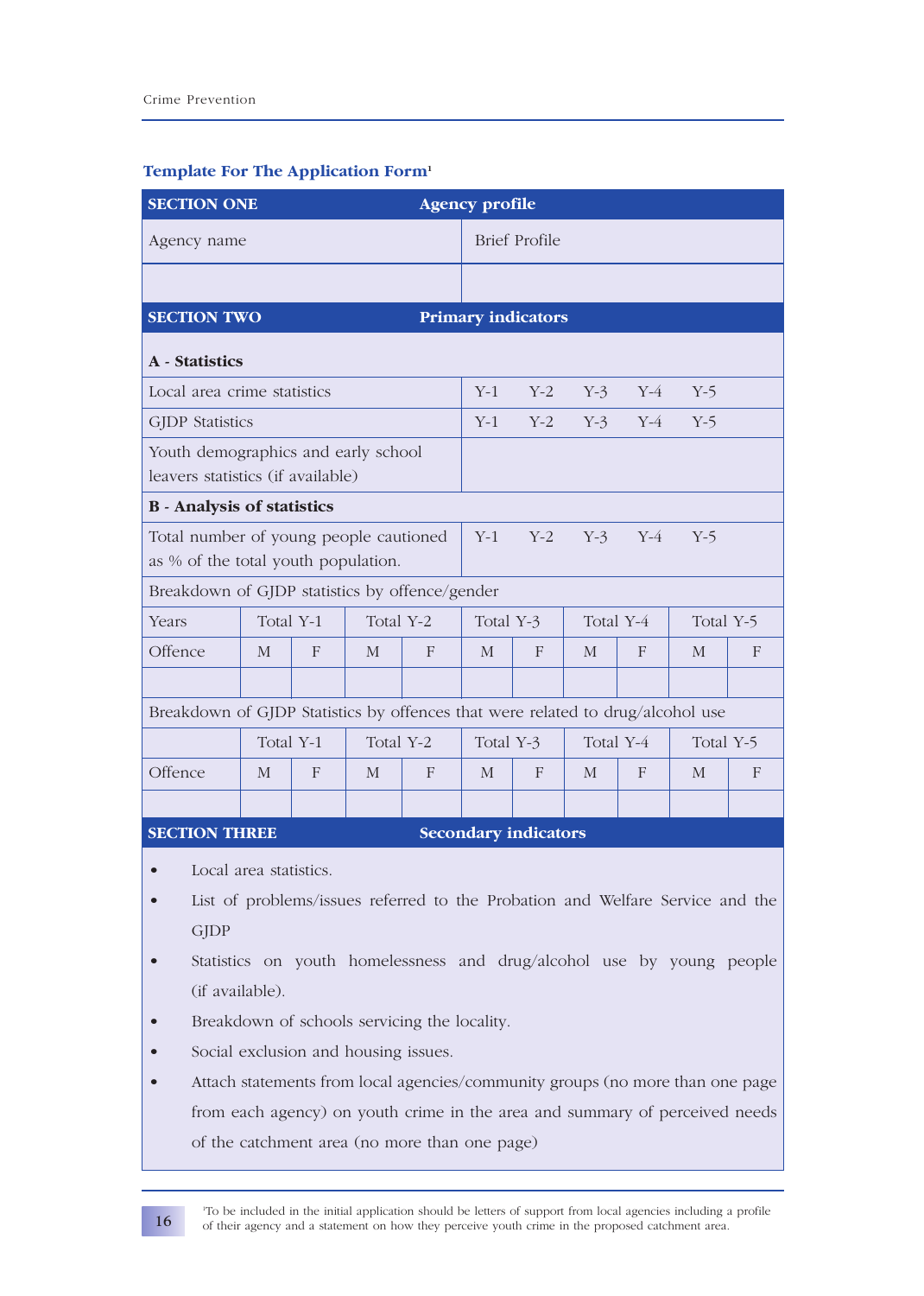### **Pre-establishment phase**

*There will be a pre-establishment phase funded for each project selected. When applicants have completed this phase they will submit a proposal to Garda Community Relations Section for funding a Garda Youth Diversion Project for a specific catchment area to be forwarded to the Department of Justice, Equality and Law Reform.* 

This phase involves justifying the needs for a project and finding out whether its establishment makes sense to the local area. The end result will be to submit a funding proposal to the Chief Superintendent of Garda Community Relations Section, and if recommended for funding, onward transmission to the Department of Justice, Equality and Law Reform.

Successful applicants to the pre-establishment phase may receive funding up to  $\epsilon$ 6,500 to develop their application for funding of a Garda Youth Diversion Project one stage further. Applicants awarded funding for the pre-establishment phase, may use this money for technical assistance only (i.e. facilitators, rental of meeting space, administration costs etc.). Applicants may draw down funding as appropriate. If the proposed project is subsequently approved, the amount of funding granted in year one will be less the pre-establishment expenditure.

### **PRE-ESTABLISHMENT STEPS**

The steps recommended for pre-establishment include the following;

- 1. Establish a steering committee made up of local stakeholders<sup>2</sup> to study the youth crime issue;
- 2. Conduct a community safety audit; consultation, and review of youth crime;
- 3. Determine the extent of community need, taking into account current youth provision, and recommend a suitable course of action to combat youth crime in a productive and preventative fashion;
- 4. Identify current and future resources;
- 5. Identify the existing infrastructure in the locality particularly the local Gardaí resources, physical facilities and community financial support that may be available;
- 6. Formulate a Garda Youth Diversion Project plan/proposal, including a mission statement, aims, objectives, desired outcomes and a summary of strategies;
- 7. Identify legal structure of the project, e.g.

As part of a non-profit organisation (e.g. a youth organisation); Limited company; or Charitable trust/foundation;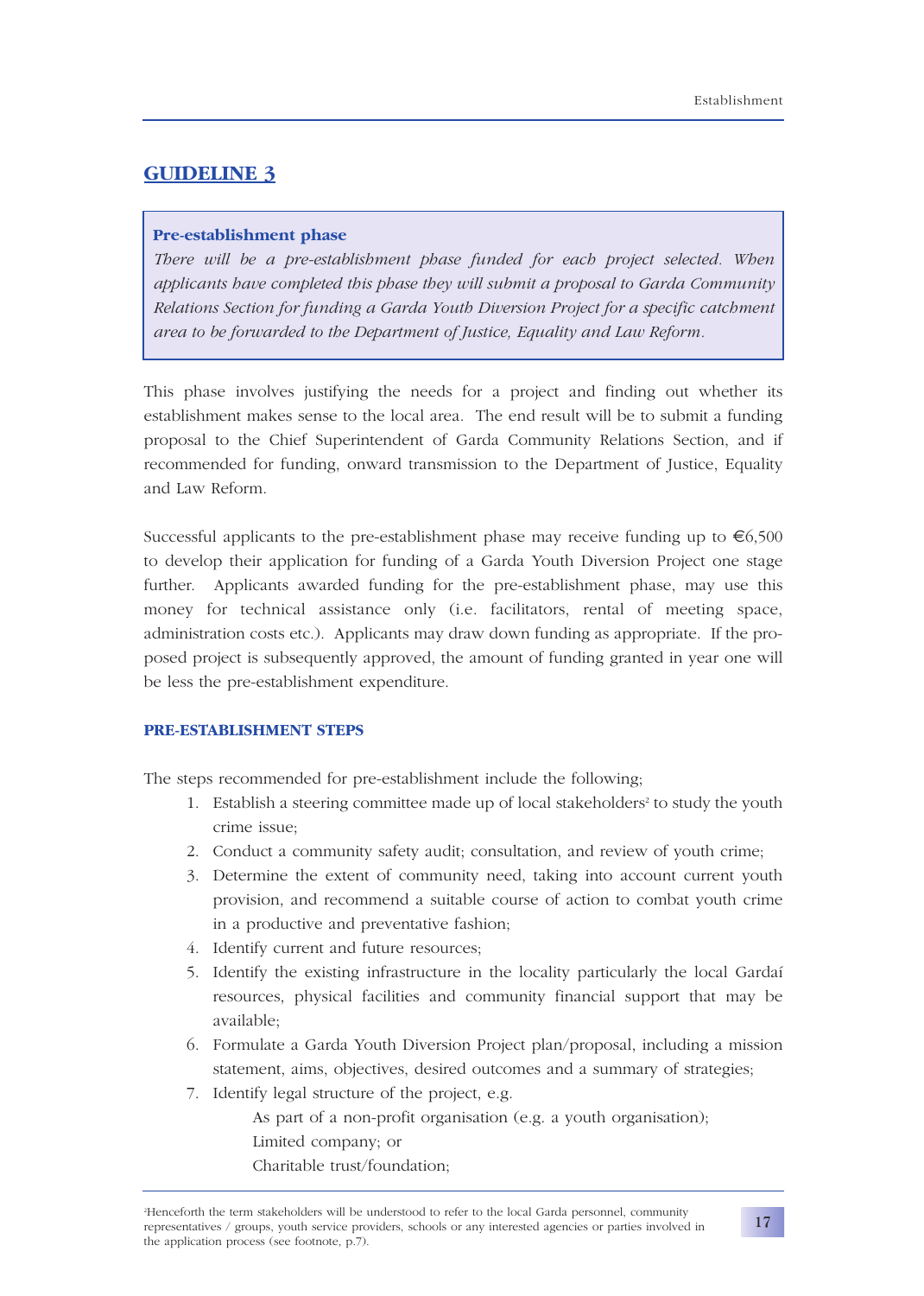- 8. When it is decided which legal structure is to be chosen the youth organisation/employer<sup>3</sup> of the project staff is to be clearly identified;
- 9. Formulate a memorandum of understanding among all major stakeholders; and
- 10. Identify a possible set of activities, programme and service descriptions, profiles of key staff members and volunteers and budget. Ottawa - Carleton Regional Police Youth Centre (1998) *Developing a Police Youth Centre - A Model Approach to Youth Crime Prevention,* Ottawa, Canada. (http://www.ottawapolice.ca/en/youth/resources.cfm)

### **Background**

This phase will allow groups to examine whether or not the model of a Garda Youth Diversion Project suits their particular local need and if it does how they would envisage structuring the project within their community.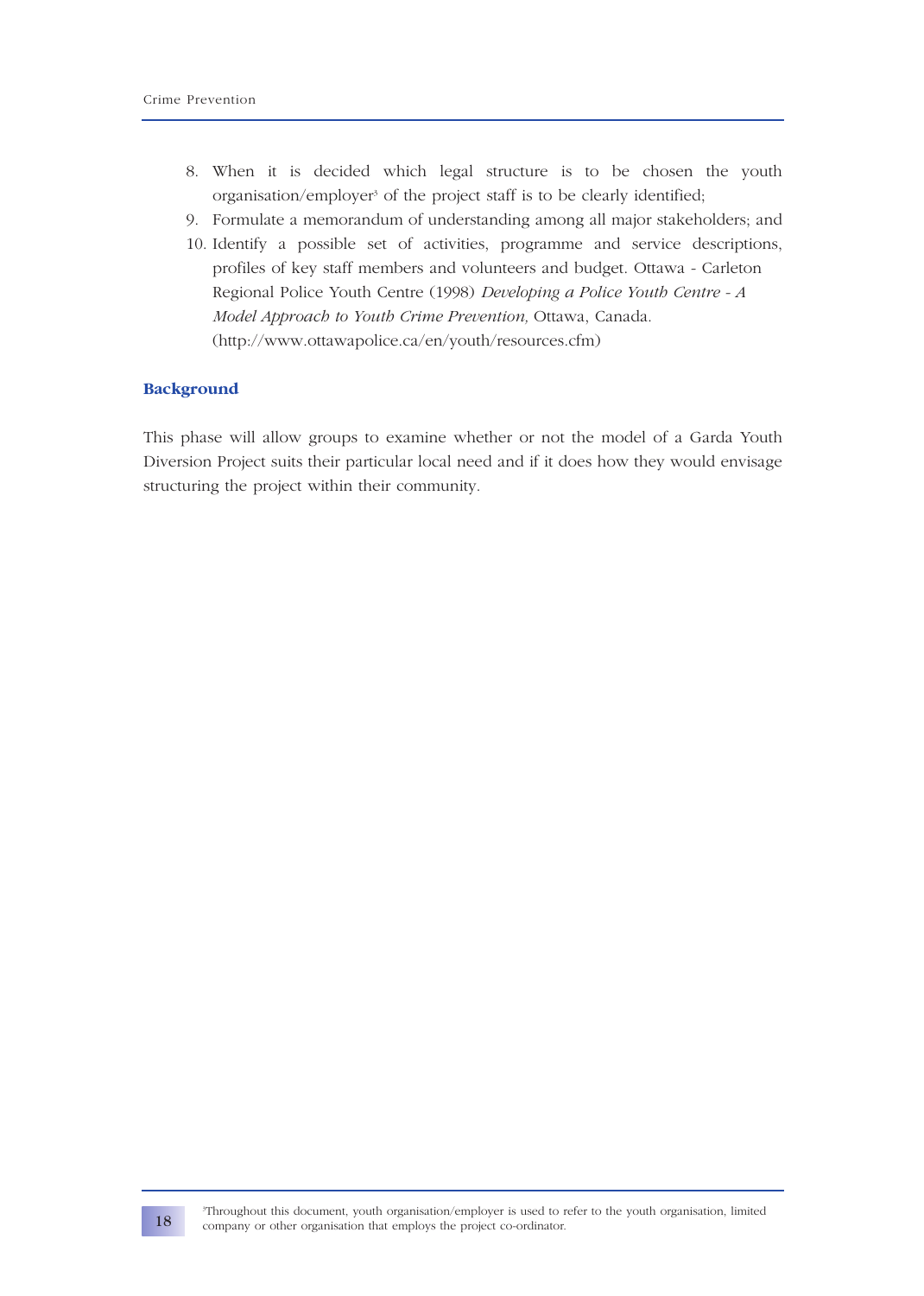#### **Pre-establishment phase: consultation**

*All applicants will be required to conduct and report on the consultation process carried out with key stakeholders, community groups and local agencies during the pre-establishment phase.* 

Within the proposal for funding submitted to Garda Community Relations Section, applicants will be required to show what consultation has been carried out with key stakeholders. The purpose of this process is to ensure that key members of the community are consulted on the introduction of a project to the catchment area. The consultation process should entail at the minimum, bilateral meetings with individual agencies e.g. An Garda Síochána, all youth service providers, the Health Board, partnership groups, community development groups and local development bodies. In addition to these meetings applicants may wish to avail of existing community fora or hold a consultative community forum in the catchment area in question. However, consultation should be carried out in such a way that it does not create high expectations in the event that an application is unsuccessful.

Applicants should use the template provided to report on community consultation. This template is meant as a guide and applicants are not expected to carry out each section or each method of consultation provided for. At minimum, a short report on the process should indicate:

- The number of groups, agencies and individuals consulted;
- The manner in which the process was conducted;
- A list of those taking part; and
- A brief outline of the issues raised in the consultation process.

### **Background**

Through the research and the consultation conducted it is clear that there is a need to have as wide a consultation process as possible prior to securing funding. There is a general consensus that the manner in which Garda Youth Diversion Projects are established should be as open and transparent as possible in that it proactively seeks to mobilise community participation.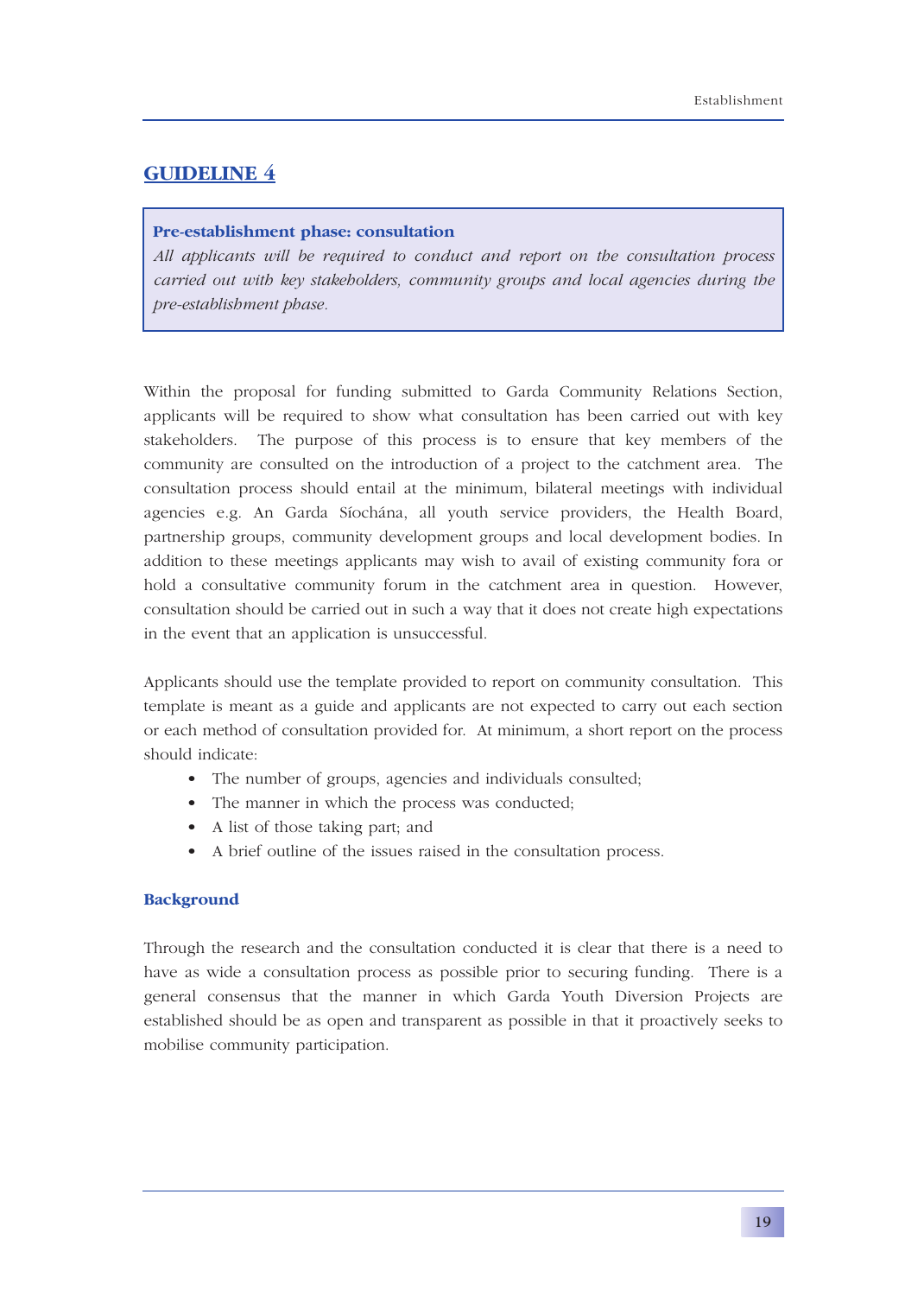### **TEMPLATE FOR REPORTING ON COMMUNITY CONSULTATION**

### **SECTION ONE: Community groups and agencies consulted**

### **Community Groups**

- 1. Community groups contacted
- 2. Community groups finally consulted
- 3. Method of consultation
	- Questionnaire
	- Phone call
	- Meeting with group
	- Meeting with individuals from community group (list their roles)
	- Community forum/open meeting
- 4. Outcome

### **Agencies**

- 1. Agencies contacted
- 2. Agencies finally consulted
- 3. Method of consultation
	- Questionnaire
	- Phone call
	- Meeting with agency
	- Meeting with individuals from the agency (list their roles)
	- Open meeting
- 4. Outcome

### **SECTION TWO: Individuals and young people consulted**

### **Individuals**

- 1. Number of individuals not attached to community group/agency consulted
- 2. Description of their interest
	- Parent
	- Resident
	- Other
- 3. Method of consultation
	- Questionnaire
	- Phone call
	- Meeting with individuals
	- Community forum/open meeting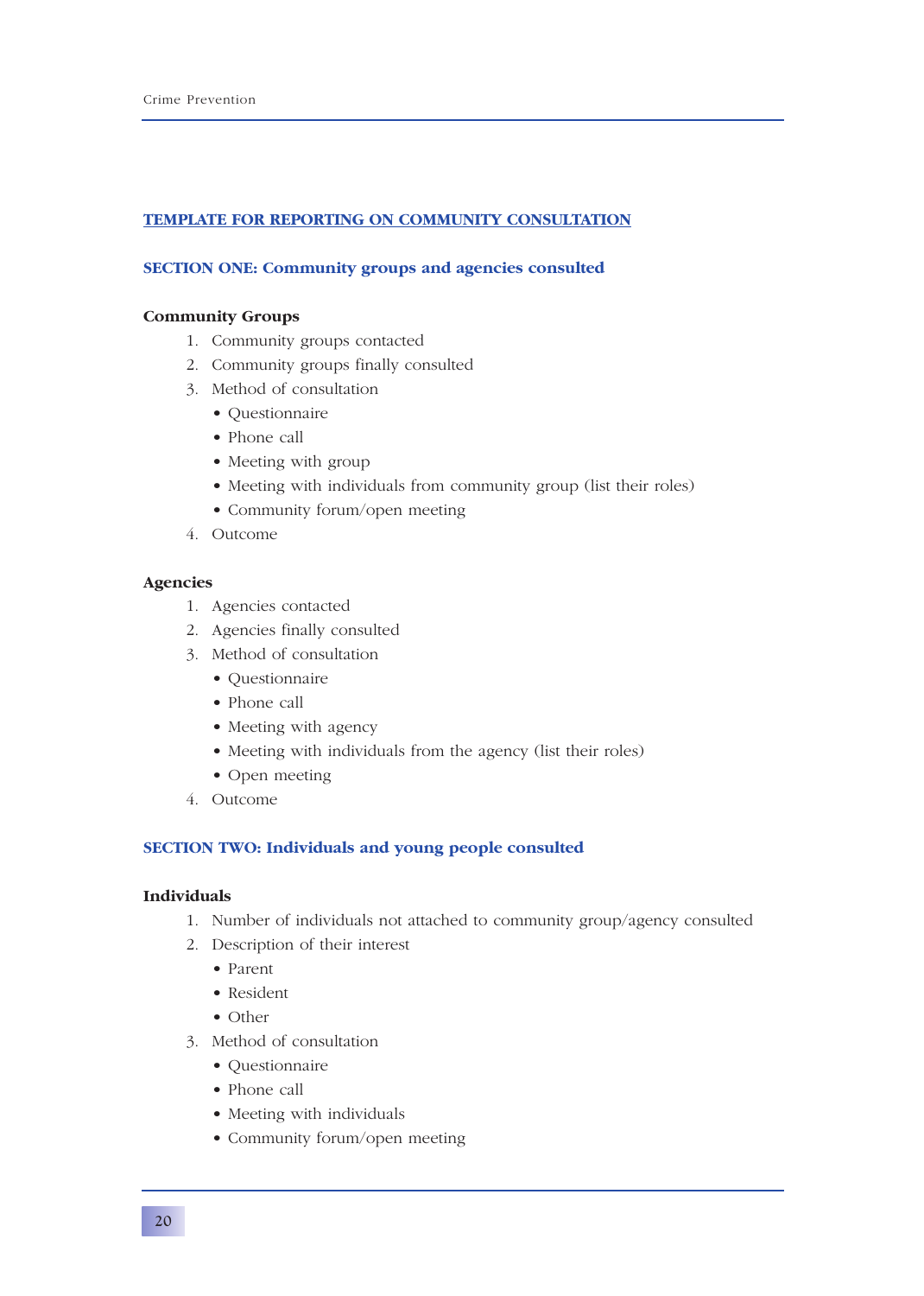4. Outcome

### **Young people**

- 1. Number of young people consulted
- 2. Description of young people consulted
	- Target group of project
	- In youth group/project
	- Consulted in local schools
- 3. Possible methods of consultation
	- Questionnaire
	- Phone call
	- Meeting with group
	- Meeting with individuals from youth groups/projects/schools
	- Meeting with individuals not attached to a group/project
	- Community forum/open meeting
- 4. Outcome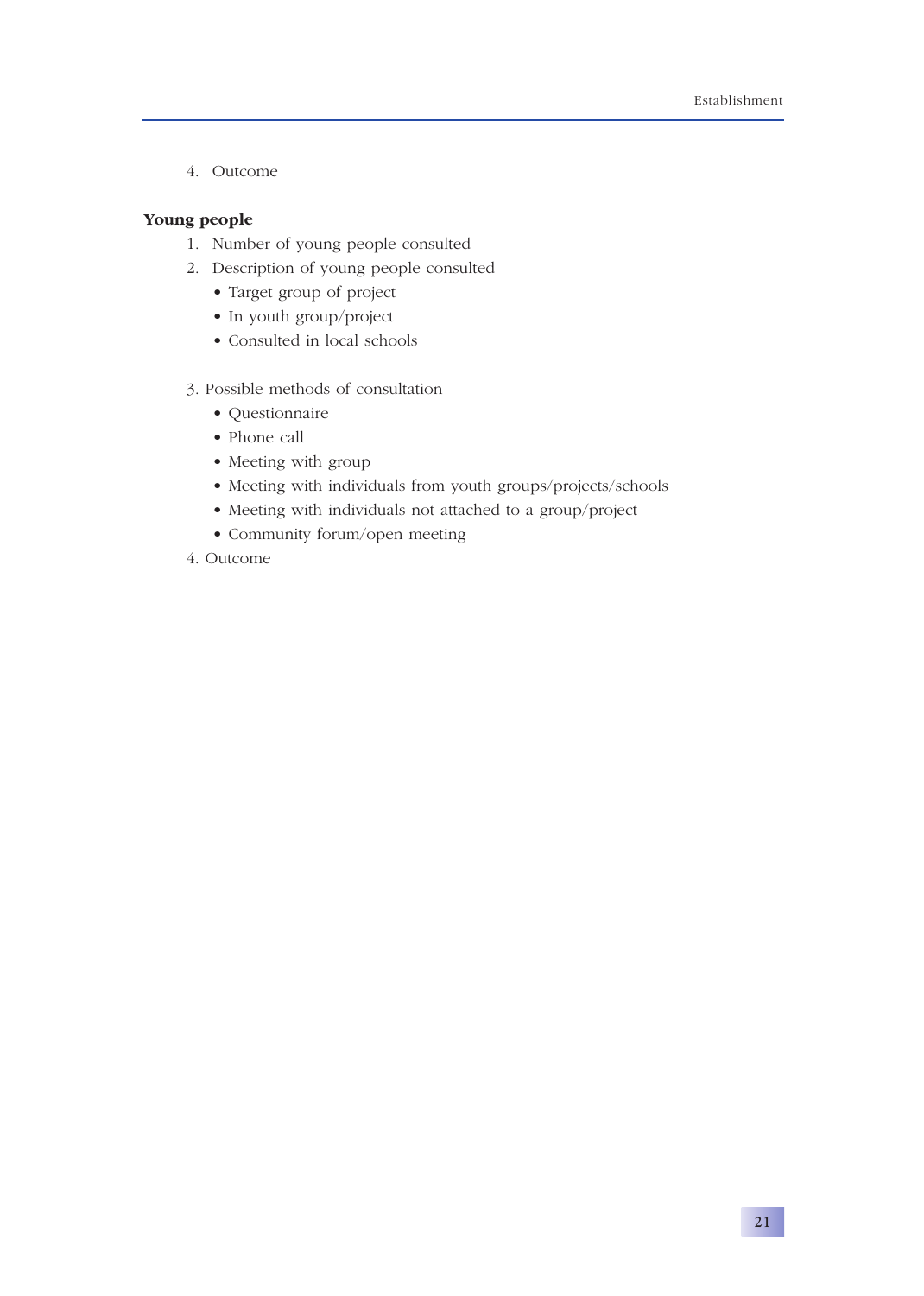#### **Pre-establishment phase: Memorandum of Understanding**

*A memorandum of understanding will be drawn up outlining the roles and responsibilities each stakeholder has in relation to the establishment, operation, administration and monitoring of the project.*

Within the proposal for funding submitted to Garda Community Relations Section, applicants will be required to include one Memorandum of Understanding that has been developed and agreed by all key stakeholders. This memorandum is not intended as a legal contract but is a statement of a shared understanding and agreed way of working among each of the key stakeholders. This document should include information under the following headings and must be developed in accordance with the guidelines:

- Identification of key stakeholders, e.g., name of local Garda Station/Regional Youth Service/community groups involved with the Garda Youth Diversion Project;
- Purpose and function of the memorandum of understanding, i.e., to outline clearly the roles and responsibilities of the key stakeholders and methods of interagency co-operation;
- Structures, i.e., outline of key structures for interagency co-operation including committees, who is responsible for the monitoring and evaluation of the project and methods of planning;
- Management structures;
- Financial management, i.e., who is responsible for the financial management of the project;
- Communication and reporting structures between the key stakeholders;
- Maintenance, i.e., the methods and frequency the memorandum of understanding will be reviewed; and
- Resources and methods of collaboration.

### **Background**

The purpose of the memorandum of understanding is to ensure that all key stakeholders have a clear understanding of their roles and responsibilities in relation to the Garda Youth Diversion Project. Clarifying roles and responsibilities among key stakeholders is good practice in that it ensures stakeholders have realistic expectations of each other.

In addition reviewing the memorandum of understanding is equally important. As a project develops and becomes more established in the area, so too may the methods of collaboration and support between agencies/groups in the area.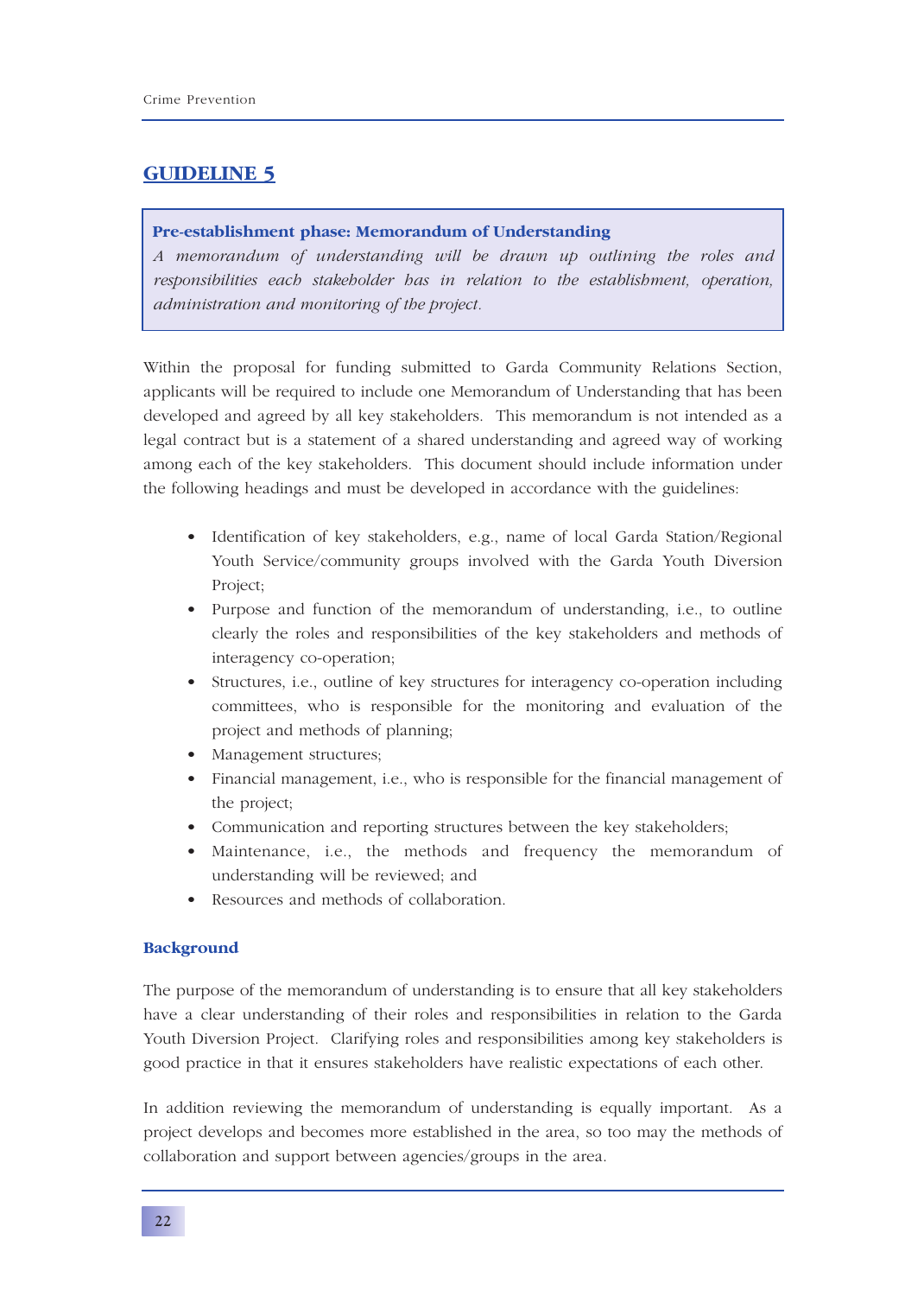### **Pre-establishment phase: employer and legal structure**

*The employer of the project co-ordinator and the legal structure of the project will be identified at the pre-establishment stage of the application process.*

Within the proposal for funding submitted to Garda Community Relations Section, applicants will be required to identify the body that will be responsible for employing the project co-ordinator and administering the project at a management level. First of all it will be necessary for the applicants to identify the legal structure the project will be attached to, keeping in mind that the youth organisation/employer chosen should be an independent legal entity, for example:

- 1. As part of a non-profit organisation, for example, a voluntary youth service provider;
- 2. As apart of a statutory agency, for example, the City of Dublin Youth Service Board;
- 3. As a company limited by guarantee; or
- 4. As a charitable trust/foundation.

It is recommended that qualified legal personnel be consulted to determine which legal structure will work best for the particular situation. Applicants should note that it is preferable when deciding on both the legal structure and the youth organisation/ employer, to consider if possible attaching the project to a strong local presence already involved in youth service provision in the catchment area. An example of this is to place the project within a non-profit organisation like a youth organisation or community group operating in the area. The benefits of this are that an existing non-profit organisation may have the needed facilities and infrastructure in place and it is likely that it already has the programmes, services, equipment and knowledge in place for the project to draw upon.

While there are benefits to this arrangement, selecting the appropriate partner can be a difficult task. The following are questions that should be considered when deciding if it would be of benefit to place the project within a specific existing organisation:

- How do youth in the area perceive this organisation?
- How does the community perceive this organisation?
- Will the community see the benefits of this collaboration such as less duplication and better use of resources?
- What input/experience can the organisation offer regarding management,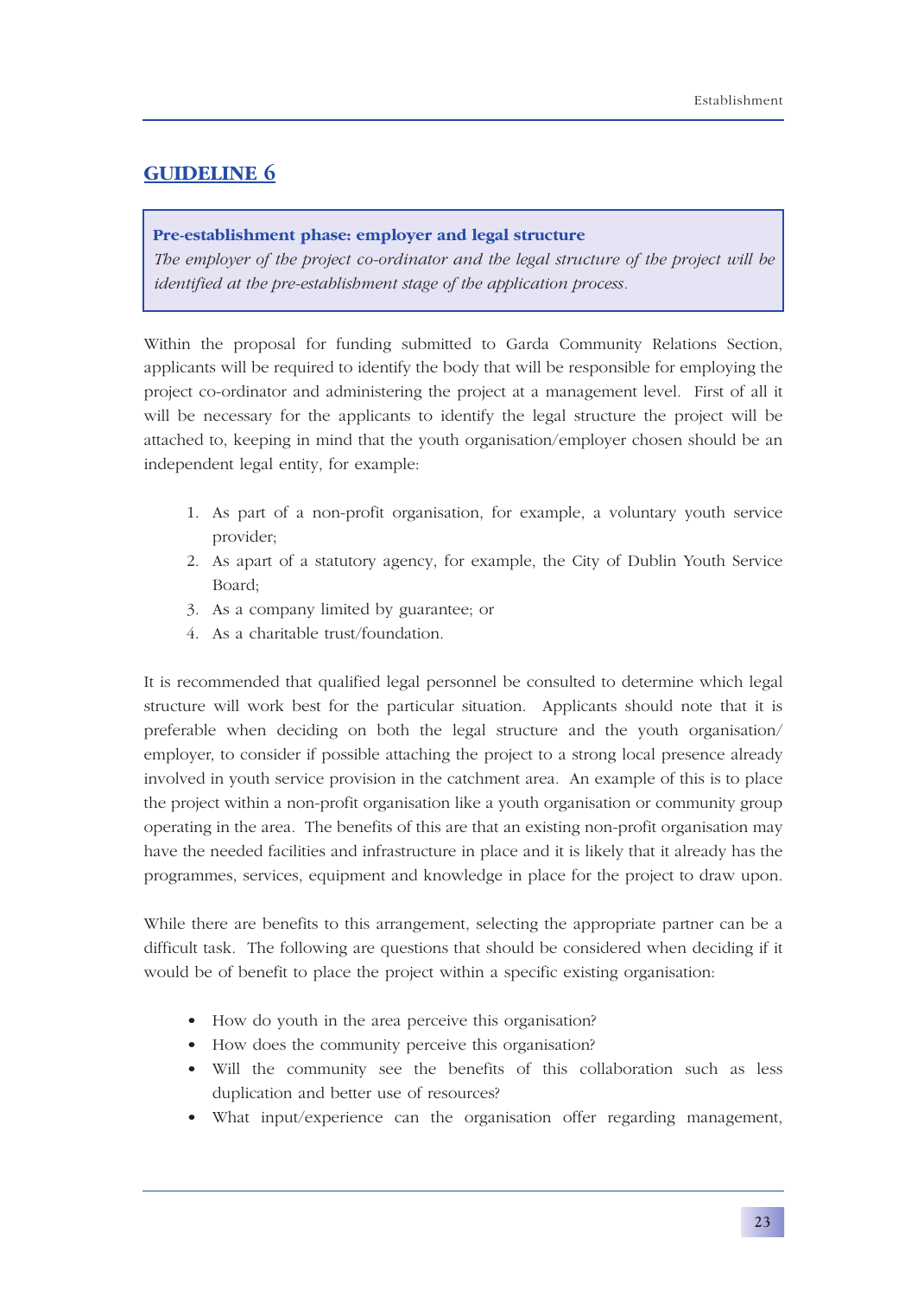programmes, monitoring and evaluation?

- Is the organisation open to working with local Gardaí on an ongoing basis, on committees etc?
- Does the organisation share the goals, objectives and vision for the Garda Youth Diversion Project?
- Is the organisation committed to the growth and development of the project?
- Will a lower percentage of the funding go to management and administration than if a different option was chosen?

Once the legal structure is identified the employer of the project co-ordinator will follow from that structure. If it is decided to locate the project within an existing organisation, that organisation will be the employing body. If it is a limited company, the limited company will be the employing body and so on.

#### **Background**

As outlined in guideline 3, interested parties must identify the legal structure of the project prior to seeking funding for its establishment. The legal structure and the youth organisation/employer chosen may impact on the operation of the project. Careful consideration should be given to this stage of the process. If there is an existing structure in the area, bringing in an outside party or creating a new structure may create feelings of mistrust. This may hamper the development of the project and prevent it becoming a meaningful part of the community. In this context it is recommended that applicants should seek to develop new structures or contract outside parties only after an exhaustive process of consultation with existing youth service providers in the area.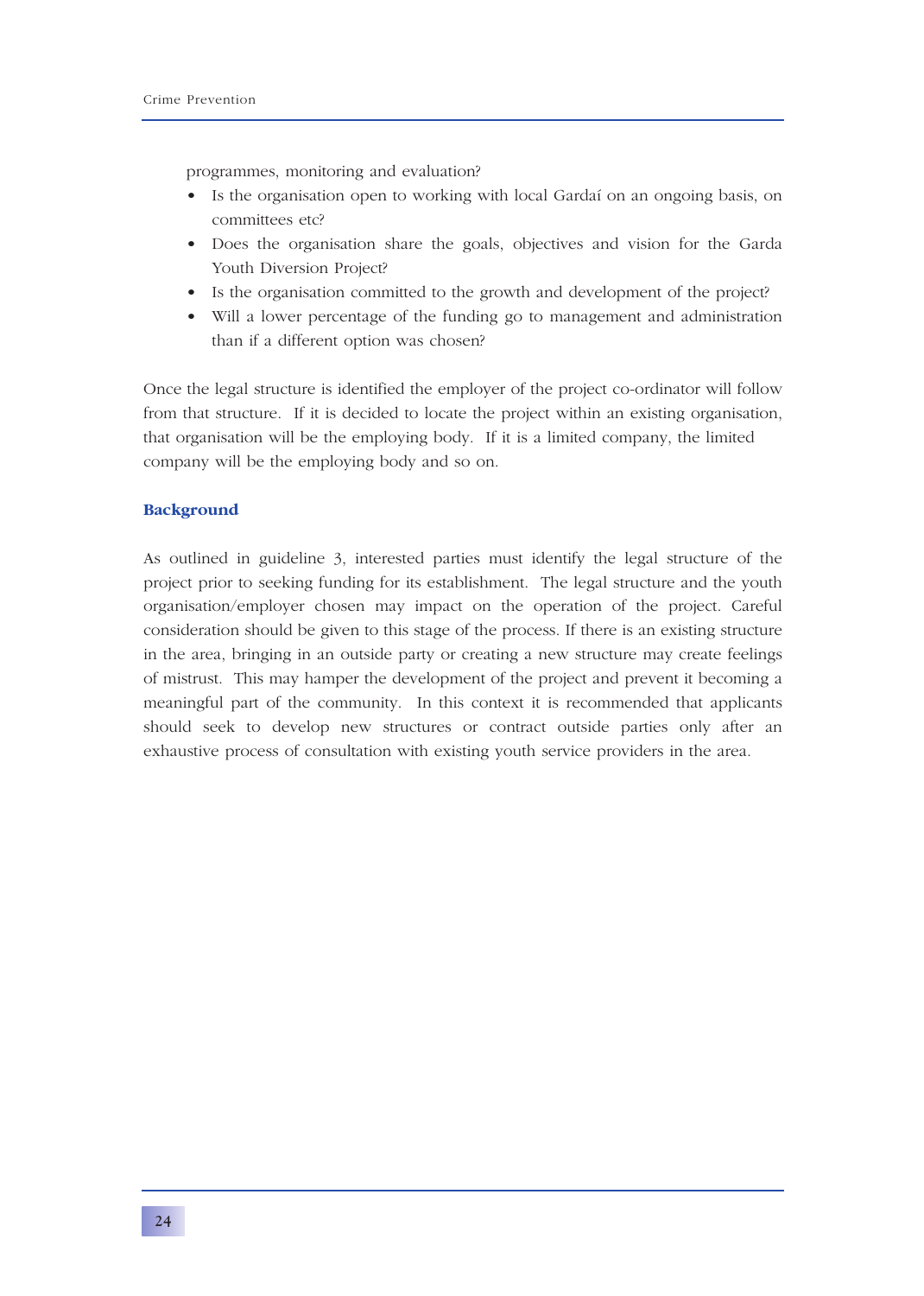### **Pre-establishment phase: co-ordinator's job description**

*The job description of the project co-ordinator will be outlined at the pre-establishment phase of the application process.*

A clear job description for the co-ordinator and any other staff<sup>4</sup> connected with the project should be outlined prior to the employment of the co-ordinator. The job description should outline clearly all the roles and responsibilities of the project co-ordinator and any other staff.

The following are examples of core elements that should be included in the project co-ordinator's job description:

- To implement programmes and activities approved by the project committee in the catchment area;
- To identify and engage participants in the project;
- To assist participants to develop an individual set of goals for their time with the project;
- To act as a link between the participants and agencies;
- To report to the project committee and attend the project and referral assessment committee meetings; and
- To take part in ongoing approved training for developing the Garda Youth Diversion Project.

### **Background**

It is good practice to ensure that employees have a clear job description outlining the roles and responsibilities of a post. While there are certain core elements that are common to the post of project co-ordinator it would be difficult to reflect the ethos and local needs of each organisation and locality in a common job description.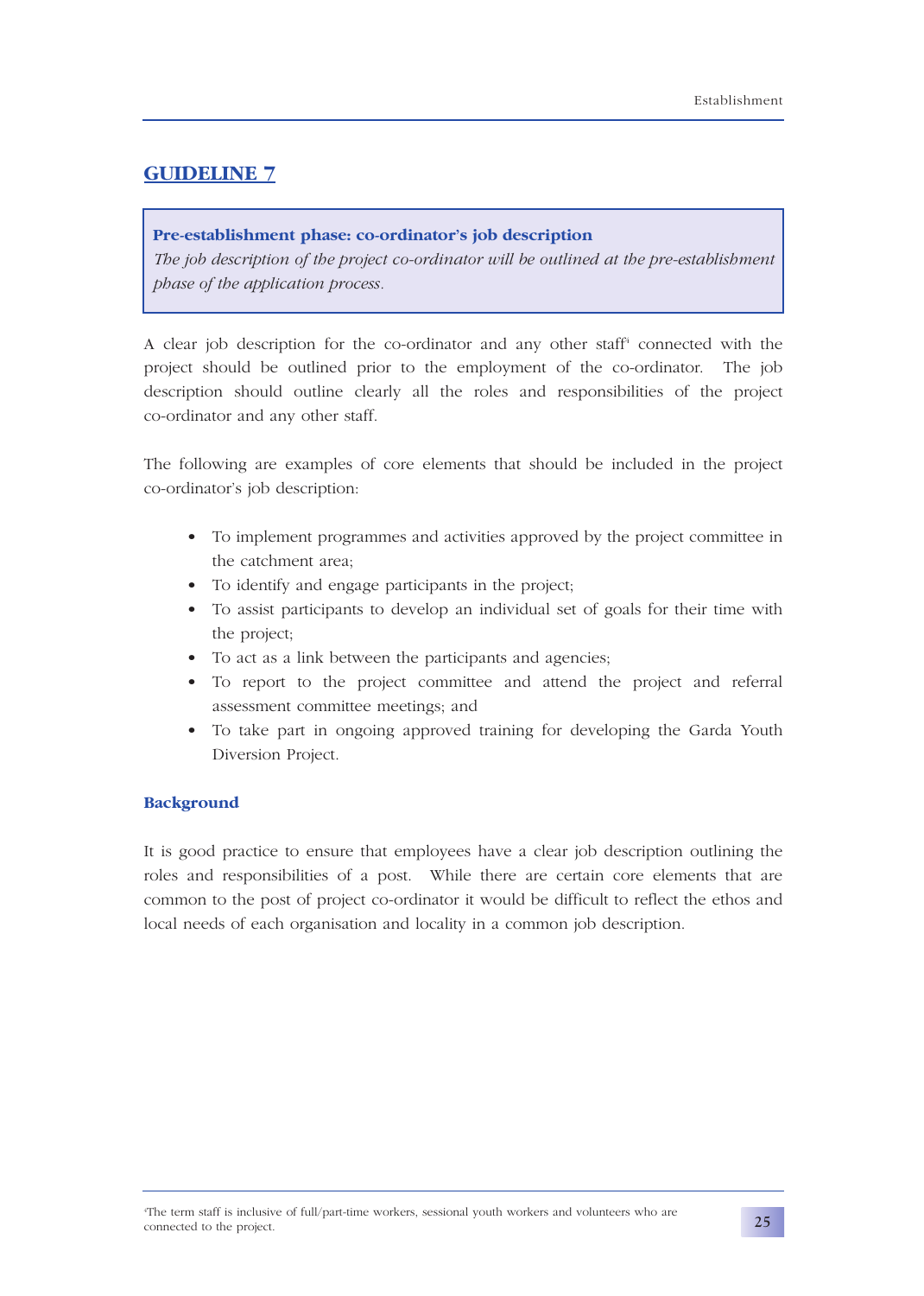#### **Pre-establishment phase: catchment area**

*The catchment area that the project will operate within will be identified at the preestablishment phase of the application process.*

The project catchment area should be chosen in consultation with all key stakeholders and community groups and the following should be kept in mind when considering the size and location of the project catchment area.

| Size of catchment area         | The size of the catchment area should be chosen<br>carefully to ensure that the project is sustainable<br>over time. If the area is too big, it will be difficult<br>to focus the project actions or provide a response<br>to the young people or community.                                                                                              |
|--------------------------------|-----------------------------------------------------------------------------------------------------------------------------------------------------------------------------------------------------------------------------------------------------------------------------------------------------------------------------------------------------------|
| Location of the catchment area | The choice of catchment area should reflect local<br>need and be chosen after reviewing the incidence<br>of youth crime in the wider area and the Garda<br>Juvenile Diversion Programme statistics.                                                                                                                                                       |
| <b>Natural boundaries</b>      | Consider the natural boundaries of an area and<br>choose a catchment area that will make<br>'geographical sense' to both the young people and<br>the community.                                                                                                                                                                                           |
| Garda districts                | If the catchment area spans different Garda<br>districts, one station should be chosen as a key<br>stakeholder (where the project treasurer is<br>stationed), with representatives from other stations<br>on the referral assessment committee (community)<br>Garda or JLO) to aid with the selection of<br>participants (see establishment guideline 10) |

### **Background**

It is important to choose the catchment area carefully so as to ensure that the project target group is catered for. In addition, it is important that the area chosen is not so large that it impedes the development of the project. It is also important to consider the natural boundaries of an area so as to ensure that this will not contribute to problems in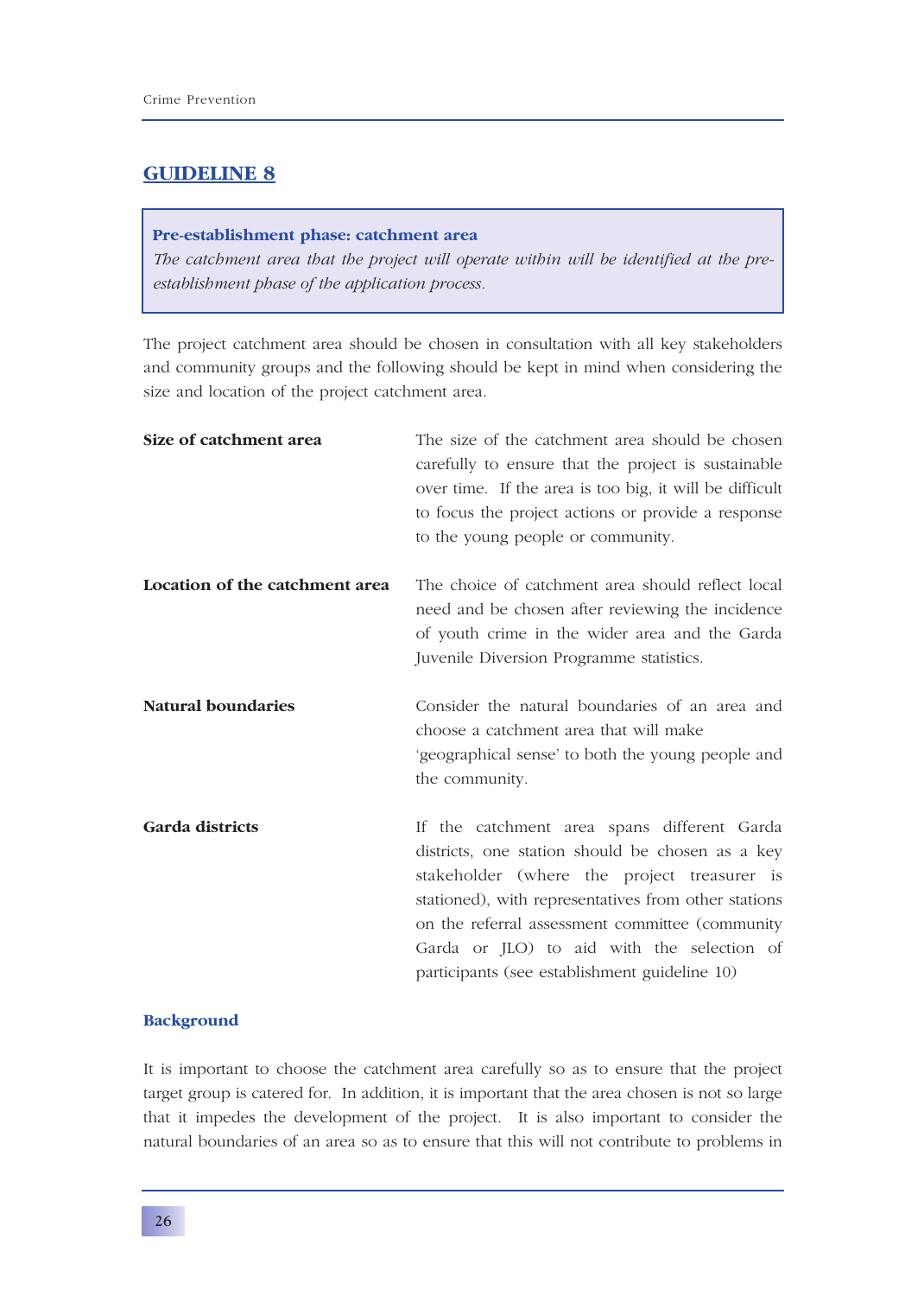engaging participants at a later date (see also operation guideline 11).

If a project catchment area covers more than one Garda district, for practical reasons it is necessary to identify one station as the key stakeholder. Equally for practical reasons it is not necessary for representatives from each Garda station to sit on the project committee. However, it is necessary for Gardaí from other districts covering the catchment area to be on the referral assessment committee in order to assist with the selection of participants.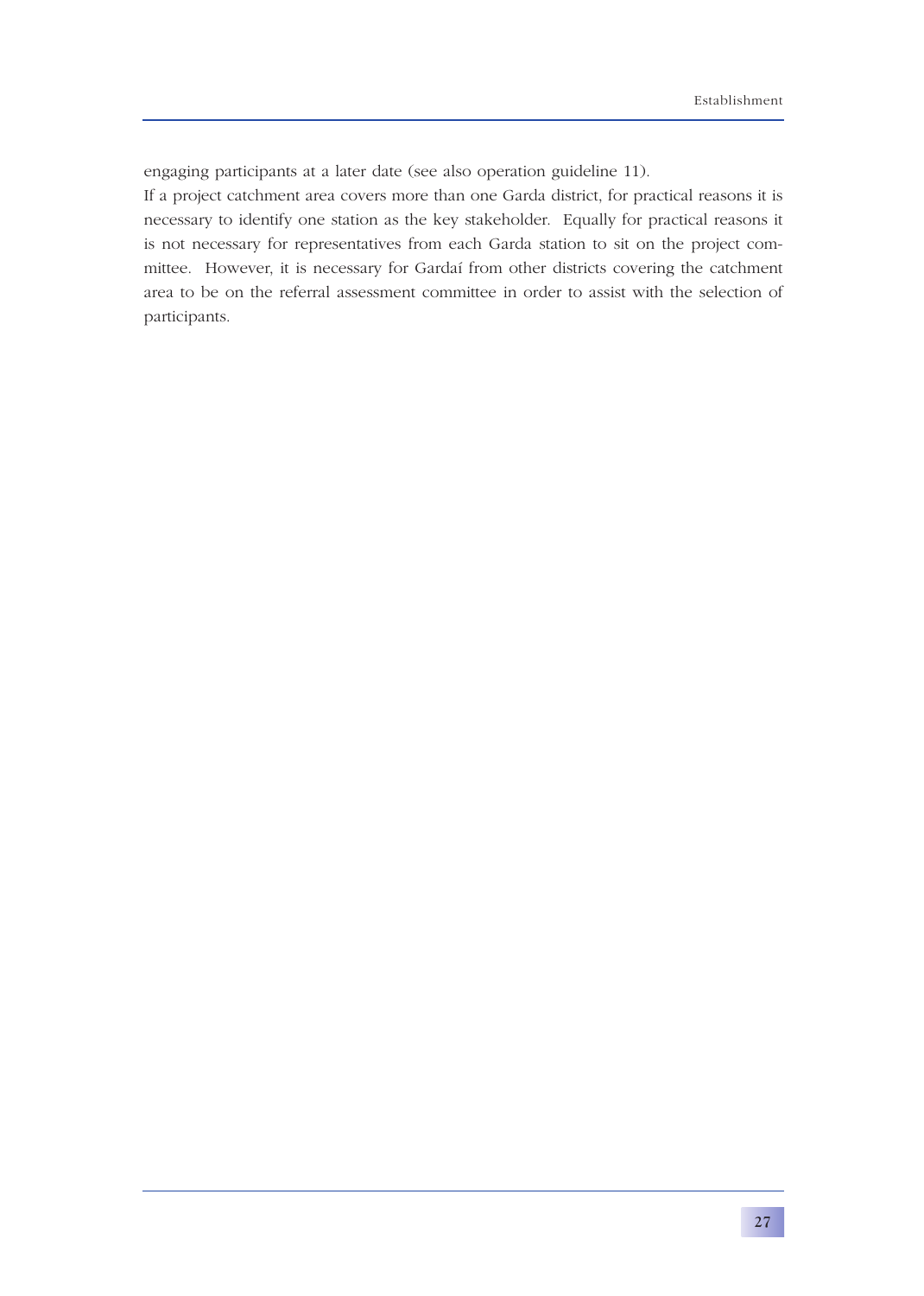#### **Project Structure**

*Each project will have a Project Committee responsible for advising, approving, monitoring and evaluating the project strategy.*

The project committee will be consultative and will be responsible for determining the direction of the project and setting project targets. Its function will be to consider and approve all aspects of the operation of the project including the annual budget, annual plan and the programme of the project. The committee will be responsible for monitoring the implementation of project actions (see also administration guidelines 8 and 9, operation guideline 9 and monitoring guideline 4) and evaluating the project outcomes at a local level (see also monitoring guideline 6). The co-ordinator will attend each project committee meeting and report on the progress of the project at each meeting.

### **Roles and responsibilities of the project committee**

#### **Youth organisation/employer**

The role of the youth organisation/employer is to chair the project committee meetings and be responsible for developing proposals for expenditure and project programmes and activities presented to the project committee for approval by the project co-ordinator (see also administration guidelines 3 and 4)

#### **Project Treasurer**

The project treasurer is responsible for issuing cheques for project expenditure from the project account and financial recording and reporting of the project expenditure. It is the responsibility of the project treasurer to ensure that all reports are submitted on time to the relevant parties.

#### **Community Representatives**

The role of the community representatives is to provide a link between the project and the local community and to advise on the project actions. Community representatives should ensure that issues arising in the community in relation to youth crime or the project actions are fed back to the project committee. Community representatives should be nominated by and feed back to local community groups and be aware of issues affecting young people in the area.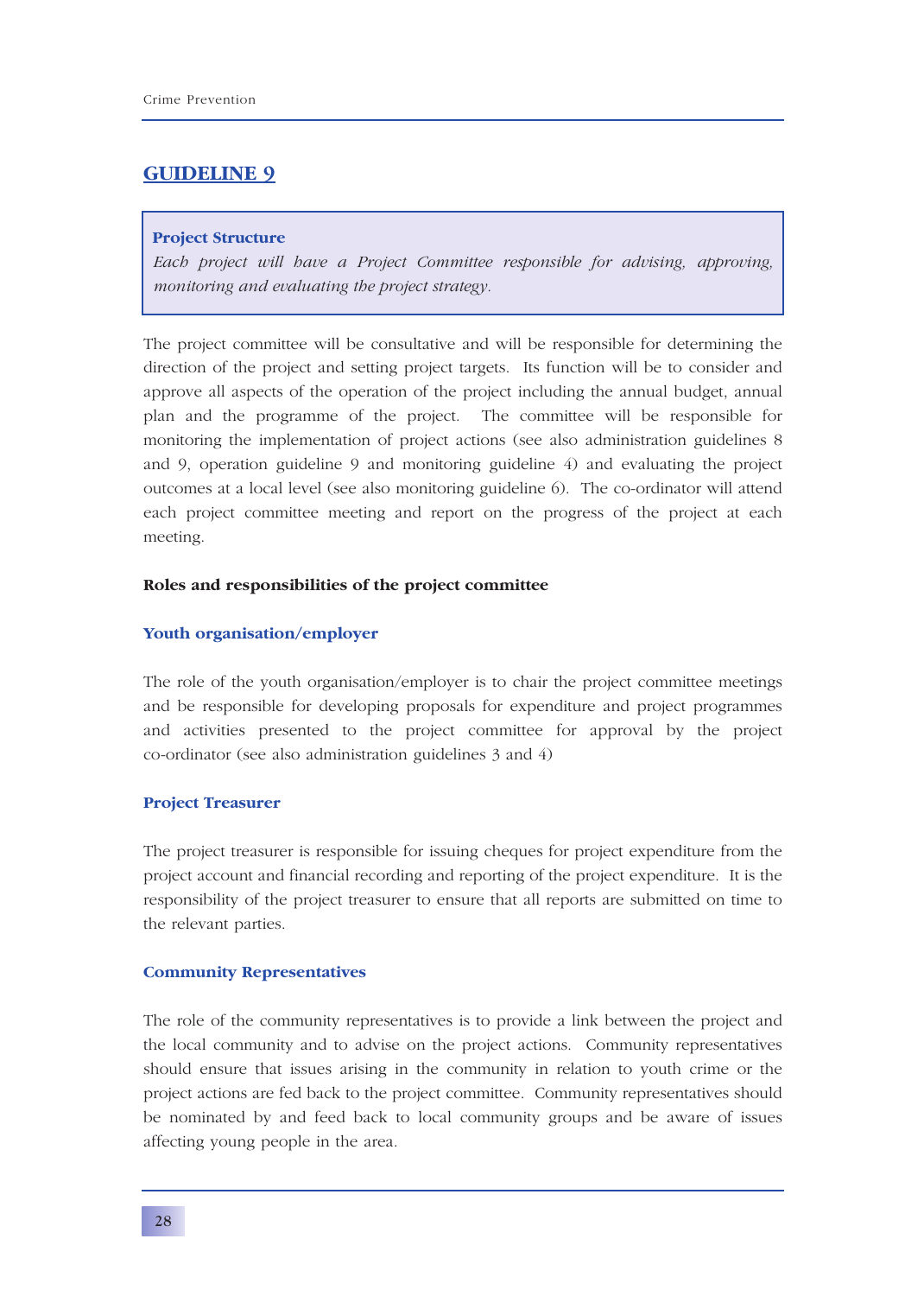### **Project co-ordinator**

The project co-ordinator will be responsible for presenting the proposed project plan for consideration and approval by the project committee. Once approved, the project co-ordinator will be responsible for implementing the project actions under the supervision of the youth organisation/employer and implementation will be reviewed by the project committee on a quarterly basis.

### **Additional membership**

The role of additional members from local agencies is to provide a link between the agency and the project and to advise on the project actions. Representatives should ensure that issues arising in their agency or in the community in relation to youth crime or project actions are fed back to the project committee. This should enable co-operation between the agencies in relation to the participants.

### **Composition of Committee**

- 1. The project committee should consist of a maximum of twelve members including the Chairperson;
- 2. The membership must include the project treasurer, a representative from the youth organisation/employer and representatives from the community; and
- 3. The remaining membership may be drawn from the Probation and Welfare Service and local agencies, community groups, schools or other youth groups operating in the catchment area (voluntary or otherwise).

### **Background**

This guideline provides clarity on how the project committees should operate at local level and defines the roles and responsibilities of project committees. The membership, roles and responsibilities of the project committee were decided on the basis that the Gardaí represent the Department of Justice, Equality and Law Reform at local level and hold responsibility for administering the finance at local level. The project manager holds responsibility for managing the project co-ordinator on a day-to-day basis and acts as a representative of the youth organisation/employer (where the employer is not a limited company).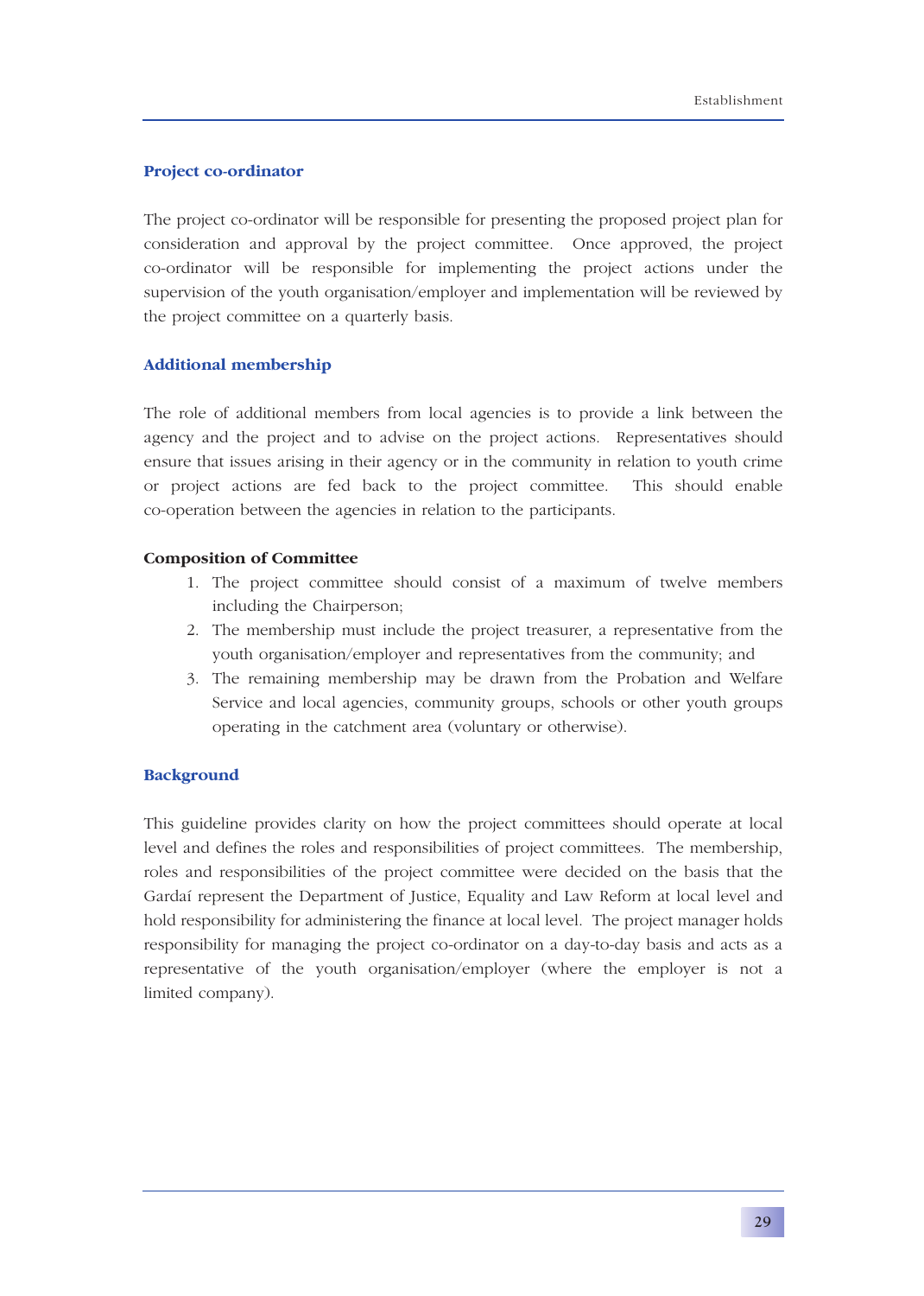#### **Project Structure**

*Each project will set up a Referral Assessment Committee.* 

Each project will have a referral assessment committee. Members of the referrals committee can make referrals onto the project and will also consider referrals made from other sources, e.g. social workers, schools, residents and the project committee.

## **Roles and responsibilities of the Referral Assessment Committee**

The role of this committee will be to process referrals, monitor and evaluate the progress of project participants and report this progress to the project participants and project committee (see also operation guideline no. 11).

The referral assessment committee will be responsible for

- Recording and processing all referrals and determining whether it is suitable and appropriate for a young person to be included on the project;
- Reviewing and reporting the progress of participants to the project committee on a quarterly basis; and
- Compiling reports to be submitted to Garda Community Relations Section by the designated deadline.

The referral assessment committee may need to meet monthly (or more frequently) in the initial stages of the project but can meet on a quarterly basis once the project is up and running.

## **Composition of committee**

This committee will be made up of at least the local JLO, the project co-ordinator and a Probation and Welfare Officer (where possible and appropriate). Additional membership can be decided at local level as deemed appropriate and members should be included only if there is a specific purpose for their being included in the referral assessment committee (see also establishment guideline 8). Membership of this committee should be minimal and not exceed four people<sup>5</sup> so as to ensure confidentiality (see also monitoring guideline 7).

#### **Background**

In order to ensure that appropriate referrals are made, a specific committee is needed to ensure referrals are processed efficiently and client confidentiality is protected by qualified personnel.

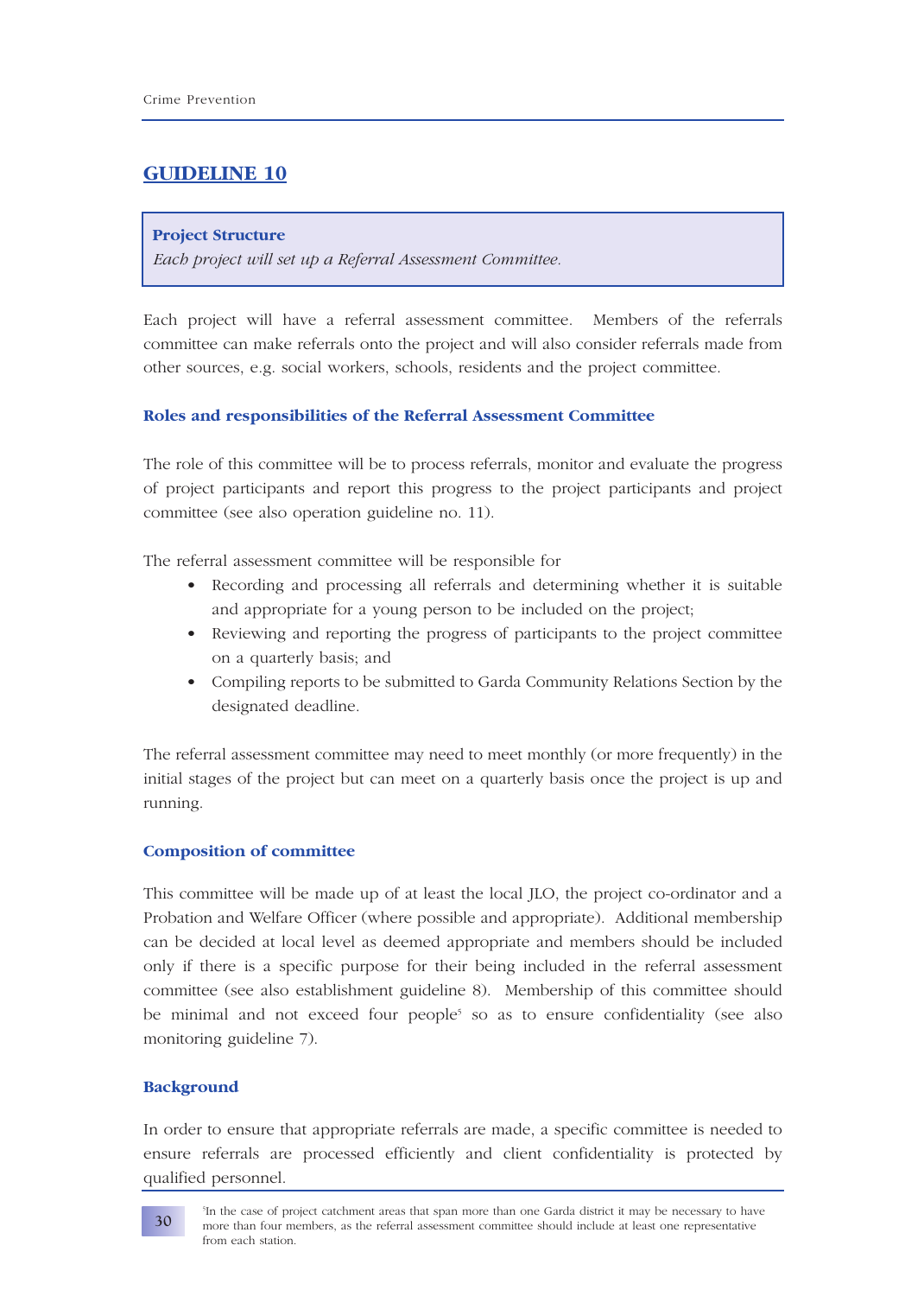## **Proposal for funding**

*A standard template will be used for the funding proposal at the end of the preestablishment phase.*

At the end of the pre-establishment phase the applicants should have all the information required to complete the funding proposal for submission to the Chief Superintendent of the Garda Community Relations Section.

A standard template is used to ensure that standardised information is submitted from all applicants. Each proposal will include information under the headings below:

## **TEMPLATE FOR THE FUNDING PROPOSAL**

- 1. Proposed name of project and catchment area;
- 2. List of key stakeholders, i.e., local Garda personnel, agencies/organisations, community groups and individuals involved in the process;
- 3. Summary of the pre-establishment phase:
	- Community safety audit;
	- Report on consultation;
	- Current and future resources available in the area;
	- Local infrastructure (e.g., local Garda resources, physical facilities etc.); and
	- Community profile including details of similar initiatives in the area and proposed collaboration and inter-agency co-operations;
- 4. Outline of legal structure and name of employer;
- 5. Membership of project committee and referral assessment committee;
- 6. Memorandum of understanding between all major stakeholders and statement of the roles and responsibilities of the project members;
- 7. Mission statement, aims and objectives of the project. These should be developed in line with Garda Youth Diversion Project guidelines;
- 8. Garda Youth Diversion Project Plan, i.e., proposed strategy including length of induction period (see operation guideline no. 1), activities/programmes and desired/expected outcomes;
- 9. Annual budget outlining pay costs and non-pay costs for first year;
- 10. Proposed location of the project: This can be either the proposed location that the project will operate out of (office and location of group work) or an initial location with an identified second location to base the project when it is up and running;
- 11. Staff supports available (e.g. supervision and administration); and
- 12. Child protection procedures and equality policies.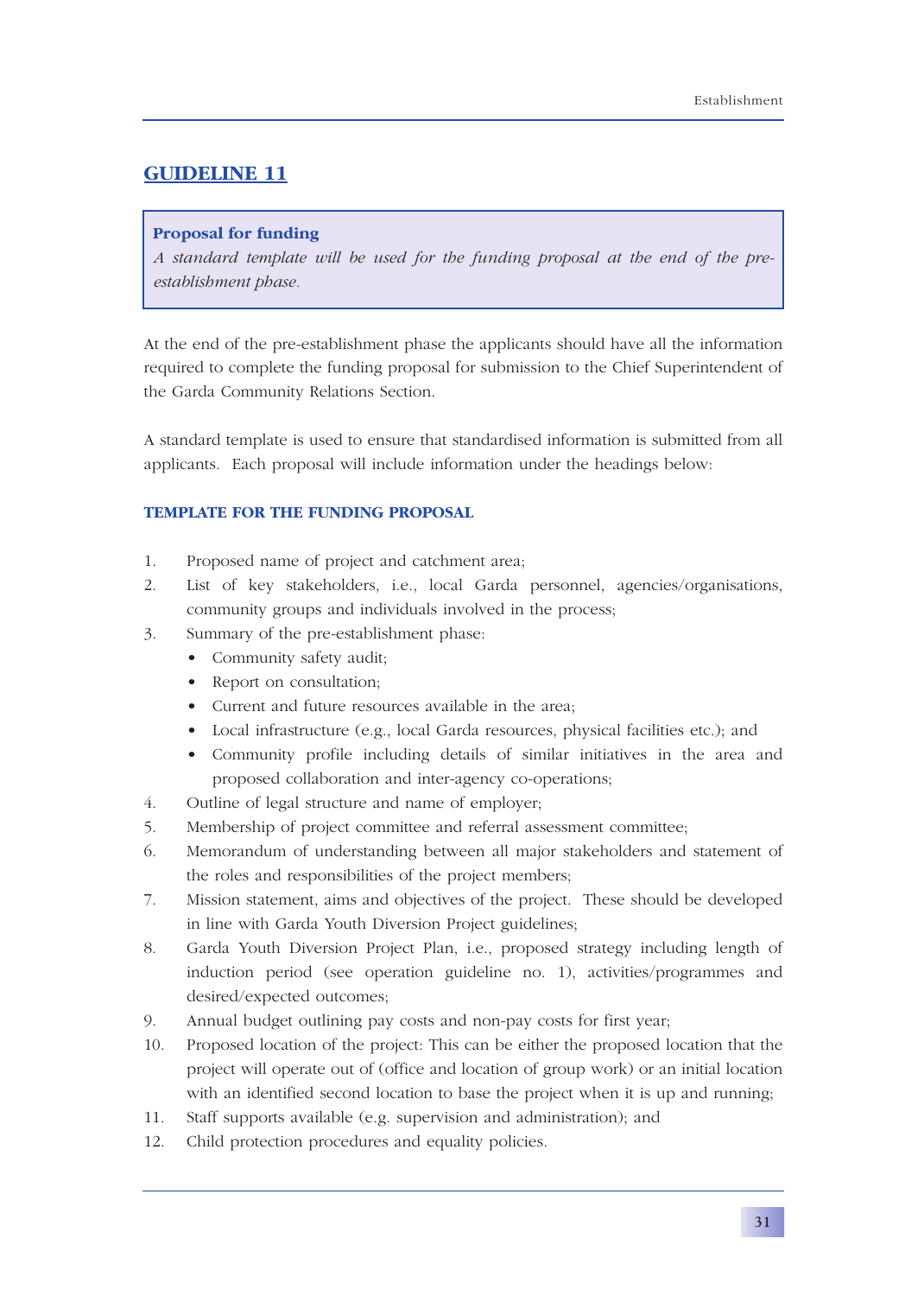# **Section two:**

# **Operation of Garda Youth Diversion Projects**

## **Introduction**

This section provides fourteen guidelines on the operation of a Garda Youth Diversion Project. The fourteen guidelines offer guidance within which Garda Youth Diversion Projects should operate. The guidelines cover the following areas:

- Induction;
- Project staff;
- Participation, project participants and target group;
- Referrals;
- Project activities and programmes;
- Policy statements; and
- Profile of the project in the local Garda station.

The guidelines do not give specific instruction on the numbers that projects should cater for. Rather than identify a maximum or minimum capacity the emphasis is more on the quality of the work done and the project's ability to engage with the young people rather than on having large numbers of young people on the books of the project.

In addition, although the exact activities undertaken by projects should be decided at local level, the implementation of the project plan should be in line with the comprehensive guidelines and good practice principles.

The guidelines do not outline specific project policies in relation to staff safety and parental involvement and child protection etc. While there is national guidance on child protection issues<sup>1</sup>, there is no such guidance on outreach work or family involvement that is suitable to Garda Youth Diversion Projects. An example of policy on staff safety that could be adopted is the introduction of a 'checking in' procedure while conducting house calls or doing outreach work. This is where each project co-ordinator has a mobile phone when calling to a participant's home and where a house call is never made without a designated staff member knowing of it in advance. The co-ordinator may arrange to be telephoned after an agreed time period to ensure assistance is not required or they may arrange to contact the staff member when they are leaving the house and then again when they return home (when it involves evening work).

In addition the issue of family involvement has been left open for project interpretation.



**32**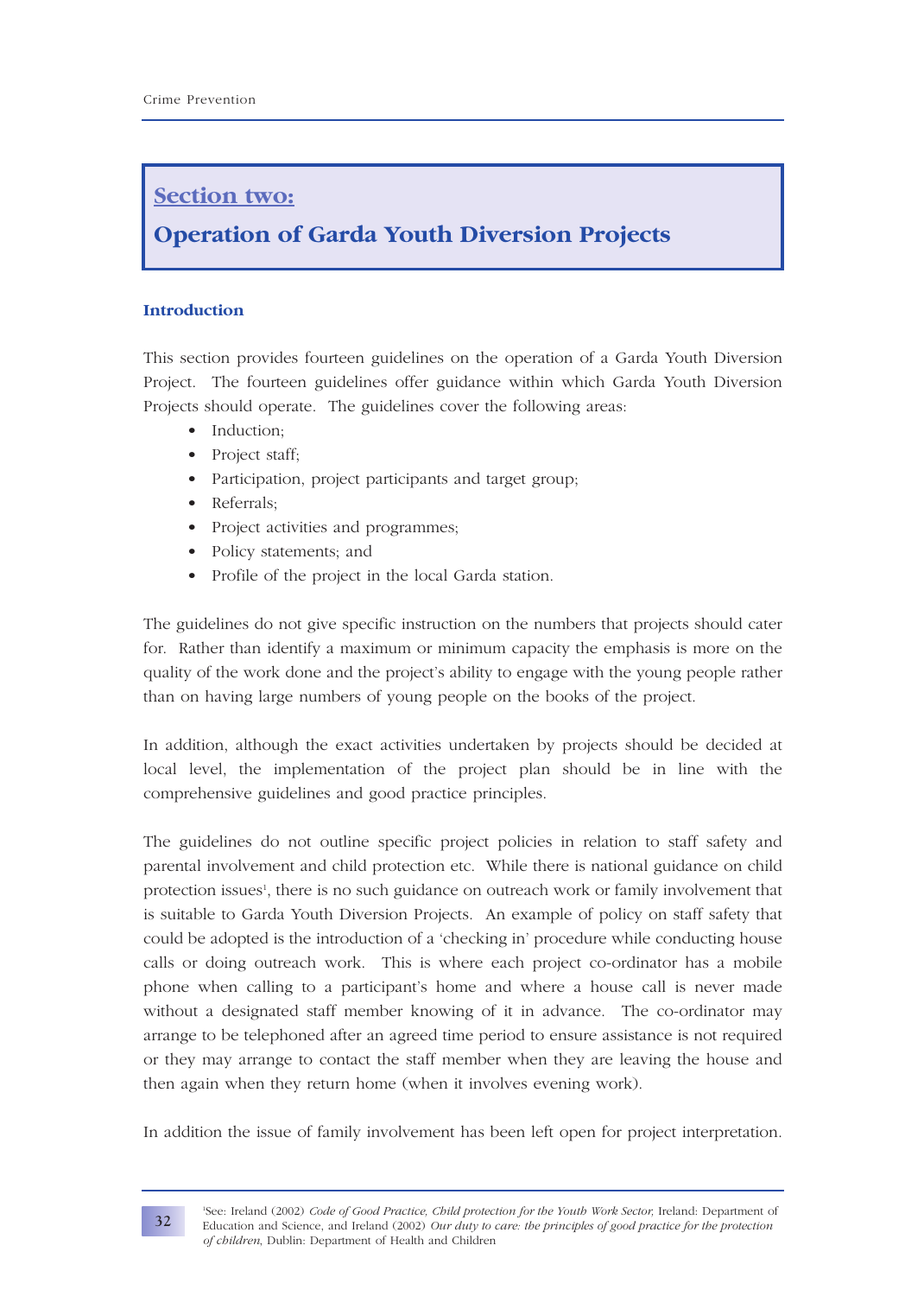This issue is critical for the operation of the projects. While it is difficult for projects to work effectively with a young person without contact or assistance from the family, the project may end up in a supportive capacity to the family when this is not their remit.

Guideline thirteen outlines the dialogue and promotion of the project in the local Garda station and Garda involvement on the referral assessment committee is laid out in guideline eleven. The role of An Garda Síochána is discharged by Divisional/District personnel at local level and through Garda Community Relations Section at organisational level. As detailed in the introduction to the Monitoring Section, all correspondence pertaining to finance and operation of the project will be routed through the Chief Superintendent, Garda Community Relations Section for onward transmission to the Department of Justice, Equality and Law Reform. An Garda Síochána have also developed a Policy Directive for Garda involvement at local level which includes the following operational principles:

- 1. The development of Garda Youth Diversion Projects through active participation in the project committee;
- 2. Support for the project co-ordinator by sharing information and participation in the project activities. This participation will involve regular interaction between local Gardaí and project participants where appropriate and the placement of student Gardaí with projects;
- 3. Identification and referral of young people;
- 4. Management of project funds as outlined in the guidelines;
- 5. Application for funding and renewal of funding applications in conjunction with local stakeholders; and
- 6. Submission of the annual report through the appropriate Garda channels.2

In addition to the above an issue raised that may require further discussion at national level is the issue of the involvement of student Gardaí and local Gardaí in the projects. Garda participation does not need to be limited to the community section of the local station, but can involve other local Gardaí who are interested in participating.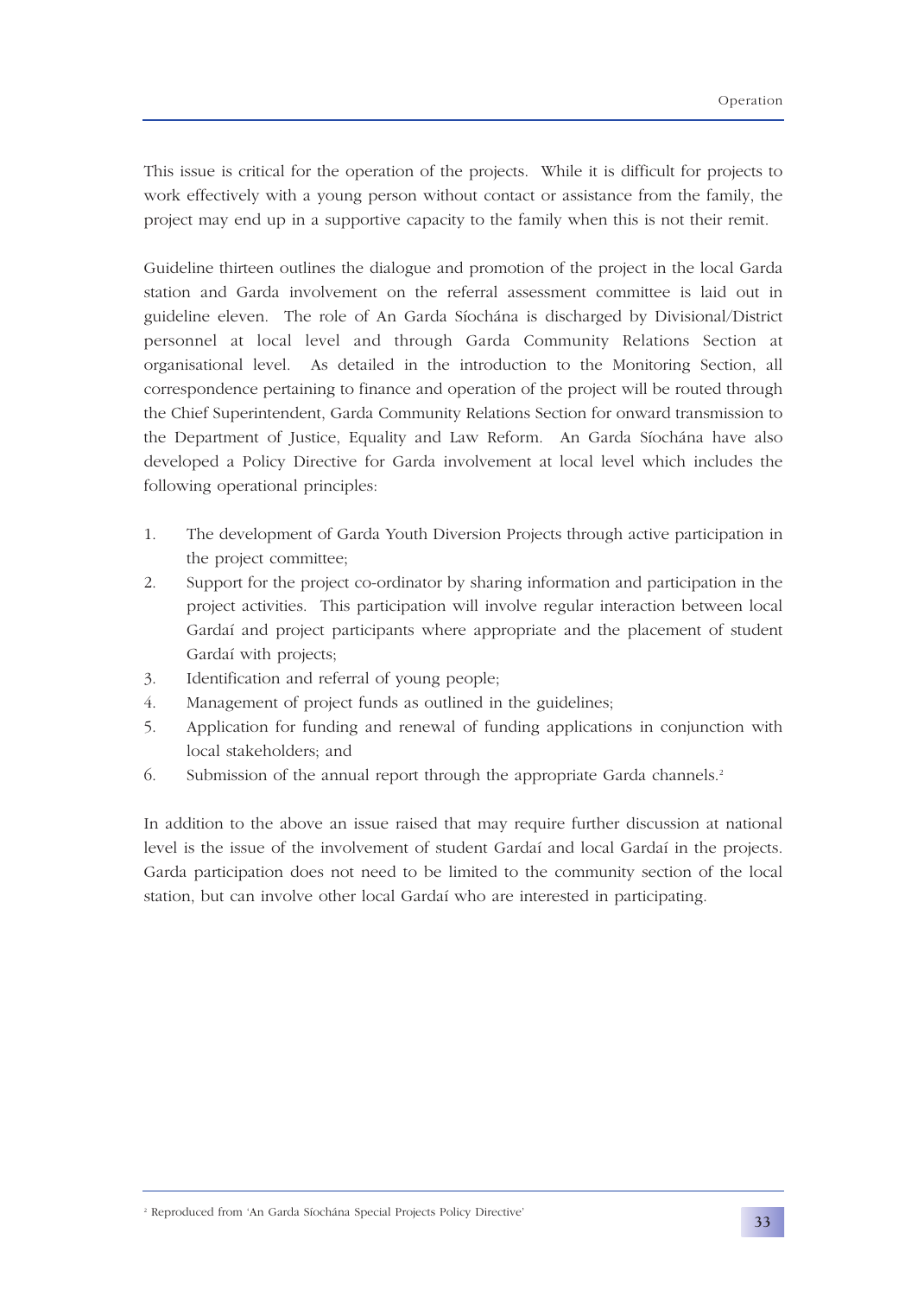#### **Summary of Operation Guidelines**

- **GUIDELINE 1** All projects when starting should have an induction **Induction period** period prior to young people being introduced to the project. **GUIDELINE 2** All projects will be staffed by at least one project
- **Project Staff: Number of Staff** co-ordinator. It will be the responsibility of the youth organisation/employer to ensure that the project co-ordinator is suitably accompanied by at least one other responsible adult during activity sessions.
- **GUIDELINE 3** Participation in a Garda Youth Diversion Project is **Participation** voluntary.
- **GUIDELINE 4** The optimum age for participation in the Garda **Project Participants: Age** Youth Diversion Projects is 12-17 years of age. Participation of young people younger/older than this will be at the discretion of the Referral Assessment Committee.
- **GUIDELINE 5** The primary project target group, which forms the **Project Participants:** majority of project participants, is young people who **Primary Target group** have entered the Garda Juvenile Diversion Programme and are considered at risk of remaining within the justice system.
- **GUIDELINE 6** The secondary project target group are young people **Project Participants:** who, although they have not been referred directly **Secondary Target group** by the Juvenile Liaison Officer, have come to the attention of the Gardaí, the community or local agencies as a result of their behaviour and are considered at risk of entering the justice system at a future date.

**GUIDELINE 7** The total number of participants on the project **Project Participants: Numbers** should be kept to an optimum level so as to ensure

meaningful intervention with the project participants.

**GUIDELINE 8** The project activities that include participants outside **Project activities** of the primary and secondary target groups should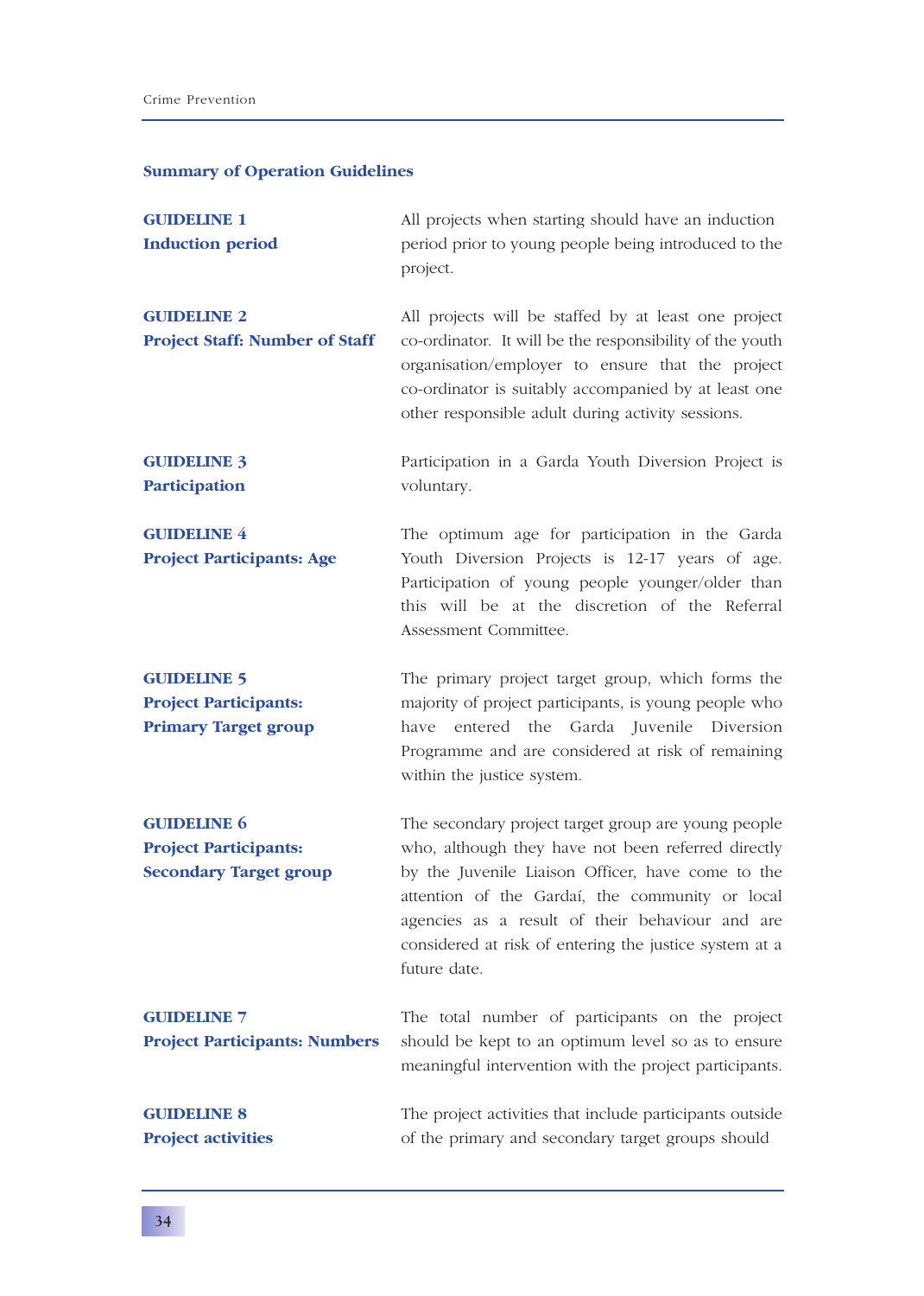always have a Garda Youth Diversion Project strategic purpose or a specific crime prevention purpose.

| <b>GUIDELINE 9</b>               | All project programmes/activities/actions should be |
|----------------------------------|-----------------------------------------------------|
| <b>Programmes and activities</b> | considered and approved by the project committee    |
|                                  | annually and reviewed quarterly ensuring that the   |
|                                  | content and implementation of the plan is based on  |
|                                  | core programme principles.                          |

**GUIDELINE 10** It is the responsibility of the youth organisation/ **Project staff** employer to ensure that all project staff are suitable to work with the project target groups and have access to and receive up to date training relevant to their work with the project.

**GUIDELINE 11** The Referral Assessment Committee will operate **Referral Assessment** standard referral procedures and maintain records **Committee** on the number and progress of participants and report to the project committee on a quarterly basis.

**GUIDELINE 12** Each project should develop key operational policy **Project policy statements** statements based on national guidelines or on good practice principles in relation to:

- Child protection and health and safety;
- The involvement/contribution of parents/guardians and families; and
- Outreach work, visits to young people's homes and staff safety.

**GUIDELINE 13** The project, in collaboration with the local Garda **Profile of the project in** Superintendent (or Garda Inspector if appropriate), **the Garda station** should develop a strategy to ensure there is an awareness of the project amongst the local members of An Garda Síochána.

**GUIDELINE 14 Garda** Community Relations Section will be **Annual conference and** responsible for organising a national conference for **co-ordinators seminar** the project committees and an annual two-day seminar for project co-ordinators and staff.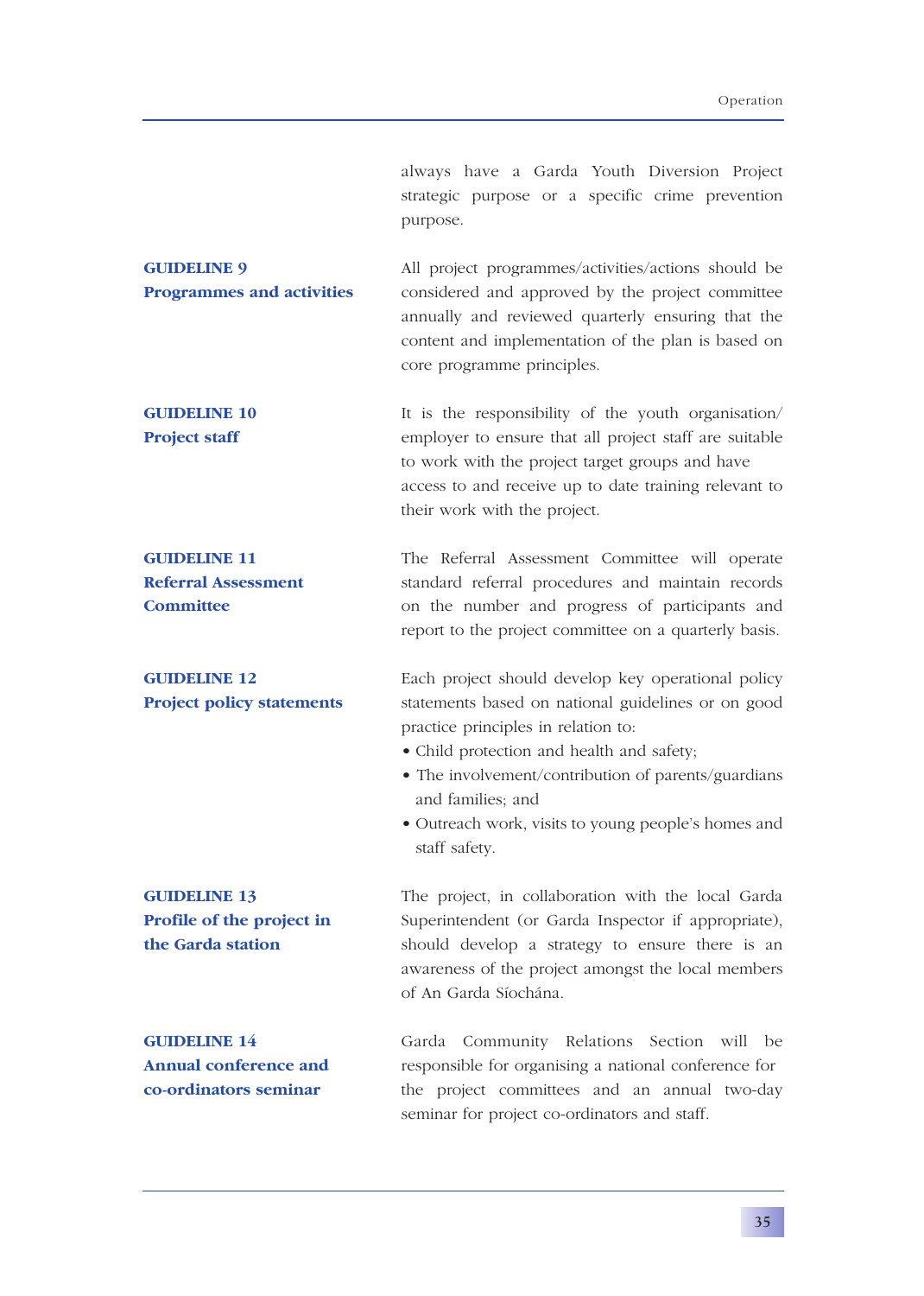## **Induction period**

*All projects when starting should have an induction period prior to young people being introduced to the project.*

The induction period will allow the project co-ordinator to become familiar with the project catchment area and the local community groups and agencies servicing the area. The length of the induction period may vary, depending on the project co-ordinator's knowledge of the area and experience. The length of the induction period should be included in the first annual plan (see establishment guideline no. 11).

This period should be used for:

- Meeting any training needs of the project co-ordinator and project committee;
- Revising the project annual plan if necessary;
- Ensuring the location for the project group work (and office) is equipped and suitable for use;
- Setting up monitoring and evaluation procedures (see monitoring guidelines); and
- Identifying the initial project participants.

In addition, the induction period should include:

- At least two planning days for the project committee; and
- Placement of project co-ordinator in an established Garda Youth Diversion Project.

## **Background**

It is advisable to take some time at the beginning of a new project to set up procedures and develop contacts with the local agencies and community groups. Once the project is up and running it may be difficult to find time to do this. The length of the induction period may vary and depends mainly on the project co-ordinator and the degree of planning carried out in the pre-establishment phase.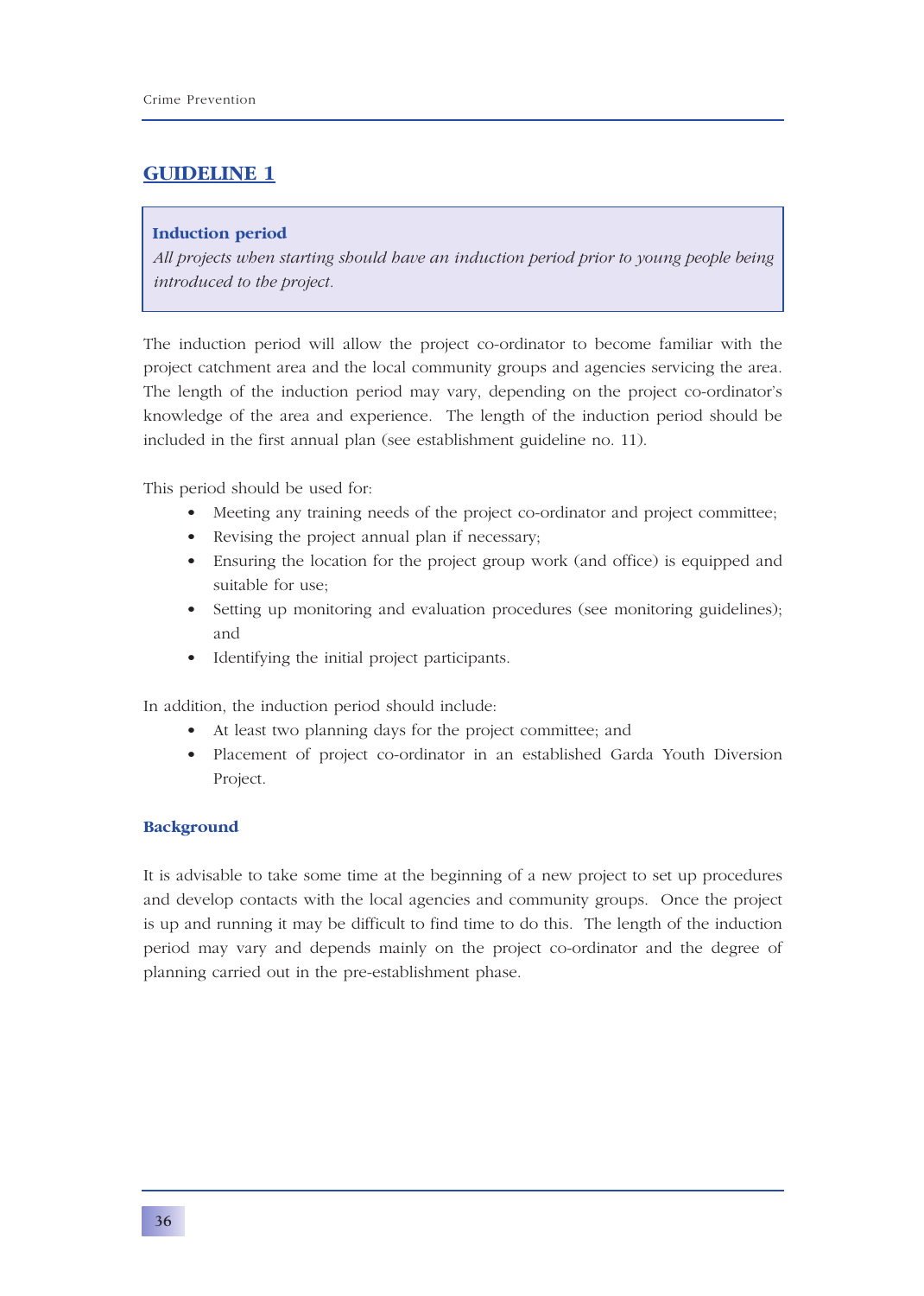## **Project Staff: Number of Staff**

*All projects will be staffed by at least one project co-ordinator. It will be the responsibility of the youth organisation/employer to ensure that the project co-ordinator is suitably accompanied by at least one other responsible adult during activity sessions.*

Each project will have at least one project co-ordinator. In addition, having regard to good practice for the protection of children there will be at least one other responsible adult accompanying staff as a safeguarding technique.<sup>3</sup>

The following are some suggestions as to how projects can address the issue of additional responsible adult(s):

- 1. Additional responsible adult(s) may be from the wider youth organisation/ employer brought in on a sessional basis;
- 2. The project could decide to avail of someone on a sessional basis who is paid according to the hours spent with the project (to be included in the annual budget);
- 3. The project could avail of trusted volunteers to assist with project groups.

Due regard should be given to the most cost-effective arrangement for the project. When projects consider what approach they will take, the following should be taken into account:

- 1. Projects should ensure the second 'responsible adult' is suitable to work with the group in question, i.e. has relevant experience/training;
- 2. Since a large part of the successful work done with young people is attributed to the relationship young people have with project workers, projects should attempt to choose the option that will allow for maximum continuity; and
- 3. Project should also take into consideration the importance (but not the necessity) of a gender balance in facilitators.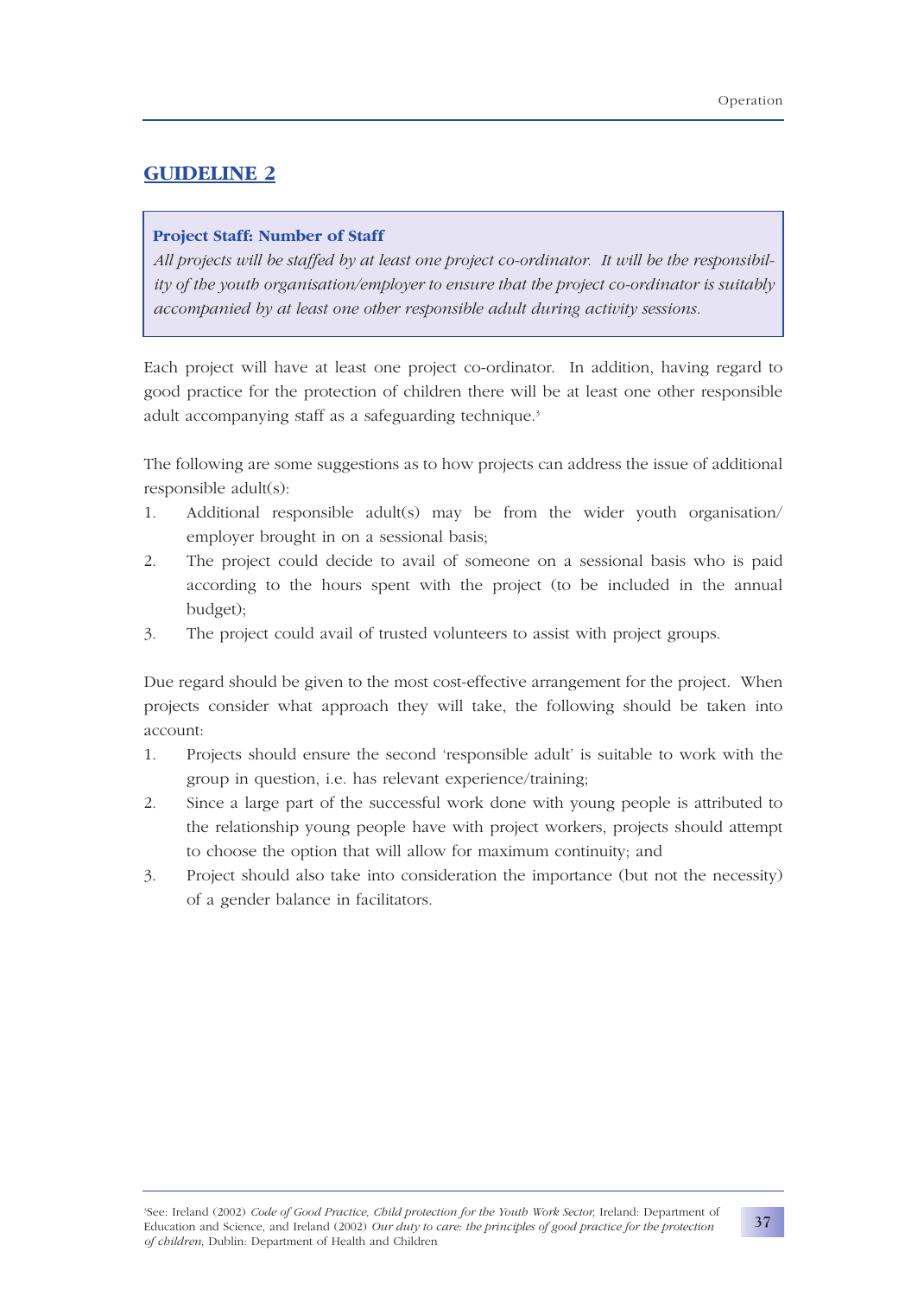#### **Participation**

*Participation in a Garda Youth Diversion Project is voluntary.*

Young people who participate in the project do so voluntarily. A young person cannot be directed by the courts to participate in the project nor should participation be a condition of supervision.

## **Background**

Young people make a positive effort in youth crime prevention work where they participate voluntarily. Some research evidence examined also suggested that interventions not mediated by courts and located in a community context with local volunteers were more effective at reducing re-arrest than court sanctioned counselling. In addition, there is broad consensus amongst youth service providers, practitioners and other stakeholders that participation should remain voluntary.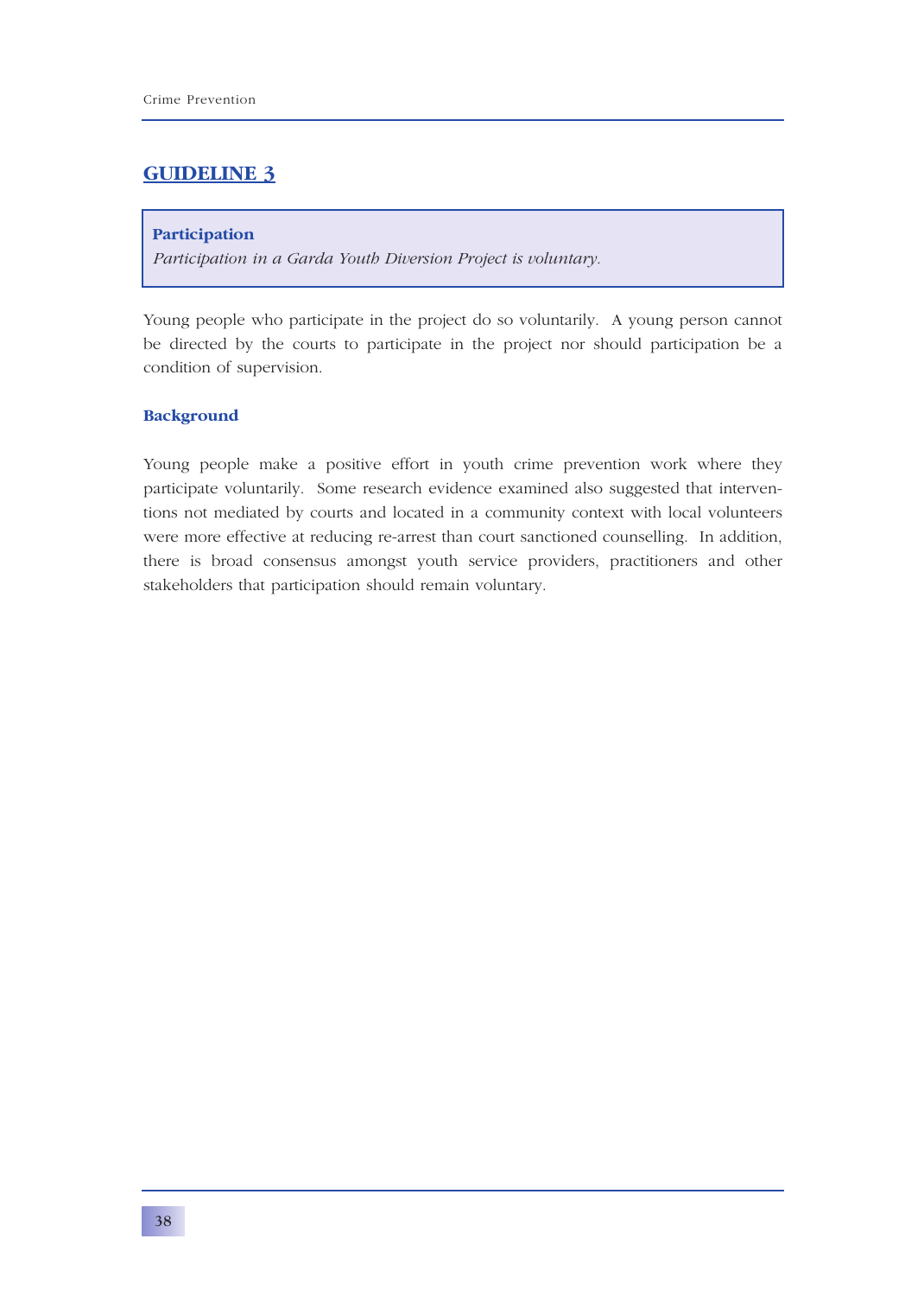## **Project Participants: Age**

*The optimum age for participation in the Garda Youth Diversion Projects is 12-17 years of age. Participation of young people younger/older than this will be at the discretion of the Referral Assessment Committee.*

The optimum age for participation in a Garda Youth Diversion Project is 12-17 years of age. It is important to note that once included in the project, a participant should not be excluded immediately at eighteen years if further intervention is required or deemed appropriate. Due consideration should be given to progressing the participant to appropriate services if required. Equally, those under the age of twelve years who come to the attention of the project should be progressed to the appropriate agency or service in the locality if possible. Their participation in the project will be left to the discretion of the referral assessment committee

Pending the enactment of the Children Act, 2001 (part one, section 3) and the provision of appropriate services by the Departments of Education and Science and Health and Children young people under the age of twelve years may be included in Garda Youth Diversion Projects although priority should be given to those between the ages of twelve and seventeen years.

## **Background**

The Children Act, 2001 (part 1, section 3) defines a child as 'a person under the age of 18 years'. The Act also provides for the raising of the age of criminal responsibility to 12 years. All children aged less than twelve years old cannot therefore be held criminally responsible for their actions after the section is enacted.

Services for young people under twelve years of age come within the remit of the Departments of Education and Science and Health and Children. The Health Boards are responsible for the welfare and protection of children under the Childcare Act, 1991 and the Children Act, 2001.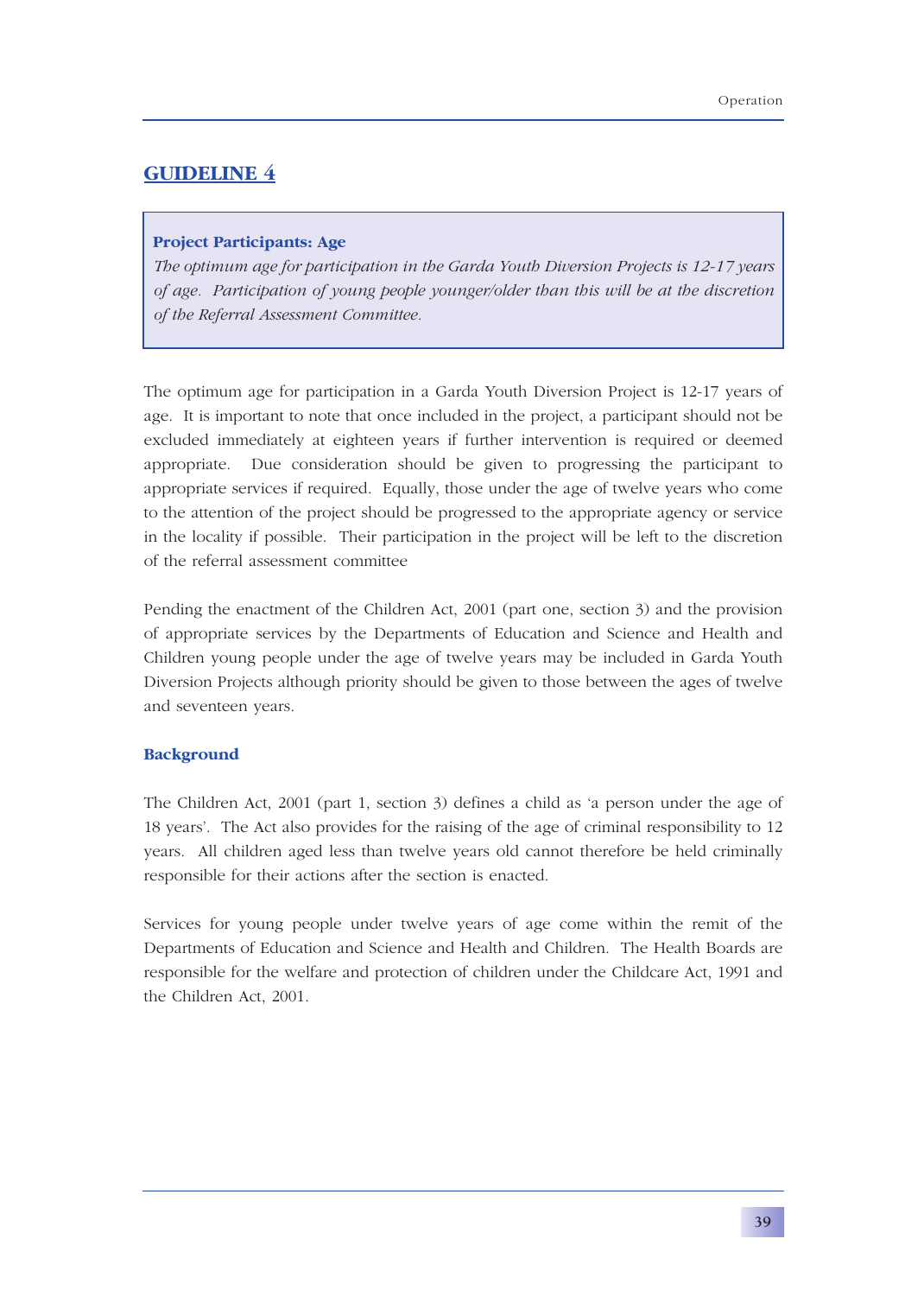## **Project Participants: Primary Target Group**

*The primary project target group, which forms the majority of project participants, is young people who have entered the Garda Juvenile Diversion Programme and are considered at risk of remaining within the justice system.*

The primary source of referrals of young people onto the project is to be the Garda Juvenile Diversion Programme. Therefore, each young person who comes to the attention of the JLO will be considered for referral to a Garda Youth Diversion Project.

It is the role of the referral assessment committee to consider who is suitable for further intervention and inclusion in a Garda Youth Diversion Project. Priority will be given to those who, due to their life circumstances and behaviour in the community, are considered less likely to be diverted from crime by means of a caution and may benefit from further intervention.

Not all young people who enter the Garda Juvenile Diversion Programme will be suitable to participate in a Garda Youth Diversion Project. Whether or not a young person participates in the project is a decision made at the level of the referral assessment committee and will depend on the life circumstances and needs of the individual young person.

## **Background**

What is apparent from the research is that a young person who is diverted from entering the justice system at an early stage is less likely to enter it at a later stage. Research into youth crime and diversionary schemes indicate that a large number of young people who have come into contact with the police, once cautioned, have not re-offended.

The research advises us that further intervention with this group of young people may have a negative effect on their behaviour. In other words, further intervention (i.e., any work carried out by the project with a young person or group) after cautioning may cancel out the diversionary effect of the caution.

The proportion who are more likely to remain in the justice system into adulthood, i.e. those whom the caution is unlikely to divert, are the primary target group of the project. It is recommended that suitability is determined at the level of the referral assessment committee. The referral assessment committee should follow good case management procedures in identifying those 'at risk' and in assessing a young person's current level of social support (i.e., based on risk and protection factors).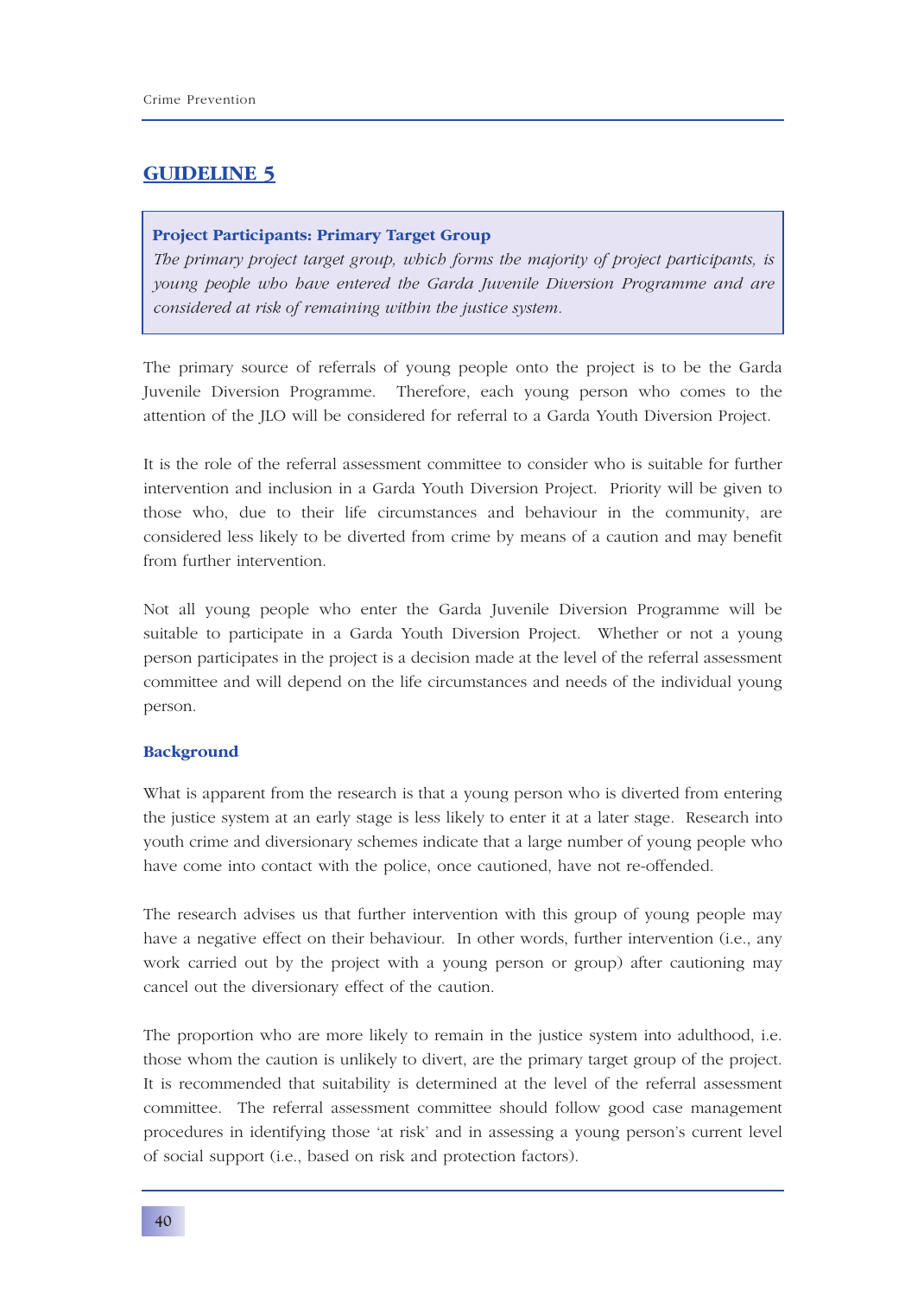## **Project Participants: Secondary Target Group**

*The secondary project target group are young people who, although they have not been referred directly by the Juvenile Liaison Officer, have come to the attention of the Gardaí, the community or local agencies as a result of their behaviour and are considered at risk of entering the justice system at a future date.*

The secondary target group are young people who, although they have not been officially cautioned by the JLO, are causing concern or are engaged in anti-social behaviour in the community. This group of young people would be those who, as a result of their life circumstances or peer group, are considered at risk of entering the justice system at a later date (see operation guideline no. 11).

## **Background**

There are young people who have been included in the Garda Juvenile Diversion Programme who may not be considered appropriate to participate on the Garda Youth Diversion Project. Similarly there are young people who, although they have not been included on the Garda Juvenile Diversion Programme, the community see as 'trouble makers'. These young people are usually known to local agencies and possibly the local Gardaí and may positively benefit from inclusion in the Garda Youth Diversion Project.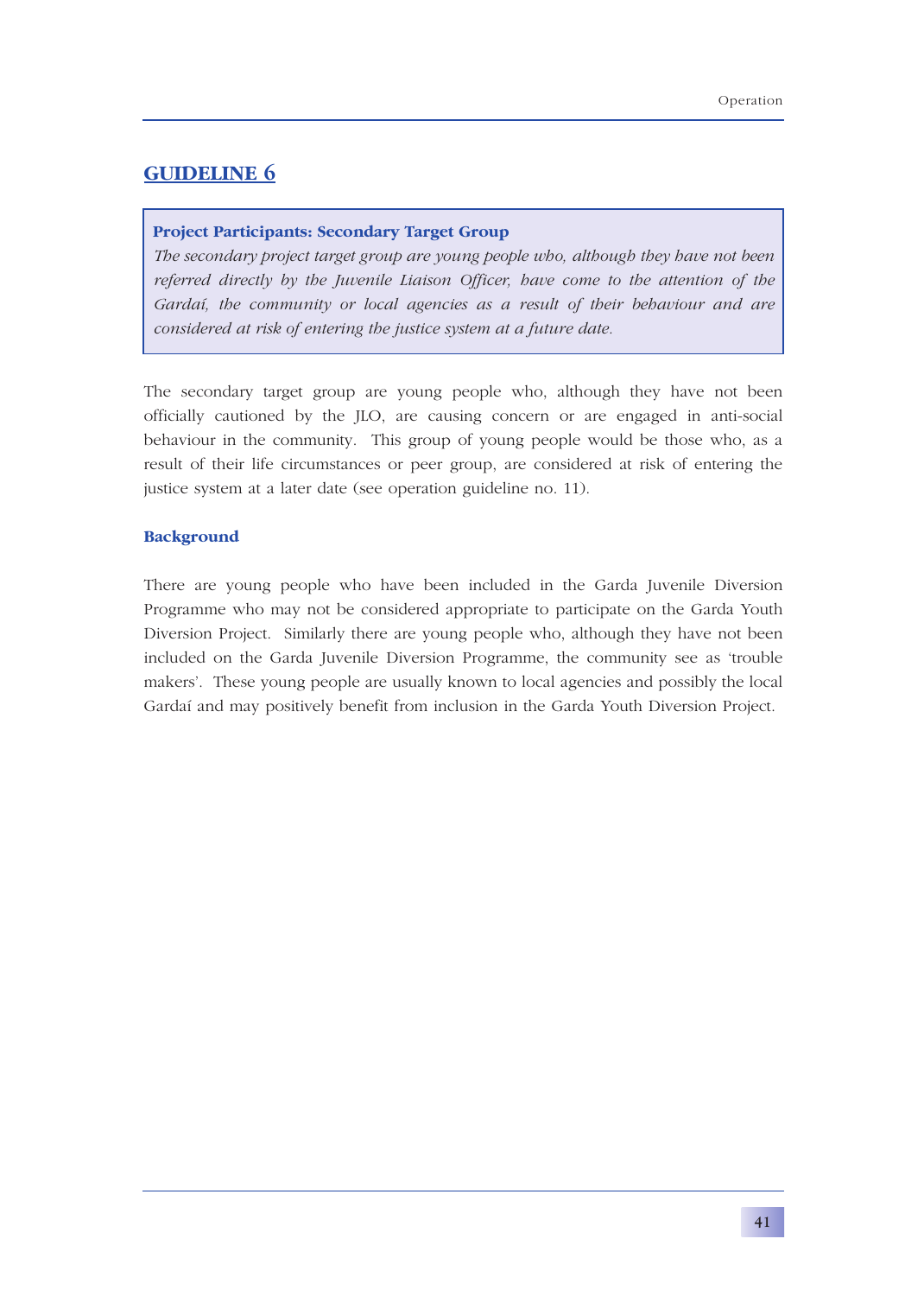## **Project Participants: Numbers**

*The number of participants on the project should be kept to an optimum level so as to ensure meaningful intervention with the project participants.*

The number of young people that each project can include will differ depending on local circumstances and resources. When deciding on how many young people the project will cater for a number of factors should be taken into consideration, for example, needs of the participants and staff levels and resources. Each of these factors will determine the number of participants the project can cater for. However, it is recommended that staff : participant ratio should be no more that 1:4, where the participants require a high level intervention.

The following are examples of how certain factors may influence the decision that is made at a local level.

- 1. The staff : participant ratio will determine:
	- The numbers in each group;
	- The number of groups the project can cater for;
	- Level of individual contact time; and
	- The number of participants that the project can cater for without affecting the quality of work.
- 2. Individual circumstances of each participant, i.e., the needs and life circumstances of the young people participating in project groups will determine:
	- Intensity of intervention required;
	- Frequency of involvement needed for each individual/group;
	- Level of individual contact time needed; and
	- Contact hours per participant/group per week.
- 3. Resources available to the project; i.e., human resources, premises and community groups and agencies will determine:
	- The number of participants in each group, i.e., the number that can be safely catered for in the premises available for group work, in addition to a satisfactory staff : participant ratio;
	- Level of individual work, i.e., the availability of a suitable space to meet with young people on an individual basis;
	- The number of groups the project can cater for; i.e., the availability of suitable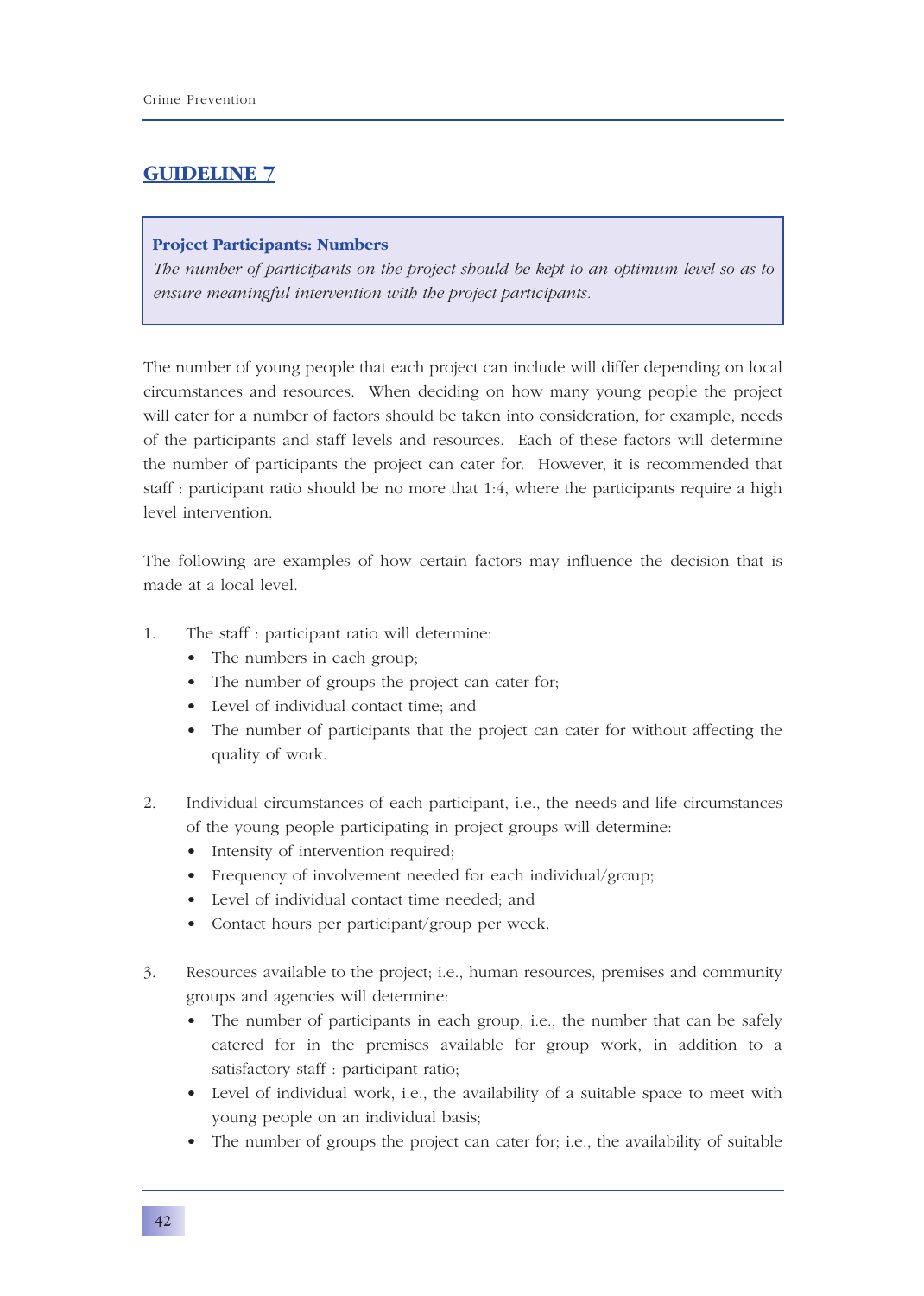adults to accompany the project co-ordinator in delivering groups; and

• Intensity of the intervention; i.e., this may be determined by the availability of complementary services in the locality. It may be possible for the project to co-ordinate with a similar service in addressing the needs of the young person thereby reducing the intensity of the intervention by the project co-ordinator.

## **Background**

The project's focus should be on the quality of the work/intervention with the project participants, rather than on the quantity of participants. Since the resources available to the project will differ at local level, it is essential that projects determine their own capacity based on the resources available to them.

Similarly the needs of the young people participating on the project will differ from time to time. It will be necessary for projects to continually review their capacity based on the needs of the young people involved. Projects should also keep in mind that the majority of the project participants are to be from the primary target group.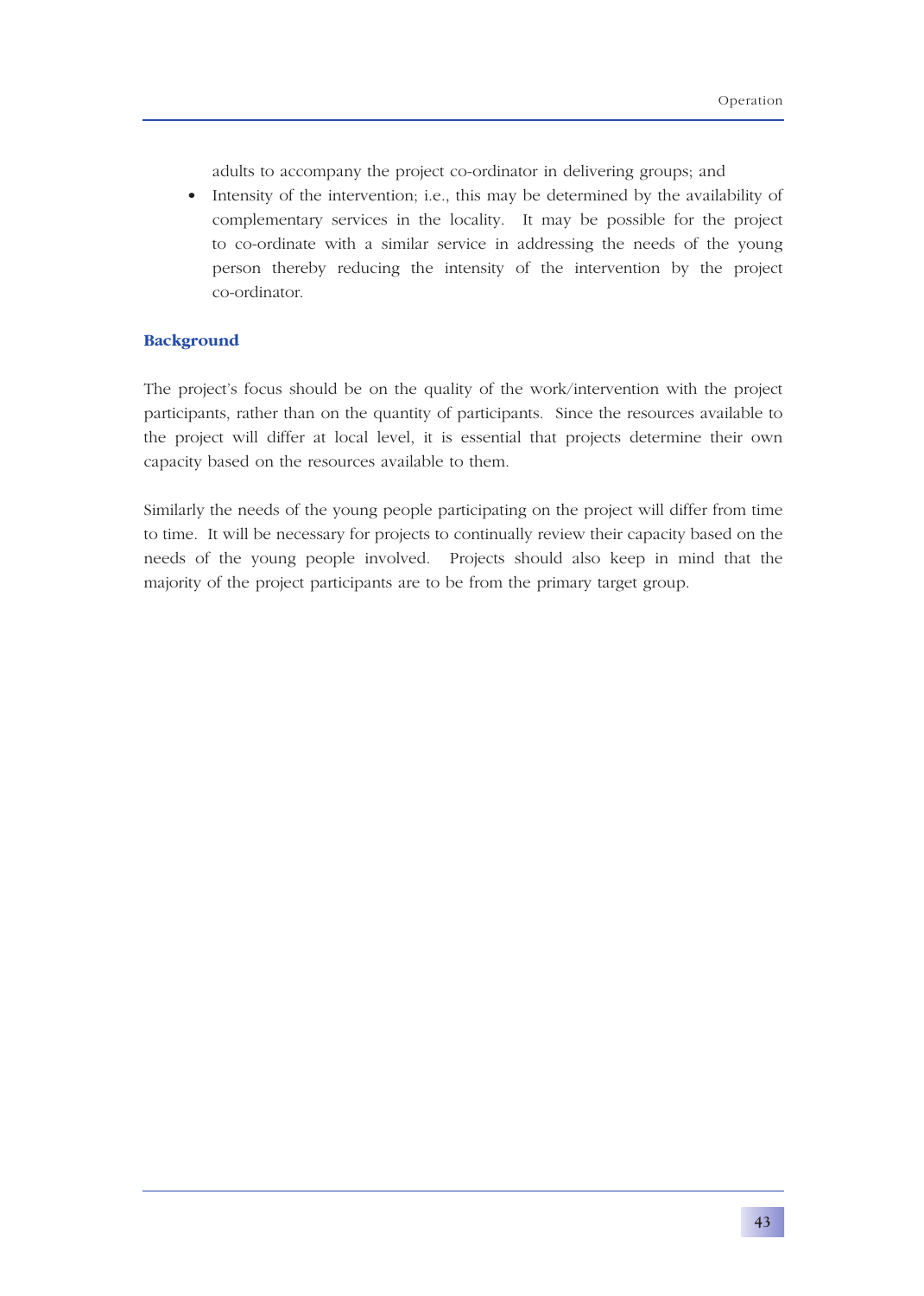#### **Project activities**

*The project activities that include participants outside of the primary and secondary target groups should always have a Garda Youth Diversion Project strategic purpose or a specific crime prevention purpose.*

While the project target groups are the primary focus of the project, projects may wish to include young people outside of the primary and secondary target groups for strategic purposes. The following are some of the reasons that this may be decided;

- 1. Friends of a young person referred from the Garda Juvenile Diversion Programme;
- 2. Young people who are targeted to introduce a balance into a group and provide a positive peer influence; or
- 3. Young people whose participation will encourage the participation of a young person who has been referred.

While it is important to have a balance in the project groups, preference must be given to those who are in the primary and secondary project target groups. In these circumstances it is important that the project referral assessment committee monitors their inclusion and ensures that it does not have a negative effect on the participation of the project target groups or that the majority of participants be drawn from outside the target groups (see monitoring guideline 5).

In addition, activities such as a 'drop-in', 'one-off' activities or summer programmes should only be undertaken when they are part of a continuum of activities and where they have a clear strategic purpose. These activities are useful where they are a means to engage a particular group or individual within the project target groups or as a point of additional contact with project participants. For example, while 100 young people may be involved in a month long summer programme, the project may use this opportunity to develop a relationship with smaller groups of young people to be engaged in more intensive programmes later on.

Similarly if the project is involved in a 'drop-in', it should remain involved only in so far as the activity can be justified as a point of contact or as an opportunity for additional contact with the project participants. 'Drop in'/'one-off' events or summer programmes should not remove the focus from the core crime prevention work of the Garda Youth Diversion Project.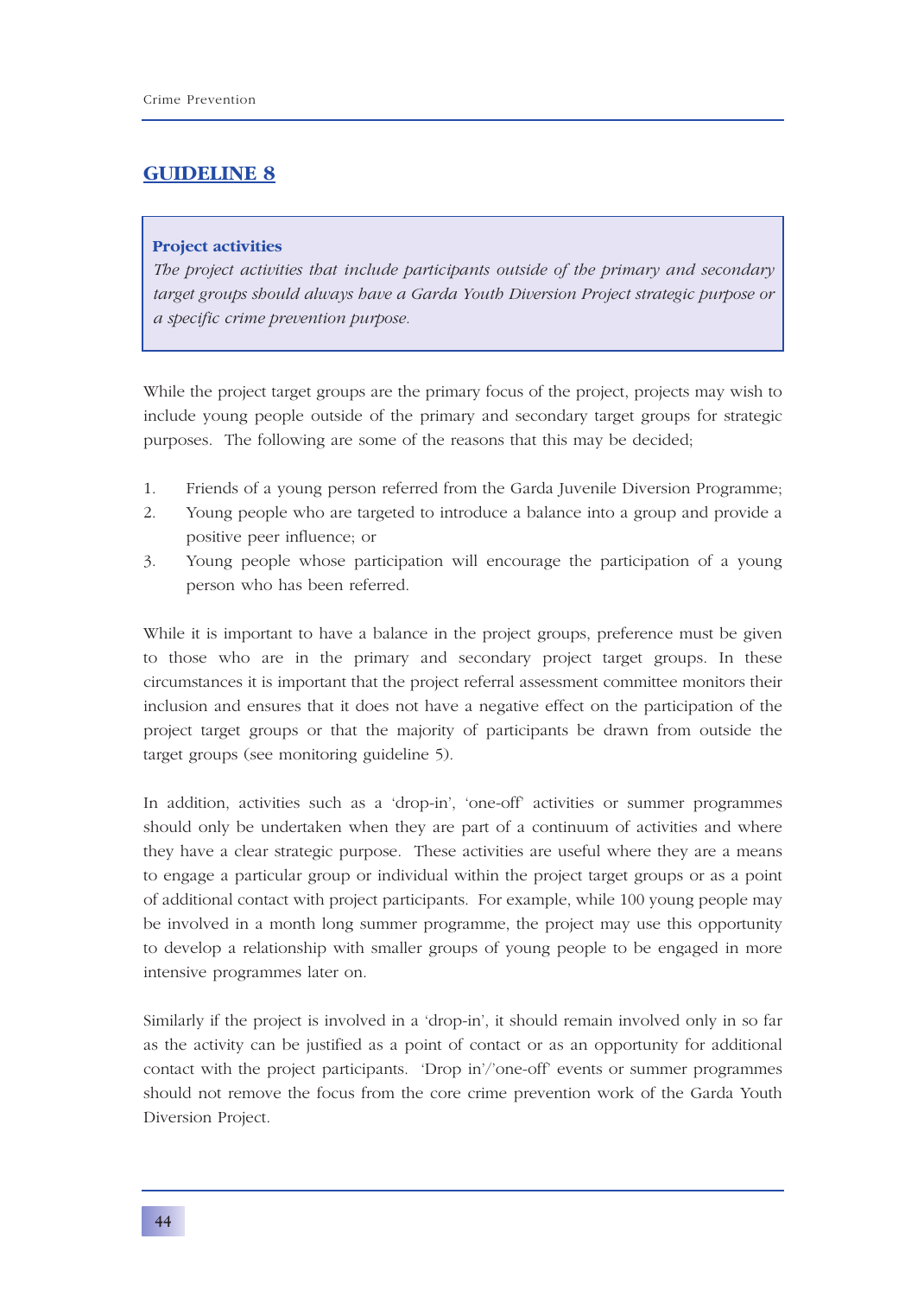## **Background**

Garda Youth Diversion Projects have a specific purpose, that is, to divert young people away from involvement with the criminal justice system. It follows that all actions of the project must have as their premise a preventative purpose. It is recognised that for strategic purposes projects may need to become involved with young people outside their target group on a limited basis. This guideline allows for projects to be flexible and innovative in how they target and engage young people while ensuring that they remain focused on the original project remit.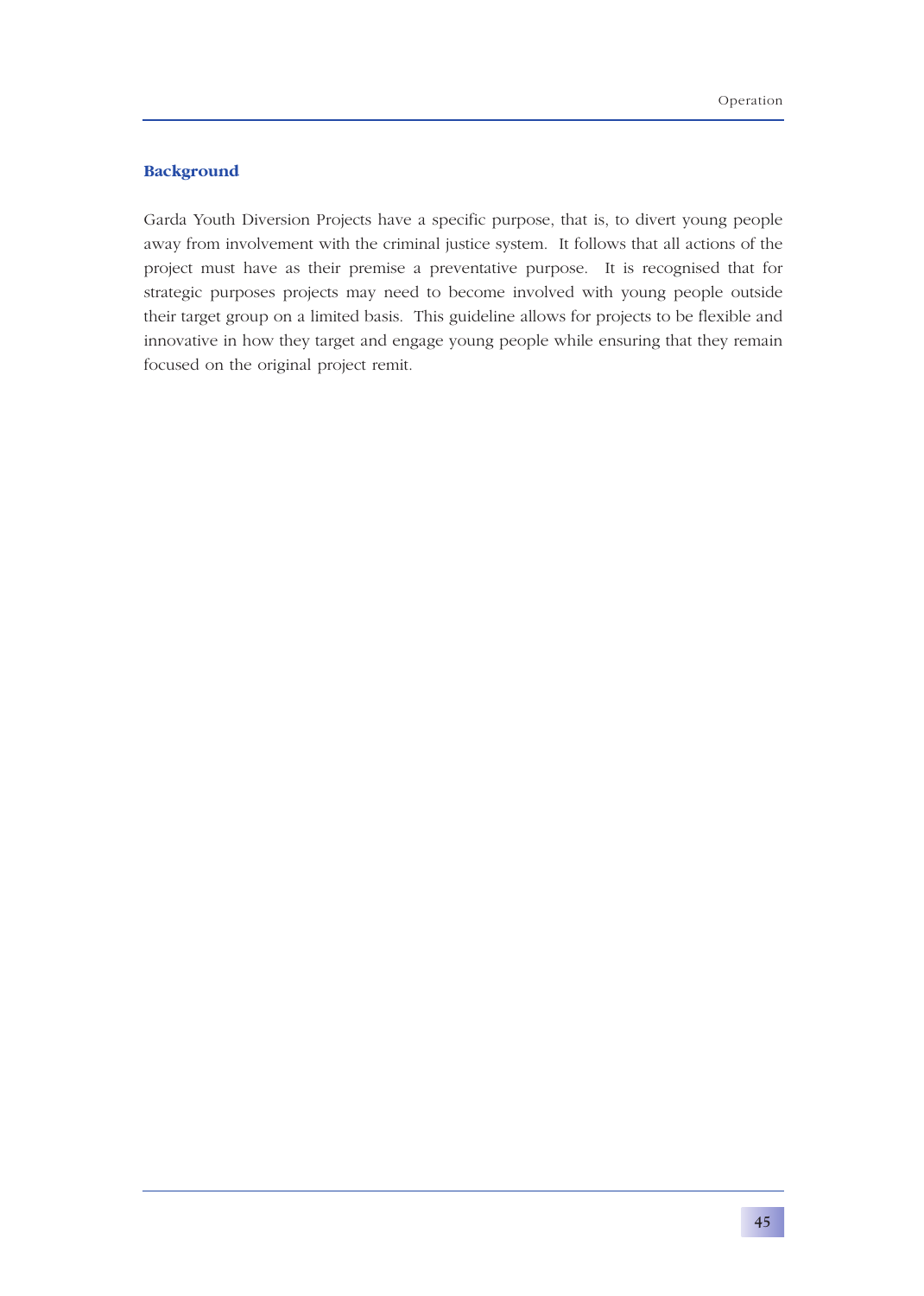## **Programmes and activities**

*All project programmes/activities/actions should be considered and approved by the project committee annually and reviewed quarterly ensuring that the content and implementation of the plan is based on core programme principles.*

The project plan should be considered and approved by the project committee and reviewed on a quarterly basis. While the content of the project plan should be developed at local level, activities should be chosen in line with the comprehensive guidelines. The following are some of the core programme principles that will be adopted by project committees:

- Young people will be involved in the planning and evaluation process;
- Each programme/activity/action will have objectives and outcomes that are measurable (see monitoring section);
- The project activities will be reviewed on a quarterly basis (see establishment 9);
- All project participants in conjunction with the project co-ordinator will establish short-term goals for their time with the project;
- The project will have structures in place before the project commences work with young people. For example, each project will operate out of a suitable and permanent base/location<sup>4</sup> that has minimum levels of equipment required to operate the project;
- All premises used for group work should be in line with national health and safety standards (see operation 12); and
- All persons connected to the project will at all times respect the privacy of the young people participating and will treat all information about the project participants with the utmost confidentiality.

## **Background**

Although the exact activities undertaken by the projects should be decided at local level, the implementation of the project plan should be in line with both the comprehensive guidelines and good practice principles.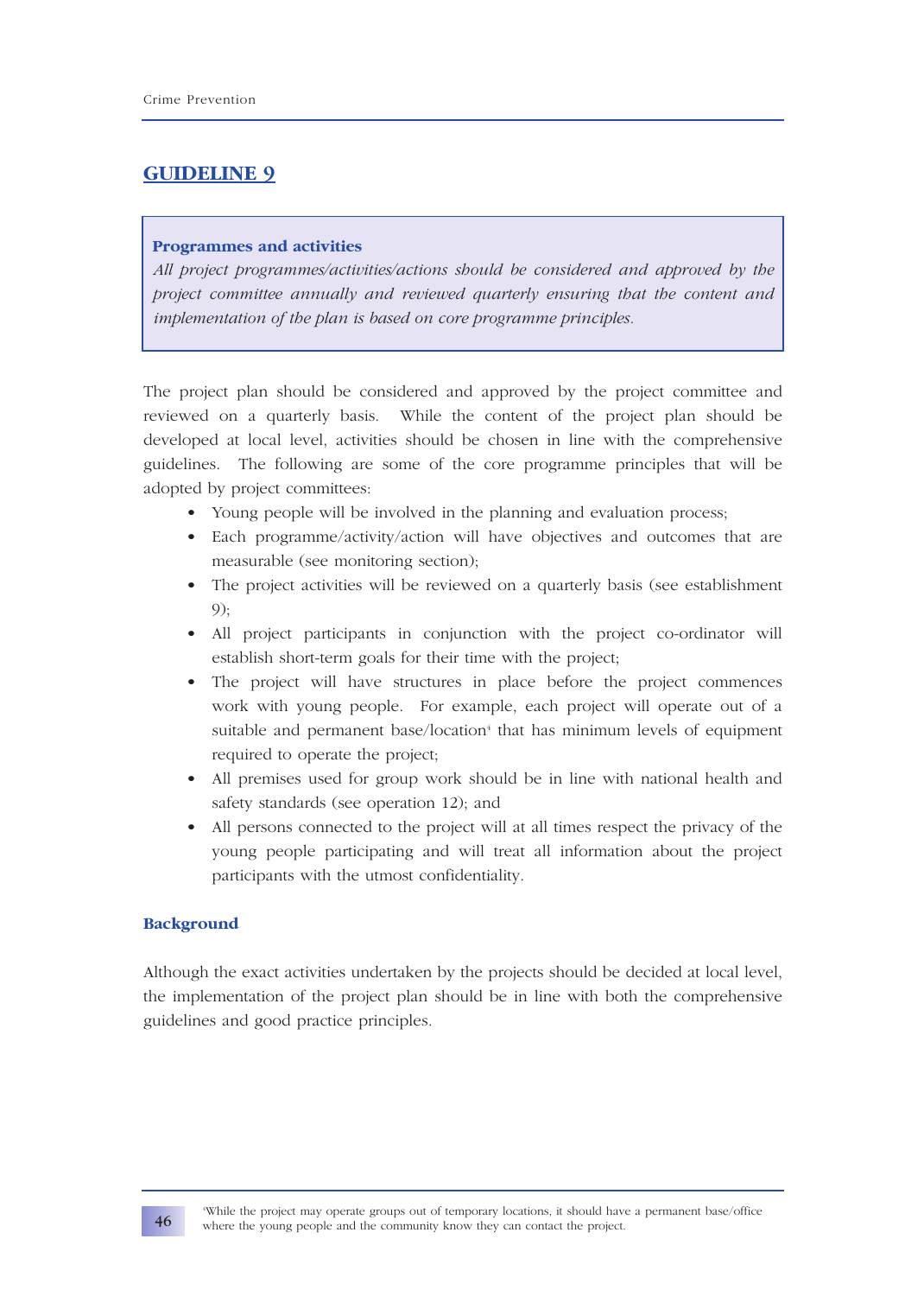#### **Project Staff**

*It is the responsibility of the youth organisation/employer to ensure that all project staff 5 are suitable to work with the project target groups and have access to and receive up to date training relevant to their work with the project.*

All those who have direct contact with the young people participating on the project (including volunteers) will have to be deemed suitable by employing agencies or project committees, for example, have experience working with the project target group.

## **Training**

In addition all project workers should receive ongoing training relevant to their position, for example, training in child protection guidelines. Youth organisations/employers will be responsible for providing in-service training and details of such should be included in the annual report.

To contribute to the knowledge and experience of project workers, a training budget may be included in the annual budget if it is necessary, to allow for co-ordinators to attend conferences and seminars, details of which should be included in the annual report. In addition projects should budget for or pursue funding for study visits to similar projects.

## **Part time workers and volunteers**

Continuity of group facilitators is crucial to project success. For this reason it is important to have a commitment of at least six months from any volunteer or part-time sessional worker. This may not be possible in the case of student Gardaí on placement with the project. In this case the appropriateness of their participation with project groups should be considered and approved by the project committee at local level.

#### **Background**

The target group of Garda Youth Diversion Projects are a vulnerable group in society and it is vital that those who work directly with them have the knowledge and experience to carry out the work in a responsible and professional manner. Equally it is important that project workers receive ongoing training relevant to their position, which will contribute to the pursuit of innovative and up to date practices.

<sup>5</sup> The term staff is inclusive of the project co-ordinator, full/part-time workers, sessional youth workers and volunteers, essentially any 'responsible adult' deemed suitable to accompany the project co-ordinator during group work.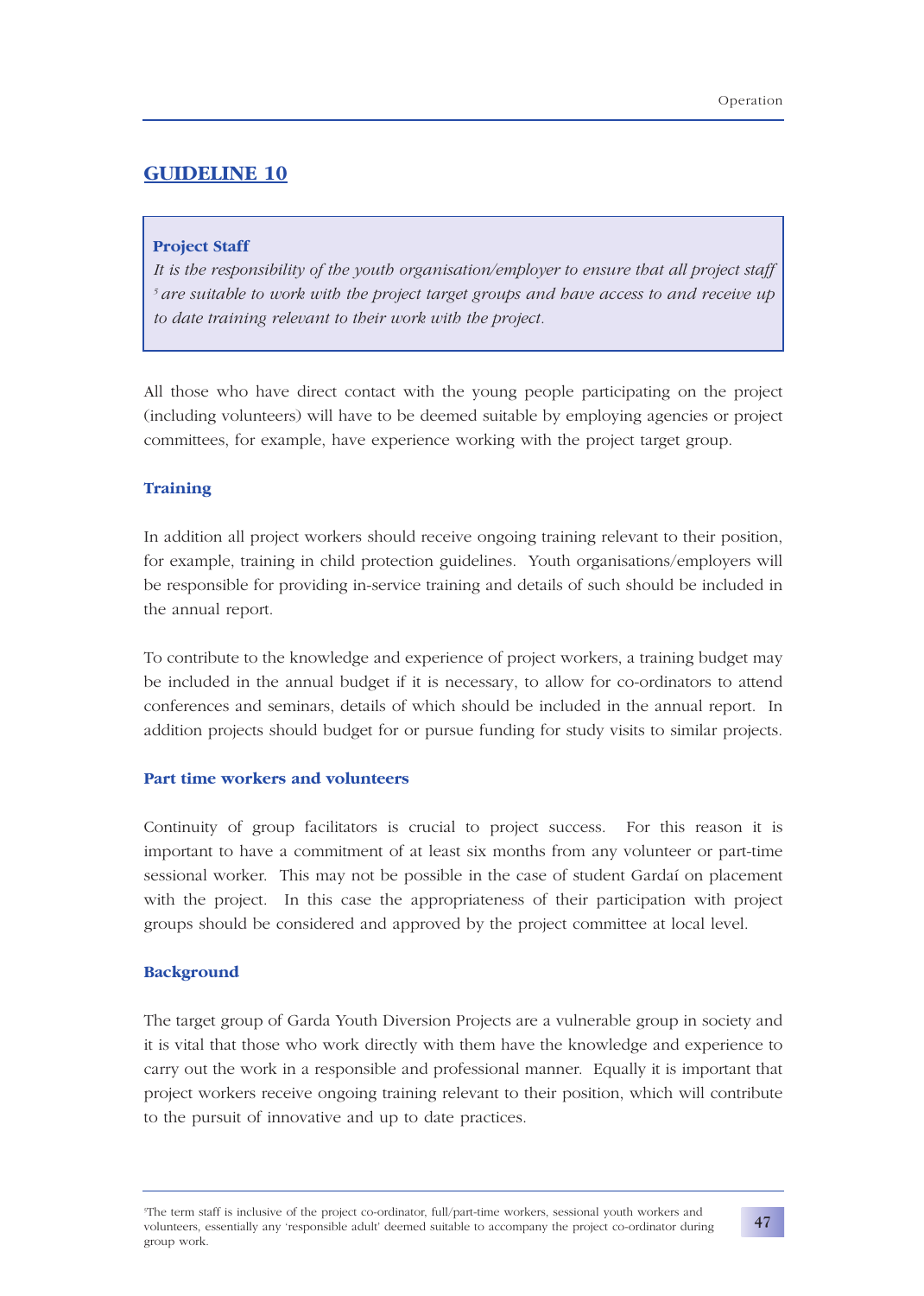Another suggestion for ensuring that staff are suitable to work with young people is to carry out a Garda security check on each member of staff. Unfortunately at the time of writing the guidelines this was not possible. However the issue has been noted for discussion at the National Advisory Committee.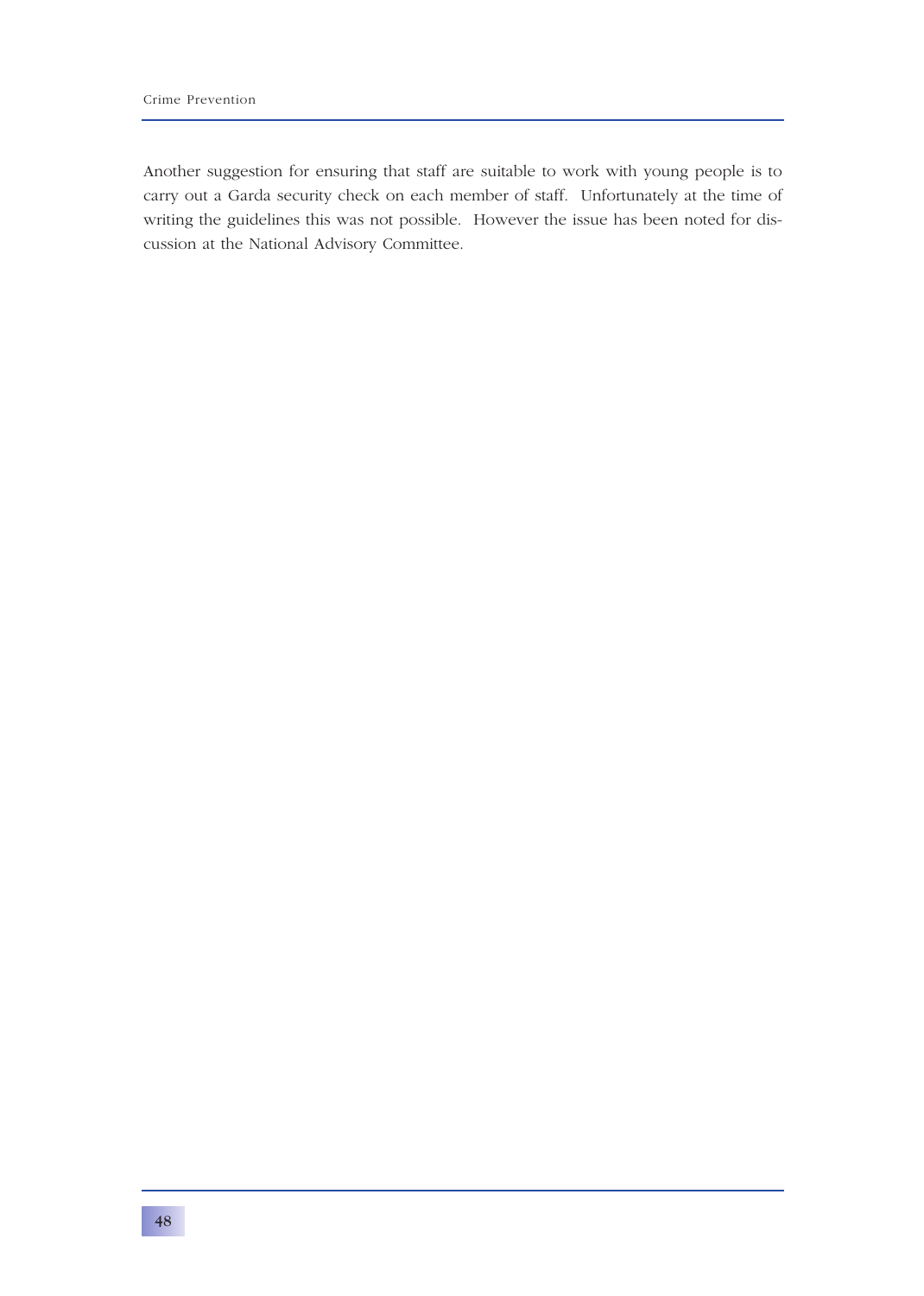## **Referral Assessment committee**

*The Referral Assessment Committee will operate standard referral procedures and maintain records on the number and progress of participants and report to the project committee on a quarterly basis.*

#### **Referral procedure**

Those referring young people to the project will complete a referral form, developed at local level, for consideration by the referral assessment committee. If it is a case of self-referral the young person should complete the form with the assistance of the project co-ordinator or appropriate adult. The referral assessment committee will then consider the referrals on a case-by-case basis. All new participants must come from the project catchment area. However, the referral assessment committee should keep a record of any referrals made from outside of the catchment area and review the location of the catchment area on an annual basis. If it is found that there are more new referrals coming from a neighbouring area, changing the location (not the size) of the project catchment area should be considered.

The committee will also be responsible for reviewing the progression of the project participants on a quarterly basis and submitting a general report to the project committee. This report should respect the privacy of the participants and should not include any identifying information, i.e., names or addresses.

#### **Criteria for participation**

The following should be taken into consideration when identifying project participants from the primary and secondary target groups (see operation guidelines 5 and 6):

- 1. Poor school attendance/early school leaving;
- 2. Offending behaviour/offending peer group;
- 3. Known to the JLO/local Gardaí;
- 4. Alcohol/drug use;
- 5. Family involvement in crime; and
- 6. Difficult relationship with parents/authority figures. (See also monitoring section and Appendices C & D.)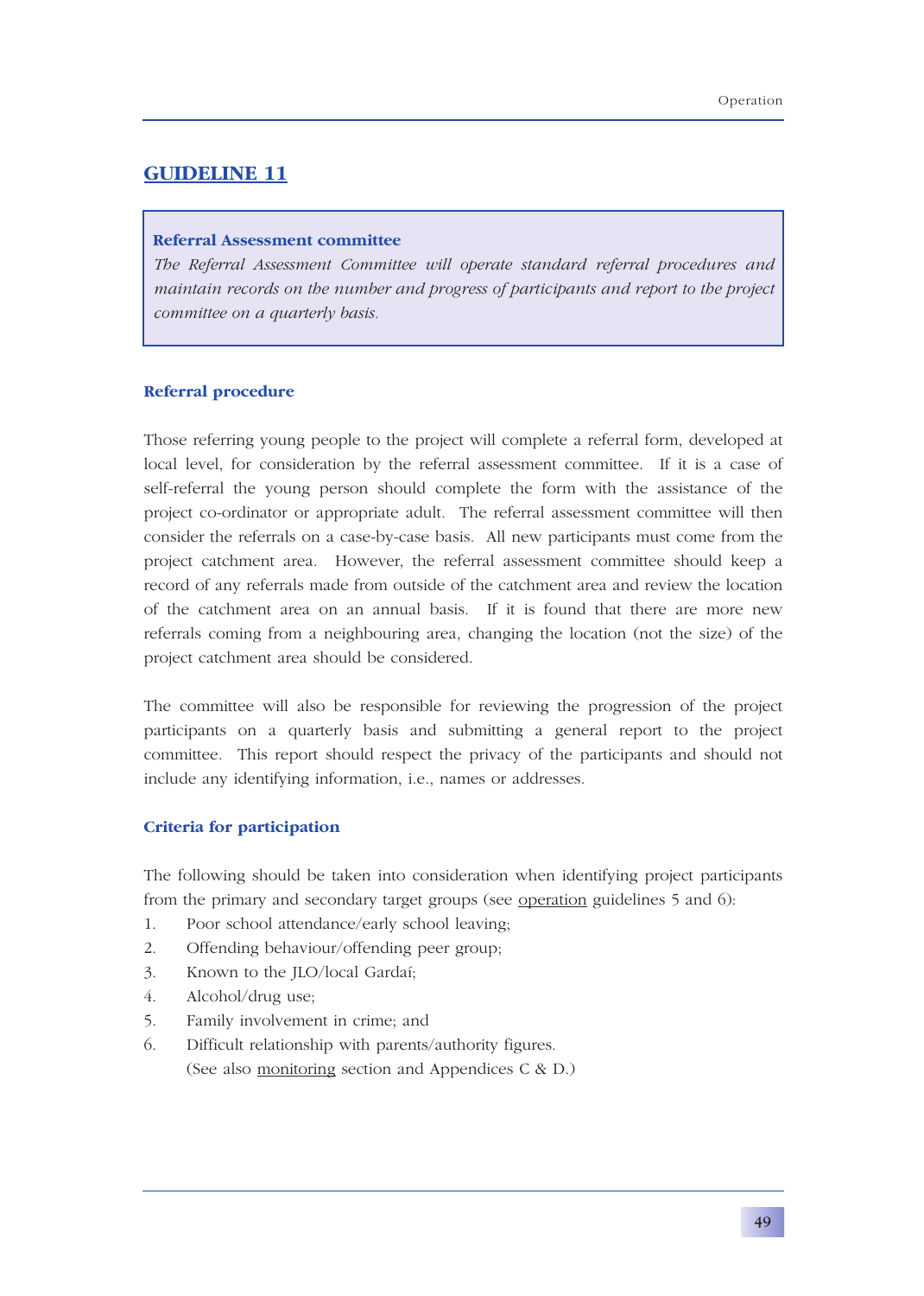#### **Project Policy Statements**

*Each project should develop key operational policy statements based on national guidelines or on good practice principles in relation to:*

- *• Child protection and health and safety;*
- *• The involvement/contribution of parents/guardians and families; and*
- *• Outreach work, visits to young people's homes and staff safety.*

#### **Child protection, and health and safety**

Each project should develop a policy statement on child protection and health and safety based on the national guidelines. This should include the procedure for reporting a personal disclosure of any kind made by a young person to project staff.

## **Involvement/contribution of parents/guardians/families, outreach work, visits to homes and staff safety**

Each project should develop a policy statement on the involvement/contribution of parents/guardians and families. This should outline the level the project engages with parents/guardians and families and the role of the family in the overall operation of the project. Projects should be aware of the local support services available for parents/guardians and may wish to gather a list of local services that parents/guardians and families can be referred to for support. Similarly projects should develop a statement on outreach work, visits to homes and staff safety in line with good practice and national guidelines where possible.

Projects should develop their own operational policy statements or adopt those of the youth organisation/employer provided they are in line with the ethos of the Garda Youth Diversion Project guidelines.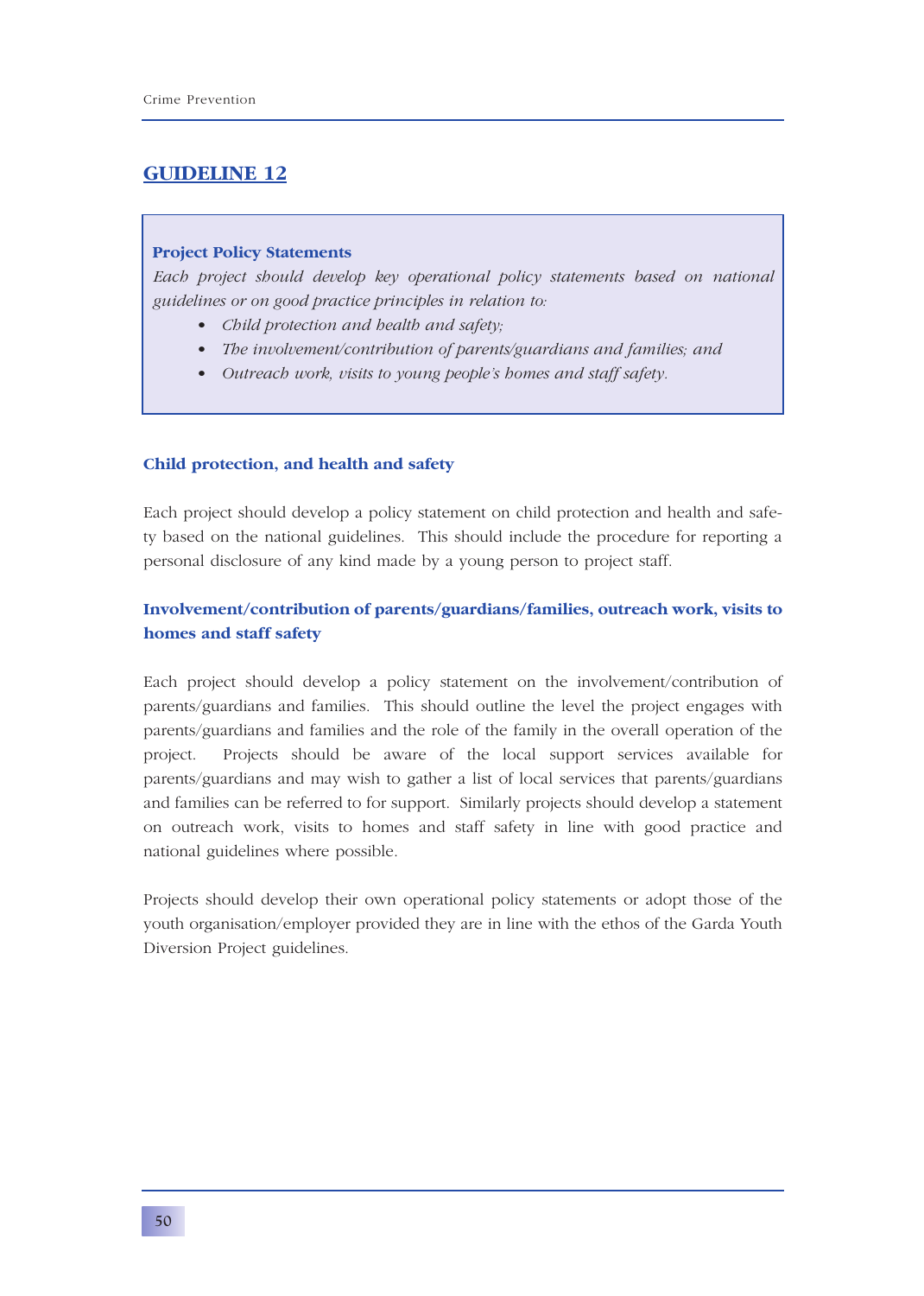## **Profile of the project in the Garda station**

*The project, in collaboration with the local Garda Superintendent (or Garda Inspector if appropriate), should develop a strategy to ensure there is an awareness of the project amongst the local members of An Garda Síochána.*

A strategy should be developed at local level to ensure that all local members of An Garda Síochána are aware that the project is in place and have an understanding of the purpose, scope and role of the Garda Youth Diversion Project as a youth crime prevention initiative. As outlined in the introduction the role of An Garda Síochána is discharged by Divisional/District personnel at local level and through Garda Community Relations Section at organisational level. Since local circumstances may differ from station to station, the strategy used to raise awareness of the Garda Youth Diversion Project in the local Garda station should be decided at local level.

The following are some examples of how awareness of the project can be raised in the local Garda Station:

- Posters displayed in the Garda Station;
- Project Referral forms available in the Garda Station; and/or
- The project co-ordinator to be available at a regular time in the local Garda Station.

The methods adopted by the project at local level should be recorded and then reported in the annual report under the section on co-operation and collaboration.

### **Background**

A knowledge and understanding of the project among local members of An Garda Síochána will mean that if they come across young people who would benefit from inclusion in the project the information will be passed onto the JLO or project co-ordinator. It may also protect against contradictory practices being pursued by either local Gardaí or the project and contribute to preventing duplication of effort.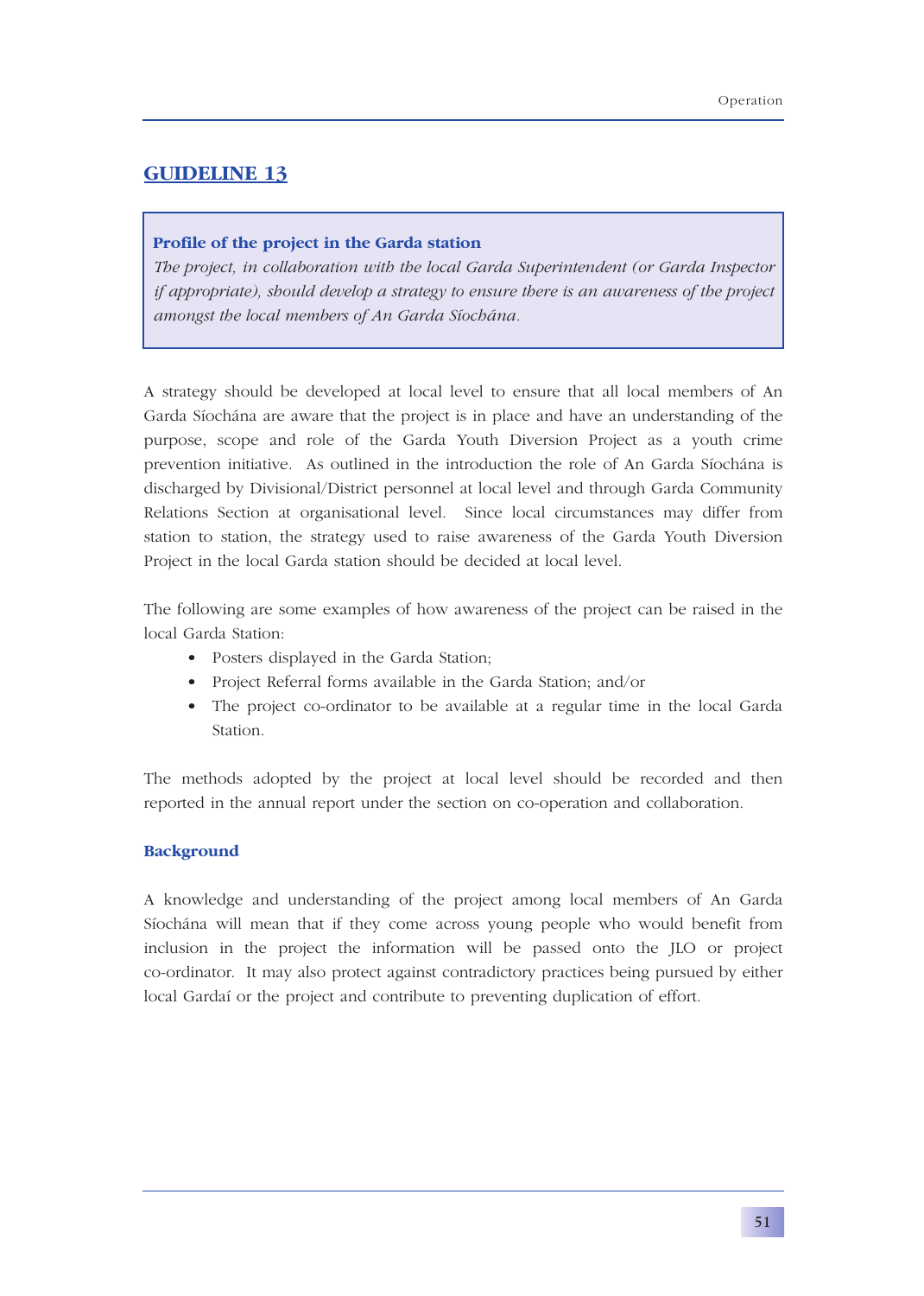## **Annual conference and co-ordinators' seminar**

*Garda Community Relations Section will be responsible for organising a national conference for the project committees and an annual two-day seminar for project co-ordinators and staff6 .*

Representatives from the project committees will have the opportunity to attend a national conference organised by Garda Community Relations Section. Similarly staff working directly with project participants will have the opportunity to attend a two-day seminar that is organised by Garda Community Relations Section.

## **Garda Youth Diversion Project national conference**

The conference, to be held at least every two years, will be organised by the Garda Community Relations Section and be open to at least four representatives from each project committee including the project treasurer, project co-ordinator and designated line manager (see administration guideline 4). The content of the conference should be informed by the national advisory committee and be based on a national consultation of Garda Youth Diversion Project committees. The conference should last at least two full days and should focus both on the national development of Garda Youth Diversion Projects and new developments in the field of youth crime prevention.

The purpose of the annual conference will be to:

- Offer an opportunity for representatives from the project committees to network and to share good practice between projects by reviewing and discussing the content and progress of the projects on a national basis;
- Identify and discuss common issues and difficulties;
- Review, develop and suggest national policies for the operation of Garda Youth Diversion Projects;
- Offer an opportunity for sharing good practice by inviting delegates from similar initiatives in Ireland and elsewhere; and
- Offer an opportunity to hear from key speakers in the field of youth crime prevention.

## **Garda Youth Diversion Project two-day seminar**

The seminar, to be held at least once a year, will be organised by the Garda Community Relations Section and be open to all project co-ordinators and staff who work directly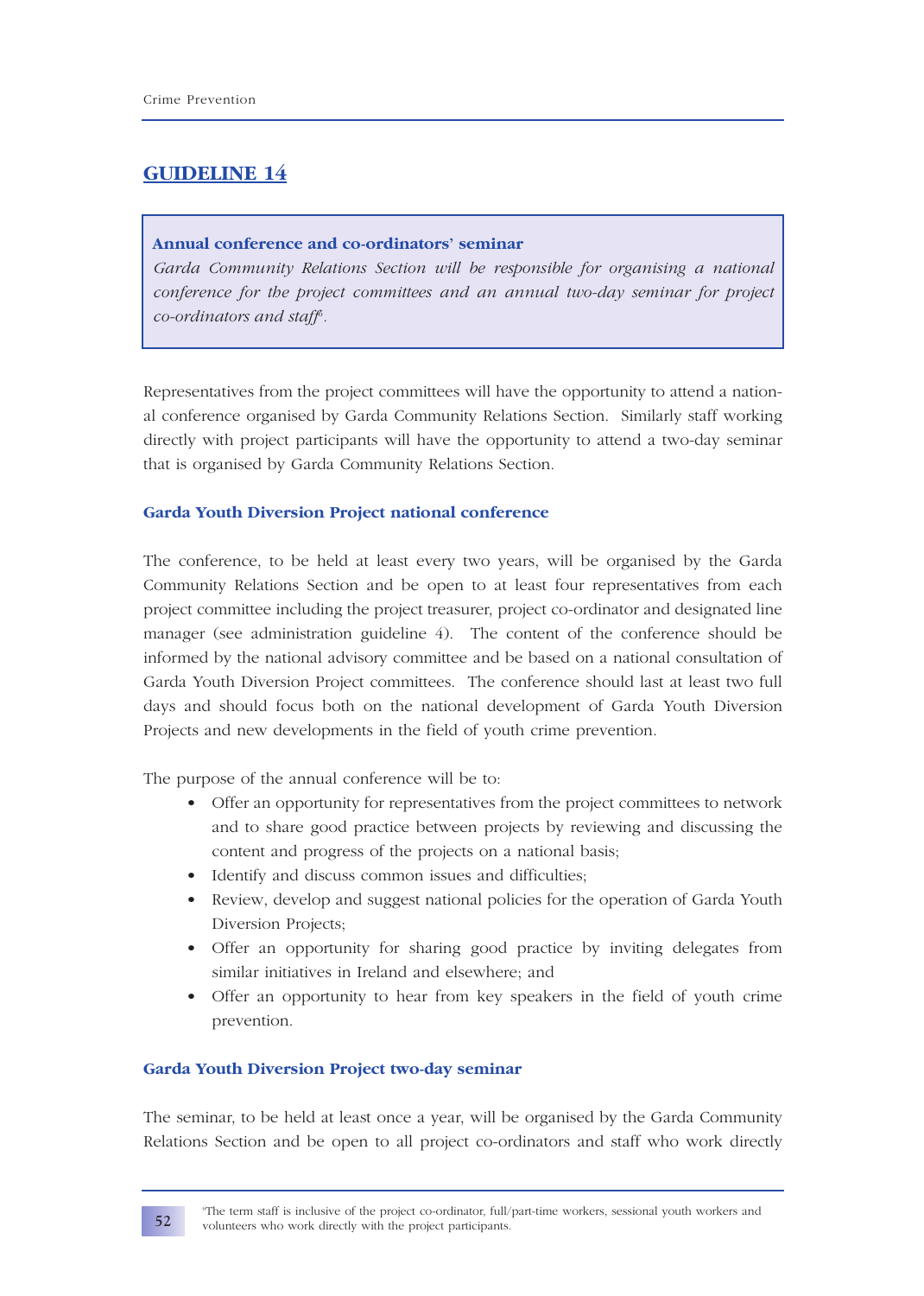with the project participants. The content of the seminar should be informed by the national advisory committee and be based on a national consultation of Garda Youth Diversion Project committees and regional co-ordinators groups. The seminar should last two full days and should focus on developing key skills, increasing understanding of key issues, programme ideas and good practice within Garda Youth Diversion Projects and new developments in the field of youth crime prevention.

The purpose of the two-day seminar will be to:

- Offer an opportunity for project staff to network and share good practice by discussing the content and operation of their projects;
- Offer an opportunity to improve staff skills or understanding in an identified area through training workshops (e.g., conflict management, drugs awareness etc.);
- Identify and discuss common issues and difficulties relating to the operation of the projects;
- Offer an opportunity for sharing good practice by inviting delegates from similar initiatives in Ireland and elsewhere; and
- Offer an opportunity to hear from key speakers in the field of youth crime prevention.

## **Background**

Currently Garda Community Relations Section organise a conference and co-ordinators seminar on an annual basis. Both the conference and the seminar offer unique opportunities to share practice and develop an understanding of the issue of youth crime prevention. However, it is necessary to outline their operation and purpose within a national framework for Garda Youth Diversion Projects.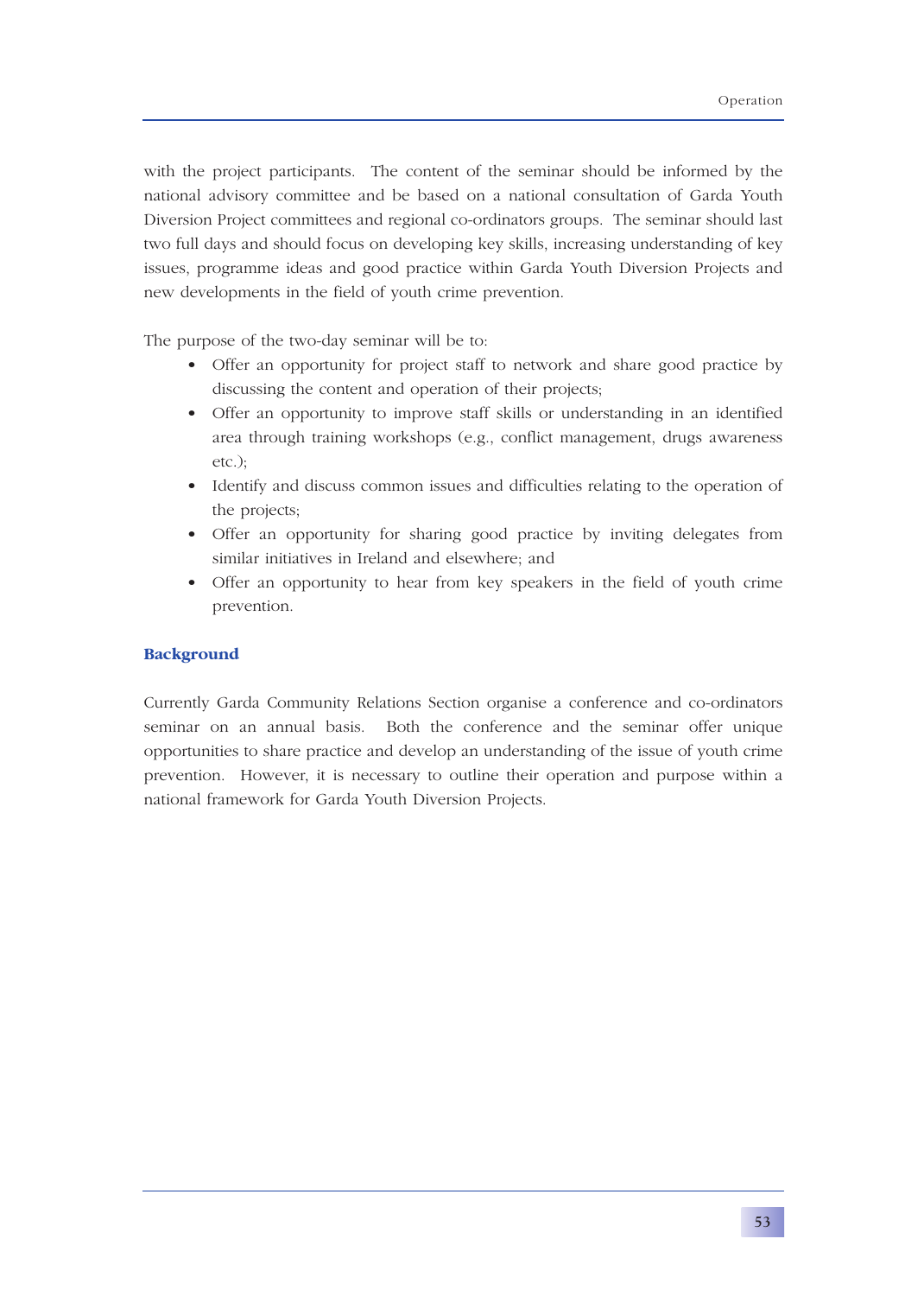# **Section three:**

# **Administration of Garda Youth Diversion Projects**

## **Introduction**

The purpose of this section is to provide guidance to project stakeholders on how the projects should be administered at a local and organisational level. The ten administration guidelines relate to the administration of project funds, financial procedures, the management of staff and compilation of reports within Garda Youth Diversion Projects.

Guidelines one to four identify the responsibilities of the stakeholders in the administration and management of projects. They relate to the administration and management of project funding, financial procedures, staff and project supports at local and organisational level. Guidelines five and six relate to the use of project funding, the process and level of funding each year. Guidelines eight to ten relate to the administration of reports, which is expanded on in the monitoring section.

Guideline seven sets out that Garda Community Relations Section will be responsible for setting up and maintaining a list of contacts for the project. In addition this guideline proposes that Garda Community Relations Section will set up a national advisory committee and regional structures for Garda Youth Diversion Projects. This issue is to be discussed further at national and organisational level in regard to the developmental needs and administrative systems required to implement projects.

One key point for discussion is what role should Garda Community Relations Section play in Garda Youth Diversion Projects. They have developed a supportive and developmental role in the past that projects have found to be beneficial. They have been responsible for organising national conferences and seminars for co-ordinators. The establishment of a national advisory committee and regional structures will enhance this developmental and supportive function.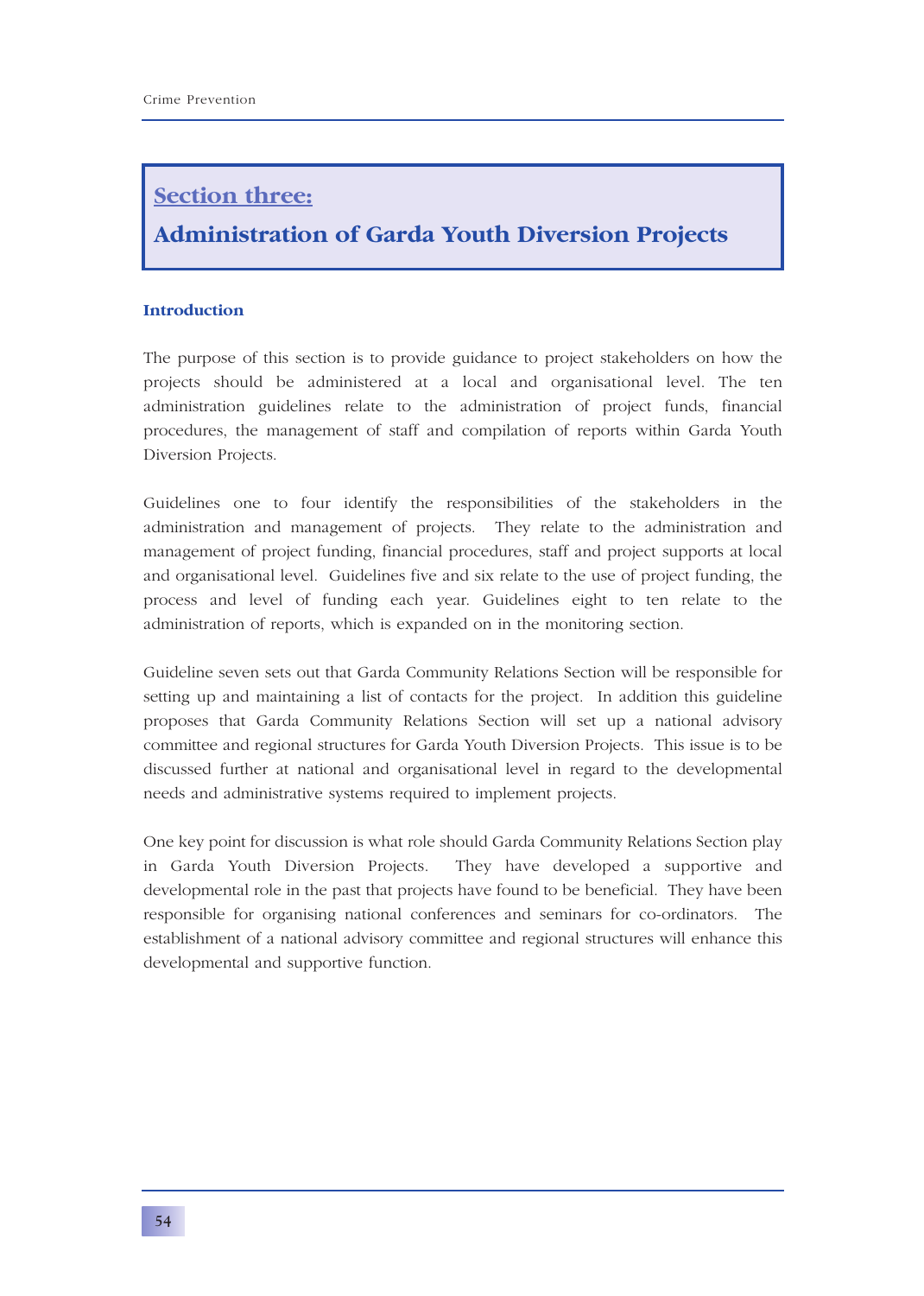#### **Summary of Administration Guidelines**

**GUIDELINE 1** The project treasurer will be responsible for the Administration and **and** overall administration of the project funding. **Management: Project Funding**

**GUIDELINE 2** It will be the responsibility of Garda Community **Administration and Relations** Section to ensure that standard financial **Management:** procedures are implemented. **Financial Procedures**

**GUIDELINE 3** The youth organisation/employer has overall **Administration and responsibility for the staffing of the project and for Management: Staff** all employment related issues.

**GUIDELINE 4** The youth organisation/employer will be responsible **Administration and for ensuring that the project staff have access to management: Supports** administrative support, supervision and a designated line manager.

**GUIDELINE 5** Funding may be used to cover employment related **Project funds** costs, insurance, expenditure for programme associated costs and rent. Funding may not be used for items such as bank charges incurred by an overdrawn account or the purchase of either a premises or a bus.

**GUIDELINE 6** All projects will receive a letter outlining the amount **Funding approval** of funding that has been approved for that year subsequent to the receipt and approval of the annual report and audited accounts for the previous year by the Department of Justice, Equality and Law Reform.

**GUIDELINE 7** Garda Community Relations Section will be **National and regional responsible for setting up and maintaining:** 

- **structures** A national advisory committee;
	- regional structures; and
	- Maintaining a database of contacts for Garda Youth Diversion Projects.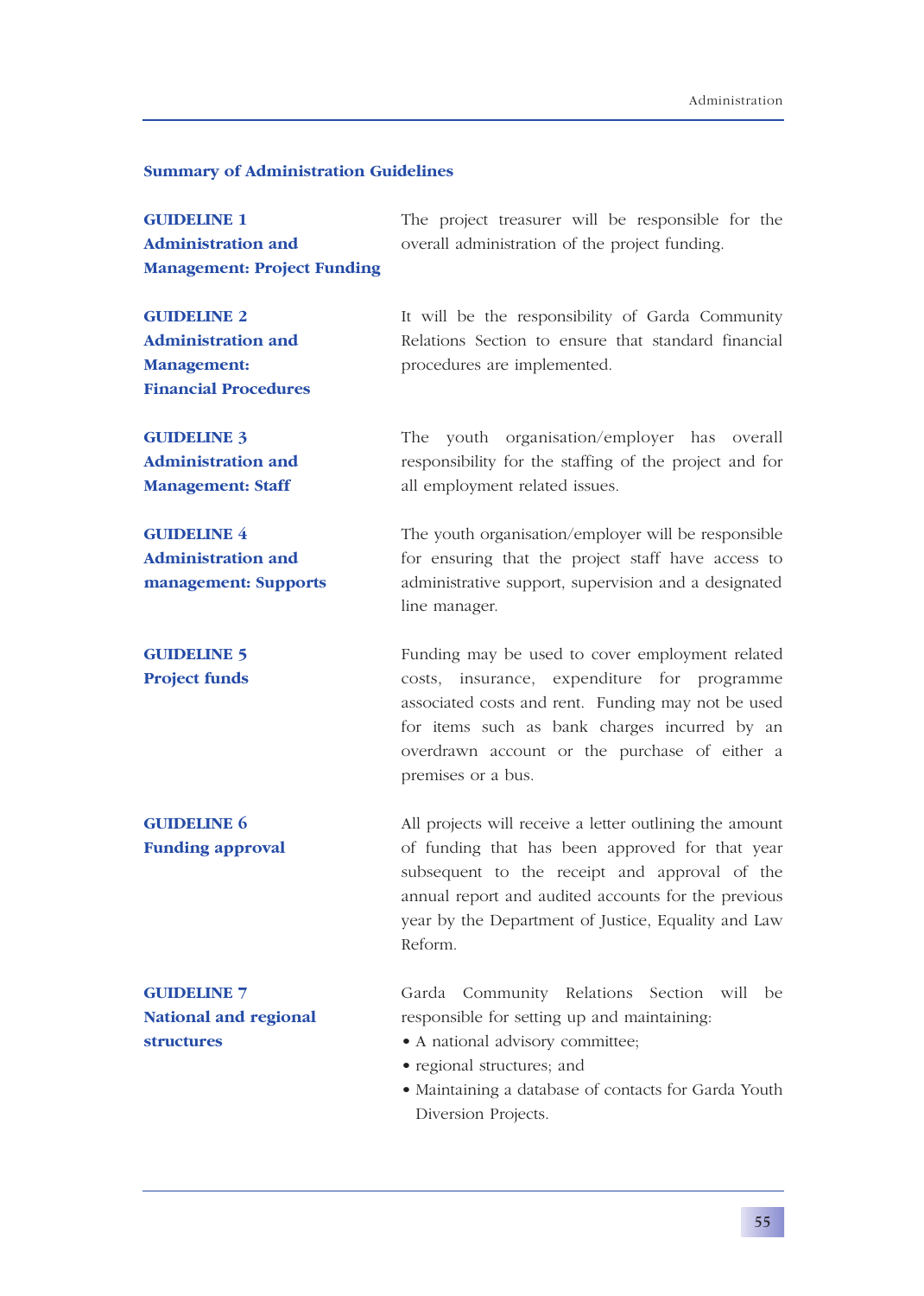**GUIDELINE 8** Each project will be required to submit an annual **Reporting and recording** report including a proposed annual plan and budget **systems: Reports** for the following year and audited accounts compiled by an external auditor, detailing the expenditure by the project under a standard format. The report and accounts will be submitted to Garda Community Relations Section by the end of February of the following year to be forwarded to the Department of Justice, Equality and Law Reform for approval.

**report** monitoring and evaluation.

**GUIDELINE 9** The project committee will be responsible for **Reporting and recording** compiling a six-month progress report generating **systems: Six month progress** information that can be used for local and national

**GUIDELINE 10** The project treasurer will submit quarterly returns on **Reporting and recording** income and expenditure according to a standard **systems: Financial reports** template to the project committee and Garda Community Relations Section.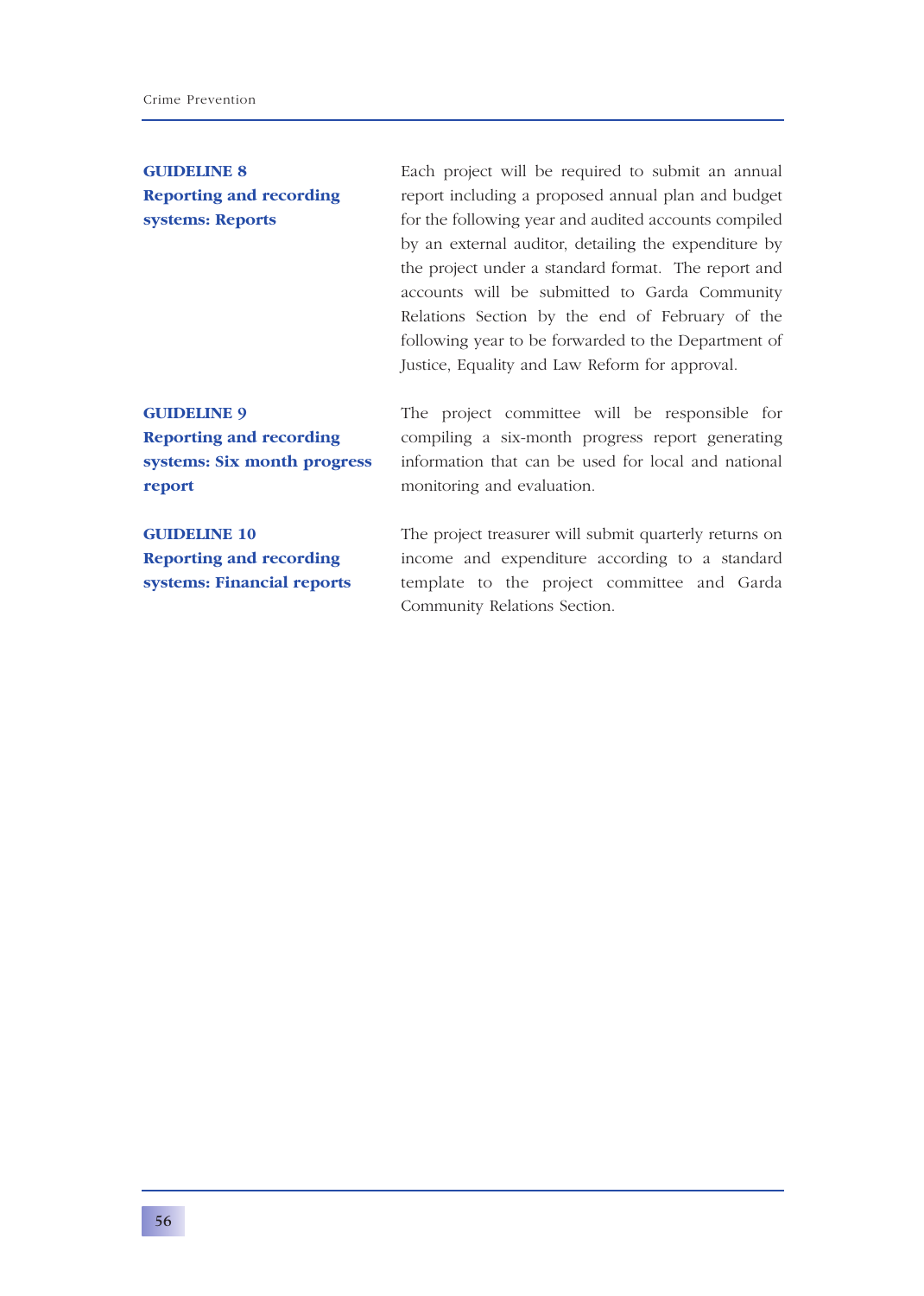## **Administration and Management: Project Funding**

*The project treasurer will be responsible for the overall administration of the project funding.*

The Department of Justice, Equality and Law Reform will forward all funds to the project treasurer for administration via Garda Community Relations Section. Project funds will be kept in a designated account and shall be disbursed by cheques made payable to the beneficiary/youth organisation/employer/project co-ordinator on production of receipts for expenditure. In the case of the youth organisation/employer, payment is to be made on a quarterly basis on production of a statement of estimated employment related expenditure. No cheque should be made out to cash.

The District Superintendent will be responsible for assigning a project treasurer. The treasurer will be a representative from the local Garda Station and shall hold rank of no lower than Inspector. The project treasurer will be responsible for compiling financial reports and submitting them to the Chief Superintendent of Garda Community Relations Section by the designated deadline.

## **Background**

An Garda Síochána have acted as representatives of the Department of Justice, Equality and Law Reform at local level and are the appropriate funding channel for Departmental expenditure. The Department of Justice, Equality and Law Reform wish this to continue, and as such the project treasurer must be a representative of An Garda Síochána. It is recommended that the treasurer should not be below the rank of Inspector since although it is not necessary for the Chief Superintendent or Superintendent to be the project treasurer, the rank of the Project Treasurer should reflect the responsibility of administering a significant amount of public funds.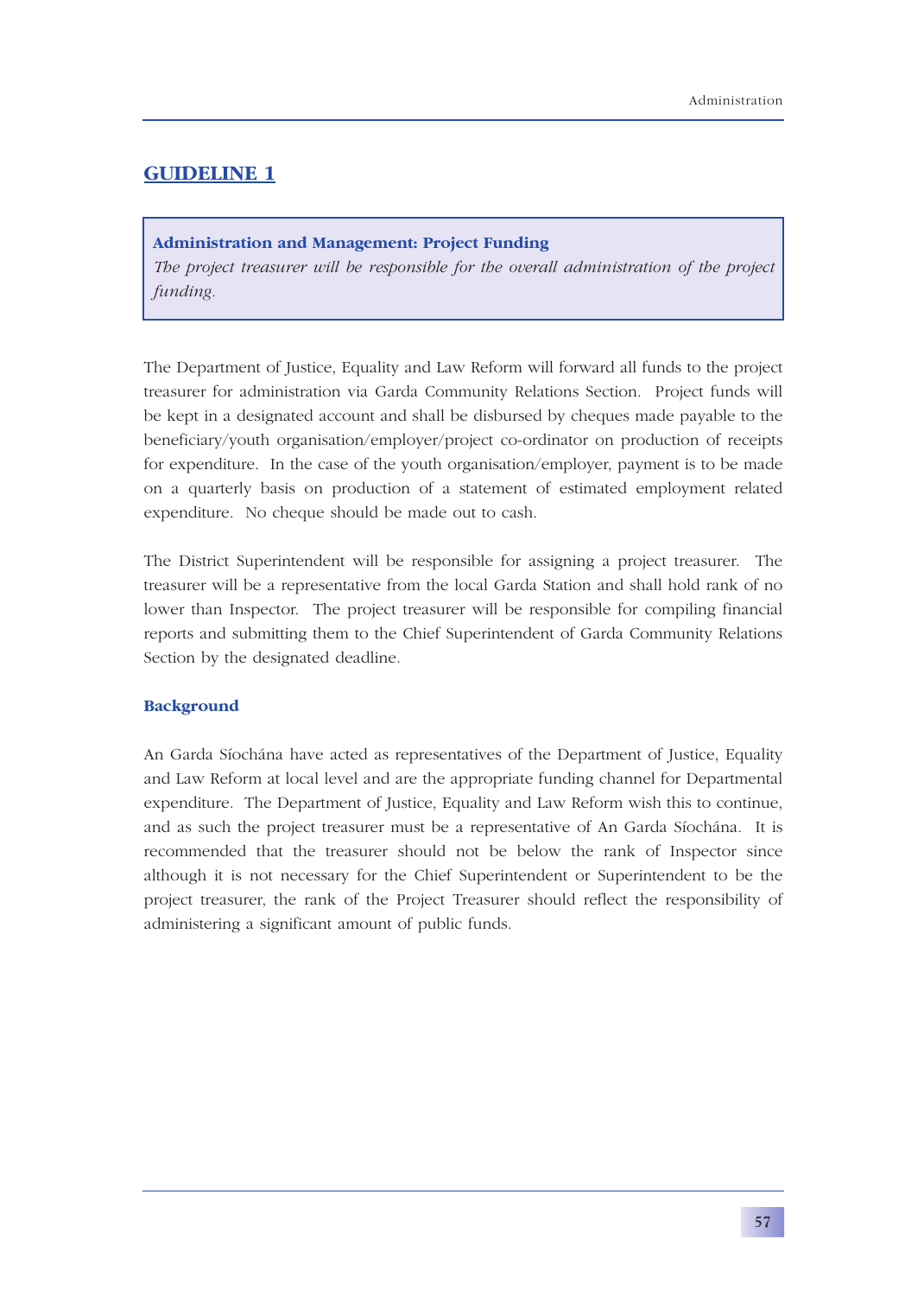## **Administration and Management: Financial Procedures**

*It will be the responsibility of Garda Community Relations Section to ensure that standard financial procedures are implemented.*

All projects will be required to bring methods of administering project funds into line with standard financial procedures. Garda Community Relations Section will monitor this on a quarterly and annual basis. The financial procedures of Garda Youth Diversion Projects cover three core areas:

- 1. Day to day expenditure of projects;
- 2. Programme expenditure; and
- 3. Employment related expenditure.

All projects should adhere to the following financial procedures:

- 1. Funding is received by the project treasurer and lodged in a separate project account. The project treasurer then draws on that account;
- 2. Two signatures should be required on all cheques;
- 3. At least three signatories should be assigned from the project committee one of which must be the project treasurer;
- 4. Projects should introduce a standard cheque requisition form to record all expenditure requests;
- 5. If the project operates a petty cash system, an upper limit of petty cash per month/quarter should be decided locally and a monthly petty cash report should be submitted by the project co-ordinator;
- 6. Youth organisations/employers should estimate the costs quarterly, receiving payment in advance and reporting retrospectively on at least a quarterly basis.

### **Background**

Standardising the financial procedures in Garda Youth Diversion Projects is a matter of good practice and is not meant to impede the work of the project. Projects have had difficulty with accessing the signatories to sign cheques for the day-to-day expenses of the project and for larger programme expenditure. Introducing three signatories on the project chequebook should go some way towards easing the problem of accessing signatories when necessary. While one signatory must be the project treasurer it is also recommended at least one other signatory be the designated line manager.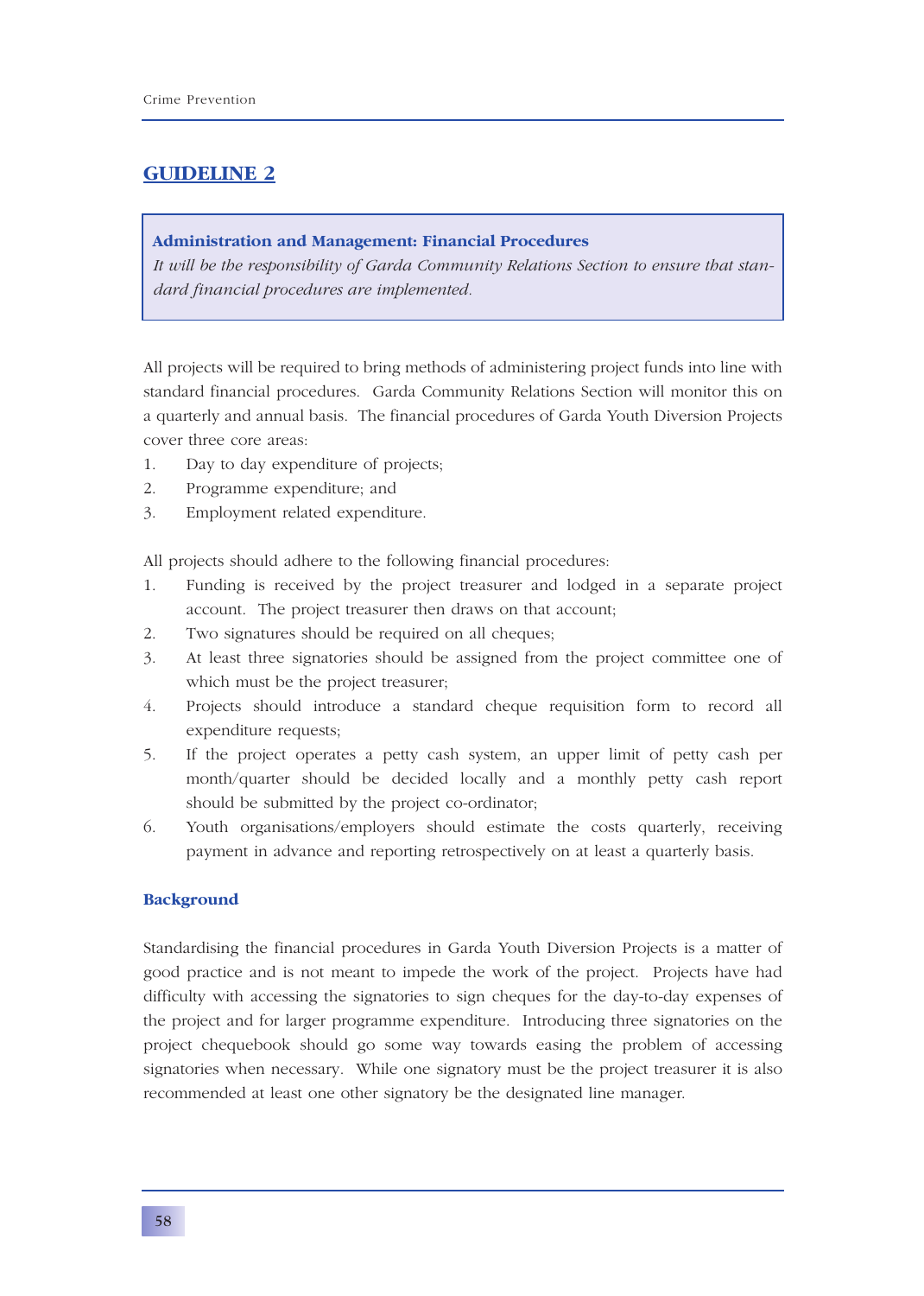## **Administration and management: Staff**

*The youth organisation/employer has overall responsibility for the staffing of the project and for all employment related issues.*

The youth organisation/employer is the agency, organisation or limited company with which the project co-ordinator has a contract of employment. The youth organisation/employer will be responsible for all employment and personnel related issues including training, contracts with staff and the payments of salaries of the project co-ordinator, part-time workers and all sessional staff.

Remuneration of project co-ordinators and any full time/part-time staff should reflect the experience, qualifications and responsibility of the position of employment and in line with national pay agreements.

Youth organisations/employers will also be responsible for ensuring that the working conditions of the project staff are in line with national standards in relation to health and safety at work and that the project, its staff and participants are covered by suitable public liability insurance.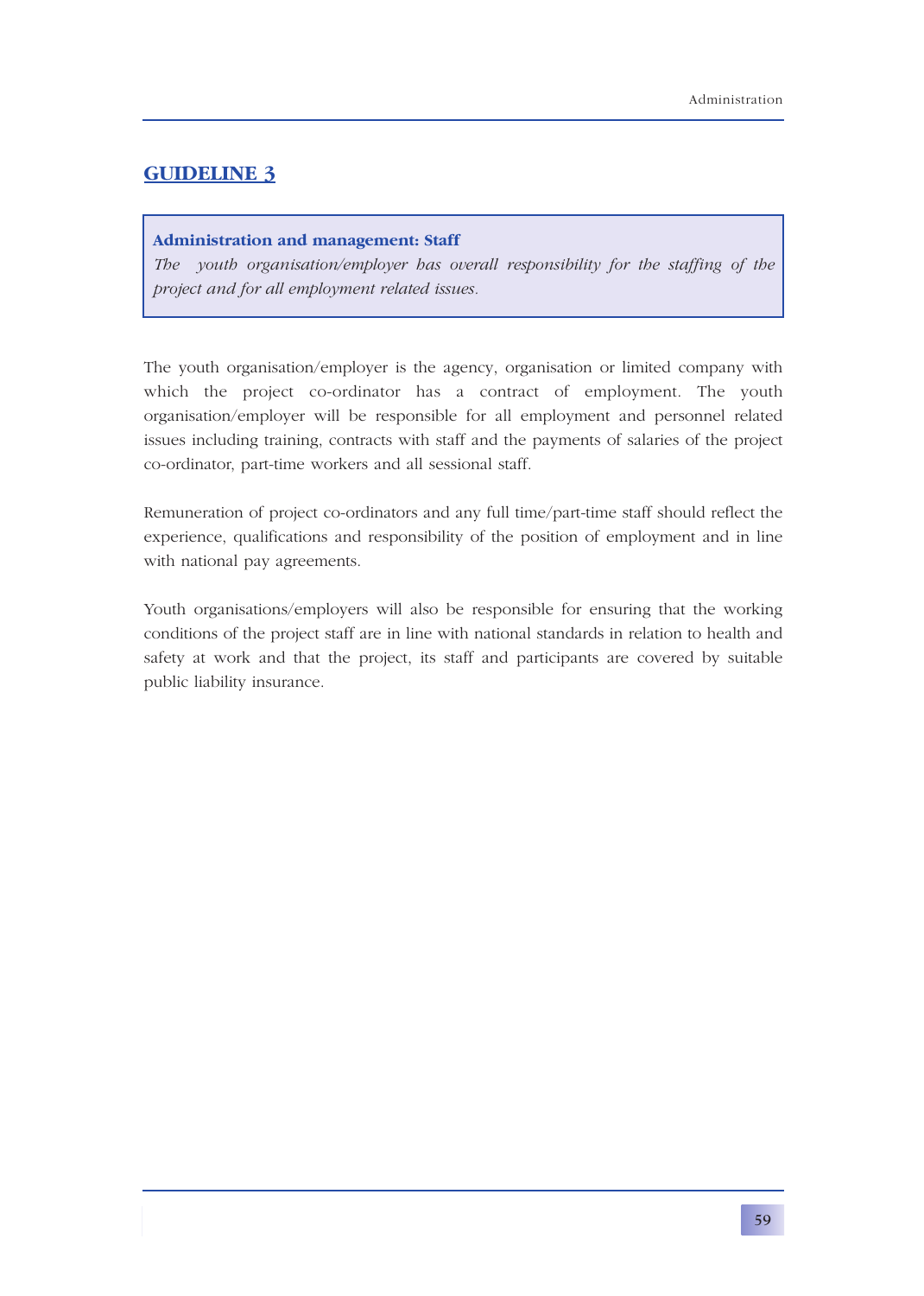#### **Administration and management supports:**

*The youth organisation/employer will be responsible for ensuring that the project staff have access to administrative support, supervision and a designated line manager.*

#### **Administrative support**

It will be the responsibility of the youth organisation/employer to ensure that day-to-day administrative support is available to the project co-ordinator. If it is necessary to secure administrative support (e.g., access to word processing facilities) outside of the youth organisation/employer, such an arrangement should be supported by a written agreement.

#### **Supervision and designated line manager**

It will be the responsibility of the youth organisation/employer to ensure that the project co-ordinator receives monthly supervision and has access to a project manager to whom they are answerable on a daily basis.

#### **Background**

#### **Administrative support**

A lack of administrative support was a key issue raised in the consultation process. While many projects have access to such support it is not universal. There was consensus that this should be included as a guideline to ensure that all projects fulfilled this requirement. This is imperative given the higher level of reporting arising from the guidelines.

#### **Supervision**

It is good practice for staff to have access to monthly supervision as a support mechanism. The co-ordinators' survey highlighted that while most projects questioned (44 out of 64) had access to supervision, there were a number of projects that did not and others which had accessed external supervision. If suitable supervision is not available within the youth organisation/employer it should be accessed outside with the cost incorporated into the annual budget.

#### **Designated line manager**

The co-ordinators' survey also highlighted that not all project co-ordinators have access to a project manager. This would appear contrary to good practice and accountability. It is suggested therefore that it be included in the guidelines to ensure that all project co-ordinators are under the supervision of a designated line manager.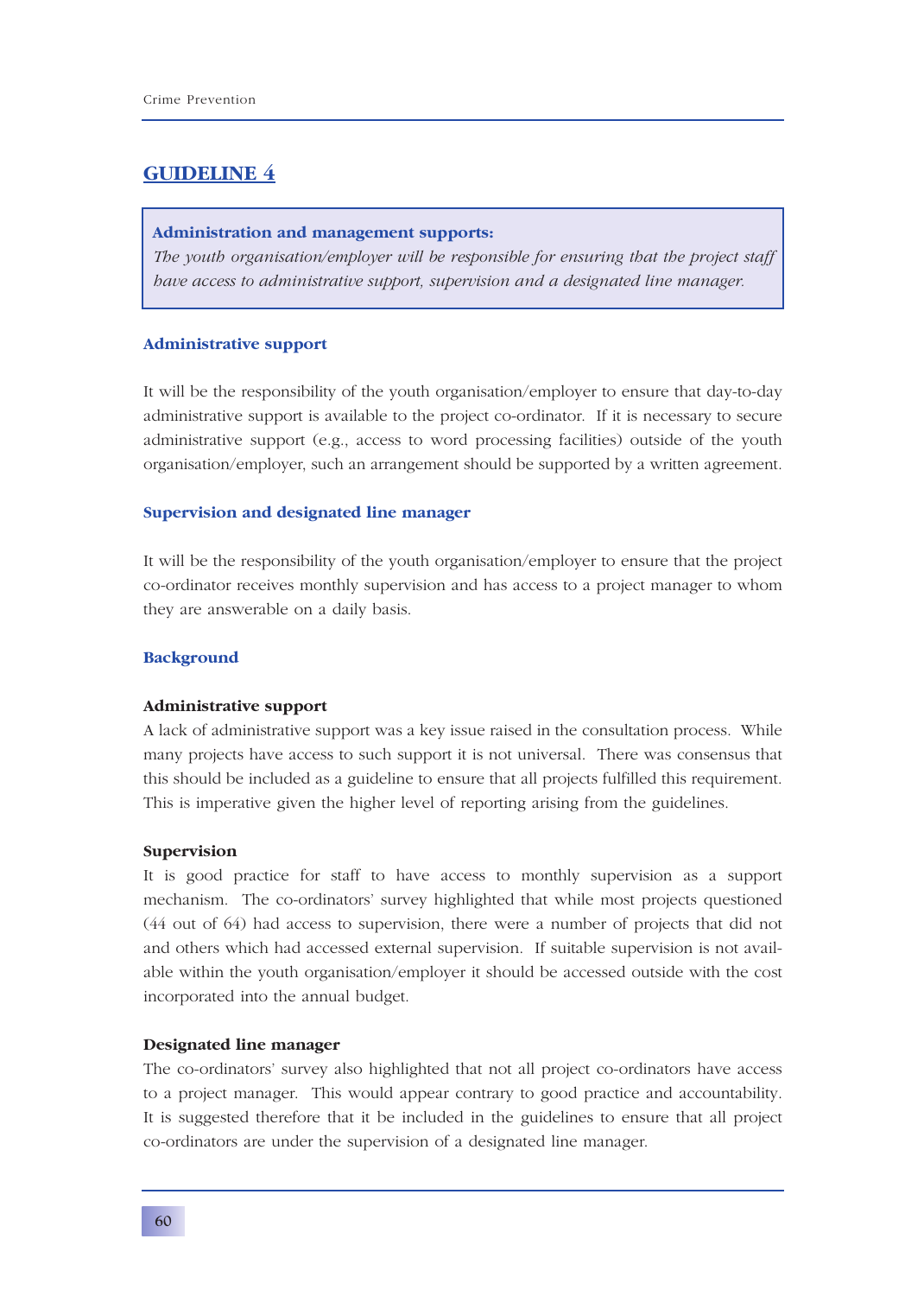## **Project Funds**

*Funding may be used to cover employment related costs, insurance, expenditure for programme associated costs and rent. Funding may not be used for items such as bank charges incurred by an overdrawn account or the purchase of either a premises or a bus.* 

The Department of Justice, Equality and Law Reform have stated that funding may be used to cover all costs related to the management and operation of the project. However, projects should ensure that the project account remains in credit at all times, as funding may not be used to cover bank charges incurred on overdrawn accounts.

Department of Justice, Equality and Law Reform funds are for current expenditure and may not be used to purchase substantial capital items such as premises or a bus.

Funding may also be used to fund collaboration between the Garda Youth Diversion Project and a similar group. However, in this case a proposal for collaboration should be included in the annual report referring to the objectives, proposed outcomes and details of the strategic purpose of the venture (see operation guideline 8).

Up to 10% of project funding can be utilised for collaboration with other projects. Collaboration with other projects can include a joint venture (e.g., involvement in a parade/summer programme), the supply of 'teaching hours' or the purchase of equipment that is to be used communally. It also includes the use of project funds to assist with ventures that are beneficial to the operation of the project, for example, providing 'one off' funding to a club that the participants may be involved with and without which funding the club could not operate (i.e., after all other sources have been exhausted). All collaborations should have clear aims and objectives and a statement of how the expenditure benefits the Garda Youth Diversion Project and fits with the crime prevention purpose of the project should be included in the Annual Report.

A plan of proposed collaboration should appear in the annual plan at the start of each year. The direct benefits to the project must be identifiable and measurable and outcomes are to be included in the annual report.

## **Background**

It was clear from the consultation process that stakeholders wanted clarity on what funding secured from the Department of Justice, Equality and Law Reform may be spent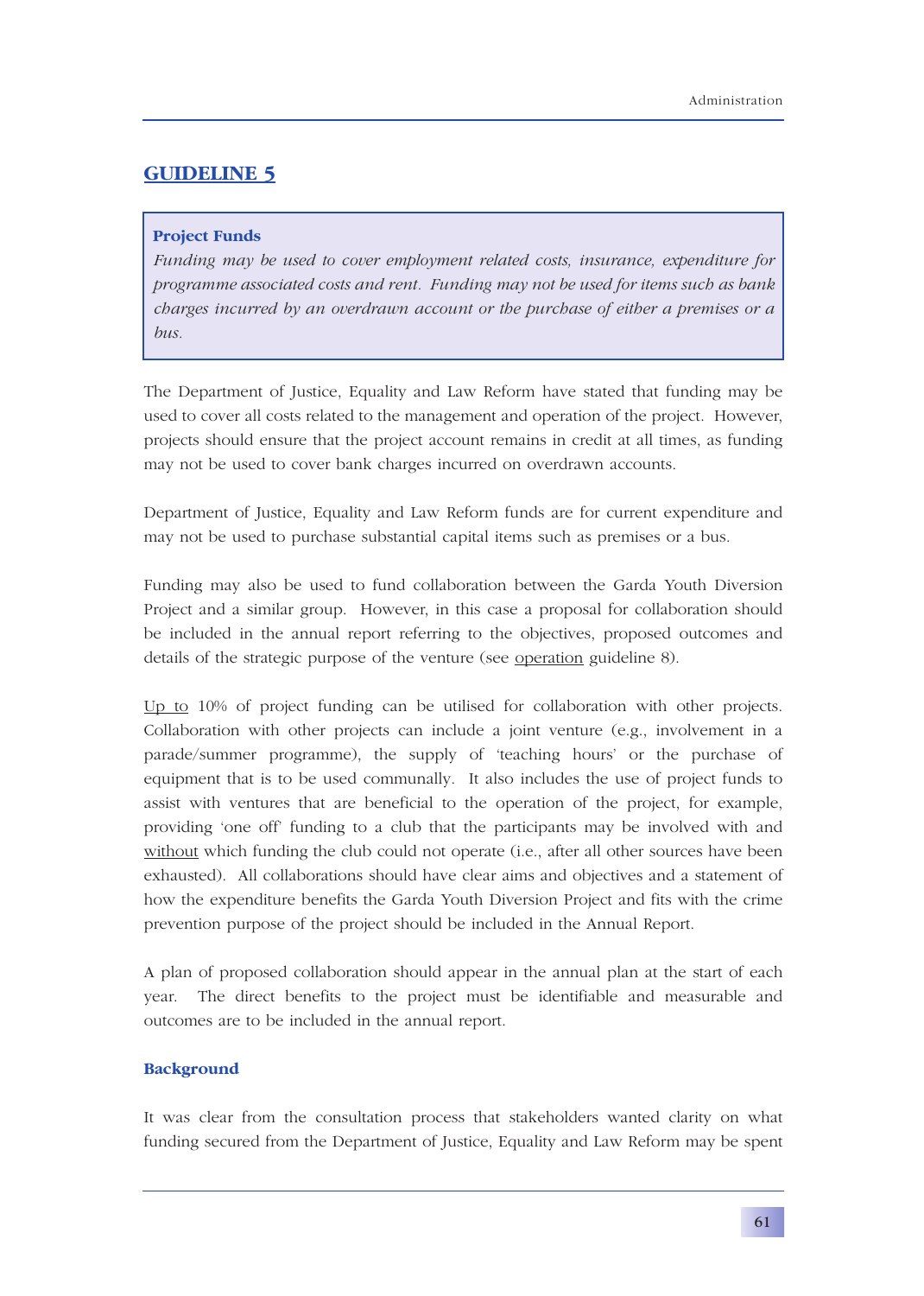on. Previously projects were allowed to donate up to 10% of their budget to youth and community projects. However, this process has been seen as problematic and a review of this practice was seen as necessary.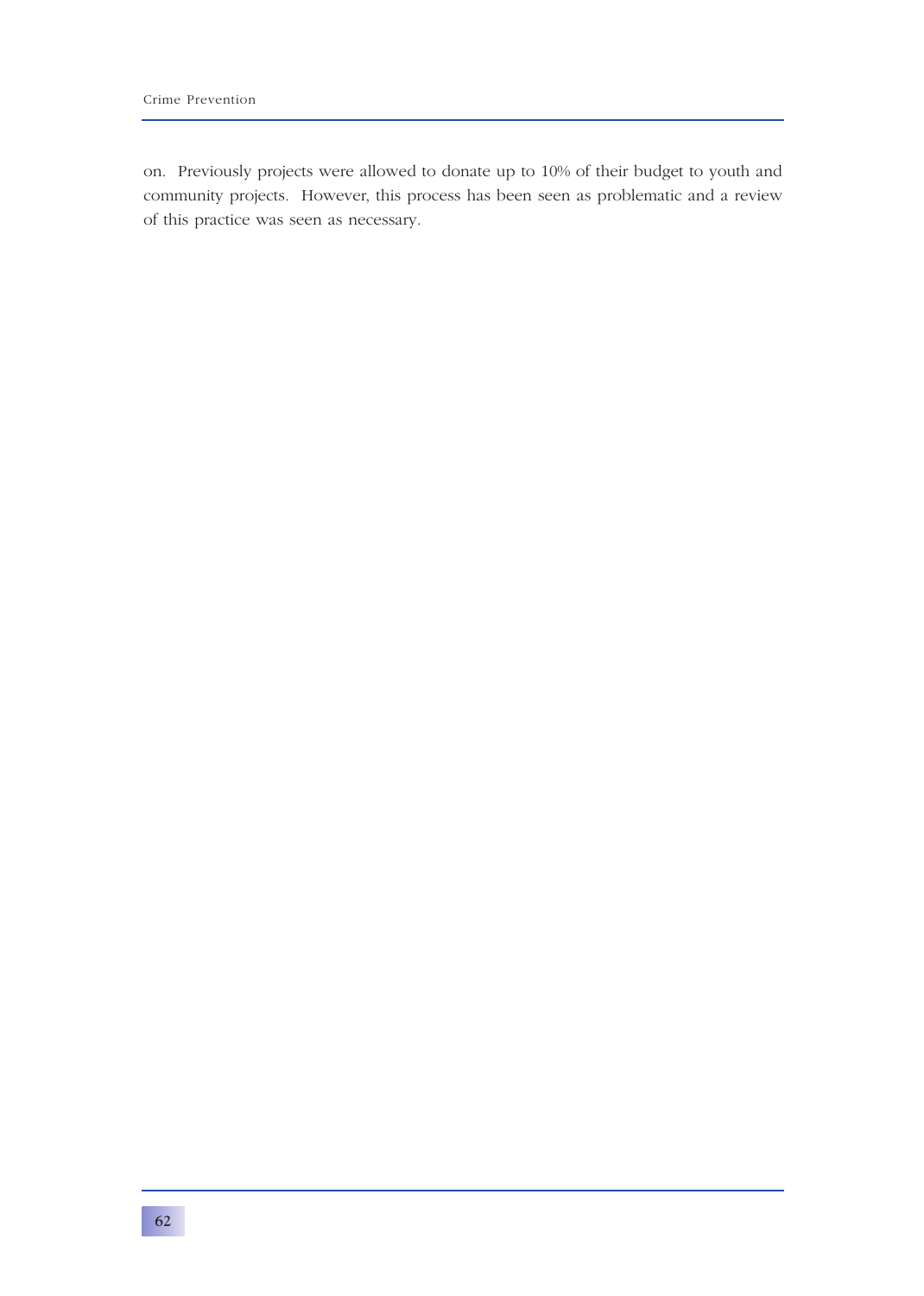## **Funding approval**

*All projects will receive a letter outlining the amount of funding that has been approved for that year subsequent to the receipt and approval of the annual report and audited accounts for the previous year by the Department of Justice, Equality and Law Reform.*

Once the Department of Justice, Equality and Law Reform have approved the annual report and audited accounts for the previous year, a letter confirming the agreed level of funding will be sent through Garda Community Relations Section for onward transmission to the project.

If the Department of Justice, Equality and Law Reform receive the annual report and audited accounts on time, a project should receive information from Garda Community Relations Section by mid-April.

## **Background**

In order for projects to plan their annual programme they need to know how much funding they will have for the year. While it would be ideal for the project to know how much they have by the end of December or the start of January, the Department of Justice, Equality and Law Reform need to examine the audited accounts and the annual report for the previous year before committing to funding the project for another year.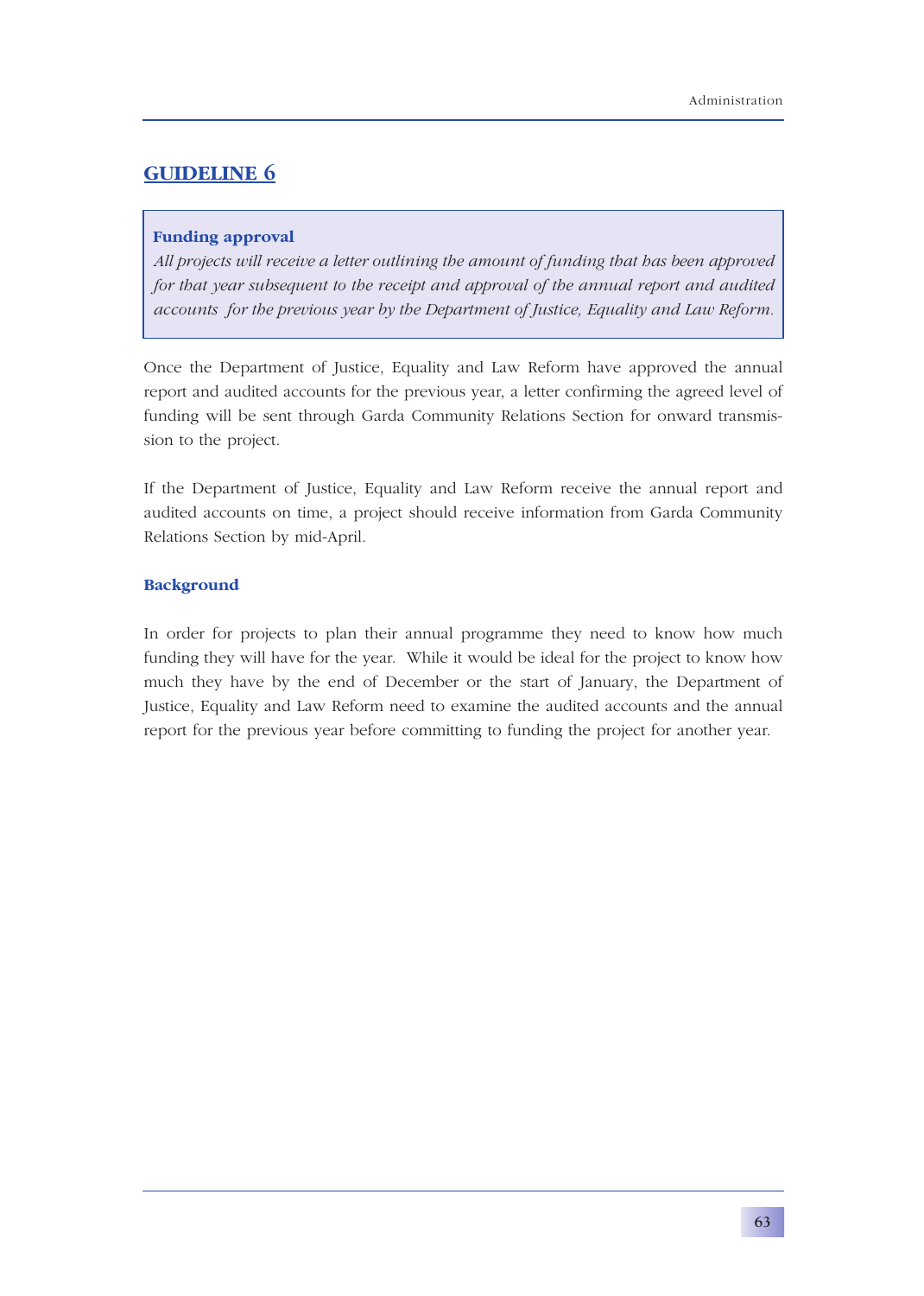## **National and regional structures**

*Garda Community Relations Section will be responsible for setting up and maintaining:*

- *A national advisory committee;*
- *• Regional structures; and*
- *• Maintaining a database of contacts for Garda Youth Diversion Projects.*

Garda Community Relations Section will be responsible for ensuring that an updated list of project contact details is kept at Garda Community Relations Section, Harcourt Square, Dublin. This list should be updated twice a year from the information in the six-month progress reports and will include contact details<sup>1</sup> of the project co-ordinator, designated line manager and project treasurer.

A national advisory committee, meeting twice a year will be responsible for advising on national Garda Youth Diversion Project policy and operation and consulting with Garda Community Relations Section on the content of the annual conference and two-day seminar. The committee will be consultative and be made up of representatives from the Department of Justice, Equality and Law Reform, Garda Community Relations Section, the youth organisations/employers, co-ordinators, the Probation and Welfare Service and community representatives.

The projects should be divided into regional groups based on the geographical spread of projects. This will accommodate regional training groups and project collaboration. Each region should nominate one co-ordinator to represent them on the national advisory board.

## **Background**

The creation of a national advisory committee and the organisation of the projects into regional structures will provide consultative fora for the discussion and resolution of issues arising at national level. This will enable the project conferences and seminars to be used for information sharing and training.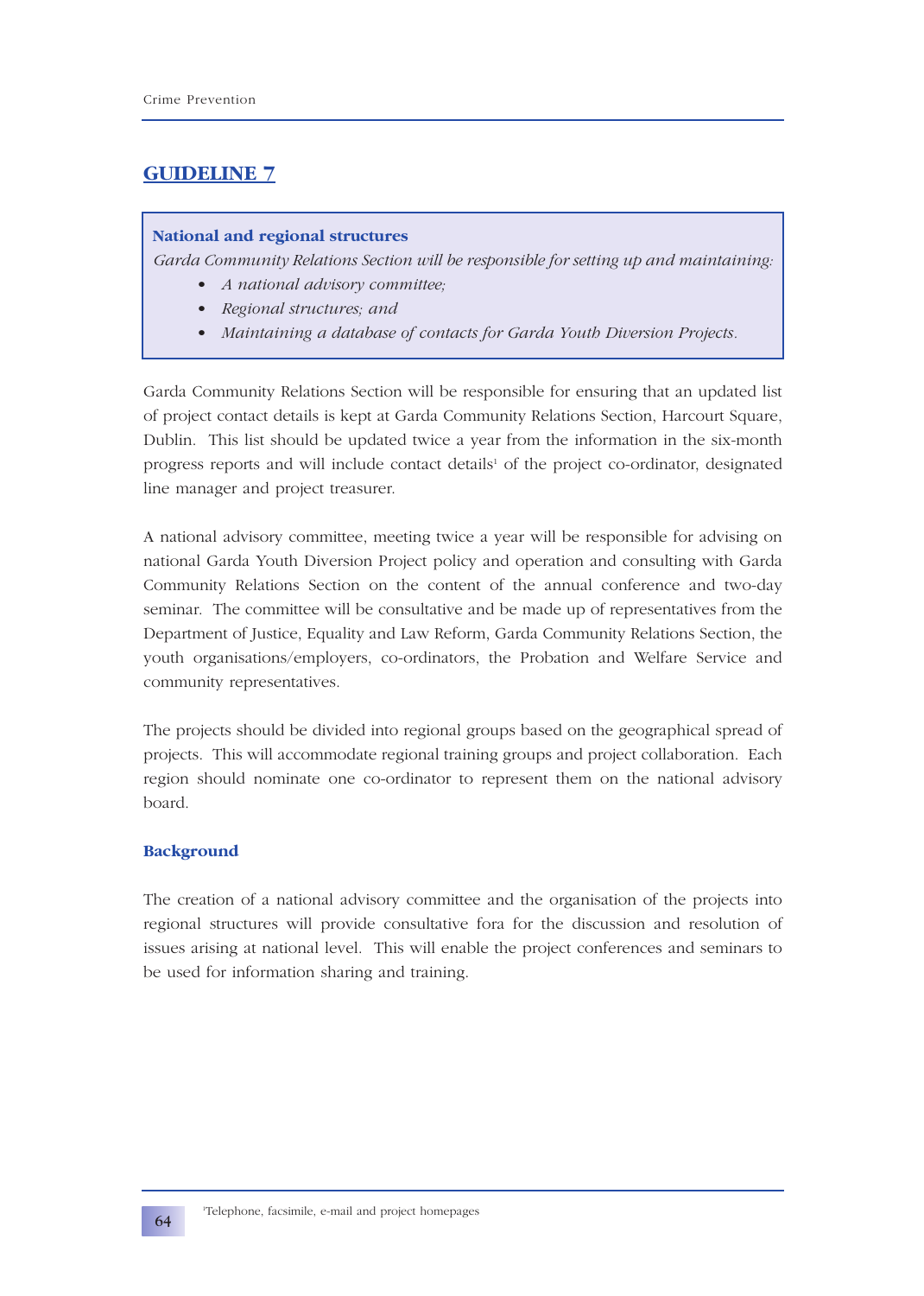### **Reporting and recording systems: Reports**

*Each project will be required to submit an annual report including a proposed annual plan and budget for the following year and audited accounts compiled by an external auditor, detailing the expenditure by the project under a standard format. The report and accounts will be submitted to Garda Community Relations Section by the end of February of the following year, to be forwarded to the Department of Justice, Equality and Law Reform for approval.*

It will be the responsibility of the project committee to ensure that an annual report is submitted on time to the Chief Superintendent of Garda Community Relations Section by the end of February of the following year. The annual report is to include:

- Annual plan for the coming year;
- Projected annual budget for the coming year; and
- Audited accounts of previous year's expenditure.

The annual report should report on the implementation of the project's programme identifying issues that emerged during the year. All reports will follow a standard template, which is outlined in the monitoring section of the guidelines.

When compiling the annual budget, Garda Youth Diversion Projects should take account of inflation, increases in rent and employment costs. This budget should then be reviewed with the project committee on a quarterly basis over the course of the year (see operation guideline 9).

## **Background**

The use of a standard template will ensure that similar information is being gathered on all projects. While the production of audited accounts is a necessary expense, projects may choose to be audited by the same accountant and this may result in a group rate. To accommodate this Garda Community Relations Section could keep a list of the accountants auditing the projects. In addition, while it was suggested that Garda Community Relations Section carry out 'spot' audits on projects during the year, this issue would need further discussion at a national level.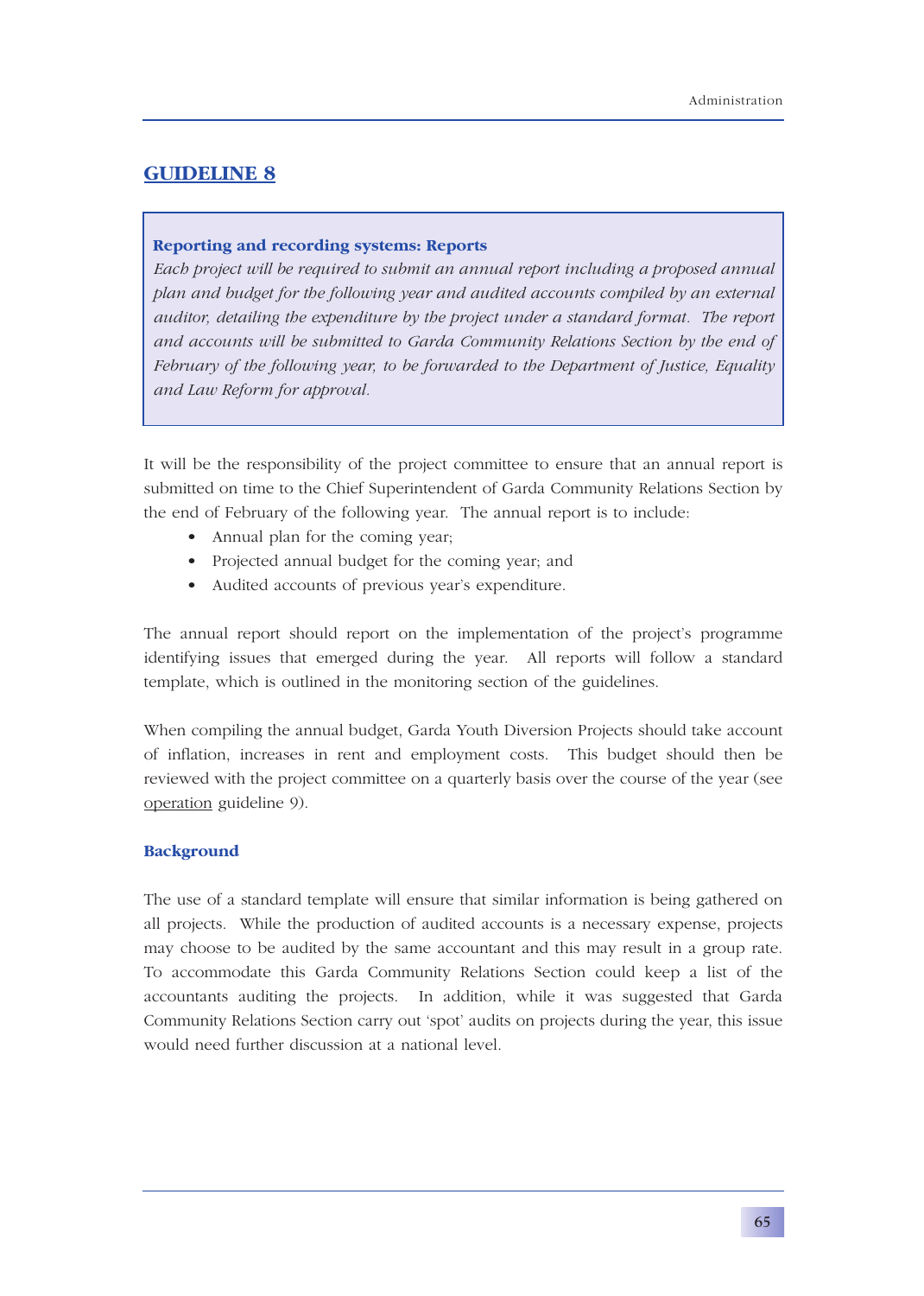### **Reporting and recording systems: Six month progress report**

*The project committee will be responsible for compiling a six-month progress report generating information that can be used for local and national monitoring and evaluation.*

The six-month progress report is to be submitted to Garda Community Relations Section by the end of July and end of January respectively. The report will include contact details of the project summary data on the profile of participants (see monitoring guideline 4).

This information will then be forwarded to the Department of Justice, Equality and Law Reform. The Department of Justice, Equality and Law Reform will then collate this data and compile a national report to feed back to the projects. Copies of the reports should be held at a local level in the local Garda Station, and in Garda Community Relations Section at national level. The aggregate information will be stored in the Department of Justice, Equality and Law Reform.

### **Background**

In order to assist in the monitoring and evaluation of the projects on a local and national level a degree of standard quantitative information is needed. This information is collected twice a year to enable the projects to review their progress over time.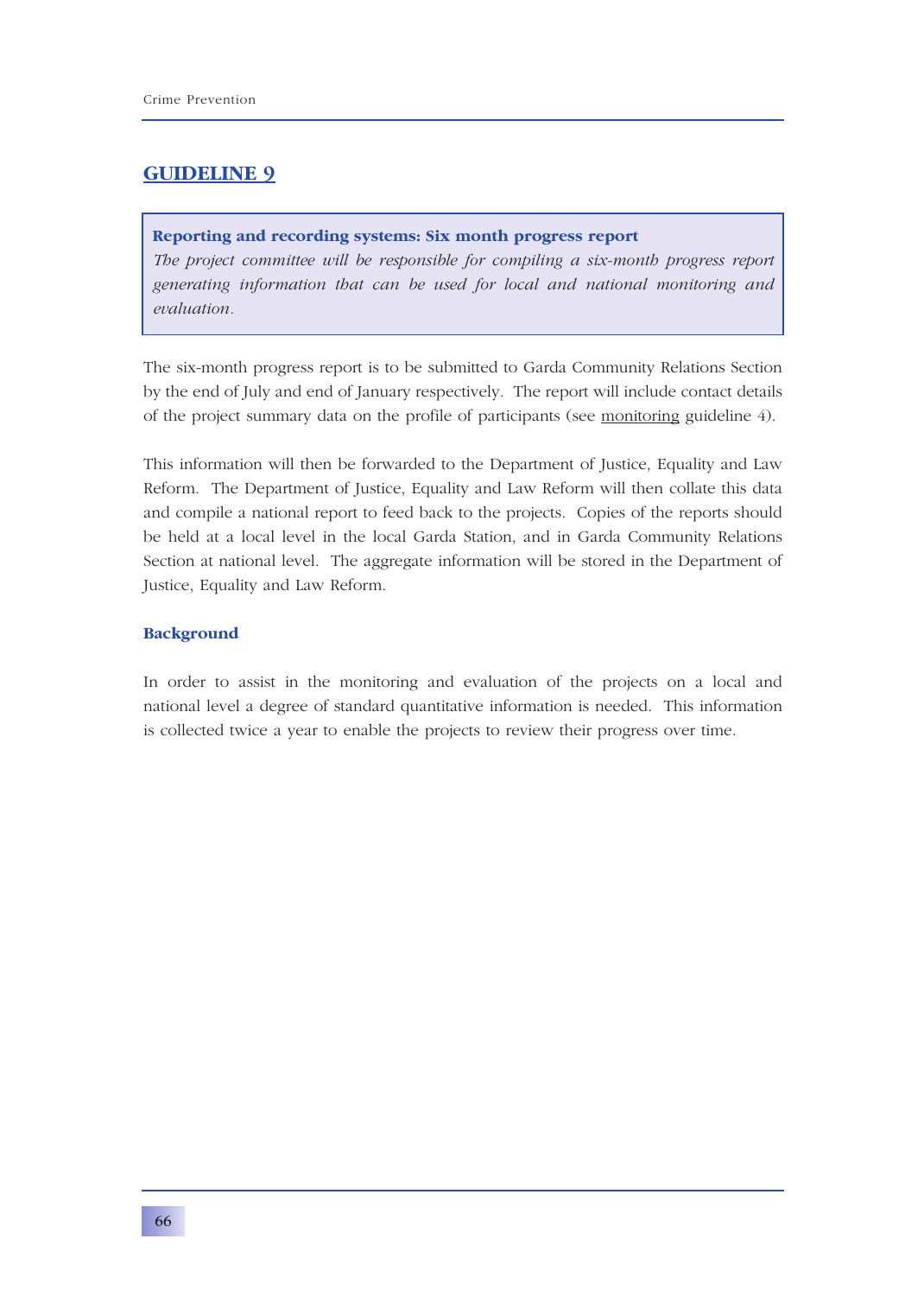### **Reporting and recording systems: Financial Reports**

*The project treasurer will submit quarterly returns on income and expenditure according to a standard template to the project committee and Garda Community Relations Section.*

In order to ensure the maximum level of accountability, the treasurer will submit a quarterly report to the project committee showing the balance of the project account, expenditure in the previous quarter and proposed expenditure for the coming quarter (see monitoring guideline 3).

### **Background**

It was clear from the consultation that not all projects maintain a system of reporting the project balance and expenditure. There was a consensus that a standard system of reporting the balance and expenditure of the project funding should be put in place to be used by all projects.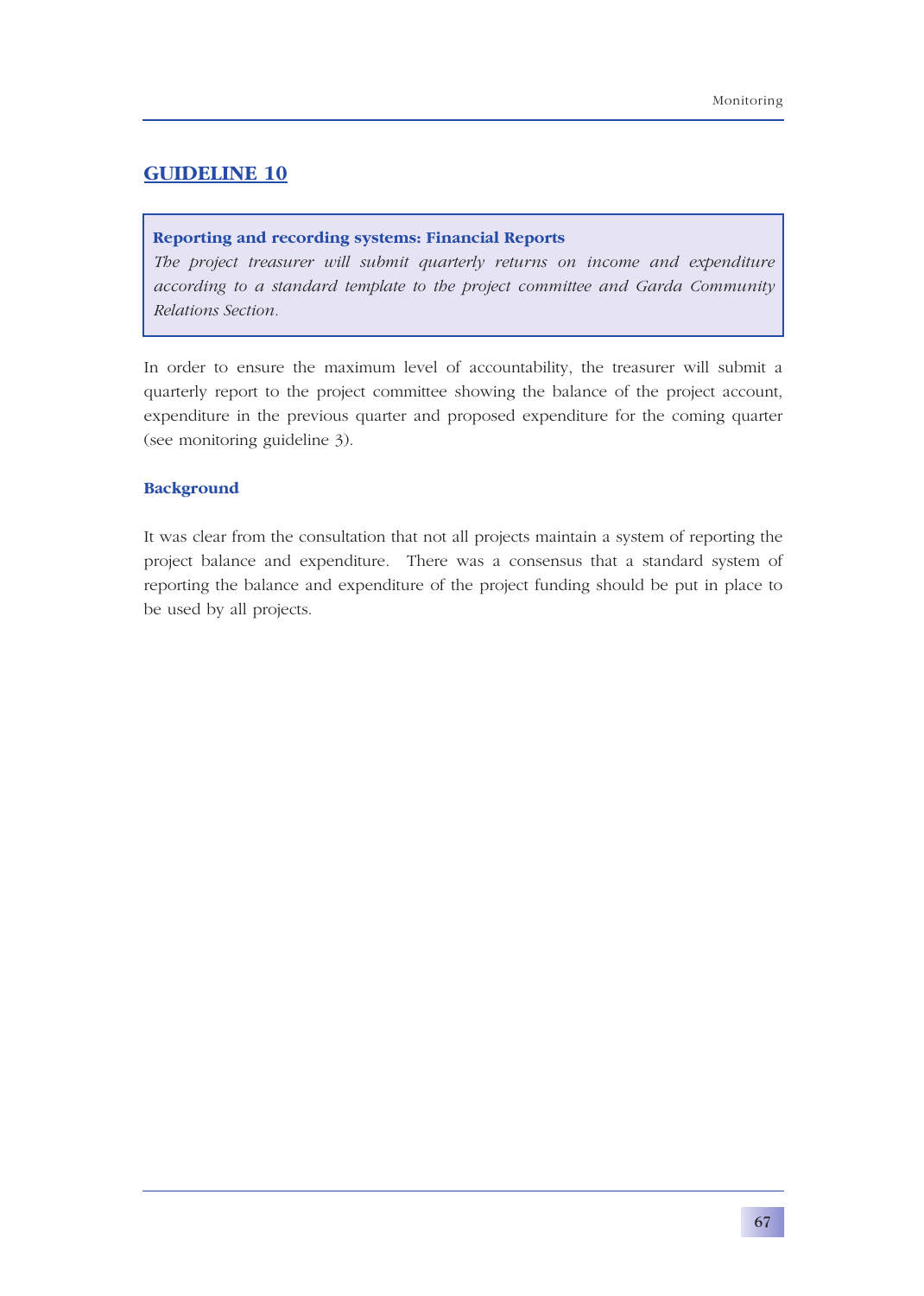### **Section four:**

### **Monitoring of Garda Youth Diversion Projects**

### **Introduction**

This section provides guidelines on monitoring and evaluation activities.

The proposed system aims to

- 1. generate standardised information;
- 2. be administratively workable; and
- 3. be utility focused, i.e., to gather only critical information for use by management in reviewing the operational and strategic direction of projects. Information will also be used to assess continuation of funding.

Information gathered will provide a means to feedback to the projects on a national basis.

Monitoring is defined as; the regular tracking of the different phases of the activities in a process closely linked to the activities' management. Monitoring is carried out during project implementation and is considered as a normal management tool within the overall project cycle (European Training Foundation, 1999).

Evaluation is the systematic appraisal of activities in relation to stated aims and objectives. The purpose of evaluation can be either formative, i.e., occurring during a project's operation and aiming to provide data which will refine its operation, or summative, i.e. occurring after a project has been completed and concerned with assessments of outcomes.

### **Proposed documentation required from projects**

All projects will be required to submit the following, as a condition of funding:

- 1. Quarterly financial reports;
- 2. Six-monthly project progress report;
- 3. Annual budgets;
- 4. Annual work plans, including details of financial procedures;
- 5. Annual reports, including details of financial statements; and
- 6. Audited accounts.

Details as to the content of each document is contained in the supporting documentation to the relevant guideline and proposed templates provided. The information presented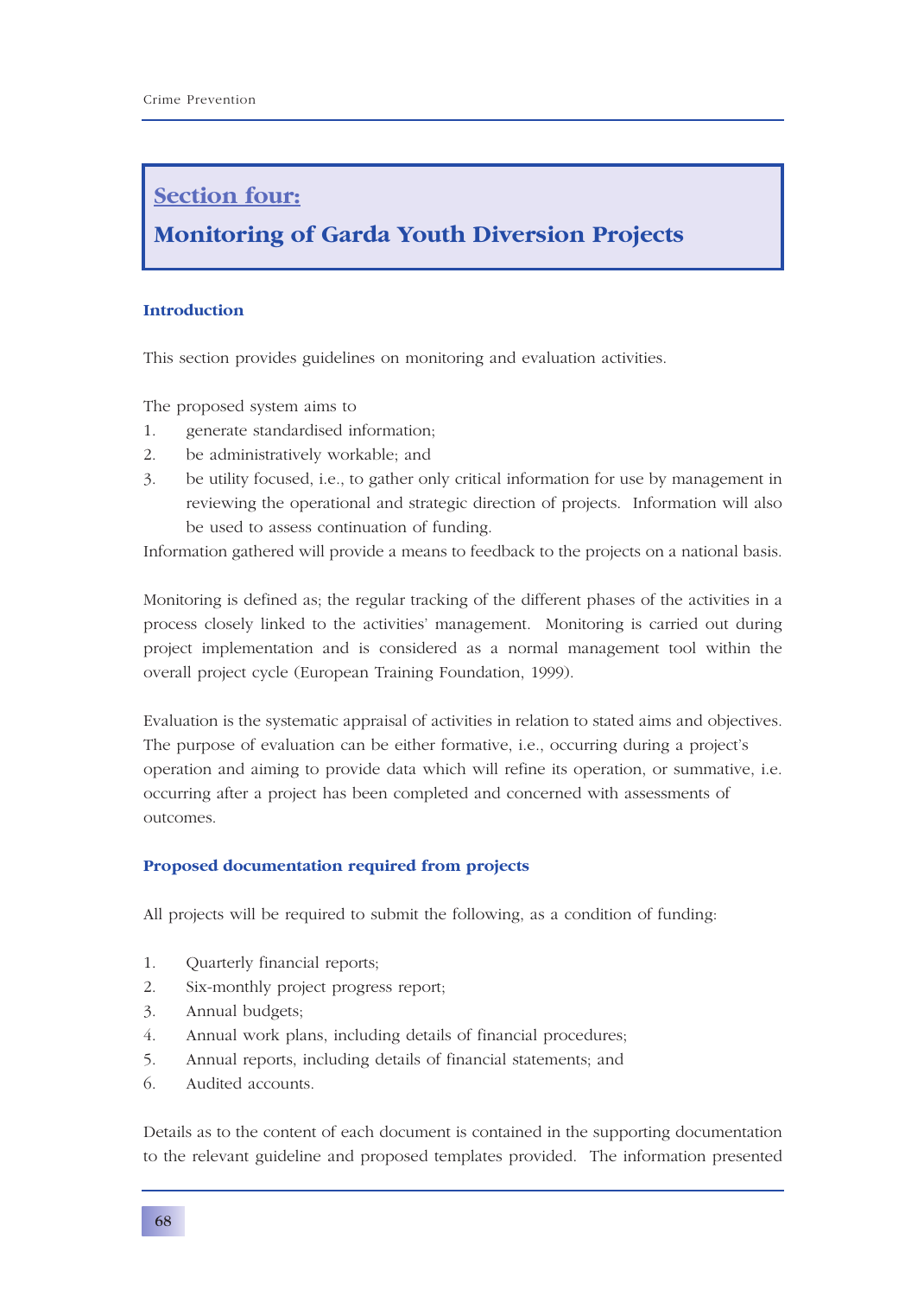in these reports will facilitate the monitoring of projects' progress, practices and financial activity and will be potentially accessible to outside parties.

### **Structure of information transmission route**

The six documents detailed above will be prepared by personnel involved in the project and submitted to the local Garda Superintendent. The local Garda Superintendent will submit this information to the Chief Superintendent of Garda Community Relations Section. It will then be the responsibility of the Chief Superintendent of Garda Community Relations Section to forward the information to the Department of Justice, Equality and Law Reform, who, in turn, will collate the information from each individual project. The Department of Justice, Equality and Law Reform will have responsibility for data and documentation storage. The Department will then return the collated information to the Chief Superintendent of Garda Community Relations Section who will be responsible for reporting back to projects on a local and national basis.

### **Responsibilities**

The local Garda Youth Diversion Project (line manager/co-ordinator/treasurer) will have responsibility for ensuring that the information is forwarded to the local Superintendent in a timely fashion.

The local Garda Superintendent will have responsibility for forwarding the information to the Garda Community Relations Section.

Garda Community Relations Section will have responsibility for checking that each document submitted by a local project (via the structure outlined above) contains all required information. The Garda Community Relations Section will then forward each piece of documentation to the Department of Justice, Equality and Law Reform. Garda Community Relations Section will have overall responsibility for co-ordinating the monitoring activities in projects.

The Department of Justice, Equality and Law Reform will have responsibility for the collation of information and the production of aggregated information covering all Garda Youth Diversion Projects. The Department will have responsibility for signing off continuation of funding for individual projects.

### **Monitoring data to be included in relevant Reports**

Information will be required on the following: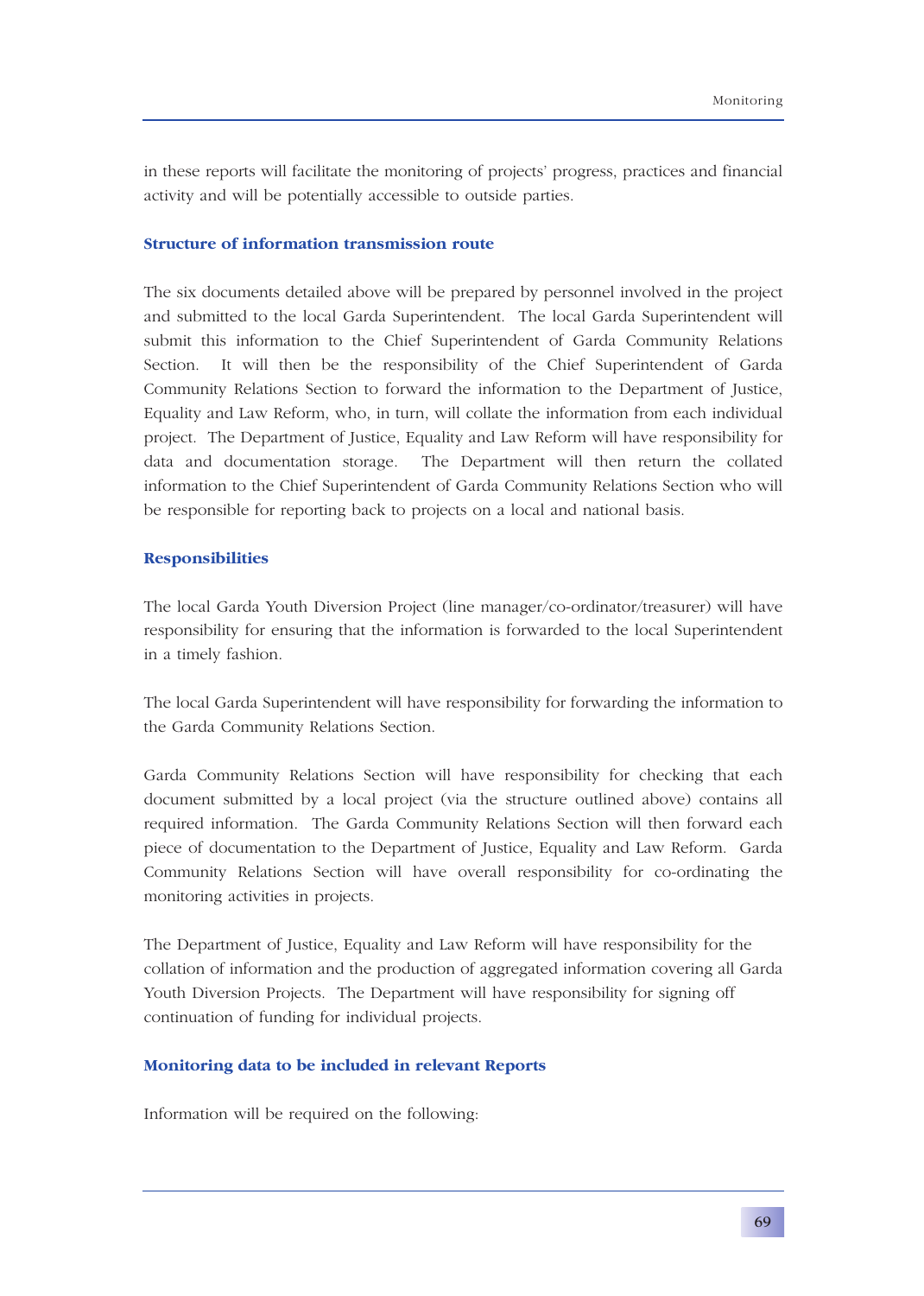| Financial:           | Expenditure (pay costs and non-pay costs)<br>Income (by source)<br>This information will be recorded by the project treasurer.                                                                                                                                     |
|----------------------|--------------------------------------------------------------------------------------------------------------------------------------------------------------------------------------------------------------------------------------------------------------------|
| Human Resources:     | Details of project co-ordinator and hours of work per month<br>Part-time staff and hours of work per month<br>Sessional workers and hours of work per month<br>Volunteers and hours per month<br>This information will be recorded by the project<br>co-ordinator. |
| Participants:        | Age<br>Gender<br>Nationality<br>Education<br>Referral route/source<br>Participant progress<br>This information will be recorded by the project<br>co-ordinator                                                                                                     |
| Referral Assessment: | Age<br>Gender<br>Type of 'crime'/reason for referral (fixed choice)<br>This information will be recorded by the referral<br>assessment committee of each project                                                                                                   |
| Project Activities:  | Number of group sessions<br>Number of individual sessions<br>Contact with families<br>Liaison with key agencies<br>Other – to be determined                                                                                                                        |

The financial information will be forwarded to Garda Community Relations Section on a quarterly basis. All other information will be forwarded to Garda Community Relations Section on a six-monthly basis.

Qualitative information will also be required, for example, a progression or short-term goal plan in place for each participant and the anticipated outcomes.

### **The proposed forms will be piloted before implementation throughout all the projects.**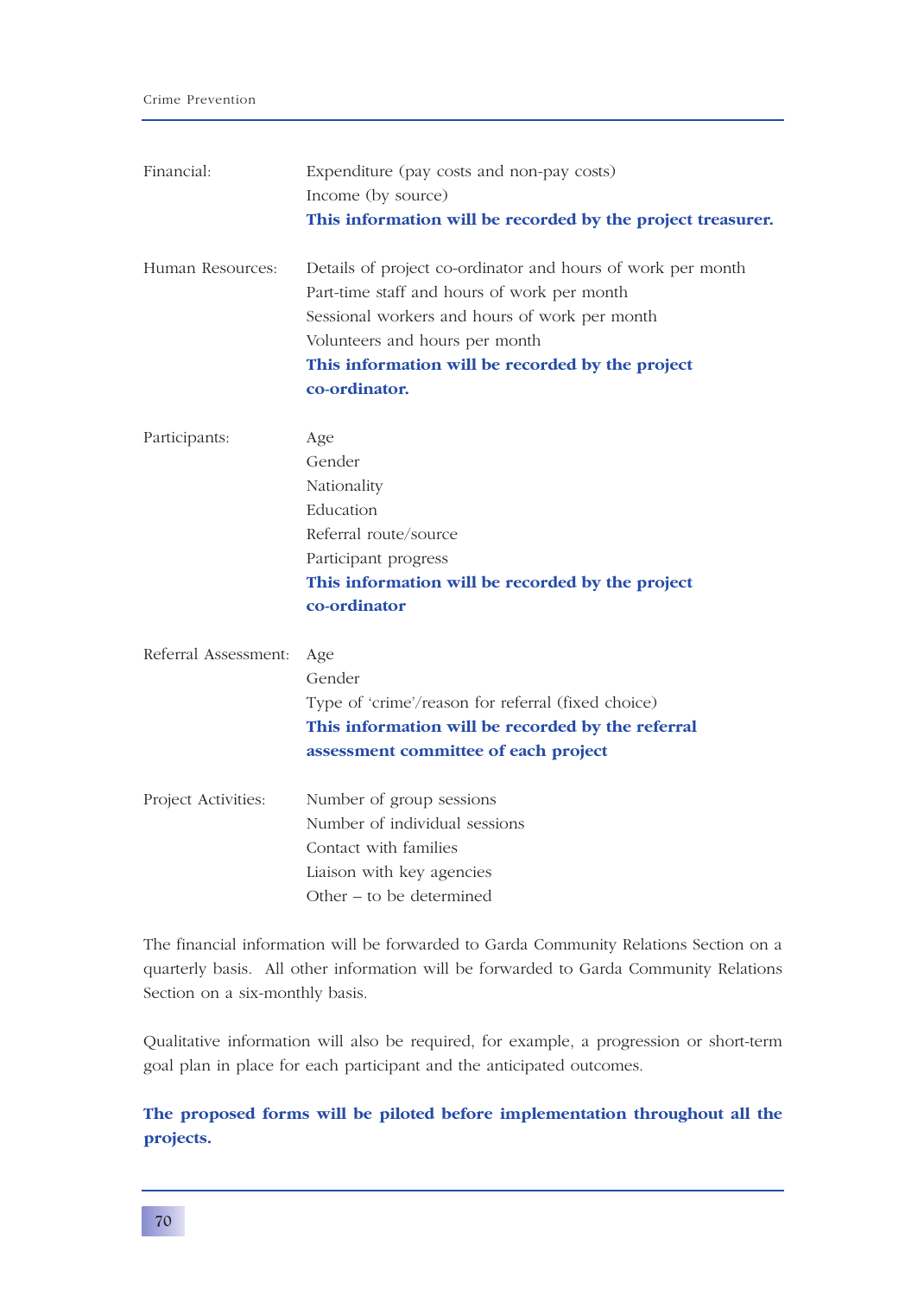The above information will require fixed choice responses and/or entry of numerical information enabling aggregation of information across all the projects.

The information gathered may be presented at advisory committee meetings. (In addition aggregate information may be presented at the Garda Youth Diversion Projects conference and co-ordinators seminars).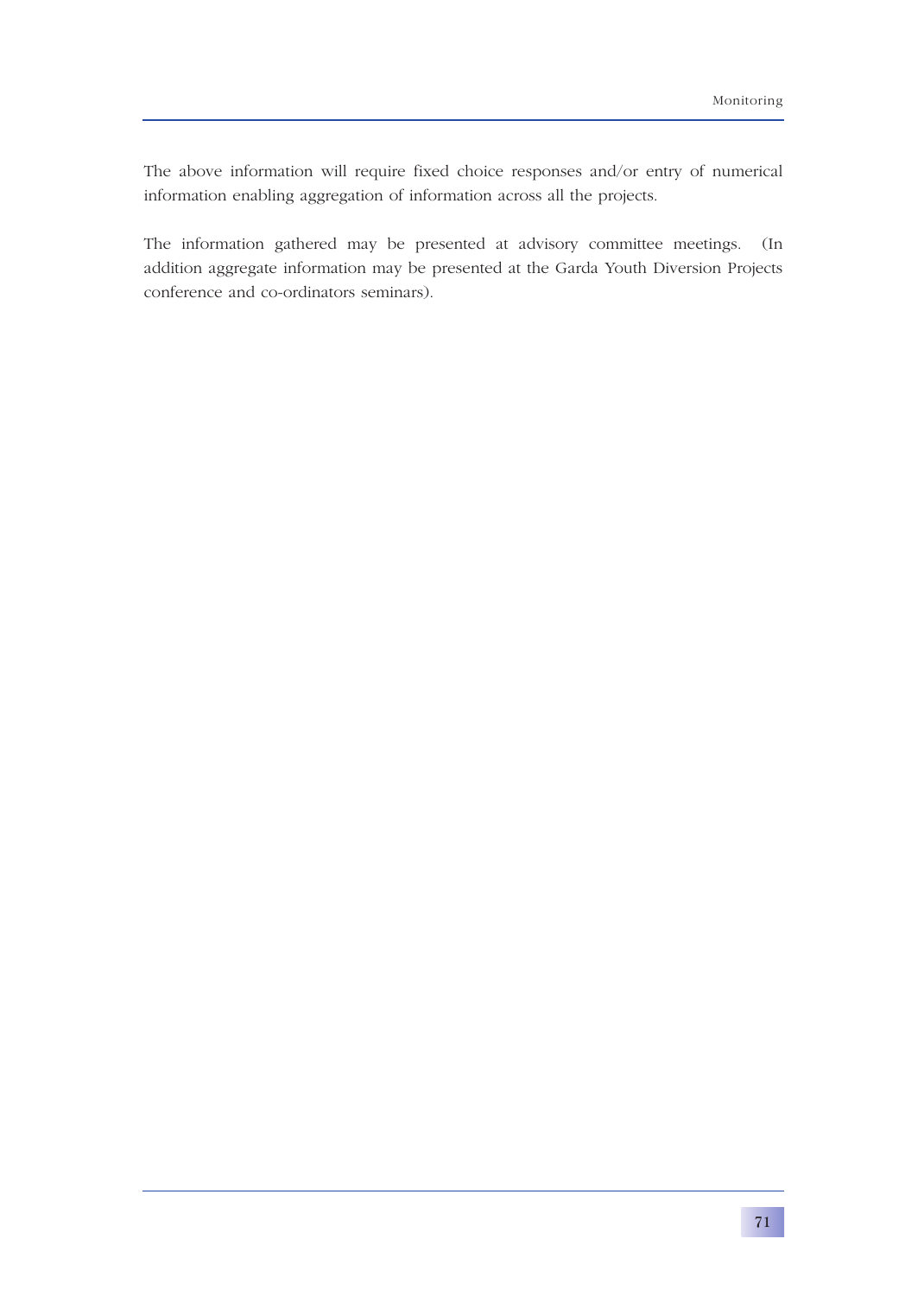### **Summary of Monitoring Guidelines**

| <b>GUIDELINE 1</b><br><b>Monitoring and Evaluation</b>              | Garda Community Relations Section will co-ordinate<br>a standardised monitoring and evaluation system<br>across all Garda Youth Diversion Projects.                                                                                                                                           |
|---------------------------------------------------------------------|-----------------------------------------------------------------------------------------------------------------------------------------------------------------------------------------------------------------------------------------------------------------------------------------------|
| <b>GUIDELINE 2</b><br><b>Methods of monitoring</b>                  | Garda Community Relations Section will issue<br>standard forms. These forms will cover financial<br>information – income and expenditure, staffing and<br>volunteers, project activities and project participants.<br>The information collected will be primarily<br>quantitative.            |
| <b>GUIDELINE 3</b><br><b>Financial reporting</b>                    | The treasurer of each project will be responsible for<br>submitting standard reports during and at the end of<br>each year to the local Garda Superintendent for<br>onward transmission to the Chief Superintendent,<br>Garda Community Relations Section.                                    |
| <b>GUIDELINE 4</b><br><b>Project reports</b>                        | All projects will submit a six monthly progress report,<br>proposed annual plan, and annual report each year.                                                                                                                                                                                 |
| <b>GUIDELINE 5</b><br><b>Referral assessment</b>                    | The referral assessment committee will monitor the<br>progress of the participants on a regular basis.                                                                                                                                                                                        |
| <b>GUIDELINE 6</b><br><b>Evaluation</b>                             | Garda Community Relations Section in conjunction<br>with the Department of Justice, Equality and Law<br>Reform will be responsible for the evaluation of<br>Garda Youth Diversion Projects.                                                                                                   |
| <b>GUIDELINE 7</b><br><b>Reporting and recording</b><br>information | Projects should promote responsible methods of<br>reporting and recording of information on the project<br>participants and activities at local level which respect<br>the privacy of the participants and are cognisant of<br>the Data Protection Act and the Freedom of<br>Information Act. |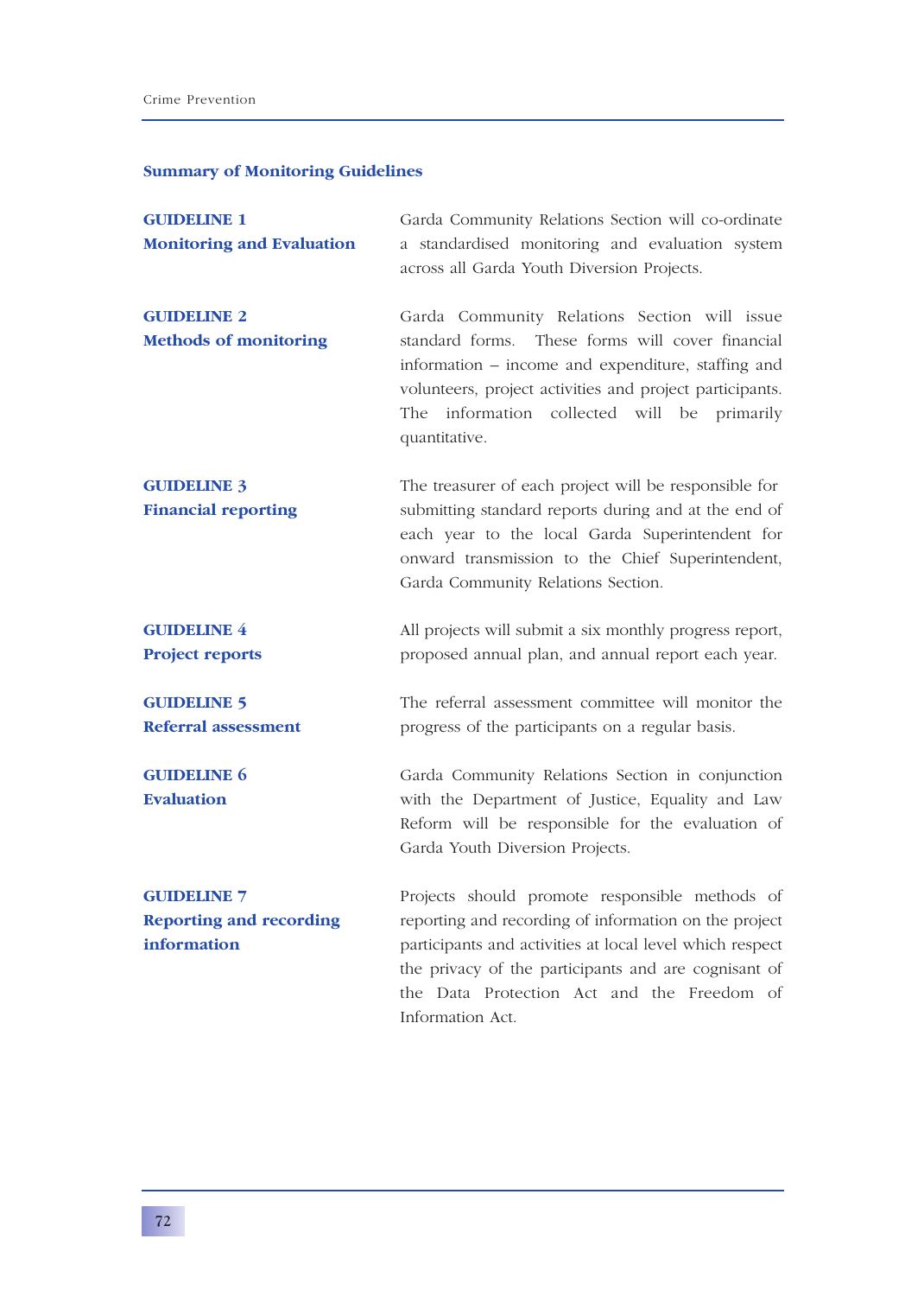### **Monitoring and Evaluation**

*Garda Community Relations Section will co-ordinate a standardised monitoring and evaluation system across all Garda Youth Diversion Projects.*

Garda Community Relations Section will be responsible for co-ordinating a standard system of monitoring, i.e., methods of reporting and recording information in the projects. This will include ensuring that relevant information gathered is forwarded to the Department of Justice, Equality and Law Reform. Projects will complete monitoring forms and return them to Garda Community Relations Section by the designated deadlines. Garda Community Relations Section will also be responsible for co-ordinating a standard system of evaluation in the projects.

### **Background**

There are four main reasons for introducing a standard system:

- 1. The central administration of the projects will be made easier if all projects adhere to a standard system of reporting and recording;
- 2. Both monitoring and evaluation systems are a necessary requirement for good practice. They add focus and provide a method through which projects can review their practice and make informed choices about the strategic direction of the project;
- 3. A standard system of monitoring and evaluating projects will enable a national database on Garda Youth Diversion Projects to be created; and
- 4. A standard financial reporting and recording system is necessary to ensure accountability.

The introduction of a standard system will be worthless unless there is a designated body responsible for co-ordinating ongoing monitoring and evaluation methods. There are a number of reasons why it makes sense to designate a central monitoring role to Garda Community Relations Section:

- 1. An Garda Síochána is the only agency/organisation that is involved in all projects;
- 2. The projects are familiar with reporting to Garda Community Relations Section; and
- 3. Garda Community Relations Section has centrally administered the projects since they started. This role developed informally until the introduction of the Special Projects Office in 2000. What is proposed is that the present administrative and developmental role played by Garda Community Relations Section is extended and formalised rather than setting up a new structure.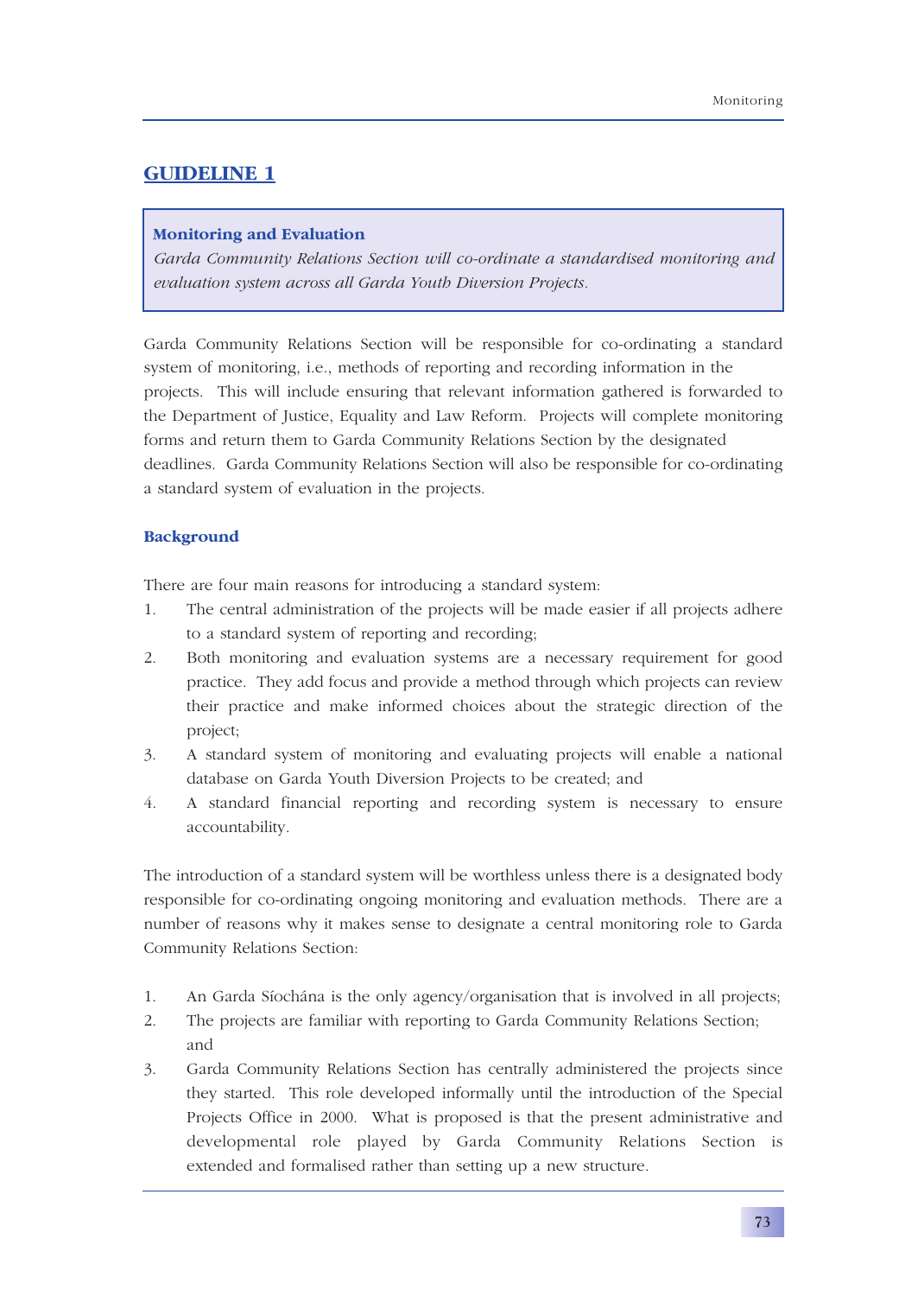### **Methods of Monitoring**

*Garda Community Relations Section will issue standard forms. These forms will cover financial information – income and expenditure, staffing and volunteers, project activities and project participants. The information collected will be primarily quantitative.*

Garda Community Relations Section will issue the following standardised forms:

- 1. Quarterly financial reports $1$
- 2. Six-monthly project progress reports<sup>2</sup>

The quarterly financial reports will cover financial information relating to income and expenditure of projects. The six-monthly project progress report will include information relating to human resources, project activities, referrals and a summary database profiling project participants.

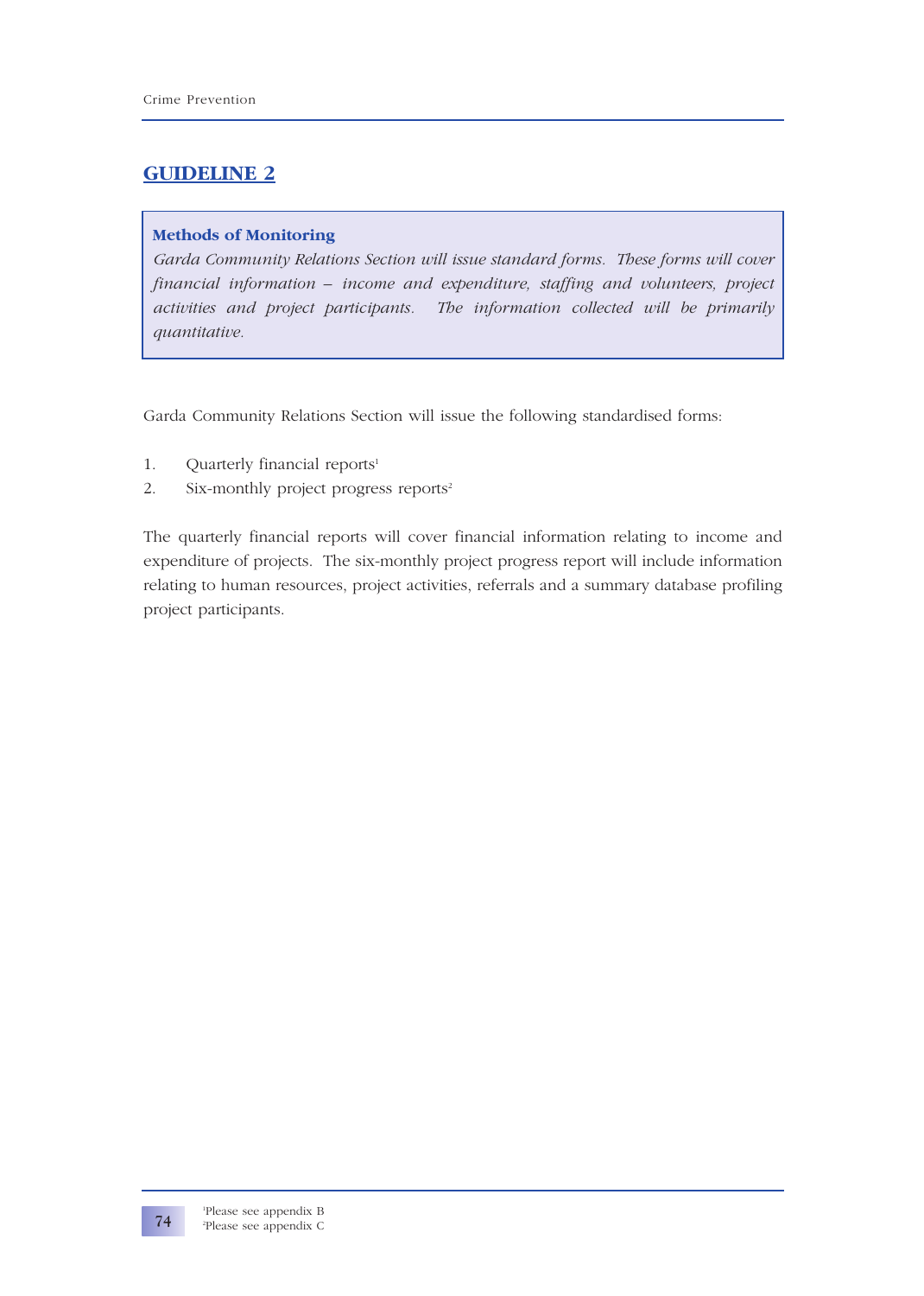### **Financial Reporting**

*The treasurer of each project will be responsible for submitting standard reports during and at the end of each year to the local Garda Superintendent for onward transmission to the Chief Superintendent, Garda Community Relations Section*

All treasurers will be required to submit a standard report on a quarterly basis. This report will be submitted through the local Superintendent to the Chief Superintendent, Garda Community Relations Section. Quarterly reports<sup>3</sup> will not need to be audited but can be prepared at local level by the treasurer.

The quarterly reports are due by the first week of April, July, October and January.

### **Background**

It is considered a matter of good practice by the Comptroller and Auditor General that community-based projects compile quarterly returns on income and expenditure. An external audit is required only at the end of year.

For this process to be transparent it is necessary to designate one person who will be responsible for ensuring that reports and accounts reach the Chief Superintendent, Garda Community Relations Section by the requested deadline. The reason for choosing a Garda representative is that since the process of submission to the Department of Justice, Equality and Law Reform is through Garda ranks, it is appropriate to designate this task to the project treasurer.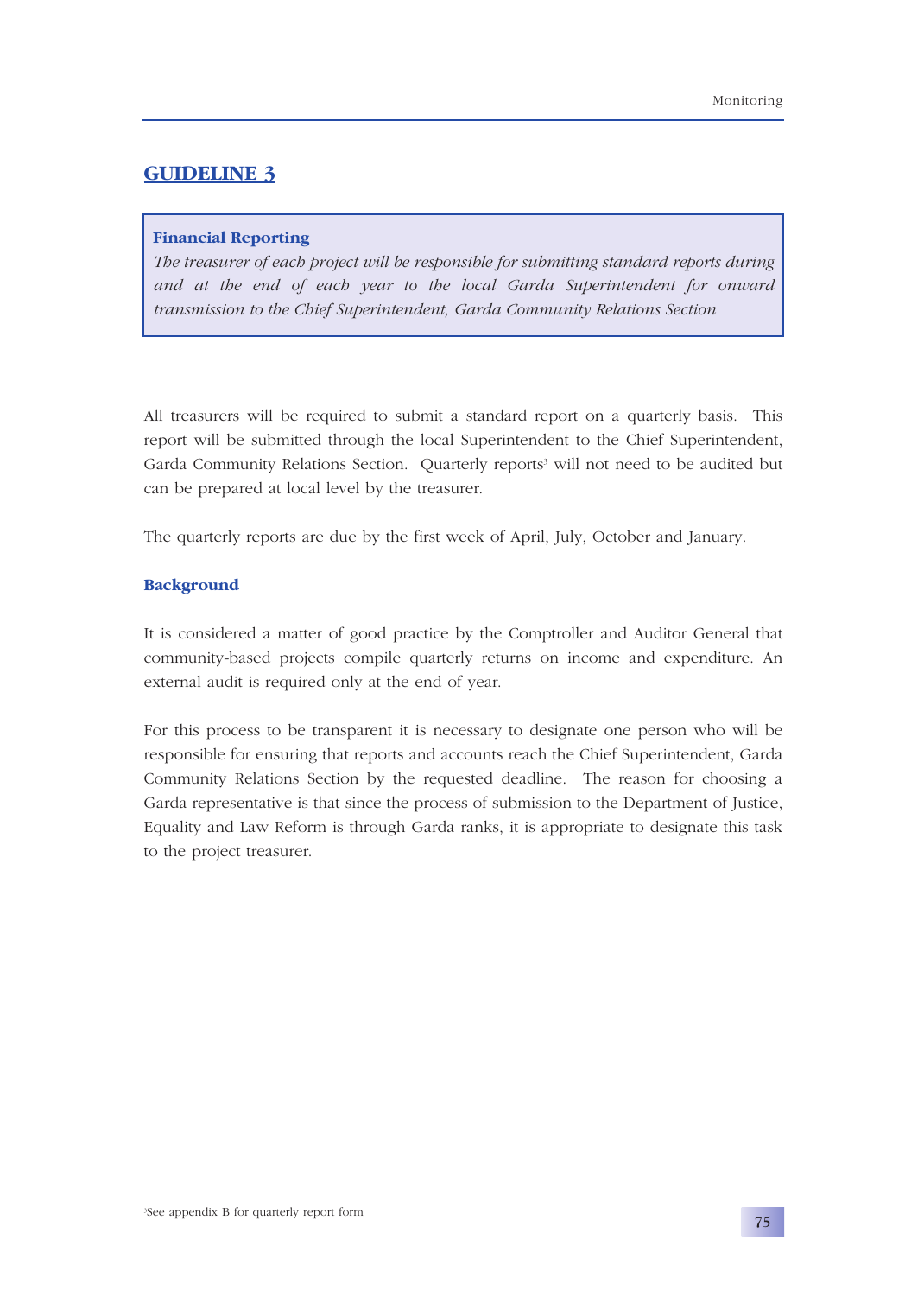### **Project reports**

*All projects will submit a Six-monthly progress report, proposed annual plan, and annual report each year.*

All reports will be prepared at local level and the project committee will be responsible for ensuring that they are submitted as per the procedures outlined in the introduction. The information included in the reports will follow a standard form in the case of the six-monthly progress report and a standard template in the case of the annual report, budget, plan and audited accounts.

| <b>Report title</b>         | <b>Submission dates</b>   | Appendix |
|-----------------------------|---------------------------|----------|
| Six-monthly progress report | 31 July and               |          |
|                             | 31 January                |          |
| Annual report               | End of February           | А        |
| Proposed annual plan        | Attached to annual report |          |

Note: the annual report should refer back to the proposed plan and identify issues arising in the implementation of the plan, including the reasons why objectives were not met in that period, the extent to which the plan was kept and reasons for any change of direction.

### **Background**

The production of these reports will allow Garda Community Relations Section to monitor the progress and strategic plans of the projects. This information will then be passed to the Department of Justice, Equality and Law Reform for compiling. This will enable a record of all project actions to be kept at a national level.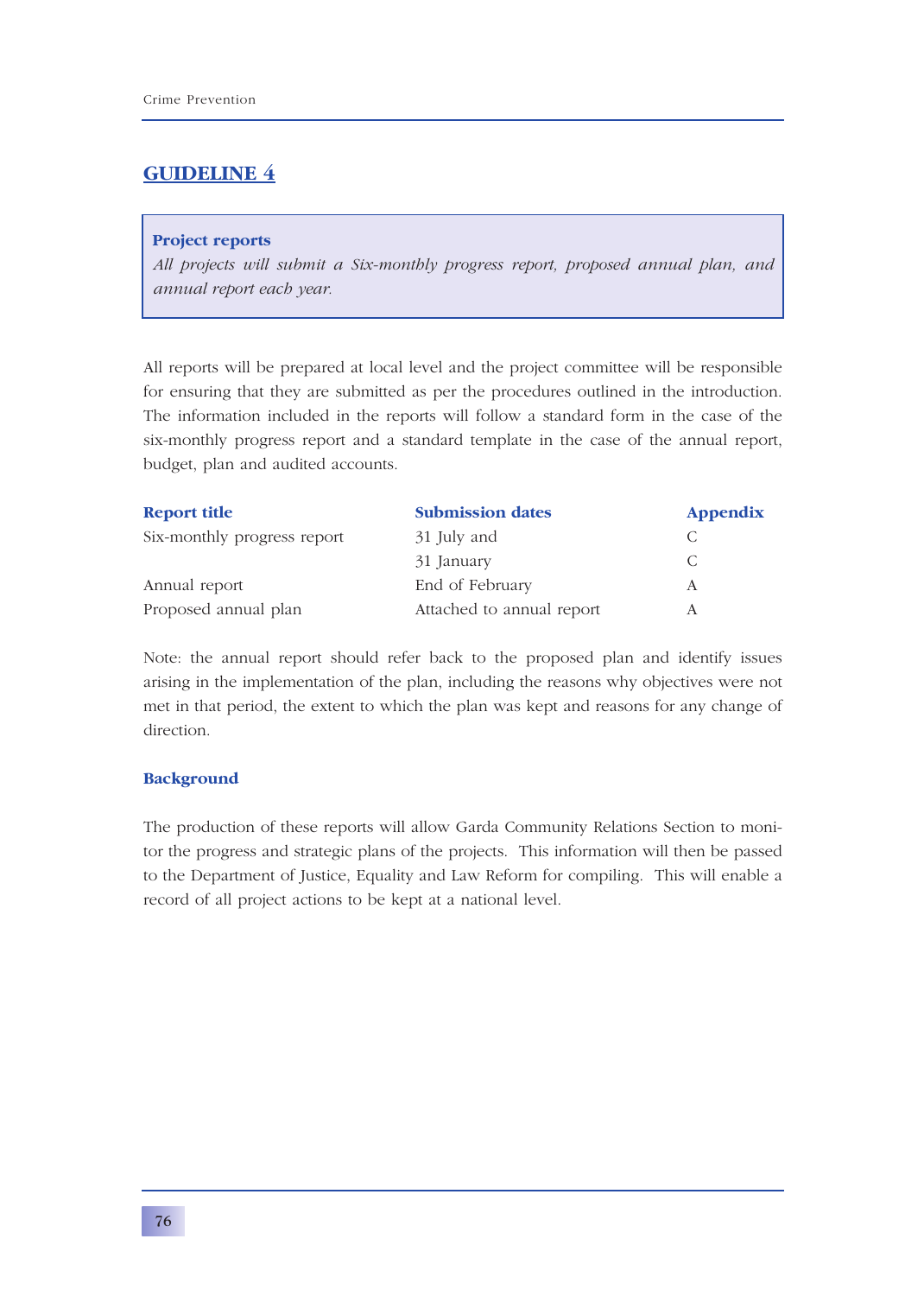### **Referral assessment**

*The referral assessment committee will monitor the progress of the participants on a regular basis.*

It will be the responsibility of the referral assessment committee to monitor and keep a record of:

- 1. All referrals made to the project
- 2. All participants engaged in project activities, their age, nationality, educational and employment status and offending behaviour prior to and over the course of engagement
- 3. The progress of project participants
- 4. Sources of referrals
- 5. Types of crimes
- 6. Offences committed initially or whether the participants have been subsequently charged or re-referred to the Garda Youth Diversion Project
- 7. Total number of participants (ensuring the majority of participants are from the primary and secondary target groups).

It will be the responsibility of the referral assessment committee to monitor the numbers of participants from each target group and ensure that the majority of the project participants are from the primary and secondary target groups. Since preference is given to those in the target groups, in cases where participants are outside of the target groups, for strategic reasons (see operation guideline 8) it is the responsibility of the referral assessment committee to monitor their inclusion and ensure that it does not have a negative effect on the participation of the primary and secondary target groups. Furthermore, it is the responsibility of this committee to record and report on all measurable positive effects of this strategic action (for example, increased level of attendance).

### **Standard reporting forms**

The referral assessment committee will be required to complete the following forms for national aggregation.

| Form                            | <b>Submission</b> | <b>Appendix</b> |
|---------------------------------|-------------------|-----------------|
| Record of participants referred | Annual Report     |                 |
| Six-monthly progress report     | twice per year    |                 |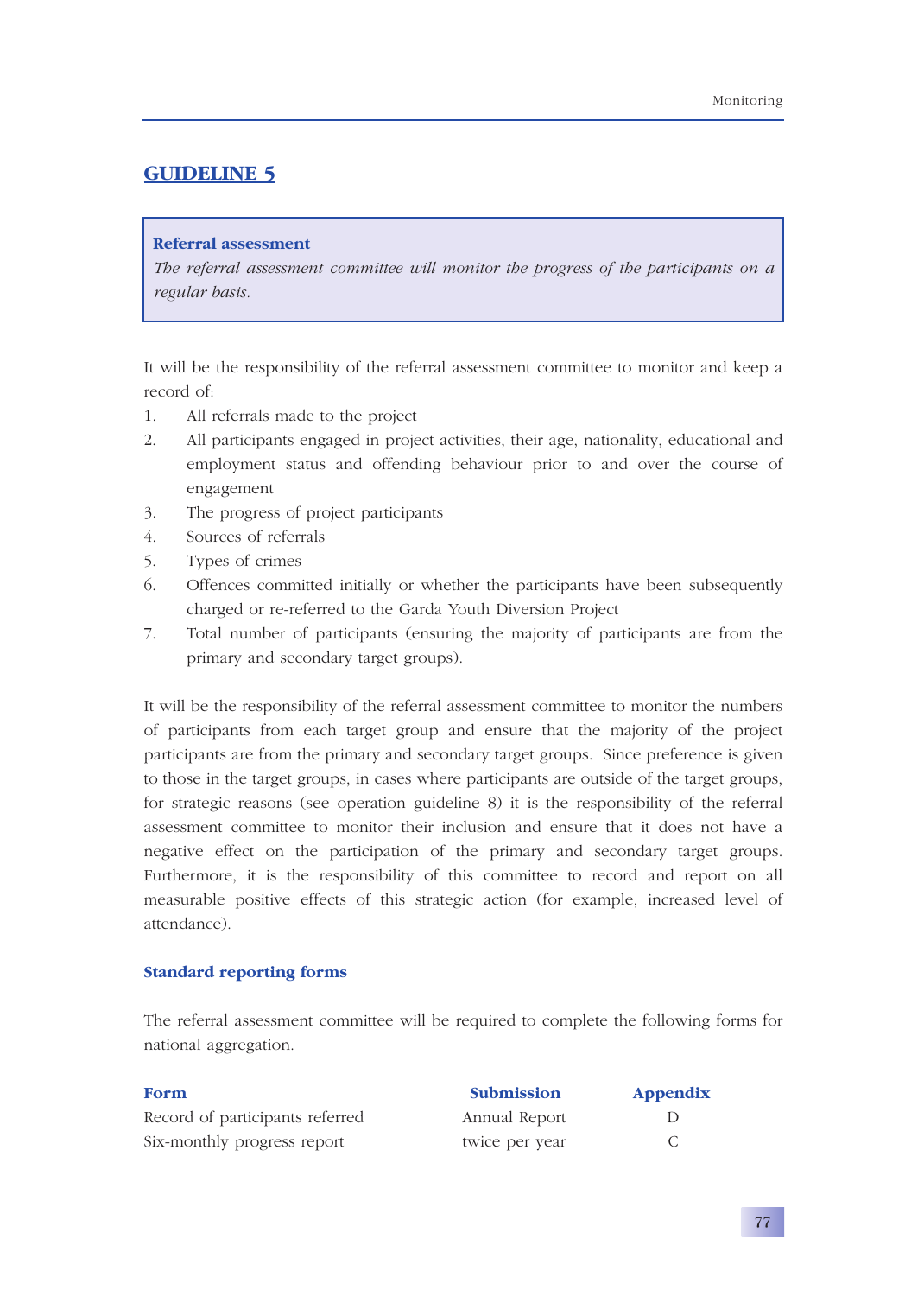### **Recommended recording**

It is recommended that projects record information for their own use at local level. Such information could be useful in the evaluation of the project. For example, recording the geographical area of all referrals may assist the project map sources of referral by area and to take strategic decisions about either widening or focusing the catchment area.

### *Individual progress reports:*

This type of report could be completed with the individual participant. This may not only aid keeping track of the overall progress of participants but also support the young people to keep track of their own short-term goals and achievements. Projects may also decide to take account of the young person's situation when they enter the project and use this as baseline information to compare their situation after they have participated with the project. Projects are encouraged to develop their own recording systems for use at local level and are encouraged to disseminate good practice case studies based on the local recording systems used. Recording systems should be capable of producing summary data to be included in the various reporting requirements to Garda Community Relations Section and the Department of Justice, Equality and Law Reform.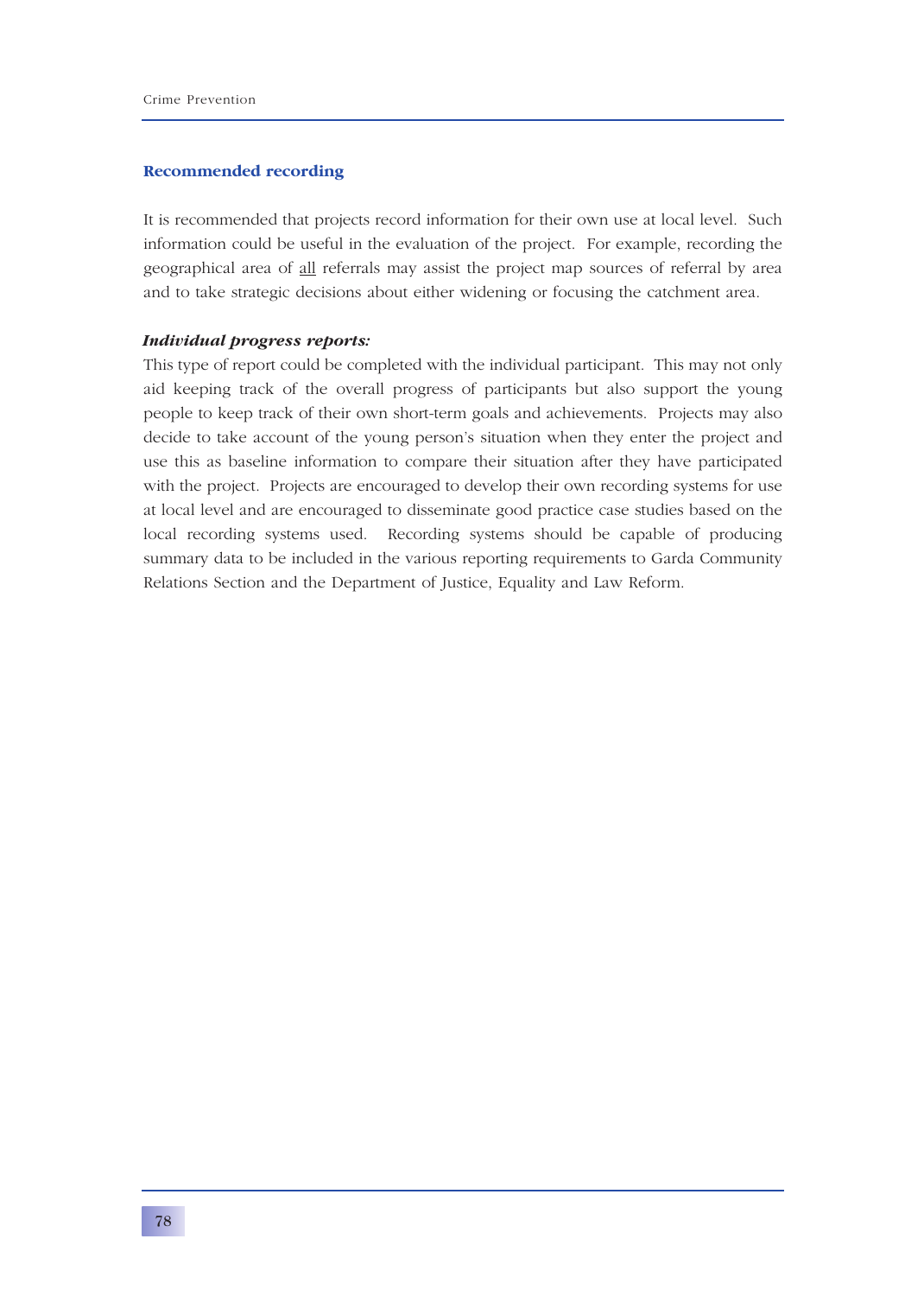### **Evaluation**

*Garda Community Relations Section in conjunction with the Department of Justice, Equality and Law Reform will be responsible for the evaluation of Garda Youth Diversion Projects.*

Garda Community Relations Section in conjunction with the Department of Justice, Equality and Law Reform will be responsible for evaluating the progress of the projects on an annual basis through review of the projects' annual reports and plans. Garda Community Relations Section will be responsible for assessing whether the projects meet their stated objectives. The evaluation of projects will be based on the information collected through ongoing monitoring. Factors to be considered are: financial procedures; methods/levels of referral and engagement; the profile of project participants and the project's ability to progress participants.

The Department of Justice, Equality and Law Reform will issue a commentary through Garda Community Relations Section based on the annual report. Where concerns exist in relation to any aspect of the functioning or effectiveness of a project, this commentary will include instructions and/or recommendations for change. Repeated and/or serious failure on the part of the project to implement change will be taken into account when deciding whether to continue funding.

### **Recommended evaluation at local level**

Projects should promote the development of evaluation methods and procedures at local level and encourage the involvement of the project participants in the evaluation of project activities. For example, regular session/group evaluation with the participants and/or facilitators, keeping accurate session record sheets and recording any incidents or achievements on a regular basis may facilitate evaluation at a later stage. In addition projects may utilise their budget for an independent evaluation every three years.

### **Additional Evaluation**

The Department of Justice, Equality and Law Reform reserve the right to commission external evaluation of Garda Youth Diversion Projects either individually or collectively.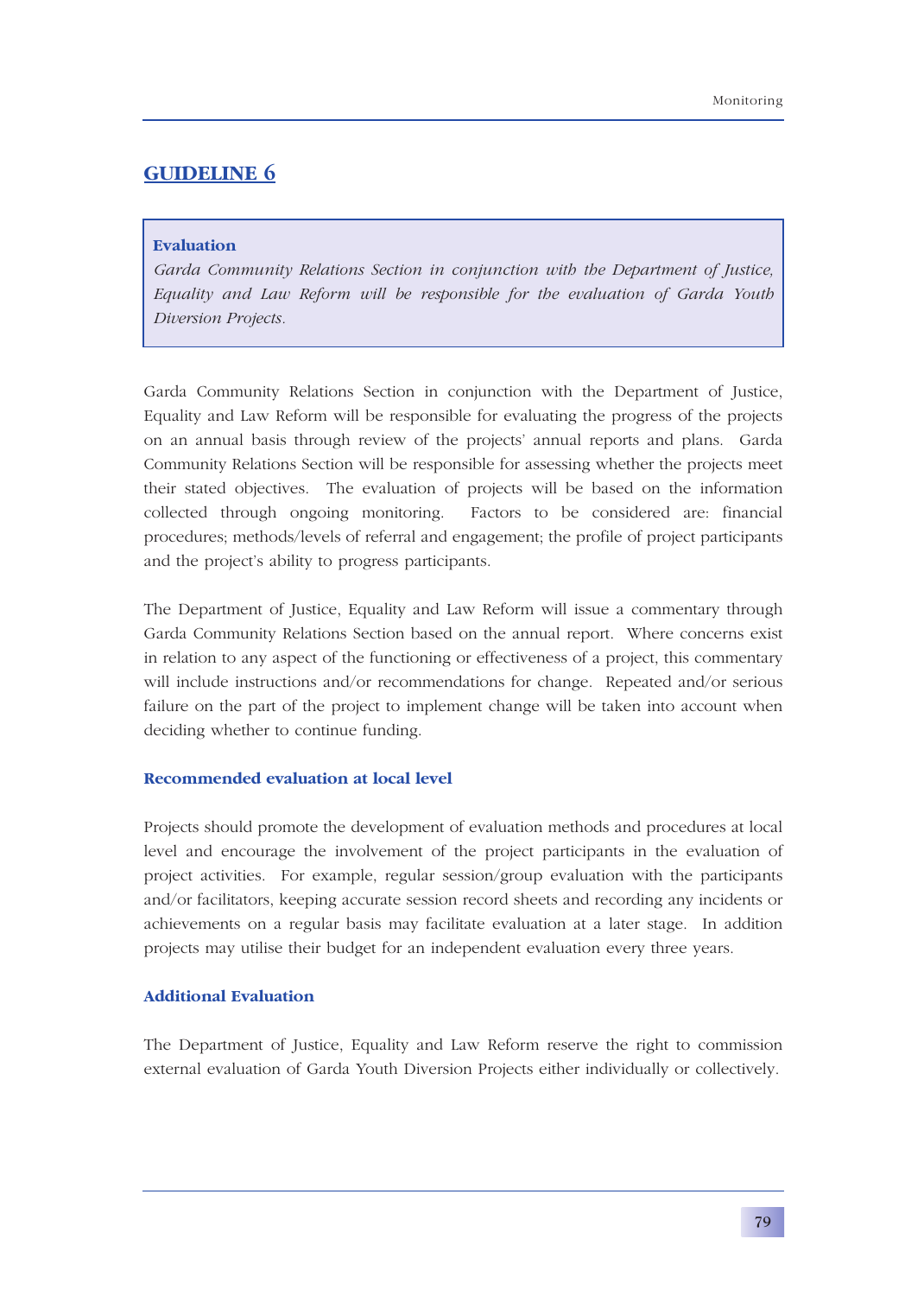### **Reporting and recording information**

*Projects should promote responsible methods of reporting and recording of information on the project participants and activities at local level which respect the privacy of the participants and are cognisant of the Data Protection Act and the Freedom of Information Act.*

Projects should promote responsible methods of recording and reporting information on project participants, for example:

- The referral assessment committee should not include any individual information in their quarterly report to the project committee;
- Six-monthly progress reports should not include any individual information;
- An individual participant may request to see all information being stored by the project;
- Projects should make participants aware of this information gathering; and
- Projects should be aware that there is no comprehensive method of ensuring that information stored on computers is secure and should keep sensitive information stored securely in hard copy only to safeguard confidentiality.

Projects are encouraged to develop their own methods at local level and to report on these at regional and national meetings.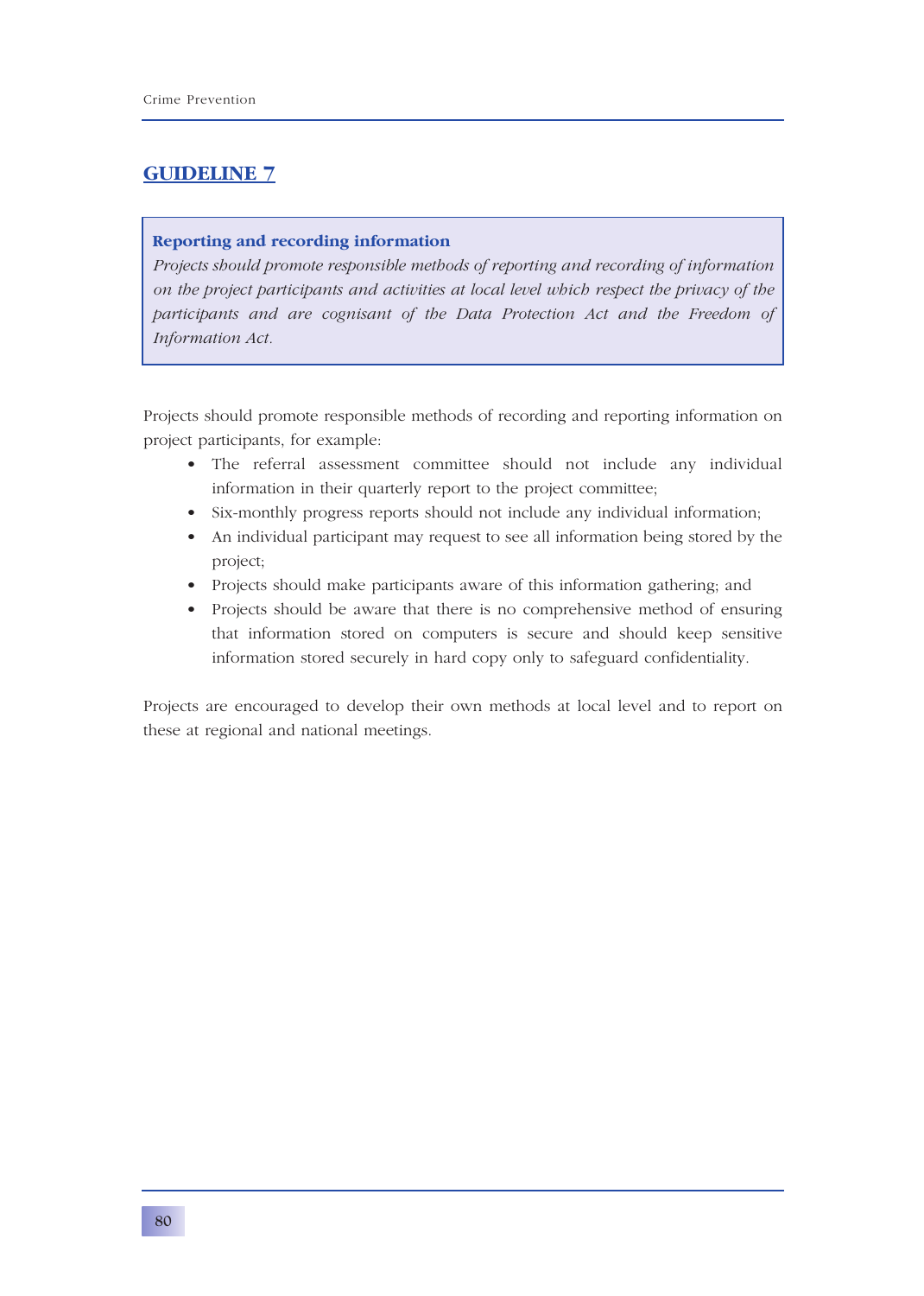### **PROJECT ANNUAL REPORT**

| Project Name   |  |
|----------------|--|
| Catchment Area |  |
| County         |  |
| Year           |  |

### **Contents**

- 1. Contact information
- 2. General Project Details
- 3. Project Details for this year:
- 3.1 Actions undertaken
- 3.2 Participants
- 3.3 Group work
- 3.4 Community profile
- 4. Additional Reports
- 4.1 Quarterly Treasurer's Report
- 4.2 Referral Assessment Report
- 4.3 Six-monthly Report
- 4.4 Annual Plan
- 4.5 Proposed Annual Budget
- 4.6 Auditor's Report

| SUBMITTED BY: |                  |             |        |
|---------------|------------------|-------------|--------|
|               | (Block capitals) | (Signature) | (date) |
| RECEIVED BY:  |                  |             |        |
|               | (Block capitals) | (Signature) | (date) |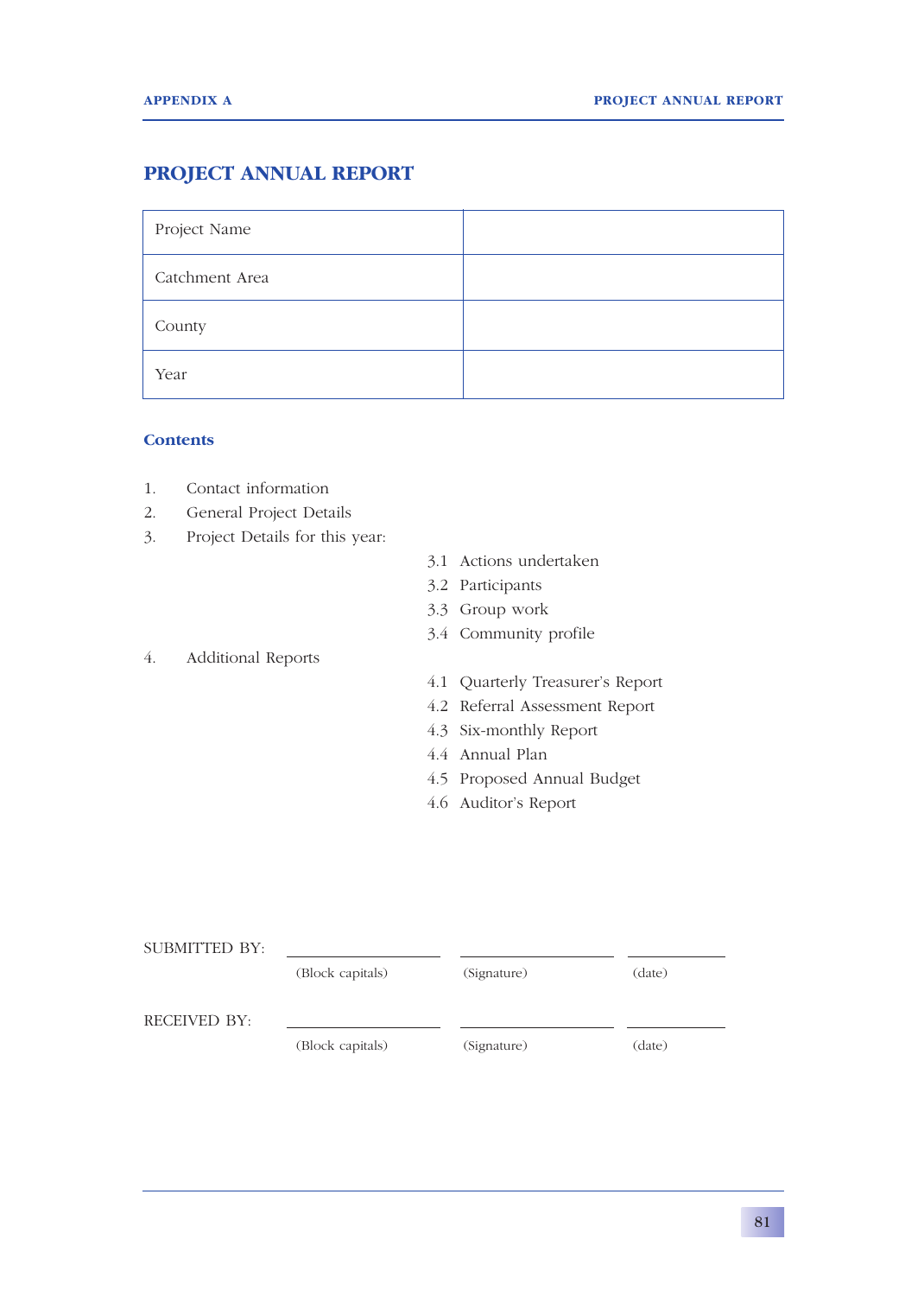### **1. CONTACT INFORMATION** Name of promoting organisation Address Telephone Fax E-mail Website Details of contact person Person responsible for ensuring the report is accurate and returned punctually and from whom additional information can be gathered or queries clarified

| Name of Project              |  |
|------------------------------|--|
| Name of Project Co-ordinator |  |
| Address                      |  |
|                              |  |
| Telephone                    |  |
| Fax                          |  |
| E-mail                       |  |
| Website                      |  |

### **PROJECT PREMISES**

| Name of Line Manager |  |
|----------------------|--|
| Address              |  |
|                      |  |
| Telephone            |  |
| Fax                  |  |
| E-mail               |  |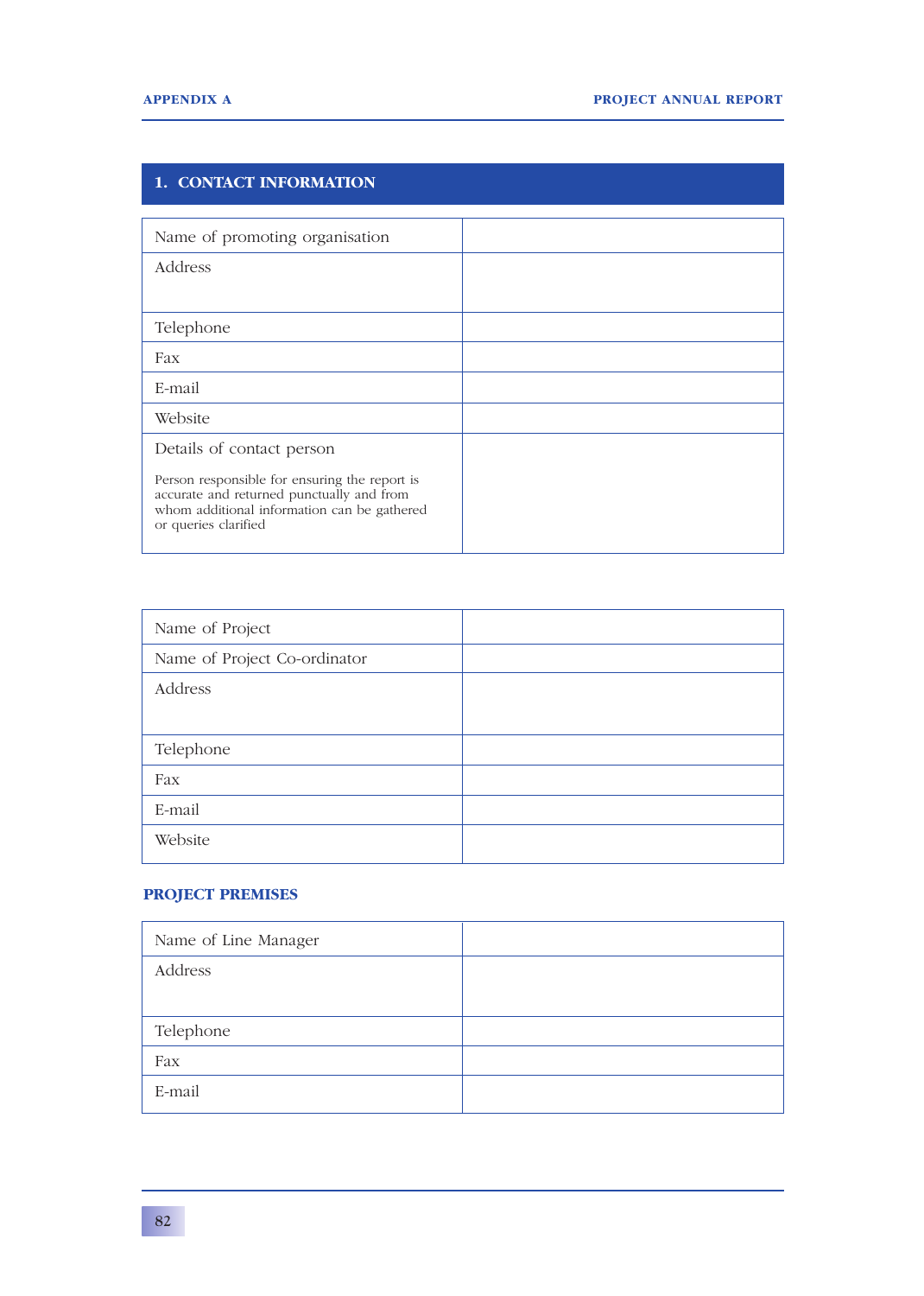### **1. GENERAL PROJECT DETAILS**

| Catchment area                  |  |
|---------------------------------|--|
|                                 |  |
| Aims                            |  |
|                                 |  |
|                                 |  |
| Objectives                      |  |
|                                 |  |
| Membership of Project Committee |  |

### **PROJECT PREMISES**

| Location of Project office                                      |  |
|-----------------------------------------------------------------|--|
| Location where sessional work is<br>carried out (if different)  |  |
| Location where individual work is<br>carried out (if different) |  |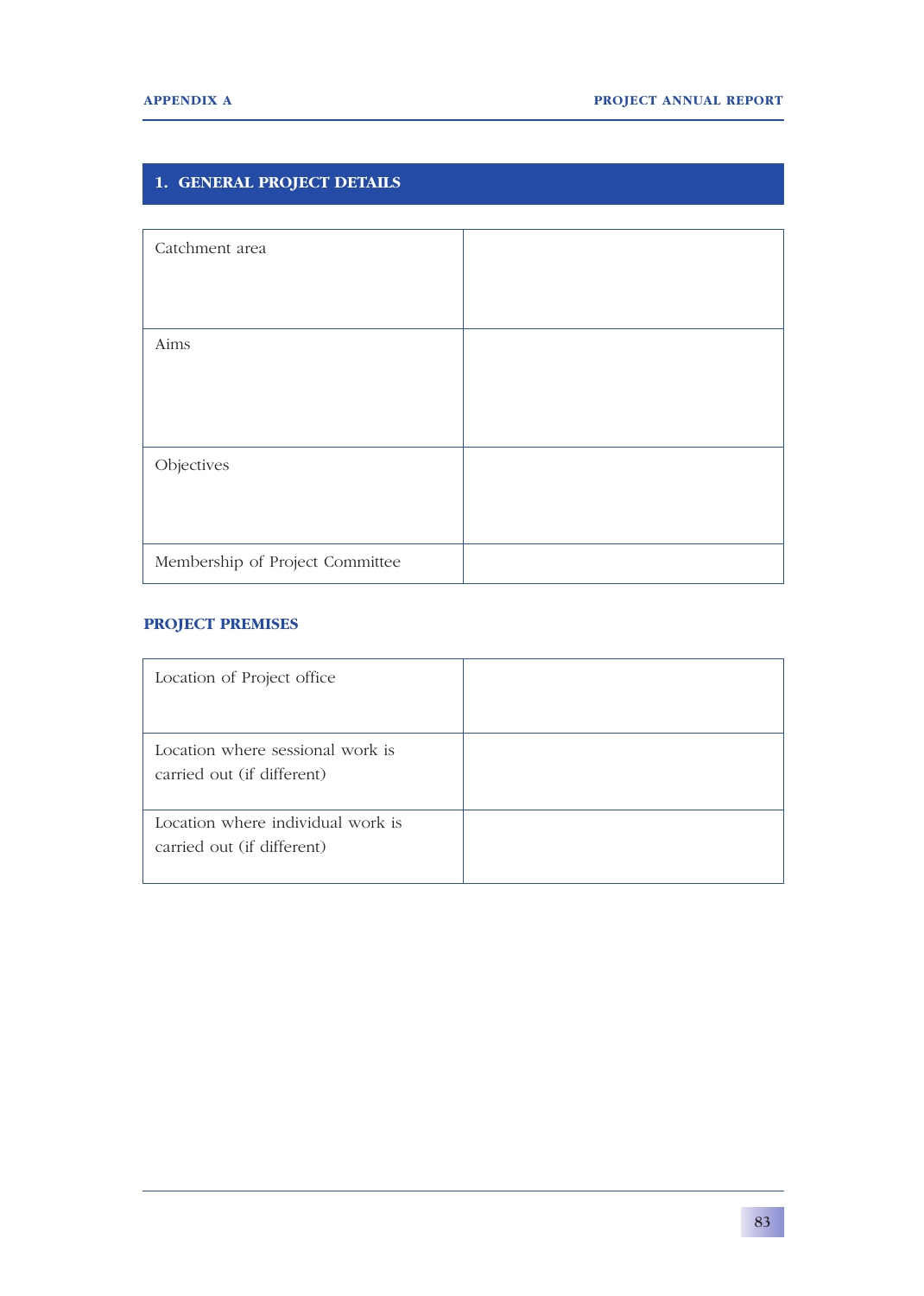### **3. PROJECT DETAILS FOR THIS YEAR 3.1 ACTIONS UNDERTAKEN**

### **The following are to be included in this section:**

| Action/project group: | Give details of the name of group or action       |
|-----------------------|---------------------------------------------------|
| Aims:                 | Overall aim of the project group or action        |
|                       | E.g., young women's group etc.                    |
| Objectives:           | List the specific objectives of the project group |
|                       | or action                                         |
| Expected outcomes:    | What you hoped to achieve with the group          |
|                       | (ensure that the outcomes are realistic and       |
|                       | measurable)                                       |
| Assessment of         | Degree to which outcomes were achieved or         |
| group or action:      | details of difficulties encountered affecting the |
|                       | outcomes                                          |

### **3.2 PARTICIPANTS**

### **The following are to be included in this section:**

- The number of participants targeted
- The number of targeted participants engaged
- Additional participants: This may include self-referred participants or participants included for strategic reasons
- Reasons for engagement: List any key reasons that the project succeeded in engaging the target group
- Reasons for non-engagement: List any key reasons that impeded engagement of the target group.
- Details of individual/one-to-one work carried out: Summary of number of participants requiring individual attention and approximate number of hours involved, e.g., one hour per week etc.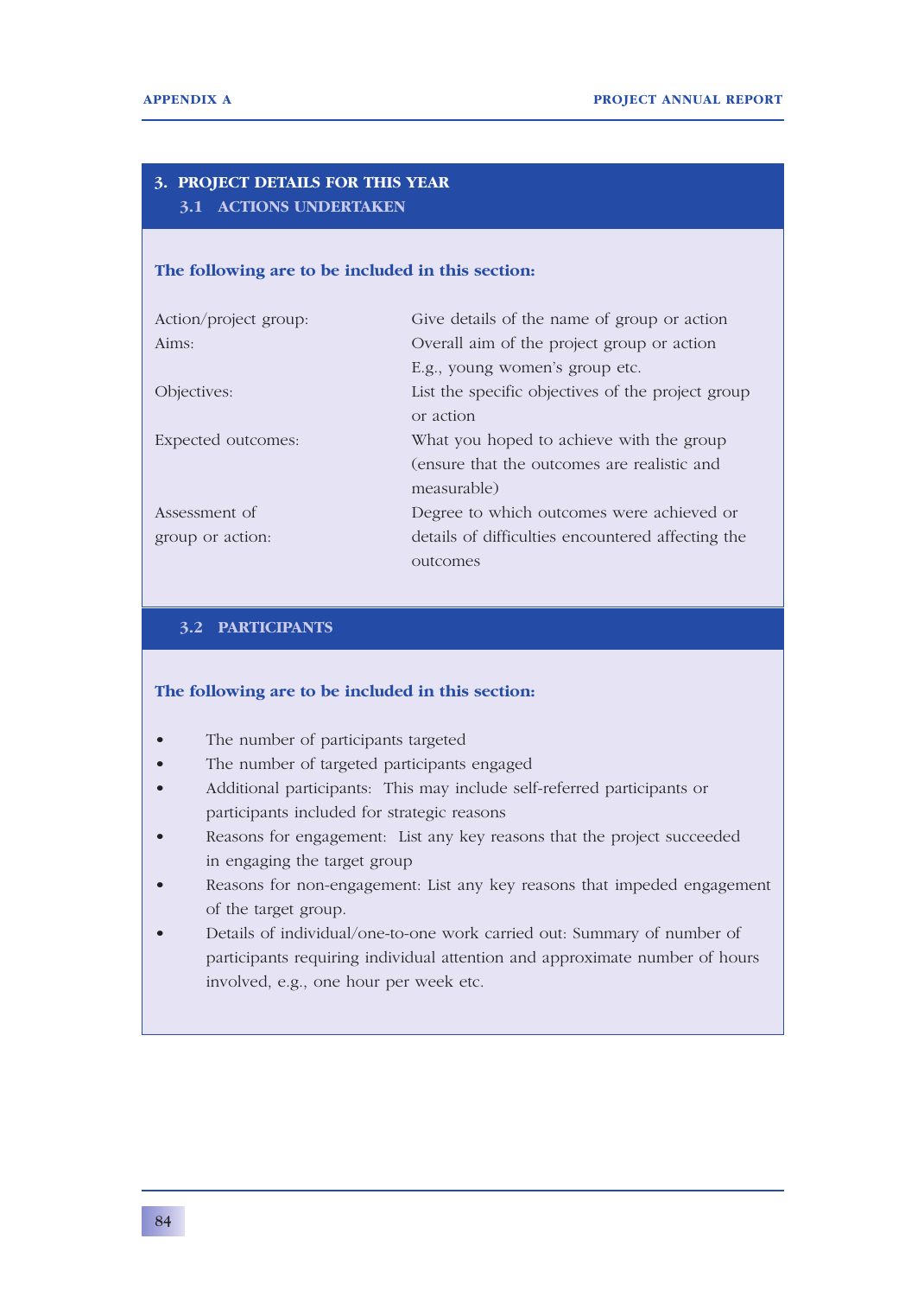### **3.3 GROUP WORK**

### **The following is to be included in this section:**

- Date started
- Date finished (if applicable)
- No. of sessions with this group to date
- Average Attendance rate: average attendance rate of the participants over a set period of time, e.g., 75% over eight weeks • Details of Facilitators: project co-ordinator/ sessional/part-time/ voluntary workers

### **3.4 COMMUNITY PROFILE**

### **The following is to be included in this section:**

- Details of youth provision in the area for the 12-17 age group
- Details of agencies in area: e.g. CTW, FÁS initiatives, LES, Partnerships, Health Board etc.

• Details of schools in the area: Including ESL data if available

- Details of local Garda resources
- Details of similar ventures in the area
- Details of co-operation with similar ventures/community groups
- Details of collaboration with other groups (if applicable)
- Other remarks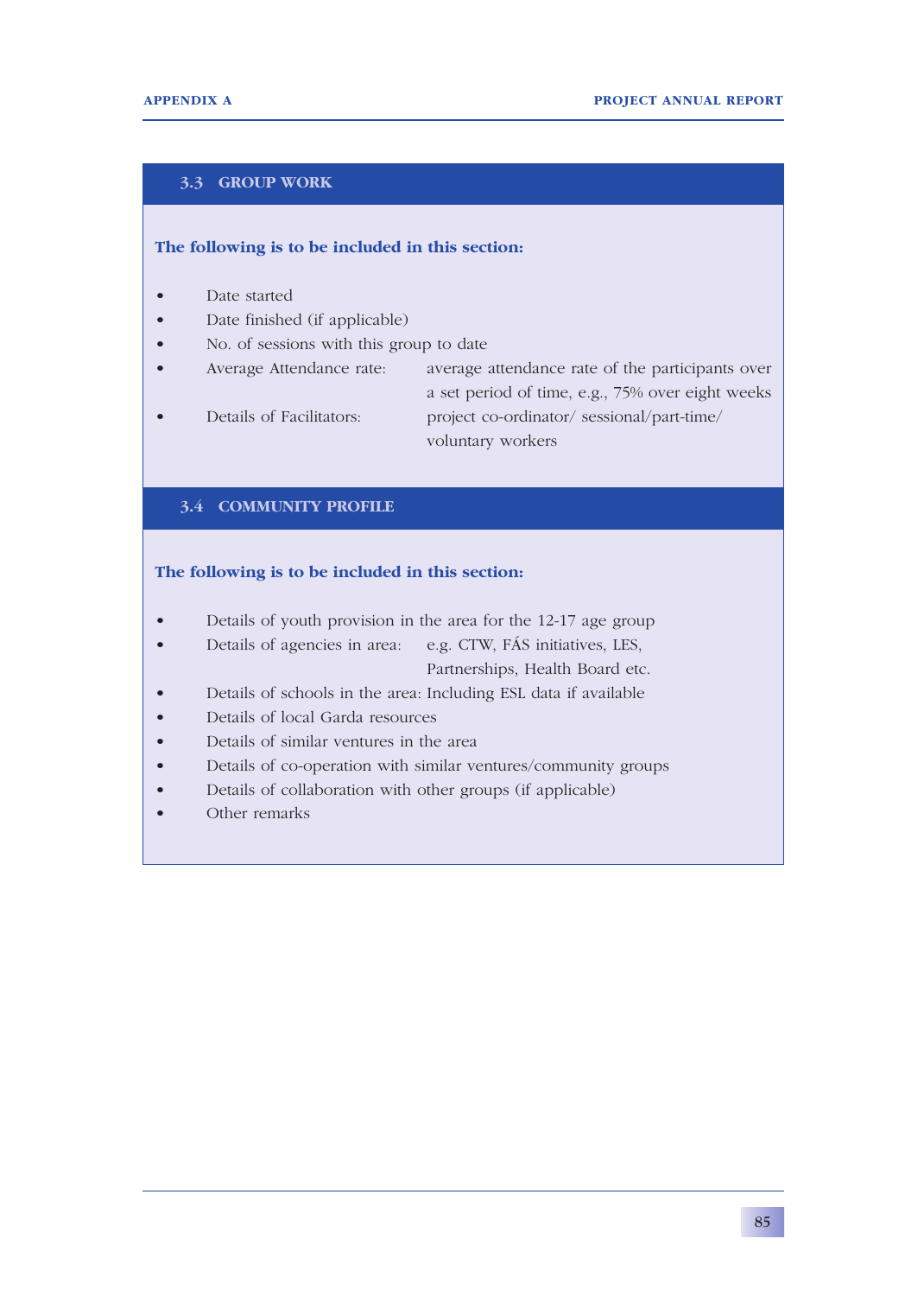|       | <b>4. ADDITIONAL REPORTS</b><br><b>4.1 QUARTERLY TREASURERS REPORT</b>                                                                              |
|-------|-----------------------------------------------------------------------------------------------------------------------------------------------------|
|       | See standard form appendix B                                                                                                                        |
|       | <b>4.2 SIX-MONTHLY REPORT</b>                                                                                                                       |
|       | See standard form appendix C                                                                                                                        |
|       | 4.3 REFERRAL ASSESSMENT REPORT                                                                                                                      |
|       | See standard form appendix D                                                                                                                        |
| 4.4   | <b>MANAGEMENT EVALUATION REPORT TO BE COMPLETED BY</b><br><b>CO-ORDINATORS</b>                                                                      |
| 4.4.1 | How are co-ordinators included in the decision-making process?                                                                                      |
| 4.4.2 | What supervision and support is provided to staff?                                                                                                  |
|       | Please indicate your level of satisfaction by ticking one of the following:                                                                         |
|       | Unsatisfactory $\Box$ Satisfactory $\Box$ Very Satisfactory $\Box$                                                                                  |
| 4.4.3 | How have support services provided by the employing body been effective<br>in assisting the development of the project?                             |
| 4.4.4 | What training events have you attended in the last twelve months?                                                                                   |
|       | Give details of the relevance of the training to your job                                                                                           |
| 4.4.4 | Please indicate your level of satisfaction of the level of support for training you<br>received from the committee by ticking one of the following: |
|       | Unsatisfactory $\Box$<br>Satisfactory $\Box$<br>Very Satisfactory $\Box$                                                                            |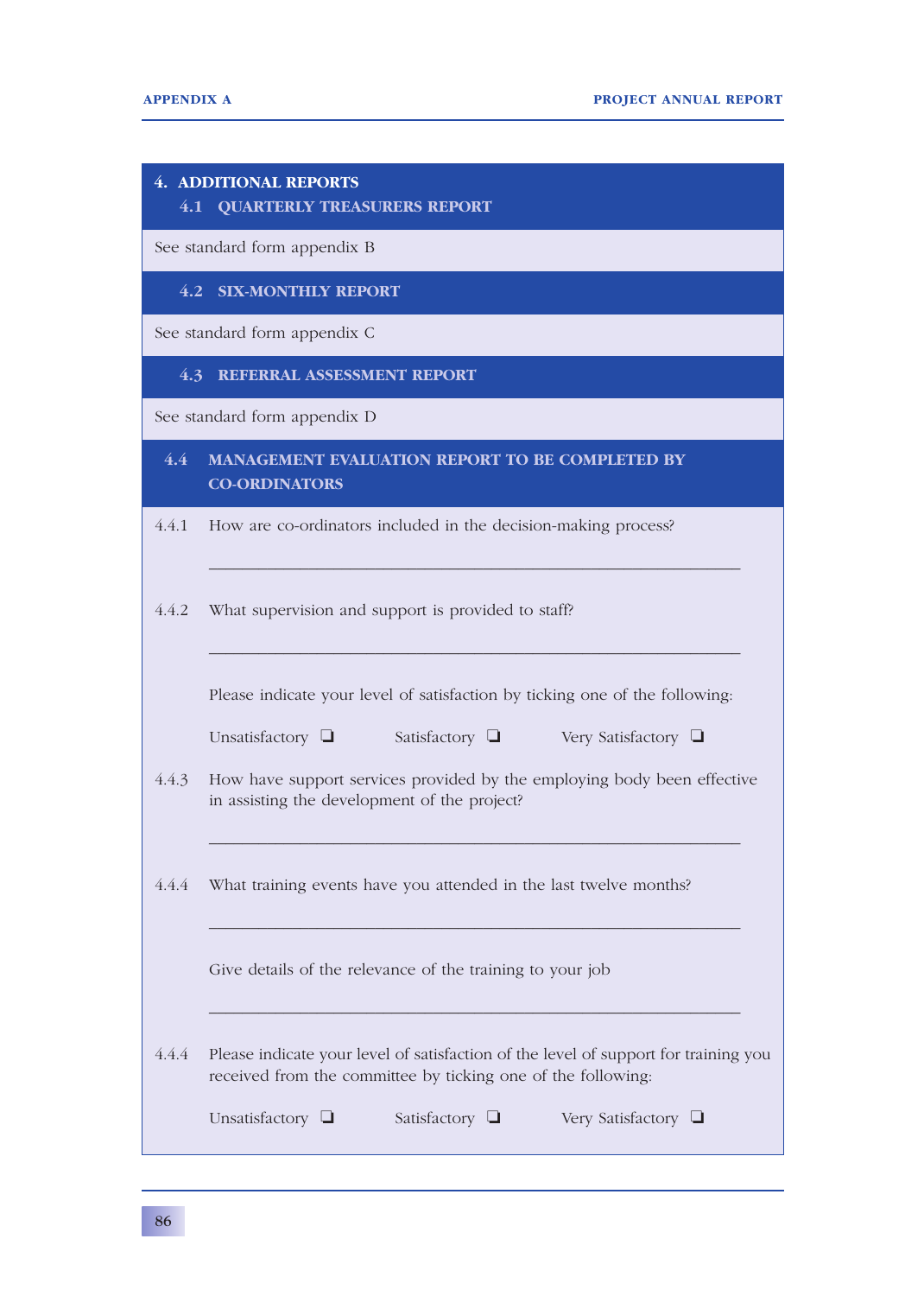|       | Please indicate your perception of the level of effectiveness with which the<br>project's finances are managed by ticking one of the following:            |
|-------|------------------------------------------------------------------------------------------------------------------------------------------------------------|
|       | Effective $\Box$<br>Ineffective $\Box$<br>Very Effective $\Box$                                                                                            |
| 4.4.6 | Who has responsibility for the project's recording procedures?                                                                                             |
|       | Do you have any issues about the management of records?                                                                                                    |
|       | Please indicate your perception of the level of effectiveness with which the<br>project's records are managed by ticking one of the following:             |
|       | Effective $\Box$<br>Ineffective $\Box$<br>Very Effective $\Box$                                                                                            |
| 4.4.7 | Are reports returned as stated in the Guidelines?                                                                                                          |
| 4.4.8 | Outline any co-operation between the project, the community, other youth<br>projects/schools and key agencies                                              |
| 4.4.9 | In accordance with the project's policy documents, are there policy statements<br>available and where are they located? (e.g. Health and Safety Statement) |
|       | 4.4.10 Has the management committee any unresolved issues with the employing<br>body?                                                                      |
|       |                                                                                                                                                            |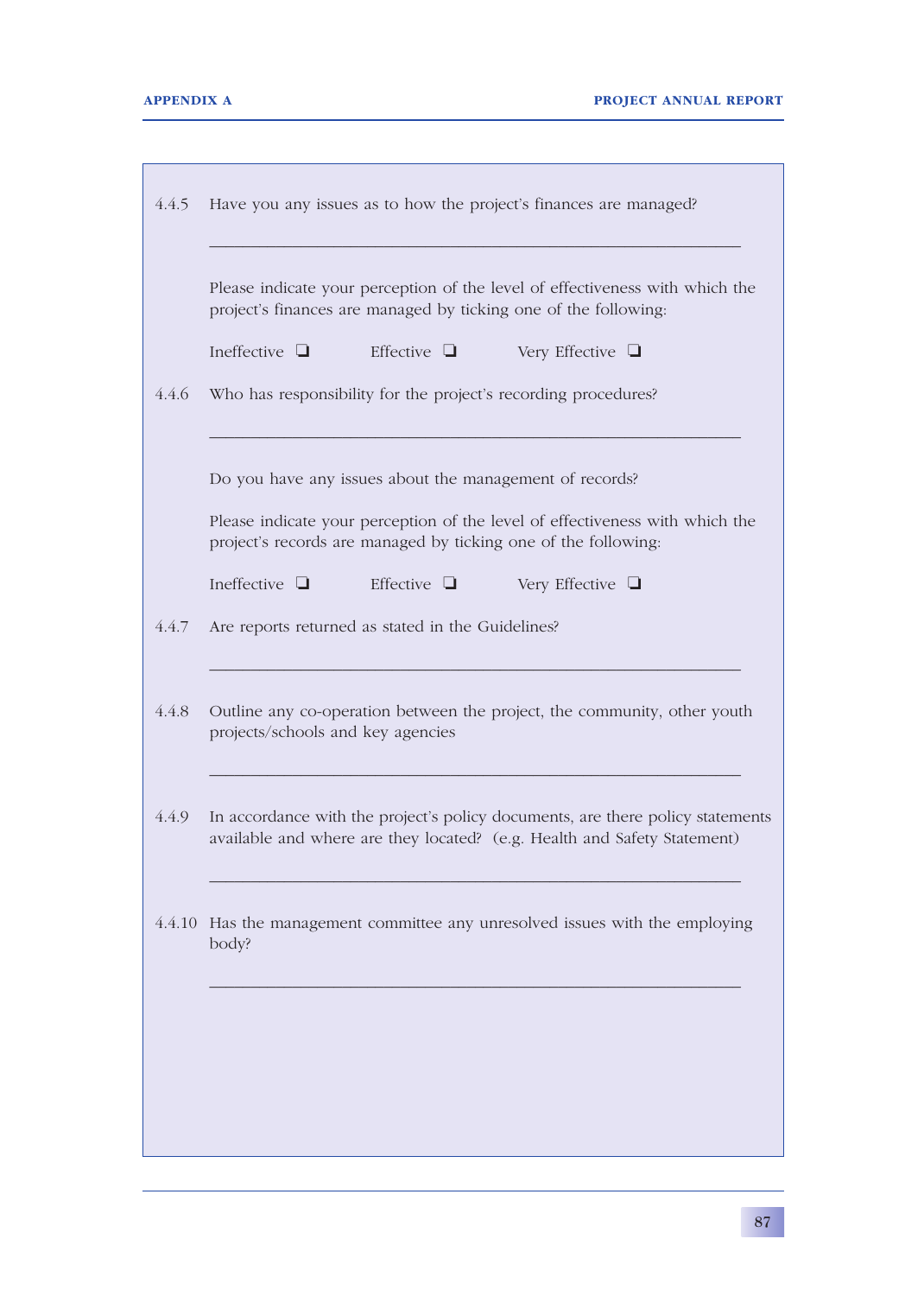### **4.5 ANNUAL PLAN**

### **The following is to be included in this section:**

- Aims and objectives of project for the coming year
- Activities, groups and programmes proposed
- Proposed outcomes for each project group and action
- Proposed outcomes for participants
- Other remarks

### **4.6 PROPOSED ANNUAL BUDGET**

### **The following is to be included in this section:**

Pay-costs Salary related costs Travel and subsistence

Non-pay costs Management fees Administration Rent Programme expenditure and proposed purchase of equipment Training

### **4.7 AUDITOR'S REPORT**

### **All auditor's reports should supply information under the following headings:**

- Management fees
- Employment related costs (salary, subsistence etc.)
- Administration
- Overheads and rent (if applicable)
- Programme costs
- Training costs
- Committee expenditure
- Project assets including equipment purchased during the year (and depreciation)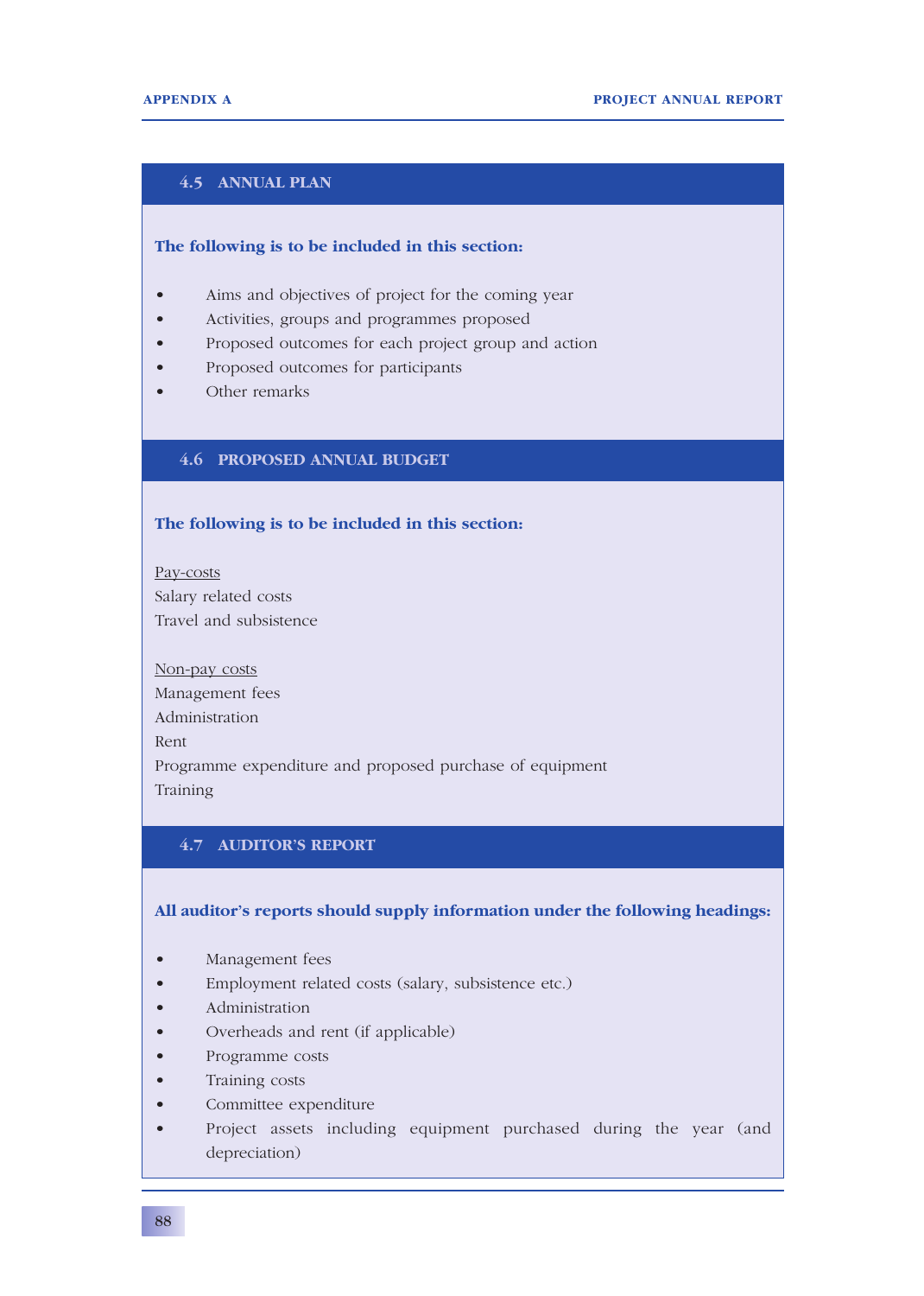### **QUARTERLY REPORT**

| COMPLETED BY:       |  |
|---------------------|--|
| RECEIVED BY:        |  |
| DATE OF SUBMISSION: |  |

| PROJECT                                                |                                    |
|--------------------------------------------------------|------------------------------------|
| <b>PERIOD</b>                                          | <b>TO</b><br><b>FROM</b>           |
| <b>ITEM</b>                                            | <b>INCOME</b>                      |
| Opening balance at bank                                |                                    |
| Payments received from DJELR                           |                                    |
| Other income:                                          |                                    |
| <b>SPECIFY</b>                                         |                                    |
|                                                        | <b>TOTAL</b><br><b>EXPENDITURE</b> |
| Management fees                                        |                                    |
| Salaries/wages (excl. PAYE & PRSI)                     |                                    |
| Revenue Commissioners                                  |                                    |
| (PAYE & PRSI)                                          |                                    |
| Travel and Subsistence                                 |                                    |
| Other employment related expenditure<br><b>SPECIFY</b> |                                    |
| Administration                                         |                                    |
| Rent                                                   |                                    |
| Training                                               |                                    |
| Activities and Programmes                              |                                    |
| Equipment                                              |                                    |
| Other:<br><b>SPECIFY</b>                               |                                    |
|                                                        | <b>TOTAL</b>                       |
| Balance at end of this period                          |                                    |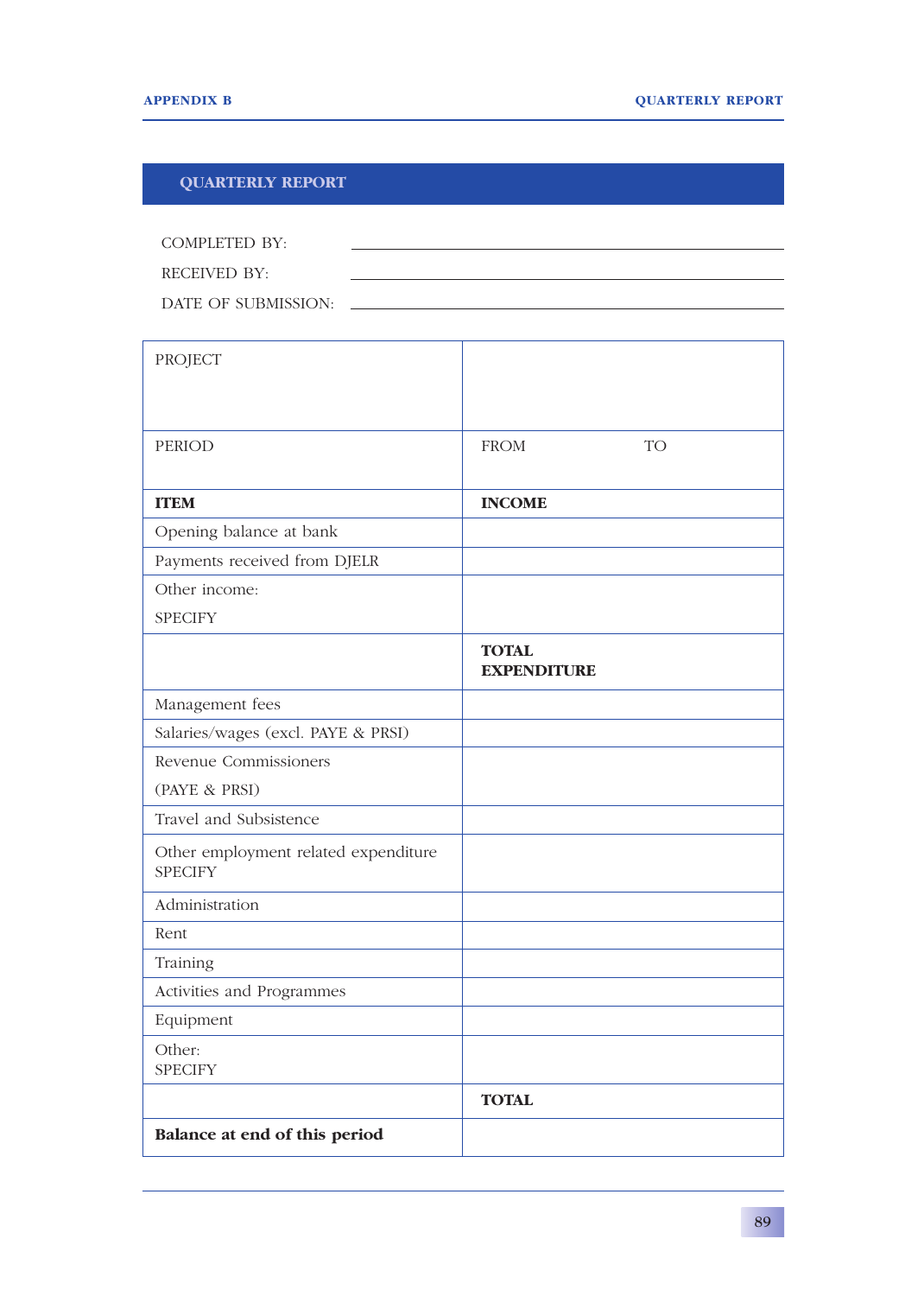| SHEET TWO                             | ADDITIONAL EXPENDITURE |
|---------------------------------------|------------------------|
| (for use only if more room is needed) |                        |
| $\operatorname{ITEM}$                 | $\in$                  |
|                                       |                        |
|                                       |                        |
|                                       |                        |
|                                       |                        |
|                                       |                        |
|                                       |                        |
|                                       |                        |
|                                       |                        |
|                                       |                        |
|                                       |                        |
|                                       |                        |
|                                       |                        |
|                                       |                        |
|                                       |                        |
|                                       |                        |
|                                       |                        |
|                                       |                        |
|                                       |                        |
|                                       |                        |
|                                       |                        |
|                                       |                        |
|                                       |                        |
|                                       |                        |
|                                       | <b>TOTAL:</b>          |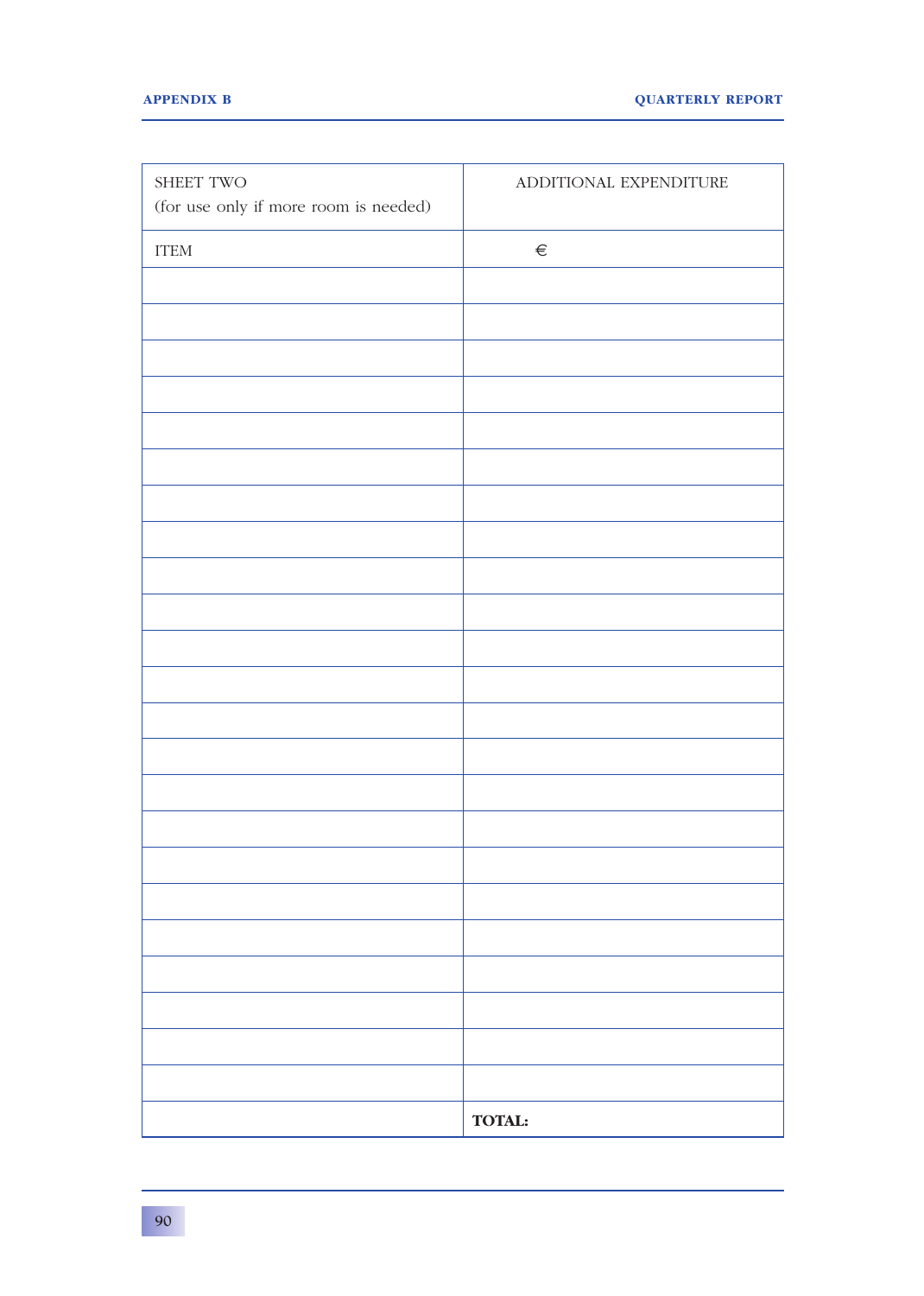| <b>SHEET THREE:</b>                                        | Proposed expenditure for coming quarter |
|------------------------------------------------------------|-----------------------------------------|
| <b>PERIOD</b>                                              | <b>FROM</b><br><b>TO</b>                |
|                                                            | <b>PROPOSED</b><br><b>EXPENDITURE</b>   |
| Management fees                                            |                                         |
| Salaries/wages (excl. PAYE and PRSI)                       |                                         |
| Revenue Commissioners                                      |                                         |
| (PAYE & PRSI)                                              |                                         |
| Travel and Subsistence                                     |                                         |
| Other employment related expenditure                       |                                         |
| SPECIFY ____________________                               |                                         |
| Administration                                             |                                         |
| Rent                                                       |                                         |
| Training                                                   |                                         |
| Activities and Programmes                                  |                                         |
| Equipment                                                  |                                         |
| Other:                                                     |                                         |
| <b>SPECIFY</b><br><u> 1980 - Johann Barbara, martxa al</u> |                                         |
|                                                            |                                         |
|                                                            |                                         |
|                                                            | <b>TOTAL:</b>                           |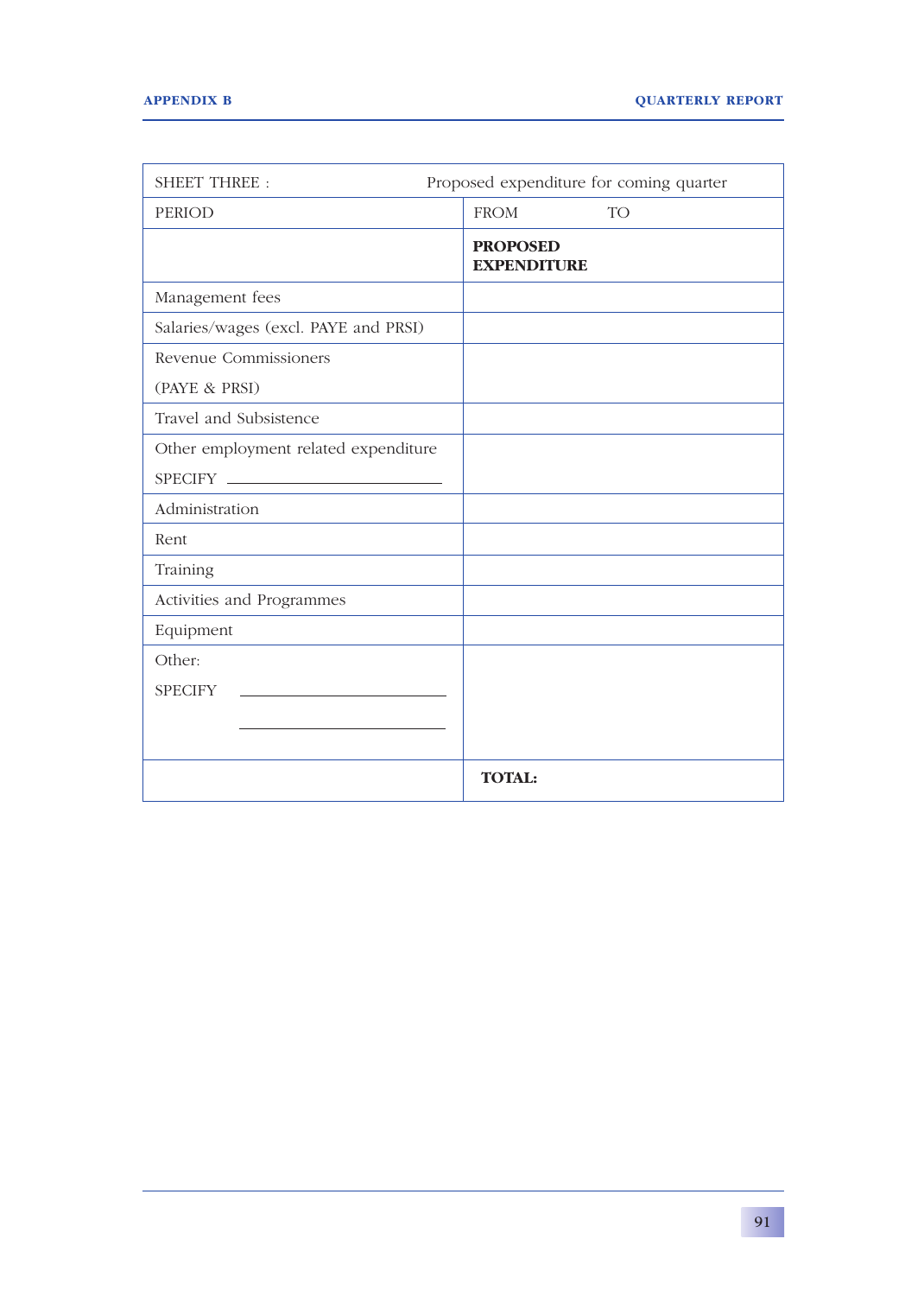### **SIX-MONTHLY PROJECT PROGRESS REPORT**

Project Name

Catchment Area

County

Year

Date submitted

SUBMITTED BY: (Block capitals) (Signature) (date) RECEIVED BY: (Block capitals) (Signature) (date)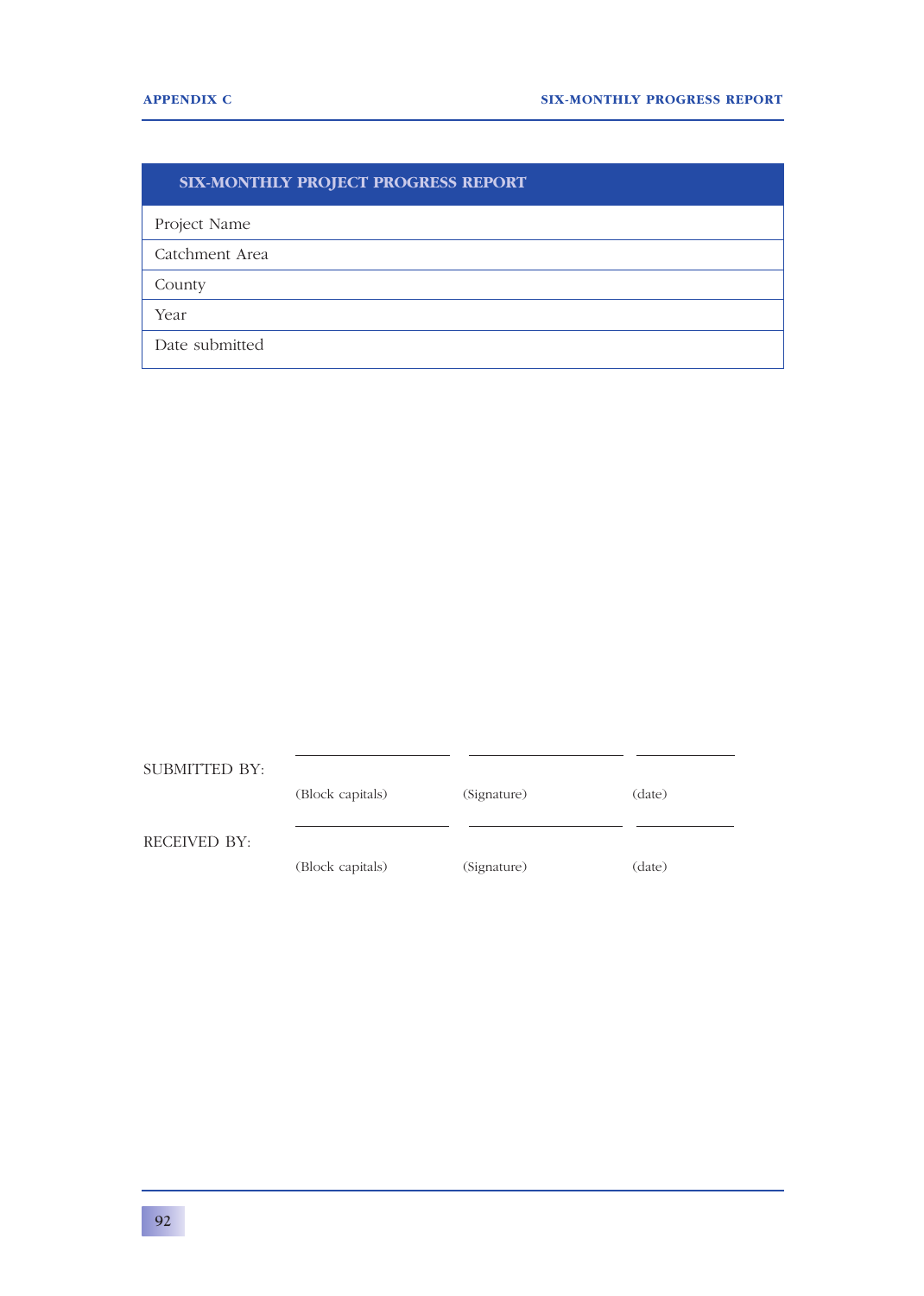### **CONTACT INFORMATION (to include with July report)**

| Name of promoting organisation                                                                                                                                    |  |
|-------------------------------------------------------------------------------------------------------------------------------------------------------------------|--|
| Address                                                                                                                                                           |  |
|                                                                                                                                                                   |  |
| Telephone                                                                                                                                                         |  |
| Fax                                                                                                                                                               |  |
| E-mail                                                                                                                                                            |  |
| Website                                                                                                                                                           |  |
| Details of contact person                                                                                                                                         |  |
| Person responsible for ensuring the report is<br>accurate and returned punctually and from<br>whom additional information can be gathered<br>or queries clarified |  |

| Name of Project              |  |
|------------------------------|--|
| Name of Project Co-ordinator |  |
| Address                      |  |
|                              |  |
| Telephone                    |  |
| Fax                          |  |
| E-mail                       |  |
| Website                      |  |

| Name of Line Manager |  |
|----------------------|--|
| Address              |  |
|                      |  |
| Telephone            |  |
| Fax                  |  |
| E-mail               |  |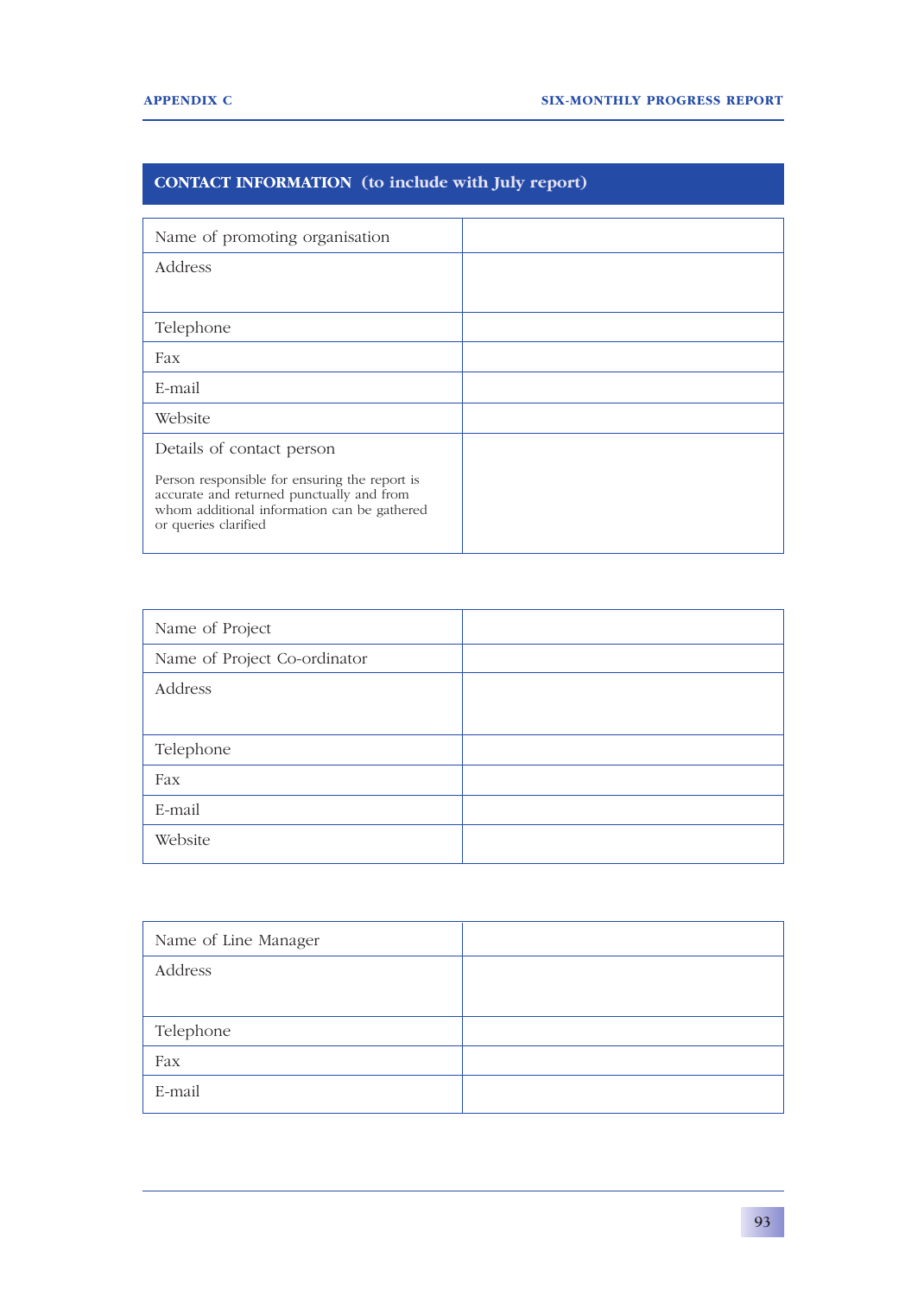|                             | Total<br>Number of<br>participants | Total<br>Referred           |                 |        |            |        |                  |                |       |        |
|-----------------------------|------------------------------------|-----------------------------|-----------------|--------|------------|--------|------------------|----------------|-------|--------|
| Male                        |                                    |                             |                 |        |            |        |                  |                |       |        |
| Female                      |                                    |                             |                 |        |            |        |                  |                |       |        |
| Participants<br>referred by | <b>JLO</b>                         | Probation<br>and<br>Welfare | Health<br>Board | School | <b>CTW</b> | Parent | Youth<br>Service | Self           | Other | Totals |
| Number of<br>Participants   | <12                                | 12                          | 13              | 14     | 15         | 16     | 17               | 18 and<br>over |       |        |
| Age of<br>Participant       |                                    |                             |                 |        |            |        |                  |                |       |        |
| Male                        |                                    |                             |                 |        |            |        |                  |                |       |        |
| Female                      |                                    |                             |                 |        |            |        |                  |                |       |        |
| Totals                      |                                    |                             |                 |        |            |        |                  |                |       |        |

| Group<br>number/name               | Number<br>in<br>Group | Male | Female |     |           |    |    |    |    |    |                    |  |
|------------------------------------|-----------------------|------|--------|-----|-----------|----|----|----|----|----|--------------------|--|
|                                    |                       |      |        |     |           |    |    |    |    |    |                    |  |
|                                    |                       |      |        |     |           |    |    |    |    |    |                    |  |
|                                    |                       |      |        |     |           |    |    |    |    |    |                    |  |
| Actions                            | Total                 | Male | Female | <12 | $\mid$ 12 | 13 | 14 | 15 | 16 | 17 | $18\,$ and<br>over |  |
| On/off events                      |                       |      |        |     |           |    |    |    |    |    |                    |  |
| Drop in                            |                       |      |        |     |           |    |    |    |    |    |                    |  |
| Other:                             |                       |      |        |     |           |    |    |    |    |    |                    |  |
| Referred but<br>not yet<br>engaged |                       |      |        |     |           |    |    |    |    |    |                    |  |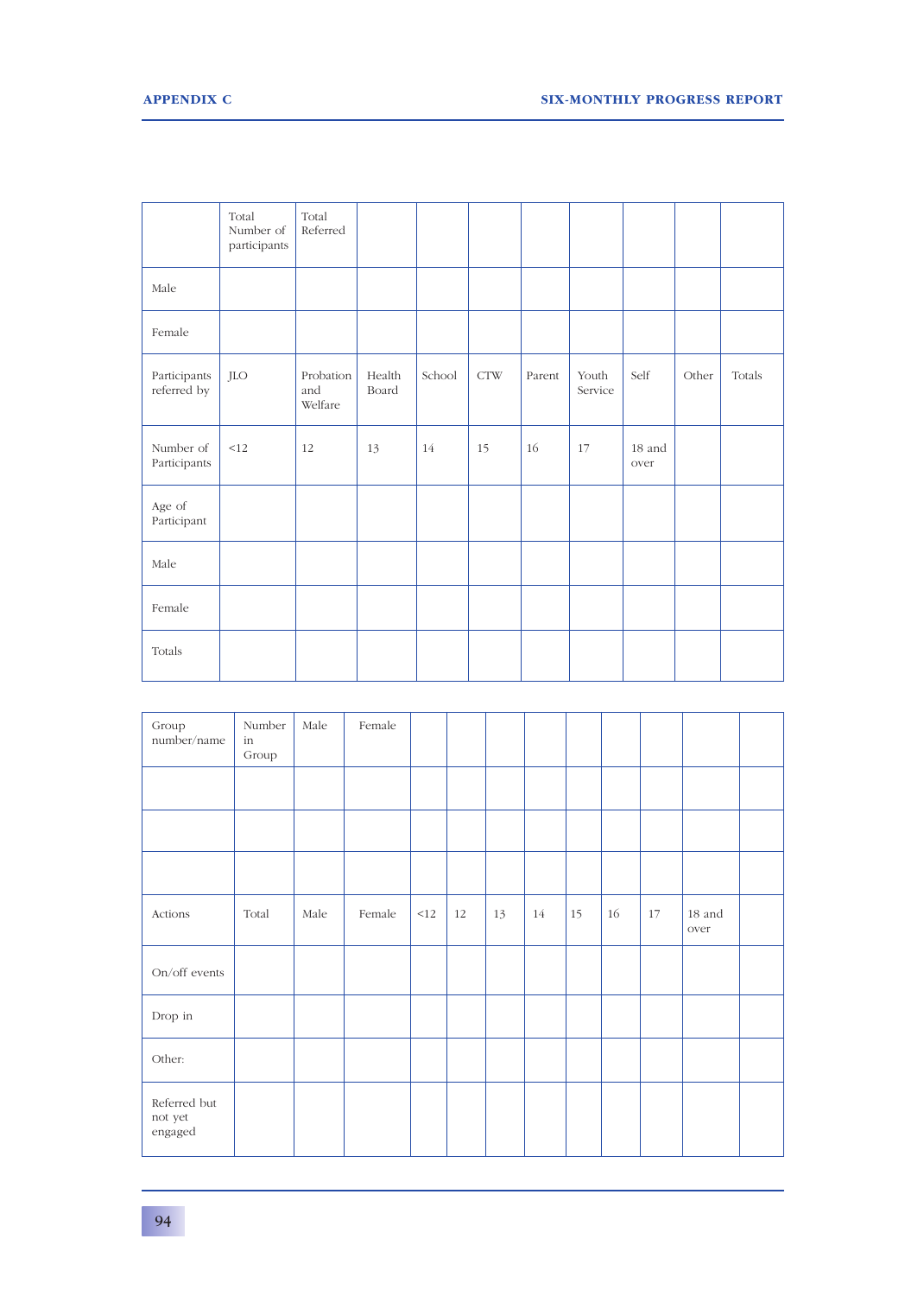| ĵ<br>c |
|--------|
|        |
|        |
|        |

### REFERRAL ASSESSMENT REPORT **REFERRAL ASSESSMENT REPORT**

## RECORD OF PARTICIPANTS REFERRED **RECORD OF PARTICIPANTS REFERRED**

Period of reporting:  **Period of reporting:**

 **From: To:** 

## SECTION ONE: Referral information **SECTION ONE: Referral information**

|  |  |  | no.                                               |
|--|--|--|---------------------------------------------------|
|  |  |  |                                                   |
|  |  |  |                                                   |
|  |  |  | ID $\vert$ Age $\vert$ M/F $\vert$ Nationality    |
|  |  |  | Reason for<br>referral <sup>1</sup>               |
|  |  |  | Level of<br>intervention <sup>2</sup>             |
|  |  |  | $_{\rm ^{e}$ sums). Fype of                       |
|  |  |  | Source<br>$\mathcal{L}$ of original referral<br>" |
|  |  |  | Action taken <sup>5</sup>                         |

# SECTION TWO: Juvenile diversion programme status **SECTION TWO: Juvenile diversion programme status**

|  |  |                                                            | ID number                                          |
|--|--|------------------------------------------------------------|----------------------------------------------------|
|  |  | Age                                                        |                                                    |
|  |  | <b>Crime</b>                                               | Number of cautions/offences prior to participation |
|  |  | Total                                                      |                                                    |
|  |  | engagement (weeks/months)                                  |                                                    |
|  |  | Period of time since initial   Action taken post offending | Offences post participation                        |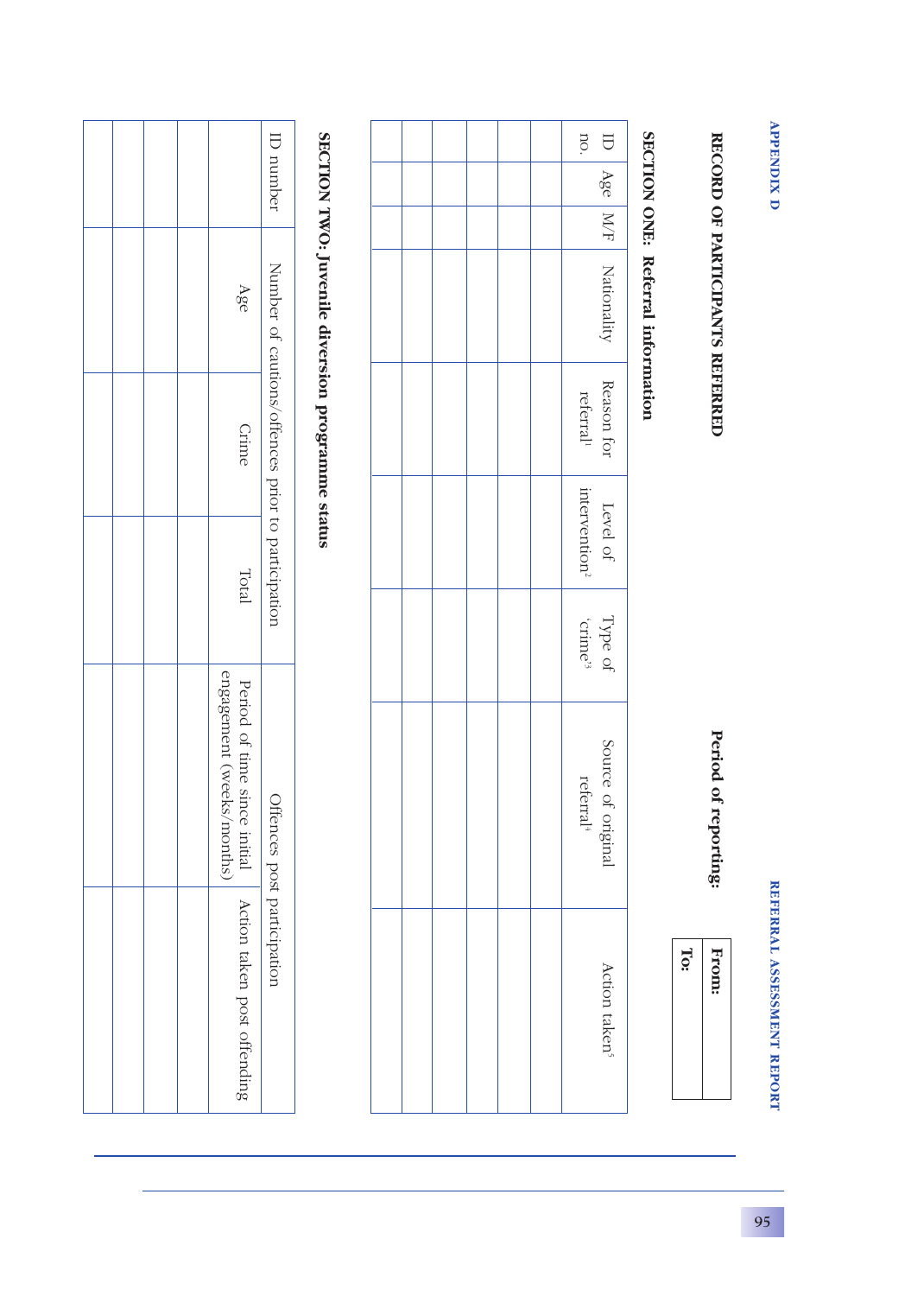### **Notes**

- 1. A maximum of 10 reasons for referring a young person to the project will be identified and selected. These reasons will be coded to assist with the inputting of data.
- 2. Level of intervention: The referral committee will decide on the level of intervention recommended for each participant and rate it as low/medium/high intervention.
- 3. Type of crime: this will refer to the type of crime that the participant has been cautioned for. There will be a list of crimes pre-coded to assist with the inputting of data.
- 4. Action taken: e.g., in group no. 3, awaiting action, individual work

### **Note one: Reasons for referral**

The following are a suggested list for referral reasons. A comprehensive list should be compiled in consultation with projects

- Code Reason for referral
- 1. JLO Caution
- 2. School attendance
- 3. Offending peer group
- 4. Known to the community/local Gardaí
- 5. Referral from agency

### **Note two: Level of intervention**

| Low    | Group work only                                                     |
|--------|---------------------------------------------------------------------|
| Medium | Group work and some individual work                                 |
| High   | Group work and individual work on a weekly basis or only individual |
|        | work                                                                |

### **Note three: Type of "crime"**

The following is a suggested list. A more comprehensive list should be compiled in consultation with projects.

- Code "Crime"
- 1. Anti-social behaviour
- 2. 'Joyriding'
- 3. Assault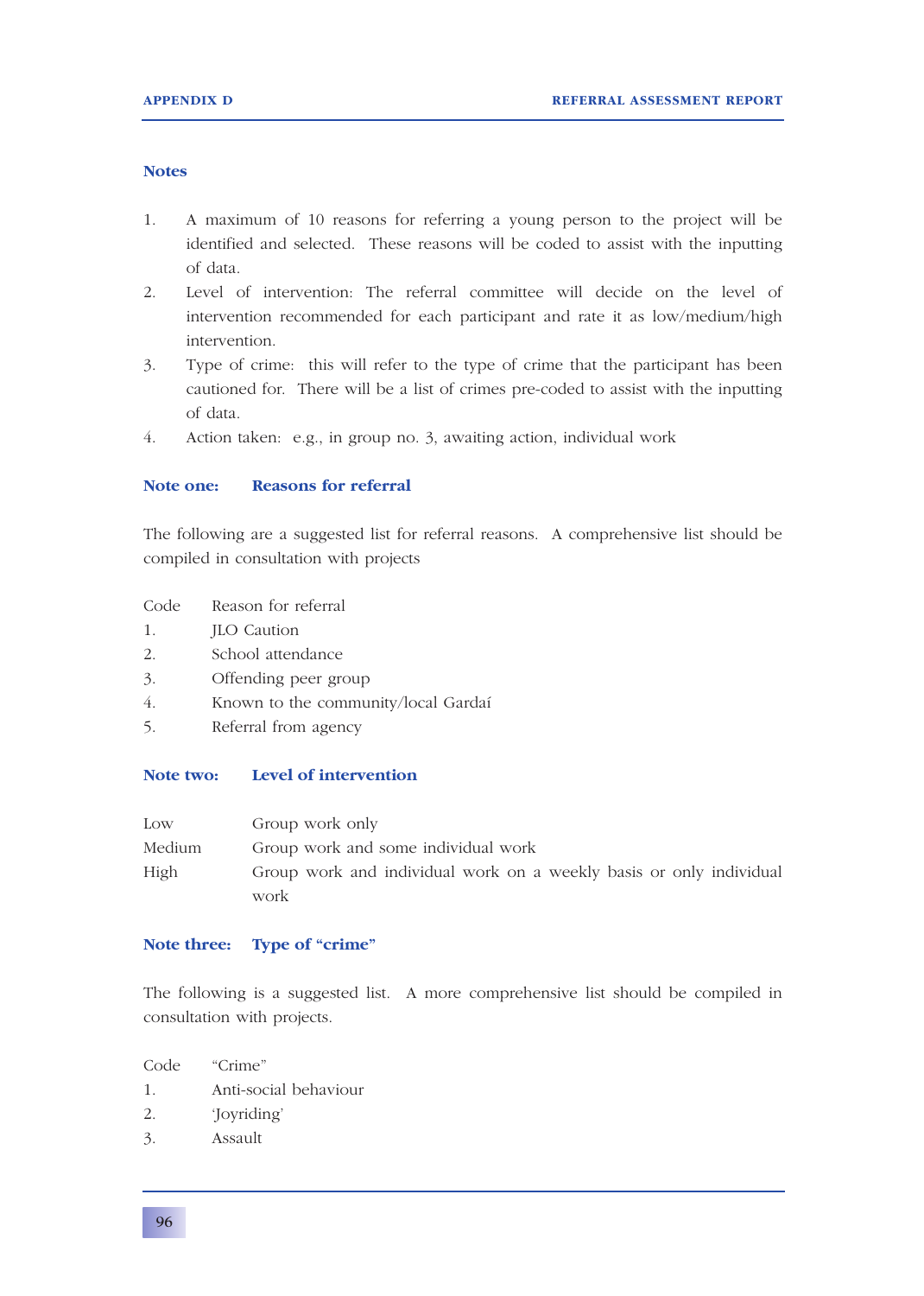- 4. Larceny, i.e., breaking and entering/robbery
- 5. Shop lifting
- 6. Offence related to alcohol use
- 7. Offence related to drug use
- 8. Possession
- 9. Referred due to school attendance

### **Note four: Source of original referral**

Code

- 1 Juvenile Liaison Officer
- 2 Community Garda
- 3 Other Garda source
- 4 Health Board
- 5 Other youth worker/project
- 6 Other agency
- 7 Community representative
- 8 Community group
- 9 Other community
- 10 Other

### **Note five: Action taken section one only**

- Code Action taken
- 1. Participating in project
- 2. In process of engaging
- 3. Waiting action/place on project
- 4. Approached but difficulty in engaging
- 5. Unsuitable for project but referred on to other group/agency
- 6. Unsuitable for project and no further action taken
- 7. Outside of catchment area/age group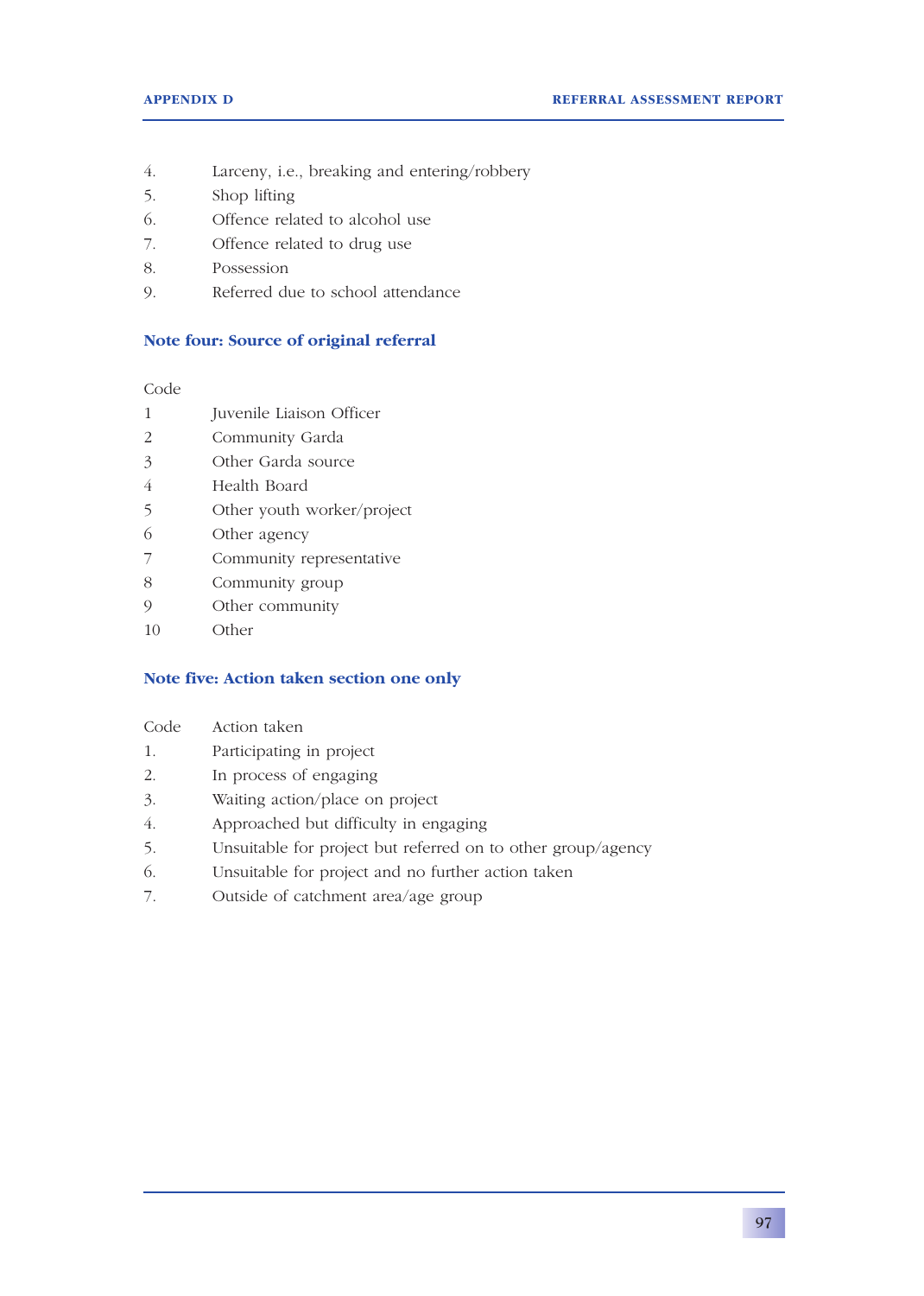### **Agreed Recommendations**

### **National Advisory Committee**

That steps will have been taken to form a National Advisory Committee by the end of January 2003.

### **Garda Security Clearance**

It was not possible to carry out a Garda Security Check on staff at the time of writing the guidelines. It is hoped that this can be discussed at the National Advisory Committee and that some arrangement can be agreed between Garda Youth Diversion Projects and An Garda Síochána.

### **Roles and responsibilities**

Garda Community Relations Section is presently putting together a statement outlining their roles and responsibilities in relation to the Garda Youth Diversion Projects. Once completed it will be appended to the Guidelines.

### **Issues for the National Advisory Committee**

- Terms of reference for the National Advisory Committee;
- Training, conferences and seminars;
- Regional organisation of projects;
- Identity cards for project co-ordinators;
- Project Insurance;
- Composite annual report;
- Title of projects;
- The pay and working conditions of project workers;
- Second full time workers; and
- Garda security clearance for project workers.